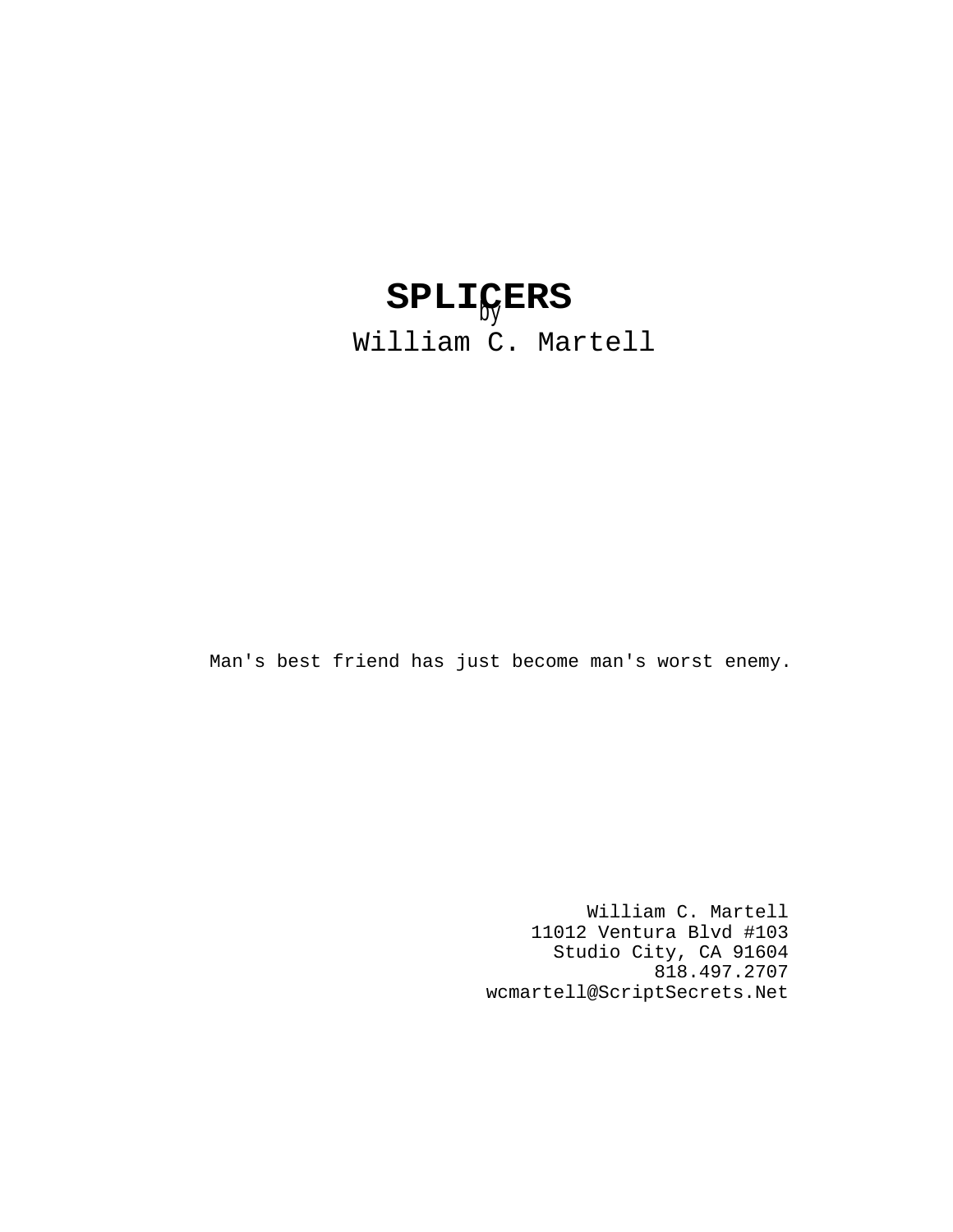FADE IN:

## **EXT. LOS ANGELES STREET -- DAY**

A tow truck hooks the front of a three year old sedan.

The TOW TRUCK DRIVER hits the lever, raising the front of the car off the street. It's noisy as hell.

Burned out businessman JIMMY WHALE shuffles down the sidewalk, cell phone to his ear, worn out briefcase in his other hand. He looks up when he hears the tow truck noise.

> WHALE Shit! Shit! I'll call you back.

He flips the phone closed, runs up to the Tow Truck Driver.

WHALE Wait a minute! Wait a minute!

Tow Truck Driver finally looks at Whale.

WHALE What's going on here?

Tow Truck Driver points to a sign: **NO PARKING 4pm-6pm - vehicles will be towed.**

Whale looks at his watch -  $4:07$ 

WHALE

Look, I'm sorry - my meeting ran late. My bad. Couldn't you just drop the car and ticket me?

Tow Truck Driver shakes his head.

WHALE

I'll give you twenty bucks.

Tow Truck Driver shakes his head. Whale pulls out his wallet, looks inside. Not much there.

> WHALE Thirty? Look, forty is the best I can do unless you accept bribes by credit card.

Tow Truck Driver shakes his head, secures the car to the tow truck in preparation to haul it away.

> WHALE This is a racket. A frigging racket. (MORE)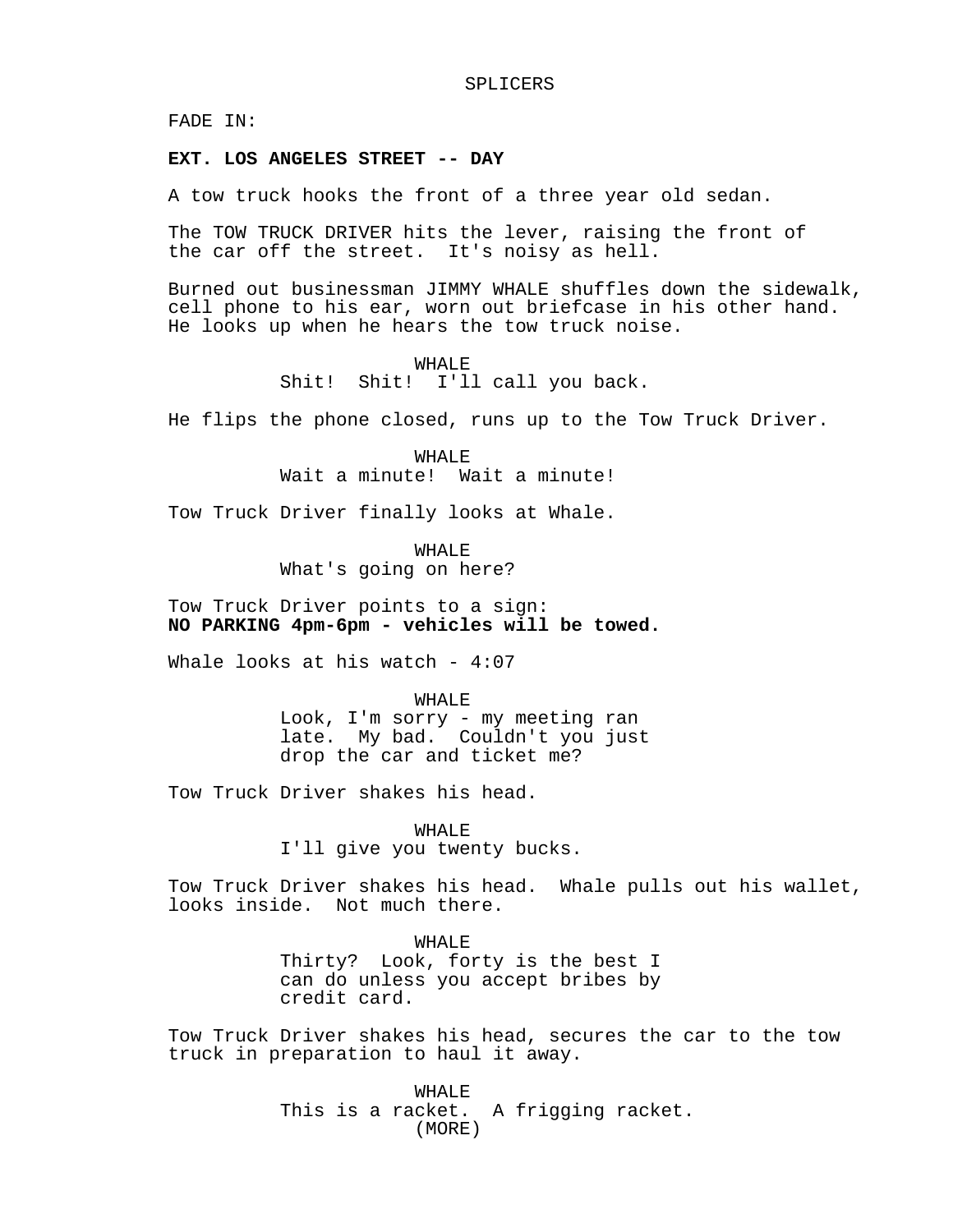## WHALE

You wait around until after four, tow my car to some lot downtown where it will cost me a ticket charge, a tow charge and a storage charge not to mention hours from my life and does any of that money go to fix frigging pot holes? No! I have to get my steering aligned twice a year.

Tow Truck Driver hands Whale a business card before getting into the cab of the tow truck and driving away.

## WHALE

Thief! Frigging car thief!

When the tow truck is gone, Whale looks down at the card. The City's Impound Lot - address and phone number.

## **EXT. PAY PHONE -- DAY**

Whale dials the number on the card and waits. Ring. Ring. Answer...

> WHALE Look, some jerk just towed my car.

> MACHINE (V.O.) You have reached the City Of Los Angeles' municipal impound lot. There is no one here to take your call. Our hours of operation are 8am to 4pm Monday through Friday.

WHALE Screw you! Damned frigging machine!

He slams the phone on the hook.

WHALE

Shit.

Whale looks down the street one way, then the other. Then he sees the sign - METRO-RAIL SUBWAY. He starts shuffling down the sidewalk to the subway entrance.

#### **EXT. SUBWAY STAIRS -- DAY**

Whale looks down the endless stairs going down.

WHALE

Shit.

He shuffles down the stairs, dragging the briefcase behind.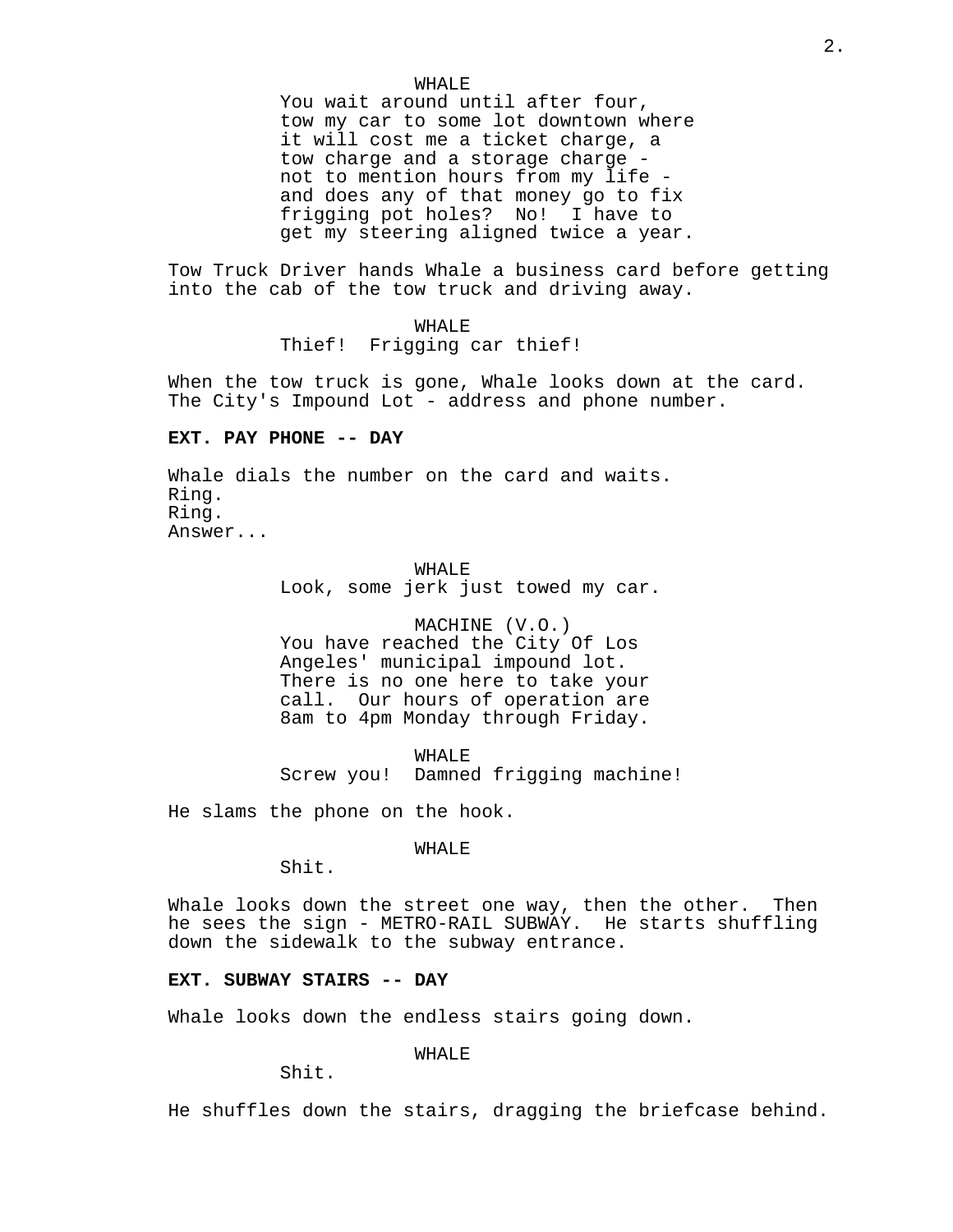#### **INT. SUBWAY STATION -- DAY**

No place to sit. Almost no place to stand. DOZENS OF POOR COMMUTERS crowd the platform. Whale is jostled by folks even more burned out than he is.

A MEXICAN WOMAN stands next to him... she smells of sweat. Whale wrinkles his nose, moves away from her. The MAN he moves next to is eating smelly food. Whale resigns himself to bad odors.

Wind blows newspapers. An electronic whistle blows. A subway train roars into the station, stops... On the wrong side of the platform - going to Union Station.

Beep. The doors open. All of the Poor Commuters get on the train. Beep. The doors close. The subway train roars away...

Leaving Whale alone in the station.

The overhead LED sign reads: **Next North Hollywood Train... 23 minutes.**

WHALE

Shit.

Lights flicker. A noise echoes in the subway tunnel. A dog whining?

Whale walks down to the end of the platform. The dark tunnel mouth open to swallow him.

The dog whimpers again.

Whale looks into the dark tunnel. Sees a DOG cowering in the shadows.

> WHALE Hey, boy. What are you doing down here? You a stray? Get lost?

Moves closer to the cowering dog... Deeper into the shadows.

WHALE How'd you get down here?

His hand reaches into the darkness to pet the dog.

WHALE

You hungry?

When he pets the dog's head, his hand comes away slimy. Dripping with gooey fluid.

Whale looks at his hand, takes a step back...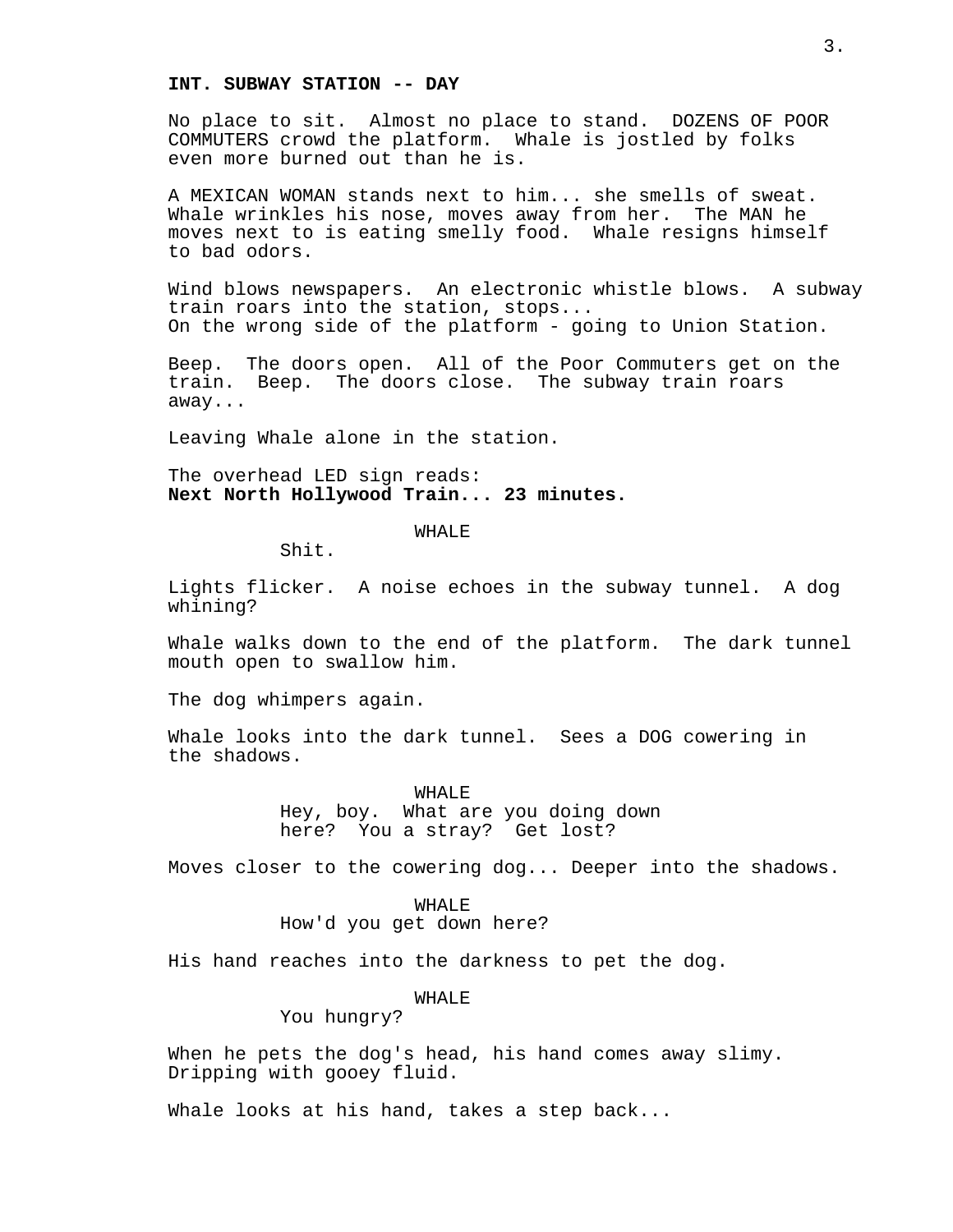The dog's tail springs up - but it isn't a dog tail, it's a scorpion stinger! The stringer plows into Whale's forehead. Three inches of stinger pierces his skull. His eyes flutter then stop moving.

Whale falls to the floor, dead.

The dog moves out of the darkness to claim its prey... But it isn't a dog at all.

It's some strange amalgamation of dog and scorpion. Leathery skin, a dog body, a stinger tail... And strange insect eyes.

The beast grabs Whale's body in it's jaws and drags it back into the darkness...

Seconds before a COUPLE walks down the stairs to the platform, chattering in Spanish.

The beast lays in the dark mouth of the subway tunnel and begins feeding on Whale's body, like a lion feeding.

Whale's battered briefcase is on the platform where he dropped it... Soon it will be all that's left of him.

Headlights from a subway train whites out everything.

# **INT. SUBWAY STATION -- DAY**

Bright lights.

#### GRACE

Down a notch.

The lights dim a little, exposing GRACE PABST, TV News reporter. Pretty, ambitious, she plans to be off the remote patrol and behind the anchor desk within six months.

## GRACE

# Perfect. Ready to roll?

When the lighting is perfect, a HAND counts down and points to Grace on "one".

## GRACE

Last night, yet another commuter disappeared from a Metro Subway station. Forty three year old Business Administrator James Edgar Whale entered this subway station yesterday and vanished. Almost a hundred people have disappeared after using the Metro Subway system and ridership is down almost 50% - even with today's high gas prices. (MORE)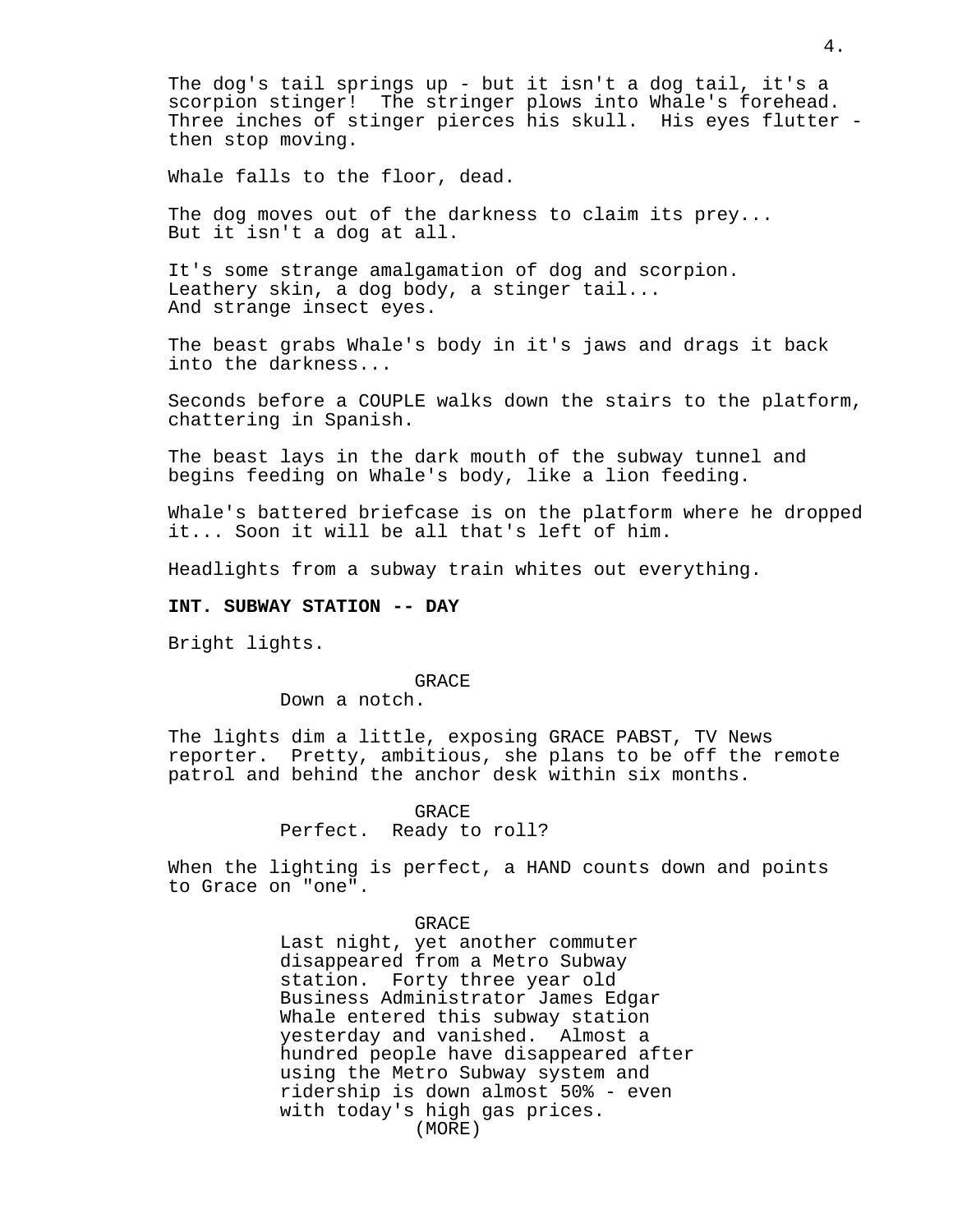GRACE Many commuters have some rather unusual theories to explain the disappearances.

Interview footage of various COMMUTERS.

# COMMUTER #1

There's mountain lions in the tunnels. I seen 'em with my own eyes. Crouching in the shadows.

## COMMUTER #2

People go in but they don't come out. I think they're living down there, you know? Trying to get away from all of the bullshit up here.

## COMMUTER #3

They dug too deep and found the doorway to hell. You get a train with more sinners than Christians and click-clack it switches tracks and ends up in Hades.

# COMMUTER #4

Train wrecks. They got no drivers, it's all computerized, and the things keep smashing. City covers it up. My friend Sal was on a train that wrecked down there. Never saw him again.

## COMMUTER #5

(Spanish - translated) It's the Chupacabra - the goat sucker. It lives in the tunnels and comes out at night to feed.

Grace smiles at the absurdity, gives a rational explanation.

#### GRACE

Nobody knows where these crazy rumors come from, but they've created a negative-buzz that hangs over the entire Metro system contributing to the decrease in ridership.

An empty escalator and an empty platform.

# GRACE

Are these rumors the work of oil company interests designed to keep commuters from using mass transit in Los Angeles?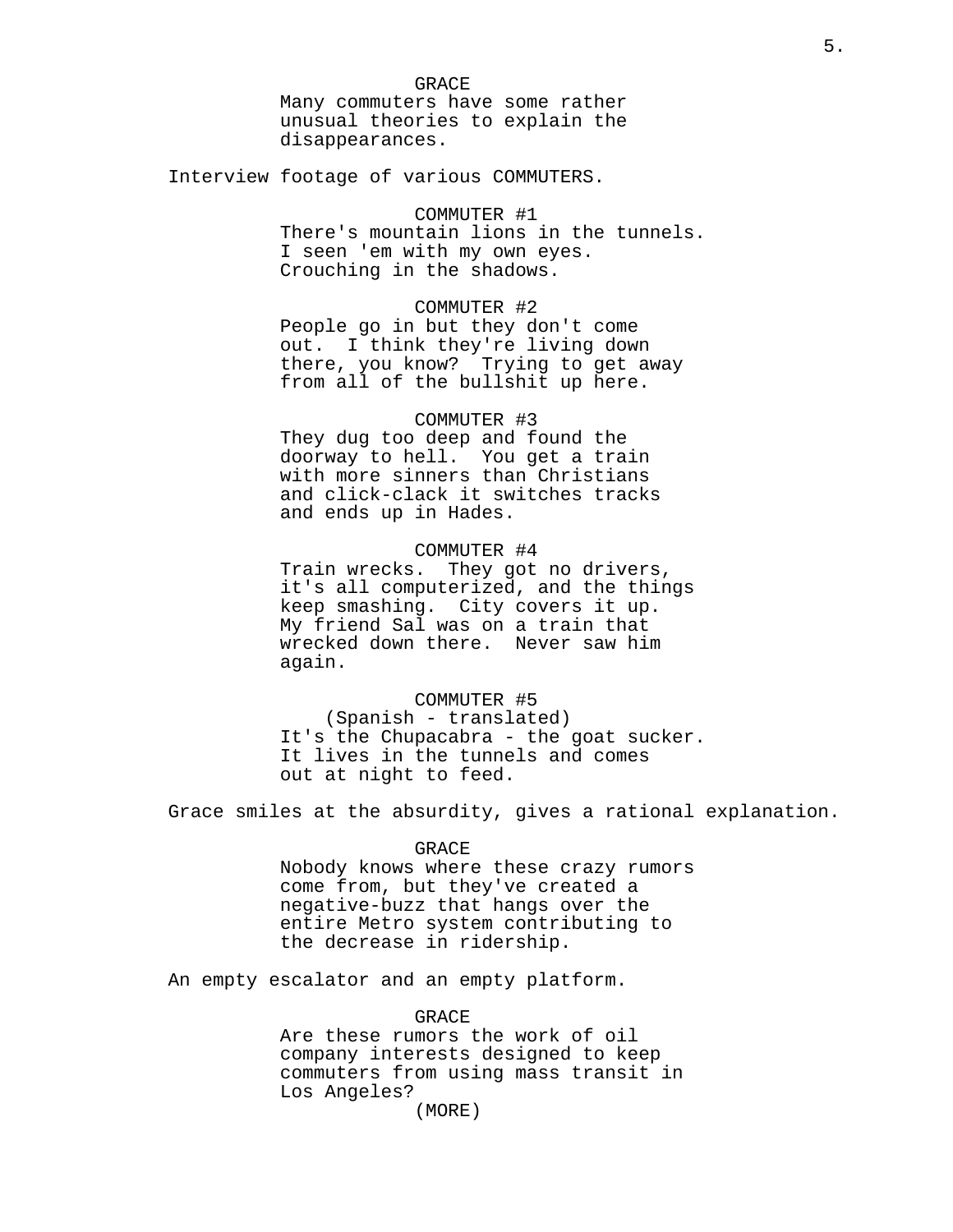GRACE

Though that may sound far fetched to some, a few decades ago a conspiracy of automotive manufacturers successfully dismantled the old Red Line trolleys in Los Angeles. Our city has been addicted to automobiles and fossil fuels ever since --

Grace freezes mid-movement, the open mouth of the Metro-Rail tunnel behind her, about to swallow her...

## **INT. PENTAGON BRIEFING ROOM -- DAY**

Grace is frozen mid-movement on the wall-sized monitor...

FRANKLIN MURNAU sets the remote on the table in front of him and turns to address the room full of Generals and NSA Suits. An expert in gene-splicing, Murnau treats every situation as if it's an experiment and everyone as if they're a specimen.

> MURNAU I can assure you it's not an oil company conspiracy.

Gets a laugh from the room.

## MURNAU

The truth is more disturbing. As many of you know, I'm in charge of the Eighth Day Project. Using genetic engineering we created the ultimate tunnel dog for military applications originally to root out Osama Bin Laden in the caves of Afghanistan --

Colonel R. C. MATHESON, career Army - even his underwear has a crease in it - raises his hand to interrupt.

> COL. MATHESON How are these dogs different than the ones we train at Fort Benning?

Murnau smiles and adjusts his glasses.

MURNAU They're genetically engineered for the climate and terrain.

Murnau grabs the remote control - clicks on the video presentation which shows a German Shepherd. Hits pause.

> MURNAU Are you familiar with the Rover Project?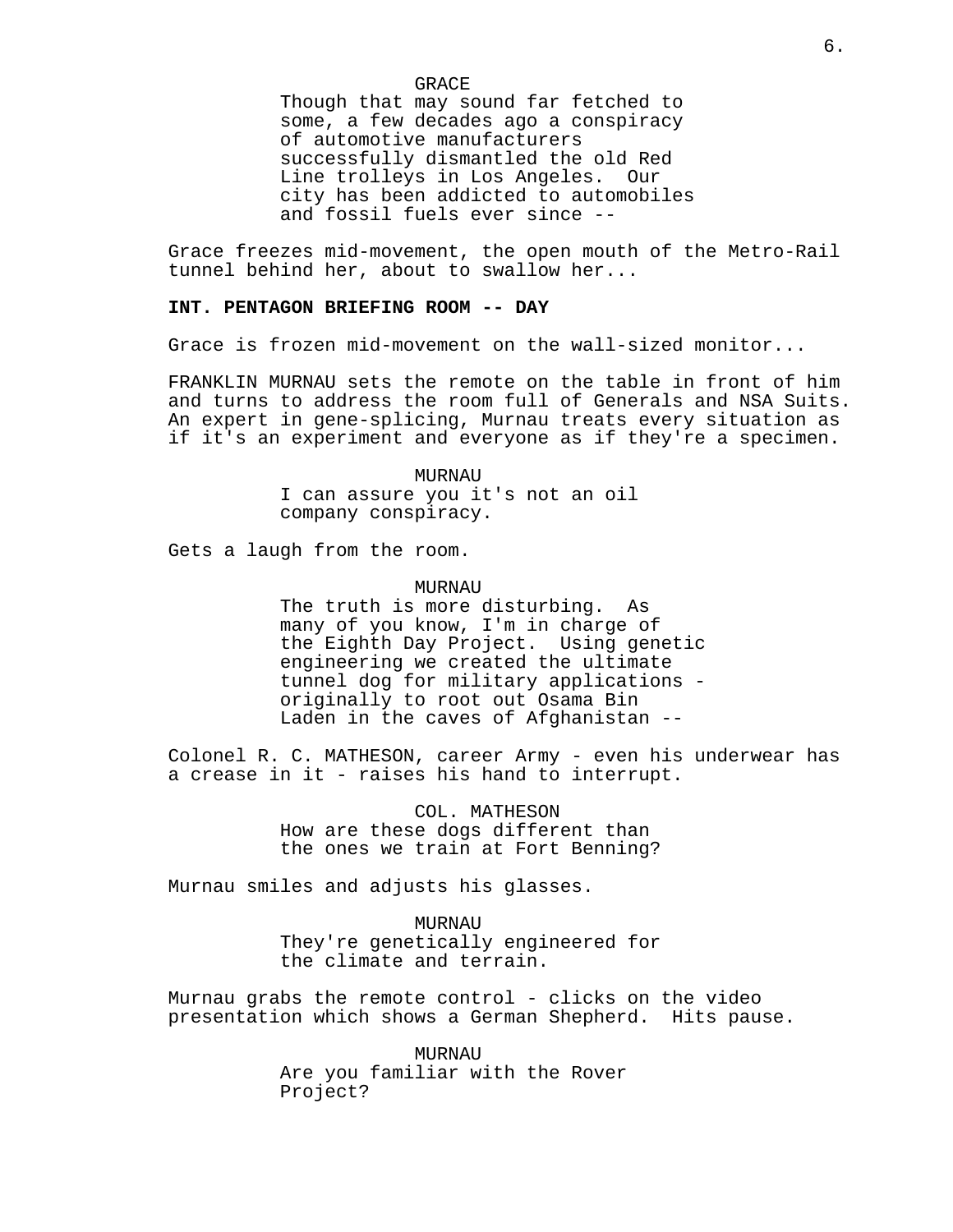# COL. MATHESON Some sort of breeding program?

## **MURNAU**

We created the world's most intelligent animal through genetic engineering. The Rover-7 has an IQ over 160 points on Stanford-Binet, designed to scout enemy positions, even work as a spy.

A shadowy NSA MAN throws in a question from the corner.

NSA MAN The dog barks this information in some sort of code?

Murnau clicks the remote - the same German Shepherd wearing a headset with a small antenna.

#### **MURNAU**

A communication device was created to translate - a headset worn by both the animal and its trainer. Like a cell phone.

NSA MAN High tech Dr. Dolittle?

#### MURNAU

The Rover Five was used to find Saddam Hussein in that "spider hole" a dozen years ago...

Murnau clicks the remote - starts the video presentation.

# **ON THE SCREEN**

The Rover-7 in a laboratory, SCIENTISTS doing tests.

MURNAU (V.O.) Our project began with genetic material from the Rover-7, which is attached to Army's 41st Scout Dog division.

They draw blood from Rover-7, who tries to nip at them.

# **UNDER A MICROSCOPE**

The Rover cells. A gizmo pokes the cell.

MURNAU (V.O.) Using the Rover-7 as the base, I spliced in genetic material from desert scorpions and a small amount (MORE)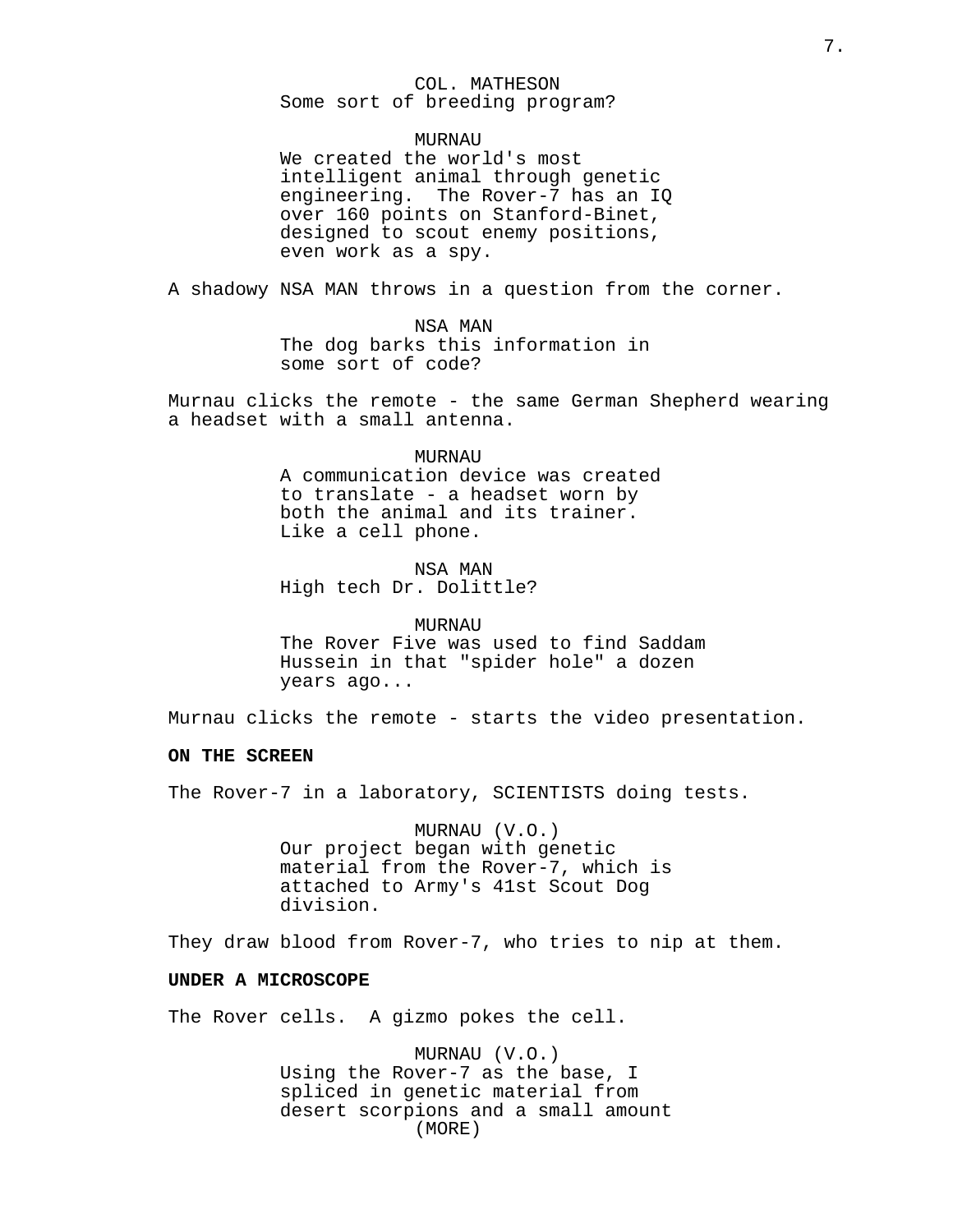MURNAU (V.O.) from the micrommata viresens spider, which is indigenous to Syria.

The cells are combined, then removed.

MURNAU This egg was transplanted into a female dog, who gave birth to a litter of five puppies.

# **THE LABORATORY**

Five puppies play with each other in a basket... Except they all have scorpion stingers... Some have pincher claws. One of the puppies stings another killing it.

Murnau and SCIENTISTS scramble to separate the puppies. They have to use kevlar gloves to protect themselves.

## **ARMY BRIEFING ROOM**

Gasps from the Military and NSA men in the room.

**MURNAU** I created a new breed of beast. On the seventh day God rested, and on the Eighth Day man created life.

Murnau hits the pause button on the four surviving beasts.

COL. MATHESON What do these things have to do with us?

MURNAU The Eighth Day Project was housed at a lab in an "Enterprise Zone" in Los Angeles while we wait for approval to deploy these animals against ISIS in Syria. During a rolling black out...

COL. MATHESON You've got to be kidding.

# MURNAU

The cages utilized mag-locks. All four splicers escaped. We managed to recover three of them, but the fourth, a female, remains at large.

COL. MATHESON This isn't a military operation, it's an animal control issue.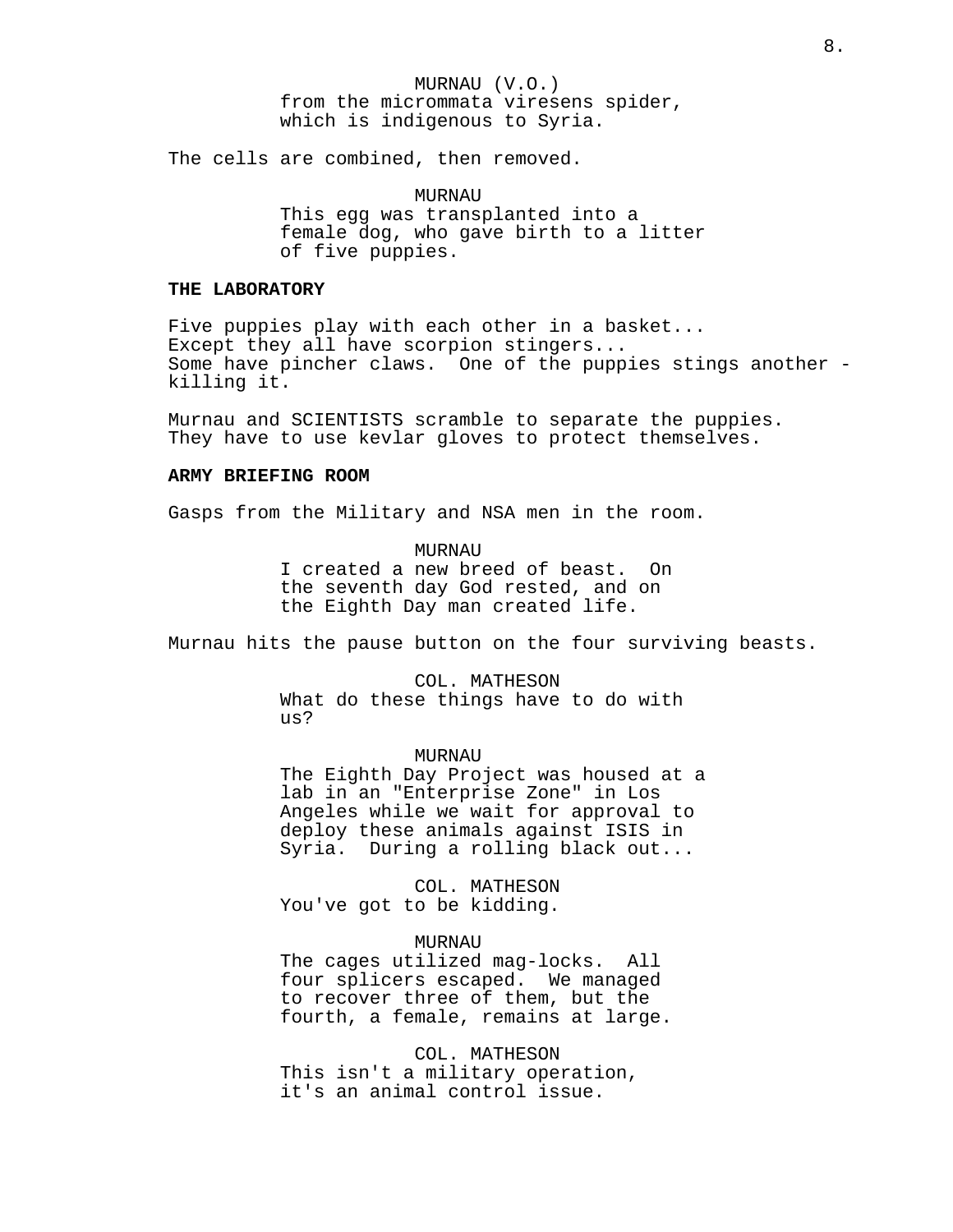#### NSA MAN

Eighth Day is a black bag op, right? Can't exactly call in a dog catcher.

COL. MATHESON So you called in the Military?

# NSA MAN

You move in all the right circles, fast tracked to get General stars, friend of a friend of the President. A man with a lot to gain and a lot to lose. That's why you were selected to command this mission.

# COL. MATHESON

Command who?

#### NSA MAN

Special Forces team. The best. You're going to need the best.

Before Matheson can ask "why?" Murnau explains.

MURNAU

The bitch was pregnant.

COL. MATHESON

Excuse me?

## MURNAU

The female splicer. Somewhere in the sewers or subway tunnels of Los Angeles she gave birth to a litter.

COL. MATHESON A litter? How many?

MURNAU

We don't know.

COL. MATHESON And these things are down there eating commuters?

## NSA MAN

The Mayor of Los Angeles has agreed to close the subway for 48 hours.

# COL. MATHESON

There's got to be miles of subway tunnels and sewers and drainage canals. How the hell are we ever going to find them in 48 hours?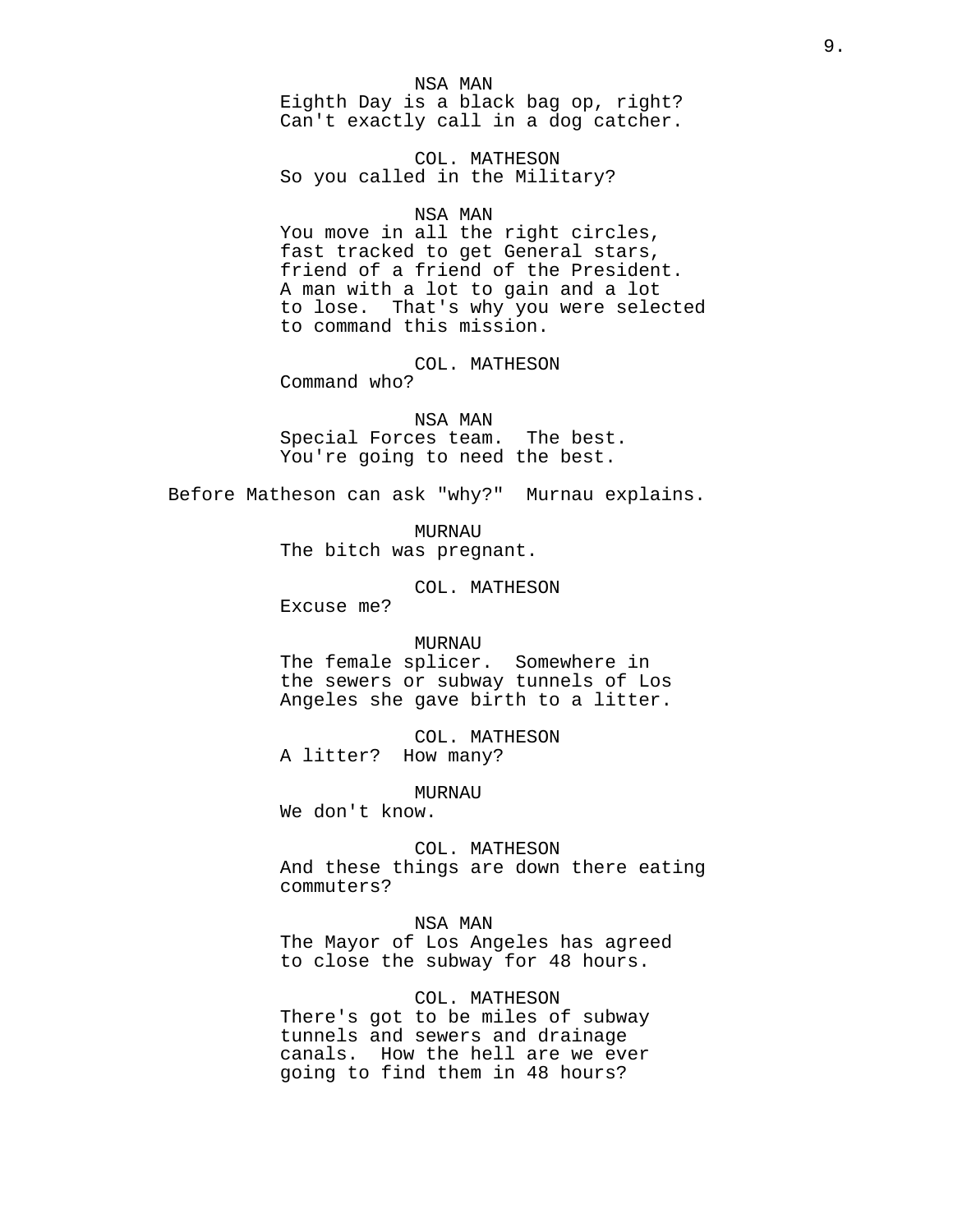MURNAU Using the Rover-7. It was designed for missions such as this. The ultimate scout and reckon dog.

COL. MATHESON Where do I get this dog?

MURNAU Fort Benning, Georgia.

Matheson nods.

# **EXT. FORT BENNING, GEORGIA -- DAY**

The main gates at Fort Benning - a sign identifies the base and notes that it's the home of the Army's 41st Scout Dog Division and Scout Dog Training Facility.

## **EXT. TEST COURSE, FT. BENNING -- DAY**

Sgt. PAUL JOHNSON supervises a group of SCOUT DOGS going through their final exam. Though Johnson moves with the power and confidence of a leader, he has the haunted eyes of a man who has seen too many people die.

Johnson pulls out his stopwatch.

## JOHNSON

Ready? Let's go!

A dozen HANDLERS (who will be with the dogs for life) use hand signals to tell the dogs to creep, search, and track through the course.

Johnson follows the Handlers as they follow their dogs through the woods.

One dog moves ahead of the pack, creeping to a clearing. The dog stops at patch of dirt... The Handler shoulders his rifle, approaches the patch.

# HANDLER

Gotcha.

The patch of dirt turns into a MAN - camouflaged.

Johnson smiles.

JOHNSON

We have a winner - Sgt. Keller and Flash. Time: one minute, fourteen.

Johnson congratulates the Handler, pets his dog.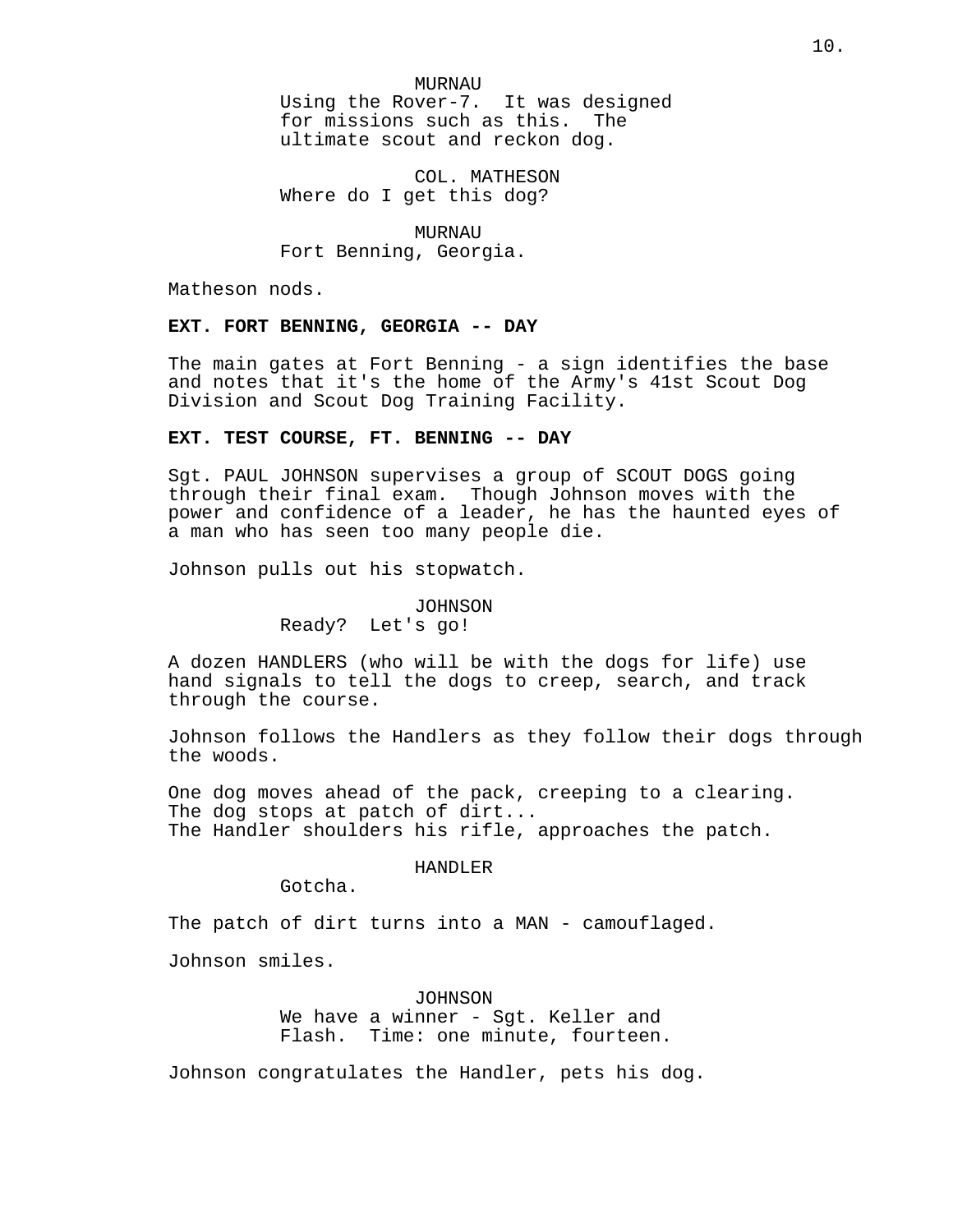## **EXT. JOHNSON'S ON BASE HOUSE -- DAY**

Johnson goes up the walk to his house... Slows when he sees the three men standing outside his door. Matheson and a pair of armed MARINES.

> JOHNSON What do you want?

COL. MATHESON You forget how to salute?

Johnson unlocks his front door, doesn't open it.

JOHNSON I'm off duty. What do you want?

COL. MATHESON We're here for the Rover-7.

JOHNSON I'm his handler, you can talk to me.

COL. MATHESON We'd rather talk to the dog.

Johnson shrugs, opens the door and enters. Matheson and his Marines follow.

# **INT. JOHNSON'S HOUSE -- DAY**

When Johnson enters, SEVI, the genius IQ Rover-7 German Shepherd greets him with a wagging tail... Stops when he sees Matheson and the Marines. Sevi moves to protect Johnson - growling.

> JOHNSON It's okay, Sevi. They're here to see you.

Sevi stops growling, scampers off and returns a moment later with a pair of headsets in his mouth.

Johnson and Matheson takes seats - the Marines guard the door, rifles ready.

JOHNSON

Transmitters.

Matheson nods. Johnson puts one headset on Sevi, puts the other on his own head. Johnson can now hear Sevi's sarcastic voice in his earpiece.

> SEVI (V.O.) What the hell does he want?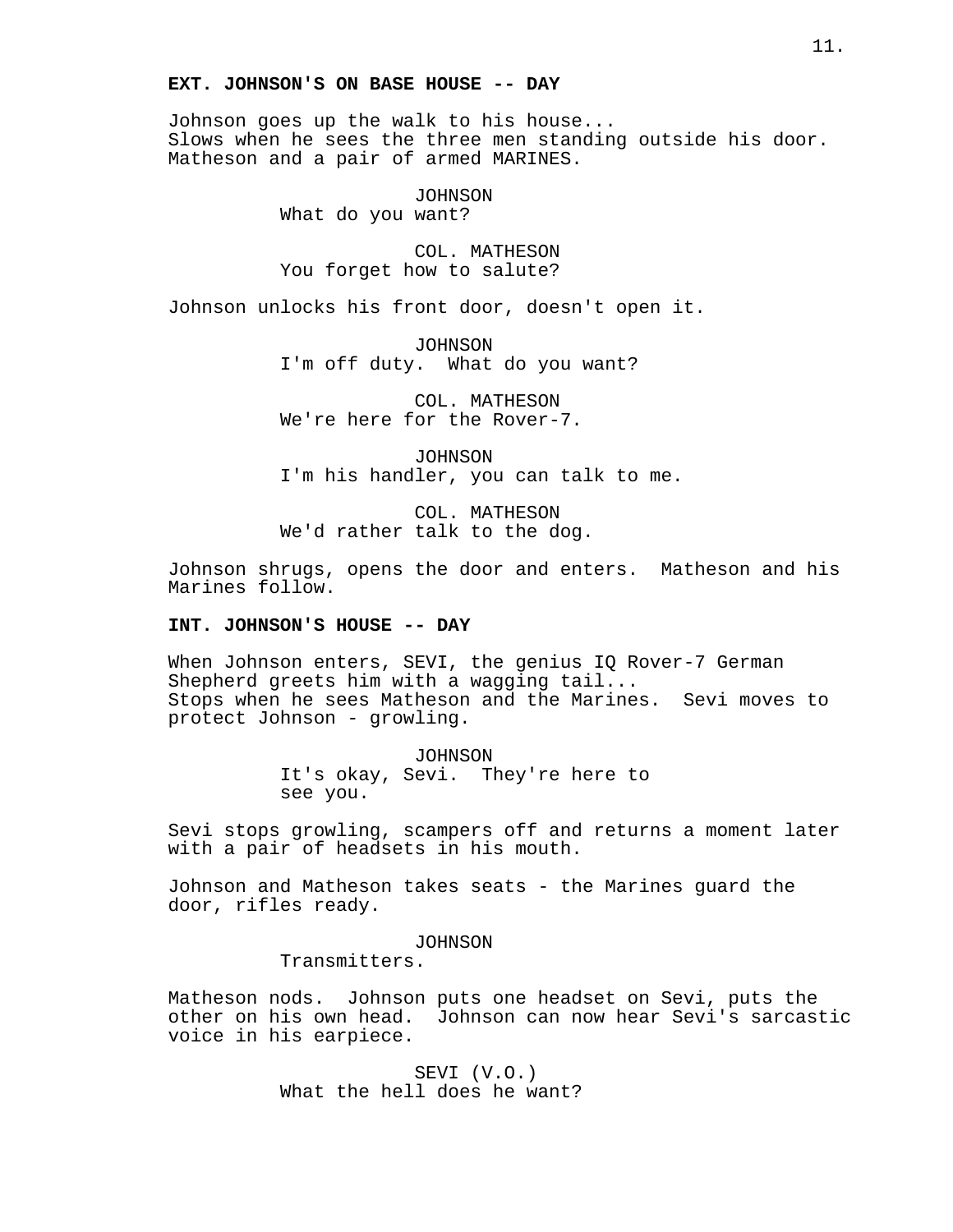# JOHNSON He wants to know why you're here.

Matheson explains the mission to Johnson.

COL. MATHESON We had a black bag project code named Eighth Day working out of a laboratory in Los Angeles --

Sevi barks twice. Johnson nods, turns to Matheson.

JOHNSON He prefers that you look at him when talking to him. He likes eye contact.

COL. MATHESON

Right.

Matheson turns to look at Sevi - feels strange.

COL. MATHESON Using gene splicing, they created a mutation - part dog and part desert scorpion - designed to track down Osama Bin Laden in the tunnels of Afghanistan.

Sevi nods.

#### COL. MATHESON

A month ago several of these beasts escaped. We recovered all but one a pregnant female - which seems to be living in the subway tunnels beneath Los Angeles... And feeding off passengers.

Sevi nods again.

# COL. MATHESON

We need you to help a Special Forces team find these beasts so that we can destroy them.

Sevi barks, Johnson nods and translates.

JOHNSON He wants to know where these devildogs came from. Who ran the lab?

COL. MATHESON Franklyn Murnau.

Sevi growls - no translation needed.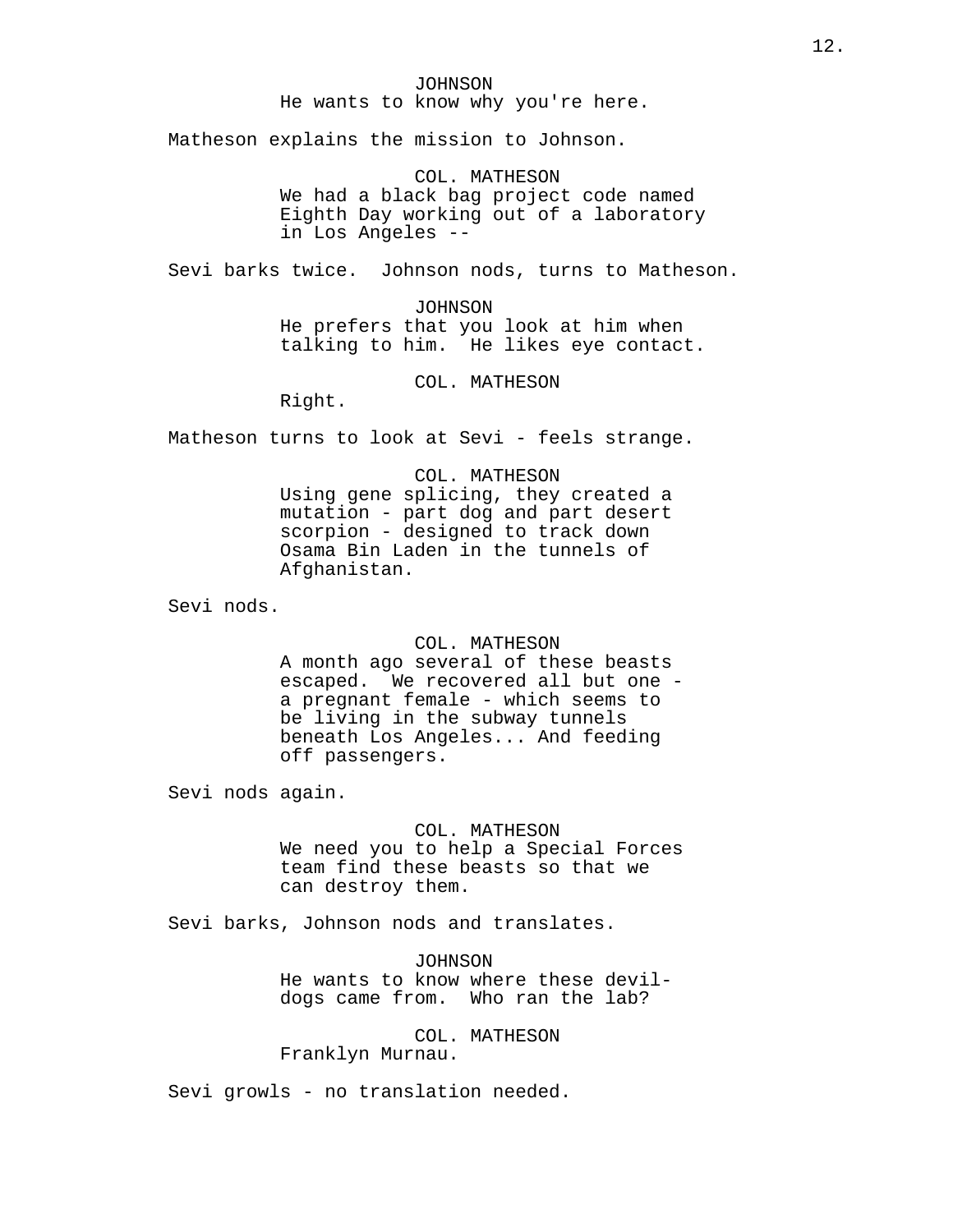COL. MATHESON The splicers were created using your genetic material.

JOHNSON Congratulations! You're a dad!

Sevi snarls at Johnson.

COL. MATHESON You are the best equipped to find these beasts, because they're based on your genetic material.

JOHNSON Set a dog to find a dog.

Sevi looks at Johnson and barks.

SEVI (V.O.) Murnau is a sadistic bastard.

JOHNSON Is this Murnau guy coming along?

COL. MATHESON They're his problem. He's involved in the solution.

SEVI (V.O.) I'll bite his frigging leg off.

JOHNSON Sevi doesn't want to work with Murnau.

COL. MATHESON Nobody else knows these things.

SEVI (V.O.) Keep him the hell away from me.

COL. MATHESON You're government property - we can force you to take the mission, but I'd rather have you as a willing participant.

Sevi looks at Johnson.

SEVI (V.O.) What do you think?

JOHNSON

I don't know.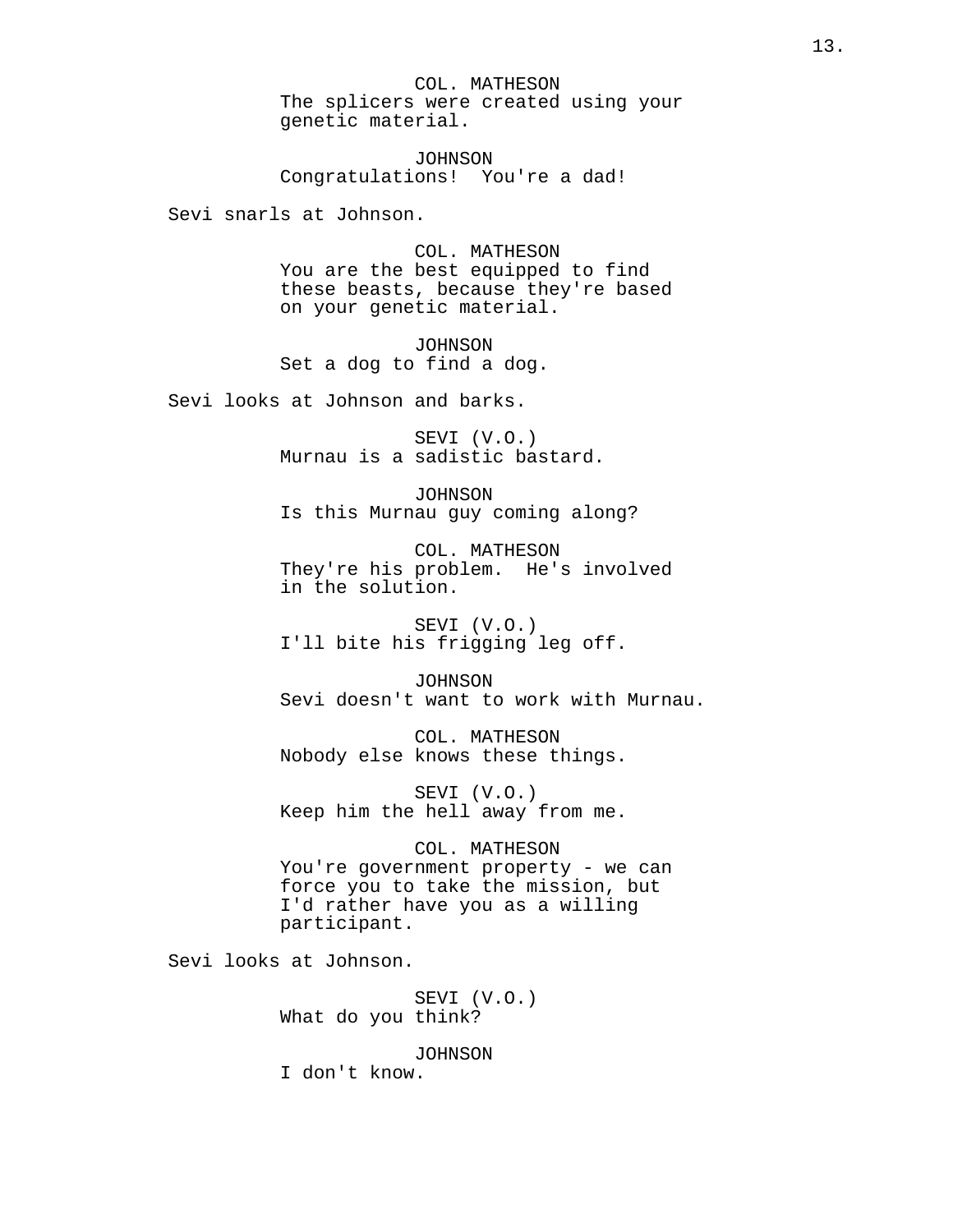SEVI (V.O.) You going to hide under the stairs forever? Sooner or later you've got to get back out there. Johnson nods - Matheson has no idea what Sevi is saying. Johnson turns to Matheson. JOHNSON Okay - we're in. COL. MATHESON I'm afraid there's been a misunderstanding, Sergeant. We're only interested in the Rover-7. SEVI (V.O.) Deal's off. Sevi turns and walks away. Matheson moves to his feet. COL. MATHESON Where's he going? JOHNSON We work as a team. Matheson chases after Sevi. COL. MATHESON Fine. Both of you. Sevi stops, turns to Matheson, barks. SEVI (V.O.) You screw us over and I'll bite off your nuts and crap all over that pretty uniform of yours. COL. MATHESON What's he say? JOHNSON We're in. Matheson nods, heads to the door. **EXT. MILITARY TRANSPORT PLANE -- NIGHT** A C-47 transport plane zooms to Los Angeles. **INT. MILITARY TRANSPORT PLANE -- NIGHT**

Johnson and Sevi sit next to each other in the plane. Sevi sleeps, Johnson's eyes drift closed as he nods off. The plane engines scream...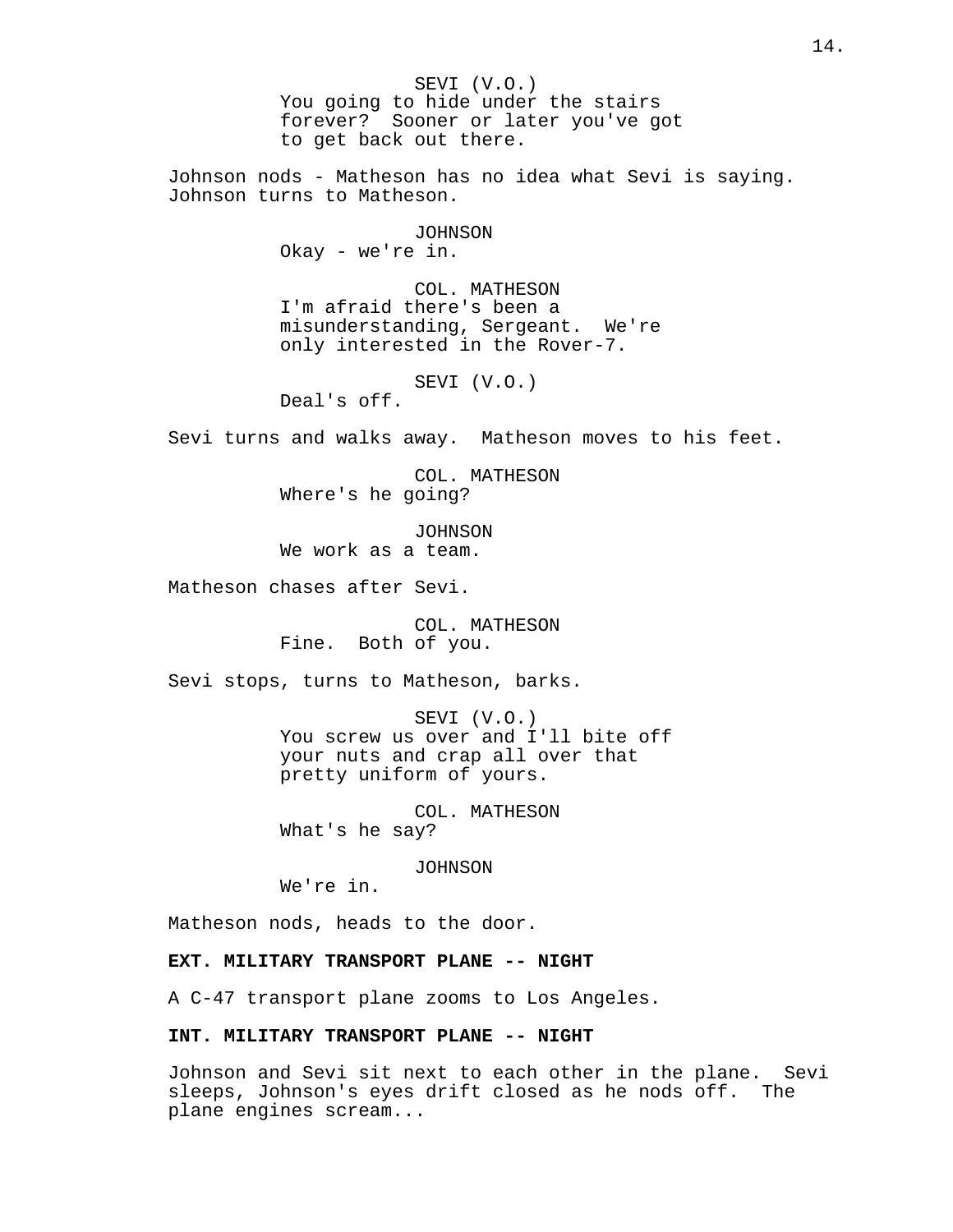#### **EXT. DESERT -- NIGHT.**

A SOLDIER screams in agony somewhere nearby. Johnson blinks his eyes open - afraid.

Iraq Invasion. Darkness, sand and the occasional explosion. Johnson's unit is pinned down.

> SOLDIER (O.S.) Help! Somebody? My legs. They're gone. Johnson? Johnson?

Johnson is paralyzed with fear. An explosion gives us an instant of light - we can see the overturned Humvee, wreckage, a half dozen wounded soldiers.

> SOLDIER (O.S.) Help! I can't stop bleeding.

Johnson hunkers so low he's practically buried in the sand. An explosion nearby stops the Soldier's screaming.

# **INT. MILITARY VAN -- DAY**

The passenger van hits a pothole.

Johnson's eyes pop open. He looks at Sevi on the seat next to him - worried that he's not ready for action.

Matheson sits in the passenger seat, on his cell phone.

COL. MATHESON We're pulling in, now.

Johnson looks out the van's tinted windows.

## **EXT. ARMY RESERVE BASE -- DAY**

In the middle of suburban Van Nuys, a military base. The front gates are heavily guarded by a DOZEN SOLDIERS.

The Passenger Van stops at the gates.

FOUR SOLDIERS aim their Ar-70s. The DRIVER rolls down his window, holds out his military ID. A Soldier studies it.

> SOLDIER (salutes) Colonel Matheson. They're expecting you, sir.

Hands the ID back to the Driver and nods.

The Soldiers re-aim their weapons and step back. The gates open and the Passenger Van rolls onto the base.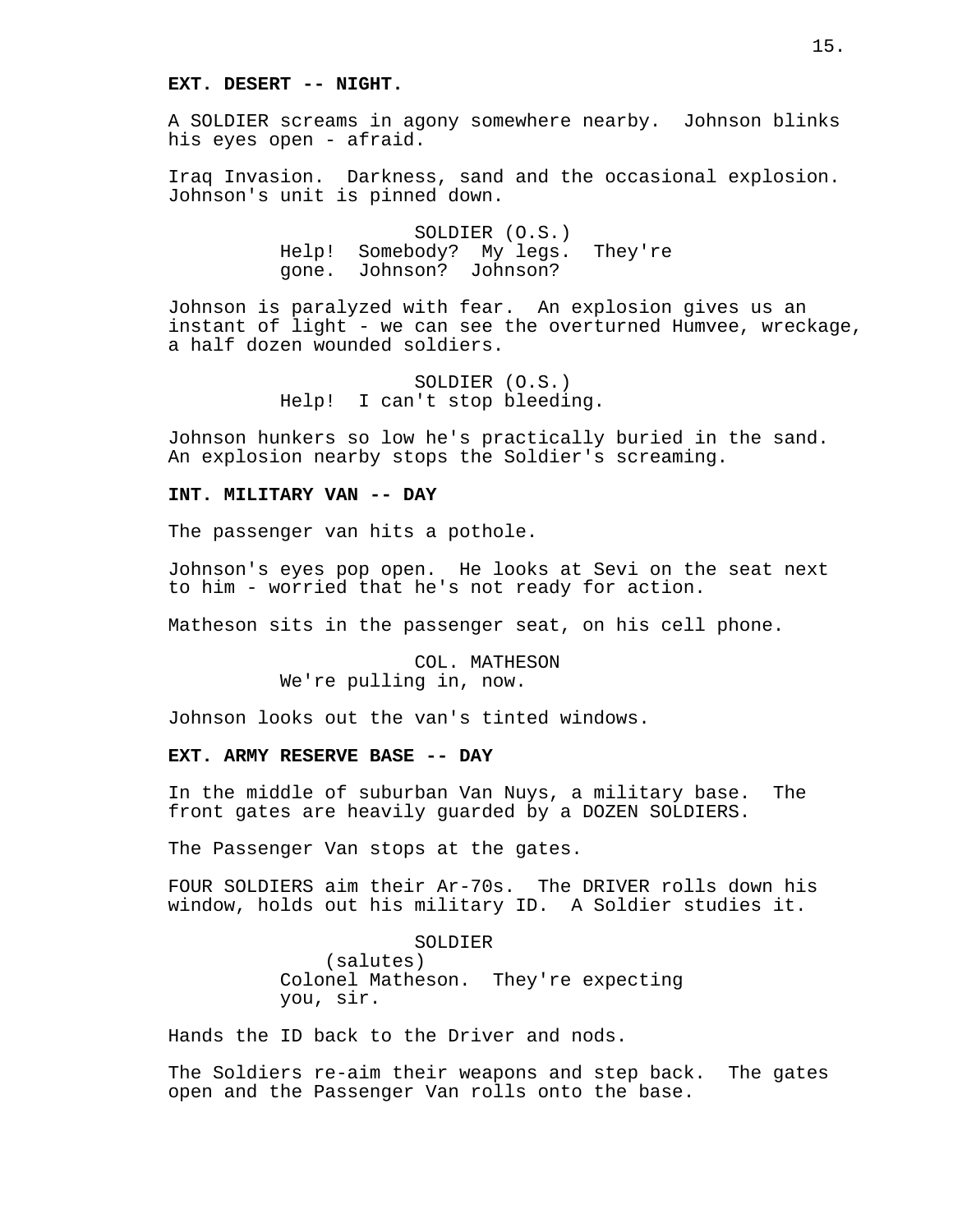#### **INT. MILITARY VAN -- DAY**

Johnson and Sevi look out the tinted windows as the gates close behind the Van and the Soldiers go back to guarding.

> JOHNSON What is this place?

> > DRIVER

Reserve base.

COL. MATHESON We commandeered it for the mission.

JOHNSON Give the weekend warriors the day off?

COL. MATHESON They're still in Iraq: ISIS.

Johnson nods.

# **EXT. ARMY RESERVE BASE -- DAY**

The Van parks in front of a building. Matheson, Johnson and Sevi step out.

> JOHNSON Got time for a walk?

COL. MATHESON A few minutes. We're waiting on the Mayor. Don't go far.

SEVI (V.O.) I just want to go. No dog-friendly facilities on that plane.

JOHNSON Gotta learn to stand like a man.

COL. MATHESON

Excuse me?

JOHNSON Talking to the dog, sir.

Matheson nods. Johnson and Sevi walk to the trees at the edge of the base. Sevi sniffs a tree, decides on another tree.

> SEVI (V.O.) Little privacy?

JOHNSON Sure. Sorry.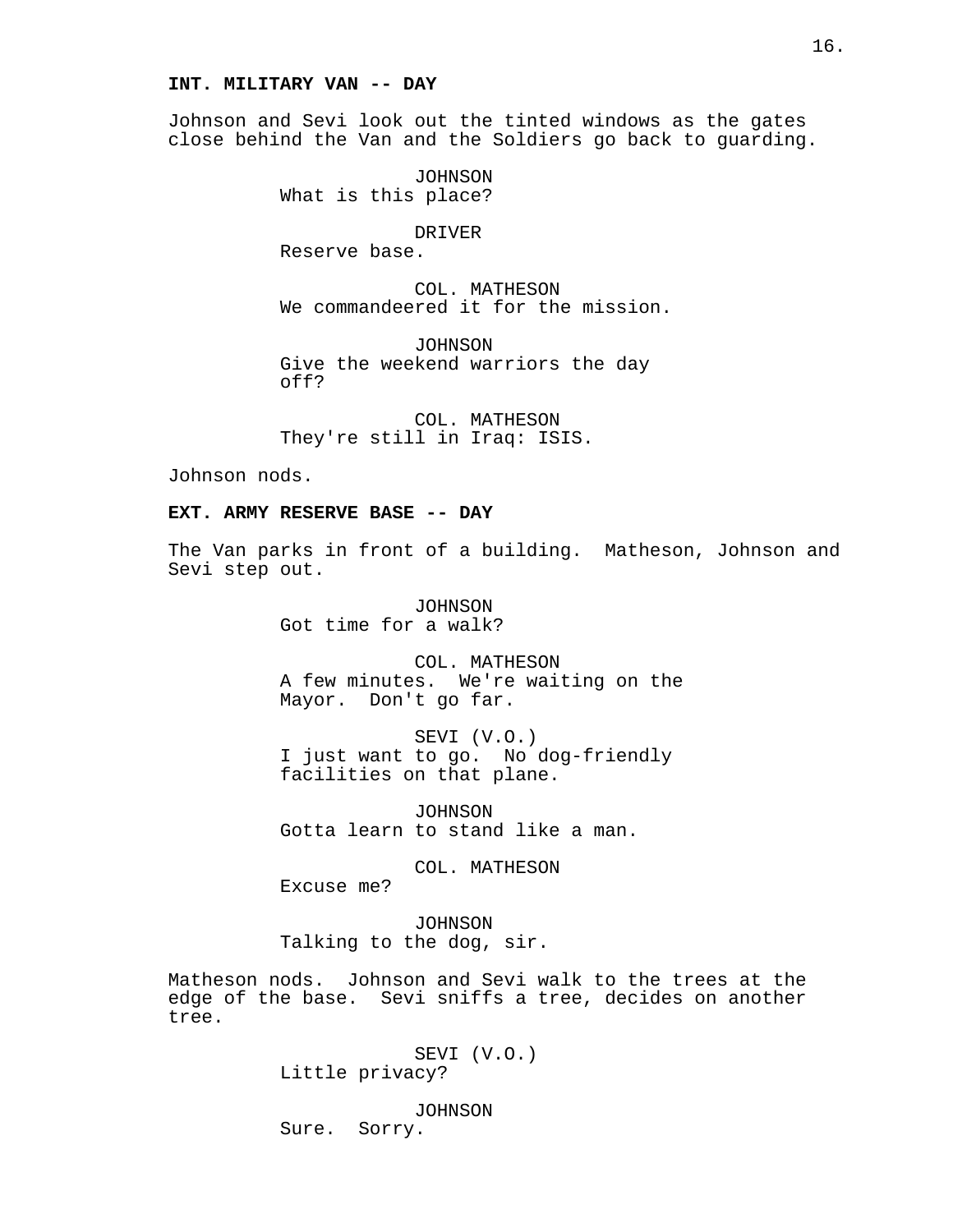Johnson moves to the vine covered cyclone fence at the edge of the base, listens to the sound of the cars on the street.

> GRACE (O.S.) You on the subway team?

Startles Johnson. He looks through the vines, sees reporter Grace Pabst on the other side of the fence, micro-cassette recorder in hand.

#### GRACE

Grace Pabst, KNTV News. I heard they're sending a Special Forces team into the subway tunnels.

JOHNSON Military cutbacks - instead of Jeeps they give us tokens.

GRACE Over a hundred passengers have disappeared. What happened to them?

## JOHNSON

No comment.

Sevi, finished with his business, sniffs around the fence.

SEVI (V.O.)

Smells good.

**GRACE** Is that your dog?

SEVI (V.O.) How come nobody ever asks me if that's my human? Except other dogs.

JOHNSON Yeah, I'm his master.

SEVI (V.O.) Right. You expect anyone to believe that?

GRACE Is he a blood hound?

JOHNSON German Shepherd. Trained for search and rescue.

GRACE So they think some of the missing passengers may be alive?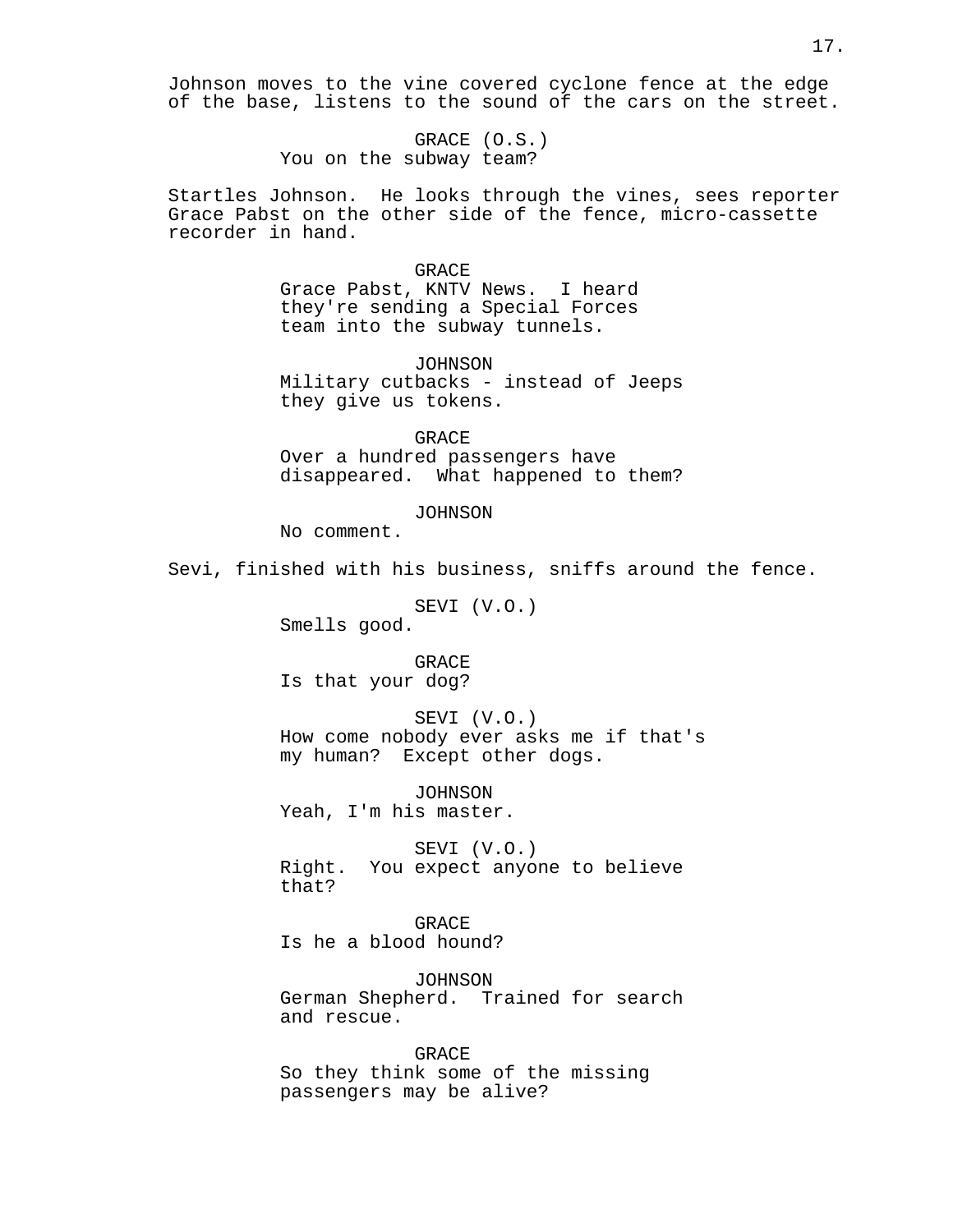JOHNSON

No comment. No comment. No comment.

Grace slides a business card through the fence. Johnson leaves it hanging there.

> GRACE You ever feel like commenting - on or off the record - that's my cell.

Colonel Matheson approaches.

COL. MATHESON

Johnson... (notices Grace) Excuse me, Miss, this is a restricted area.

Grace looks at his name badge and stars.

GRACE

Mister.. I mean, Colonel Matheson. Have the Special Forces been called in to deal with the subway --

COL. MATHESON

No comment.

GRACE That's what he said - but the Mayor's closed the subway, and --

COL. MATHESON Off the record?

She lowers her recorder.

GRACE

Sure.

## COL. MATHESON

A pack of mountain lions has taken up residence in the sewer and subway tunnels. The Mayor has asked us to help out with this problem.

GRACE

You're going to shoot these lions?

SEVI (V.O.) She want us to capture and rehabilitate them?

COL. MATHESON Eradicate them - Yes.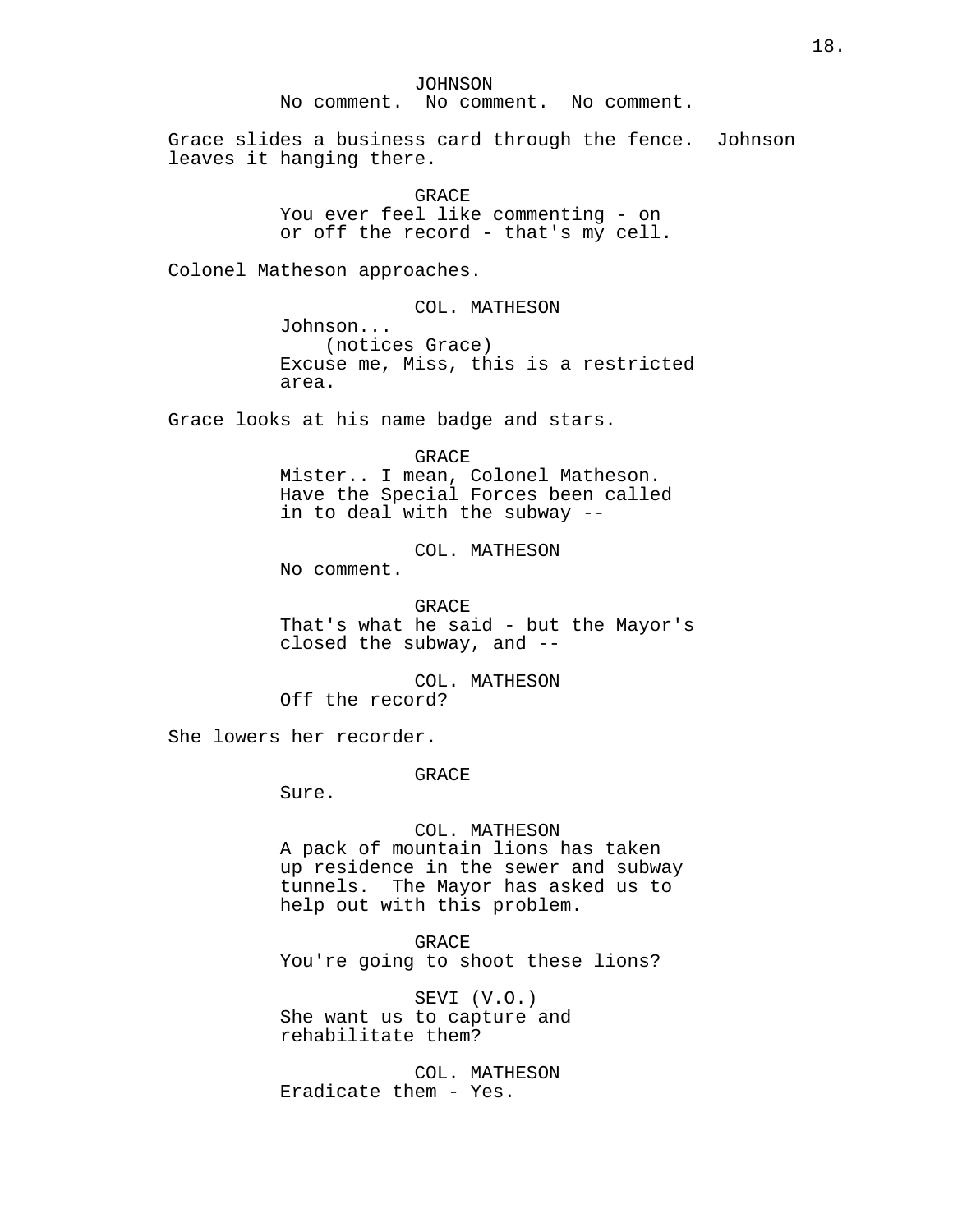GRACE There's a wild animal sanctuary --

SEVI (V.O.) Unbelievable!

COL. MATHESON These animals have to be put down. They've killed people. (to Johnson) We're ready for you.

When Johnson turns to follow Matheson, he snags the business card from the fence and pockets it.

Sevi scampers up to Johnson, walks next to him.

SEVI (V.O.) I would have humped her leg.

JOHNSON You'll hump anything.

COL. MATHESON

Excuse me?

JOHNSON Talking to my dog, sir.

SEVI (V.O.) She was pretty enough - I would have done her human style.

JOHNSON The only pumping she's interested in is a lead for the news at six.

COL. MATHESON

Excuse me?

# **INT. STAGING BUILDING -- DAY**

A SPECIAL FORCES SQUAD checks their weapons and packs them in a pair of V-300 Armored Personal Carriers. All hard-asses. Matheson steps to a podium at the front of the room.

> COL. MATHESON Settle down. Settle down. The Mayor of Los Angeles would like to share some thoughts with us.

The businessman MAYOR of Los Angeles steps up to the podium and makes his speech.

> MAYOR Los Angeles is in trouble. (MORE)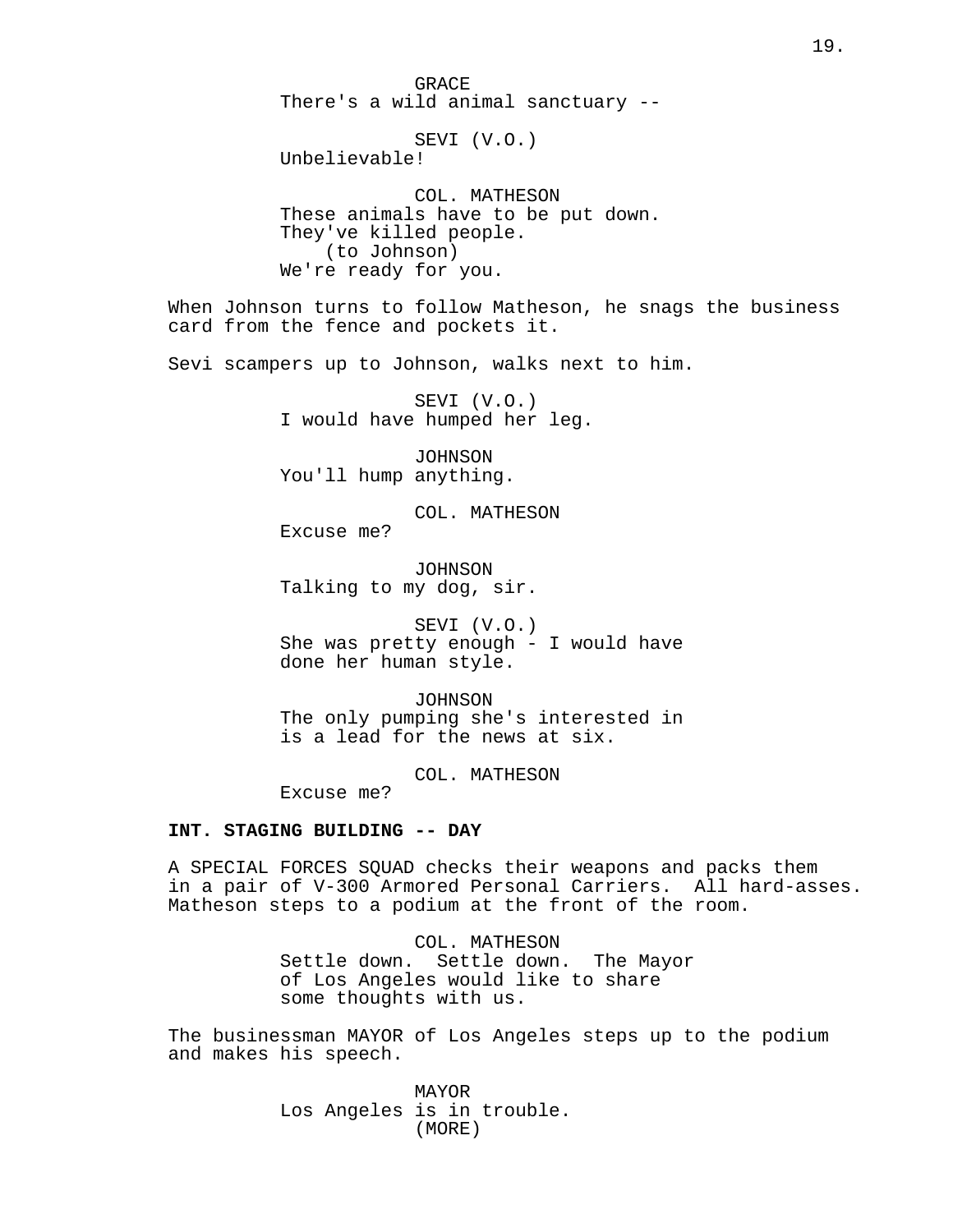20.

MAYOR Due to the amount of auto pollution in the air, the EPA warned the city that they will close down the streets unless something is done.

While he drones on, Johnson checks out the Team.

MAYOR As you probably know, 70% of air pollution is caused by automobiles, and Los Angeles is the car capital of the world.

KURT NEUMANN tapes two AR-70s together so that he can flip them over instead of reload. There are guys who order you into battle and guys who go into battle - Neumann is the latter and hates the former. A real badass.

#### MAYOR

Over 7% of deaths in this city are caused by pollution related illness. Mass Transit is the only answer.

REGINALD BLOCH, the company's medic, realizes the vehicle he was leaning against is filthy and tries to brush his uniform clean without getting anything on his fingers. A perpetual complainer, who would rather a more hygienic mission.

# MAYOR

When technology created the automobile, we created a monster.

"ZEN" LEWTON wishes he were smoking dope at a Grateful Dead concert, sits in the lotus position on the truck hood. In addition to his AR-70 and tie-dyed flack jacket, he carries a samurai sword - David Carradine's his idol.

MAYOR

The solution to this problem is our Metro Subway system and light rail like the new Expo Line to Santa Monica.

ANNE DOUGLAS polishes her twin chrome 45 automatics. A third generation soldier who worries she won't live up to her war hero father's reputation. Even in uniform, she looks sexy.

> MAYOR But Metro is still struggling to get people to give up their cars.

> > SEVI (O.S.)

Addicts.

BEN NYBY, a techno-intellectual who can repair anything from Jeeps to missile guidance systems.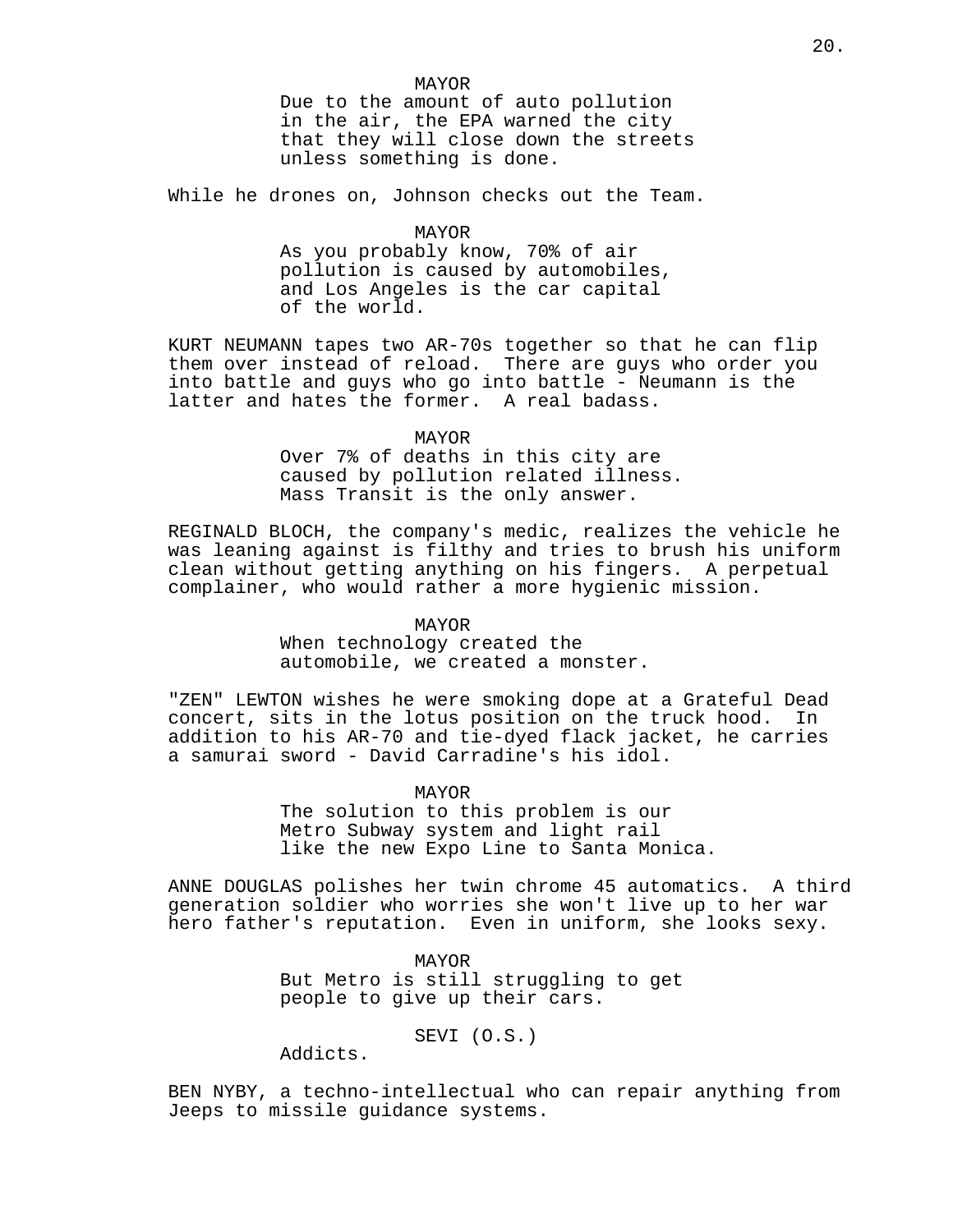His gadget belt holds all kinds of weird weapons - plus knife shooters on his wrists.

> MAYOR We must do everything within our power to make sure the public can use it without fear.

CATHY ARNOLD, party girl man-eater, fixes her lipstick for battle. A standard AR-70 with a grenade launcher is strapped over her shoulder.

> MAYOR This crisis is not only hurting the commuters who use the system...

> > SEVI (O.S.)

Eating them.

MAYOR ...It's hurting the entire city.

BOB CASTLE checks out Arnold's ass. He's the company Romeo, whose weapon of choice is a cross-bow that shoots dangerouslooking bladed projectiles.

> MAYOR If the EPA decides to close down our city streets to automobile traffic, we will all suffer. The fate of Los Angeles is in your hands.

Matheson applauds. When no one else joins in, he gives each one the eye until they start applauding. The Mayor actually bows before leaving the podium.

> JOHNSON Well, he's got my vote.

SEVI (V.O.) Canine Americans can't vote, yet. They won't even let us in restaurants!

JOHNSON You have reservations?

SEVI (V.O.) About almost everything.

Matheson stops clapping.

#### COL. MATHESON

The Mayor has given us forty eight hours to implement this eradication. We'll be aided by the Rover-7 scout dog on loan from Fort Benning.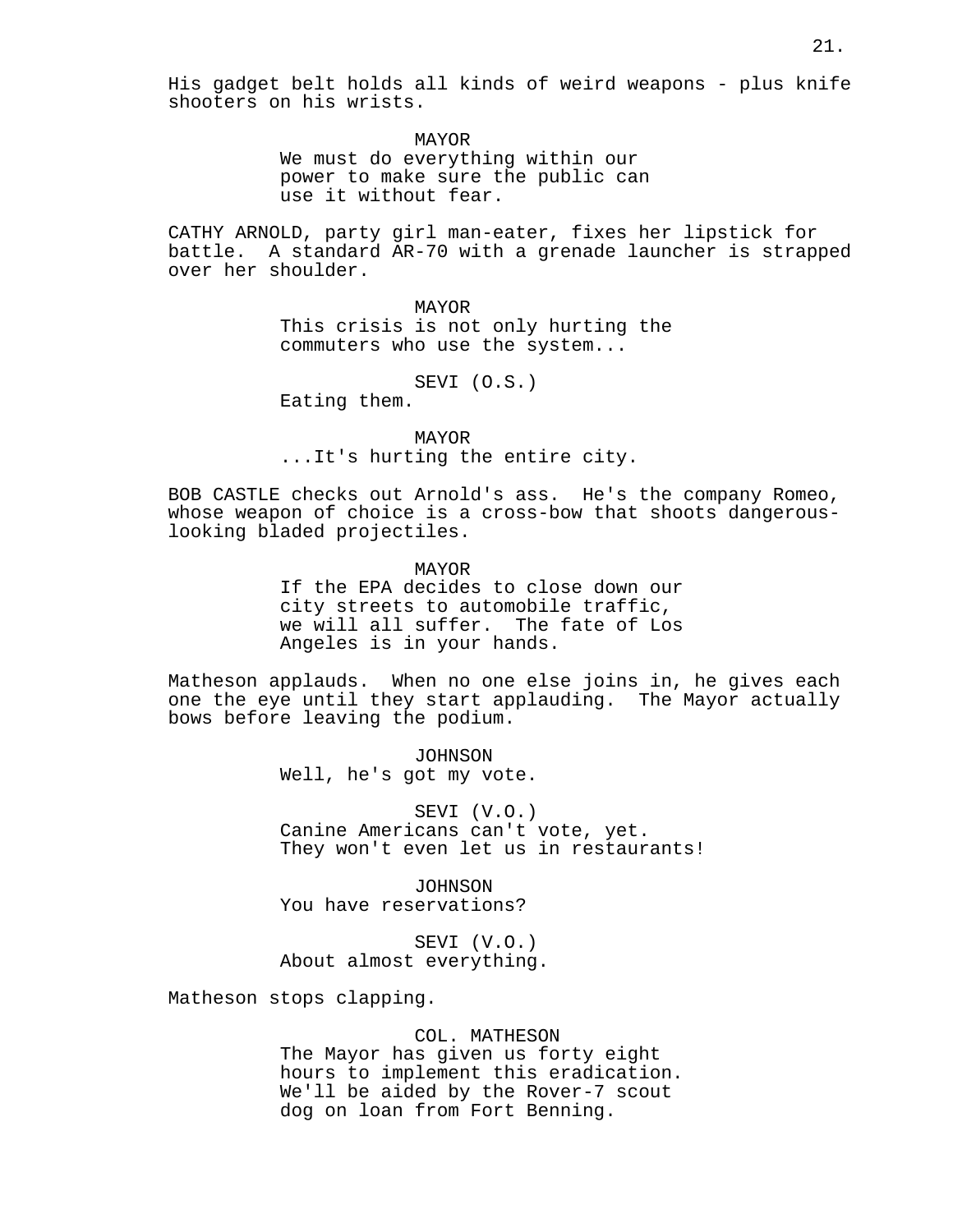#### LEWTON

(sotto) Who let the dogs out? Who-who-whowho-who let the dogs out...

COL. MATHESON So let's form two squads and take your place in one of the V-300s.

No one responds to Matheson's suggestion.

#### NEUMANN

(sotto) Where did they find this guy?

COL. MATHESON There are pocket terrain maps --

#### NEUMANN

Okay, ladies, let's saddle up! Grab a map and get your asses ready to roll. Two squads: Nyby, Douglas, Lewton, Dogboy and his pet are with the Colonel.

JOHNSON Sgt. Paul Johnson and Rover-7.

ARNOLD The dog gotta rank?

#### NEUMANN

Sgt. Johnson, grab yourself an AR-70. Can you handle that? Or do you only handle dogs?

JOHNSON Did two tours in Iraq, sir.

NEUMANN

The rest of you are with me. Bloch, grab that flame thrower.

BLOCH

Sir, I'm the company medic...

NEUMANN

Did that sound like a suggestion to you? Okay, we've got forty eight hours to find and kill these fuckers.

The teams grabs maps, weapons, and climb into the vehicles.

CASTLE I wanna ride with Douglas.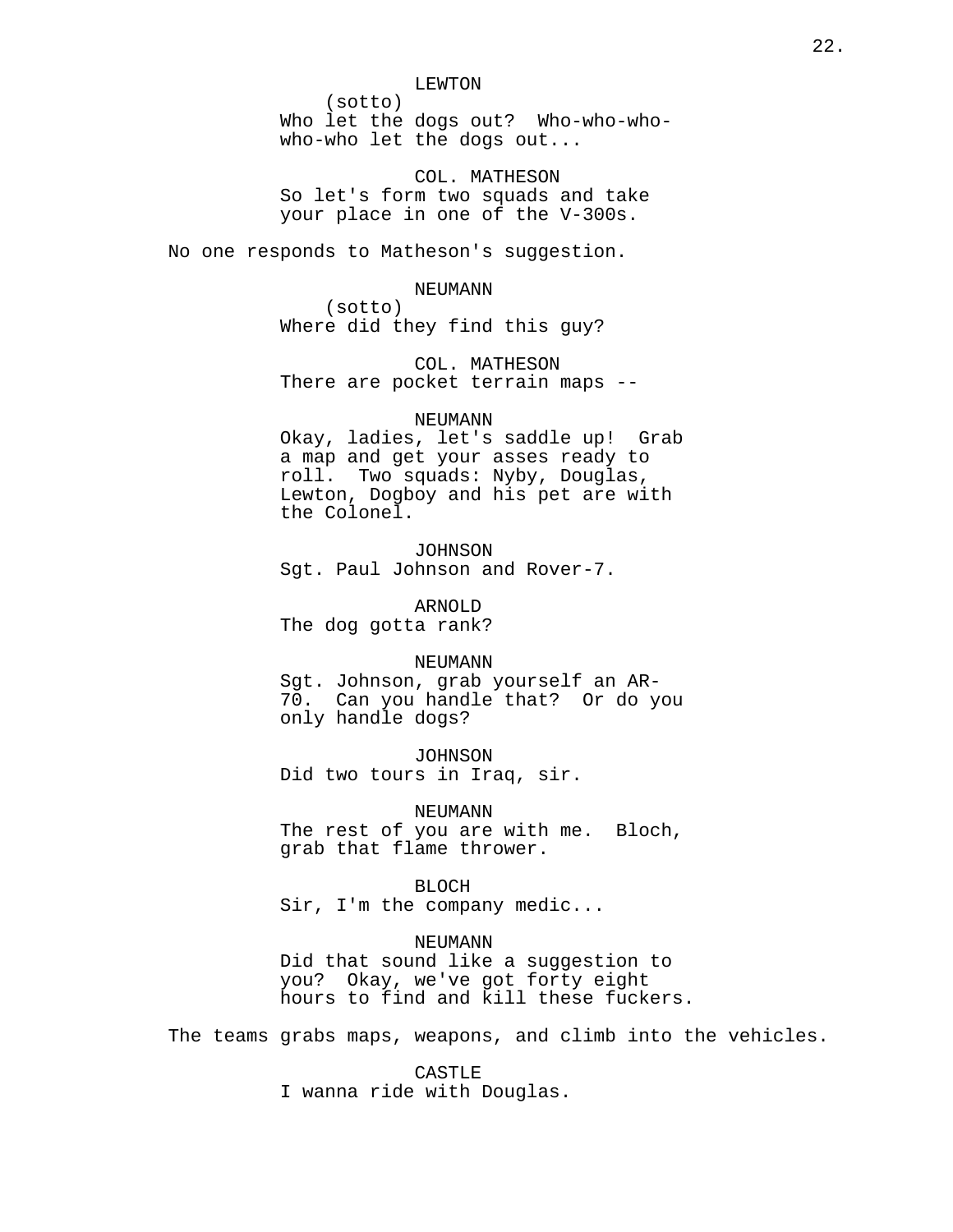DOUGLAS Think you can keep up with me?

**CASTLE** 

Be fun to try.

LEWTON Your reach exceeds your grasp.

Douglas brushes up against Johnson as they enter the vehicle. Sparks of attraction between them.

> DOUGLAS They let you bring your dog?

JOHNSON Other way around - they let the dog bring me.

Douglas pets Sevi, who barks.

DOUGLAS

Good boy.

SEVI (V.O.) She obviously doesn't know me.

When the teams are in the Armored Personnel Vehicles, Matheson pulls Neumann aside.

> COL. MATHESON Lieutenant, please don't forget who is in command, here.

> > NEUMANN

Sir, if you're in command you need to act like it. These men --

COL. MATHESON Soldiers - there are two women.

## NEUMANN

These men aren't going to listen to any politically correct desk jockey suggestions. They need orders. If you want to be in charge, you need to take charge.

COL. MATHESON You trying to get written up, Lieutenant?

NEUMANN No, sir. Just want to get through this op in one piece.

Neumann salutes Matheson, heads to his vehicle.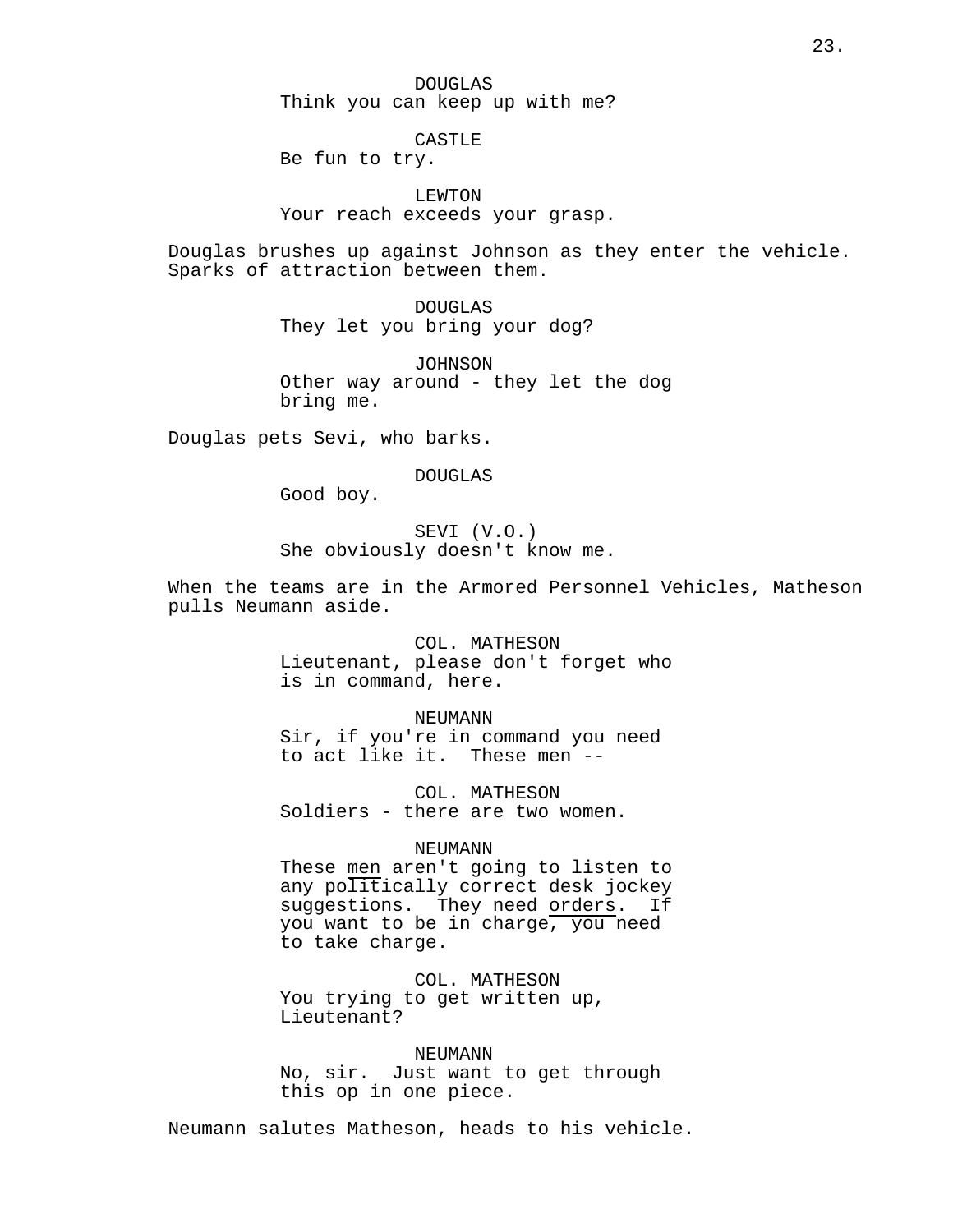# **INT. V-300 ARMORED PERSONNEL VEHICLE -- DAY**

Douglas sits next to Johnson and Sevi, watching the exchange.

JOHNSON What do you think that was about?

DOUGLAS Neumann's old school - doesn't understand the new Army.

Matheson climbs in, Lewton starts up the vehicle, takes off. The staging building doors open and both vehicles zoom out.

## **EXT. ARMY RESERVE BASE -- DAY**

The Four Soldiers stand with weapons ready as the gates open and the two vehicles zoom out... followed by a third vehicle: an M-35 Cargo Truck. The gates close behind the three.

# **INT. V-300 ARMORED PERSONNEL VEHICLE -- DAY**

They zoom down city streets (the V-300 can break 60mph, seats six, and can crush any movie star's custom Hummer 2).

Johnson spots the neuroscanner Nyby wears around his neck.

JOHNSON

What's that?

#### NYBY

Neuroscanner. Using electronic scan technology it registers alpha patterns in the frontal lobe --

DOUGLAS

Measures brain waves. Adjustable so that we can screen out lower forms, like rodents.

Lewton points the device at Nyby's head, hits the button.

LEWTON I'm not getting a reading.

#### NYBY

Lewton, my mentacultural erudition is inundated, so my glossagraph appertaining to you is to eventuate my own intellectual preponderance.

LEWTON What does that mean, Nyby?

DOUGLAS He's smart and you're dumb.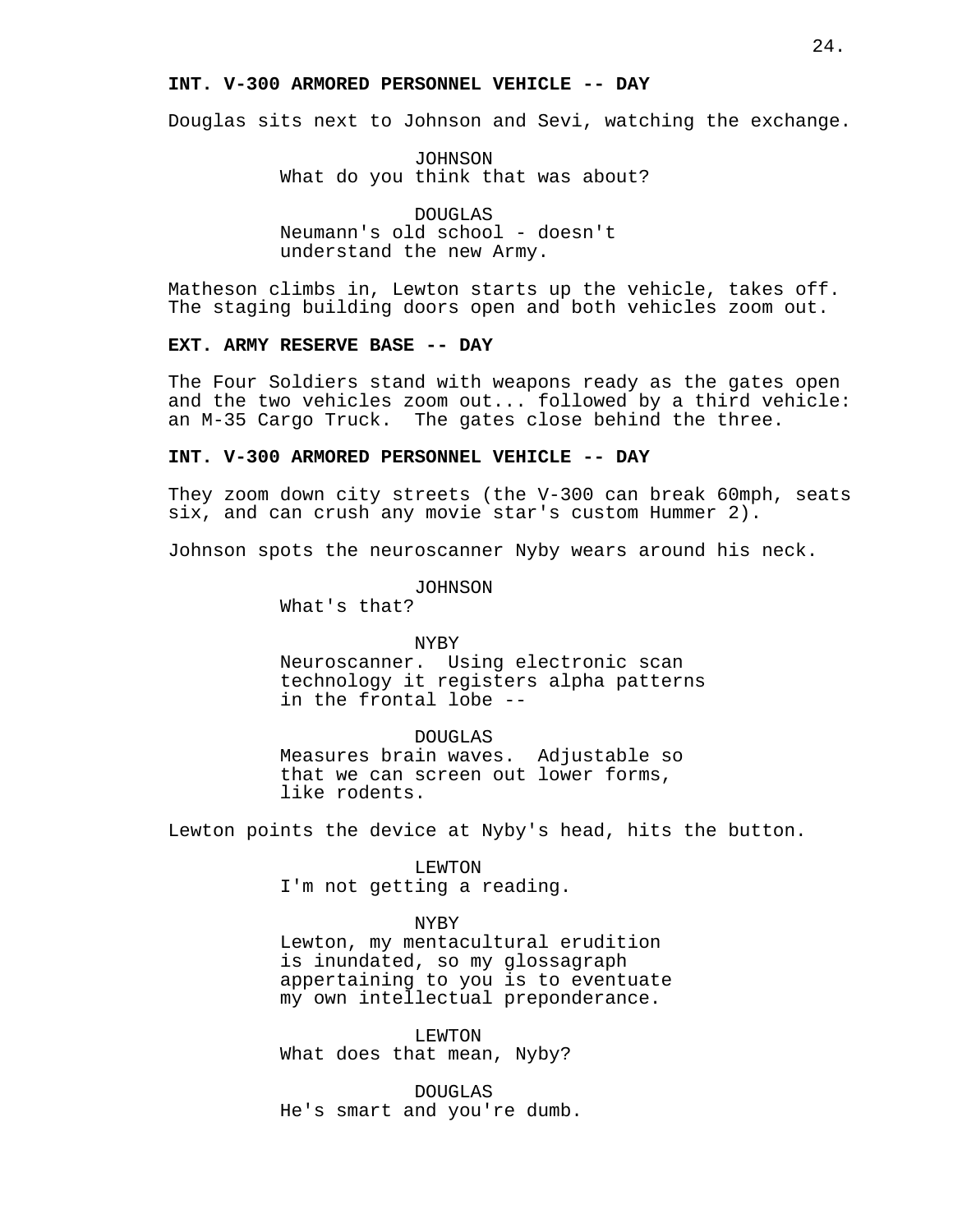Johnson laughs at her, decides to flirt.

JOHNSON Nice guns. Can I look at them?

DOUGLAS I don't know you well enough.

JOHNSON

Paul.

Extends his hand. She takes it and shakes it.

DOUGLAS

Sgt. Douglas.

JOHNSON You have a first name?

DOUGLAS Sure, but I don't know you well enough.

Shot down! Johnson turns away from her... to Sevi who smiles at him.

> SEVI (V.O.) Shoulda gone for the news girl.

# **EXT. ACCESS ROAD -- DAY**

The first APC veers off the street onto an access road, crashes through a cyclone fence gate and zooms down a ramp to the mighty Los Angeles River... a cement walled culvert.

The other APC and the cargo truck follow.

**INT. V-300 ARMORED PERSONNEL VEHICLE -- DAY**

In the other APC, Neumann checks his weapons.

NEUMANN Clean ups and cover ups. Baby sitting yes man Colonels. Genetically Altered Beings. What a bunch of shit.

Castle watches Arnold put on her make up.

CASTLE Plans for after the mission?

ARNOLD If we wrap this thing tonight I've got a wicked party lined up. Lots of Hollywood boy toys.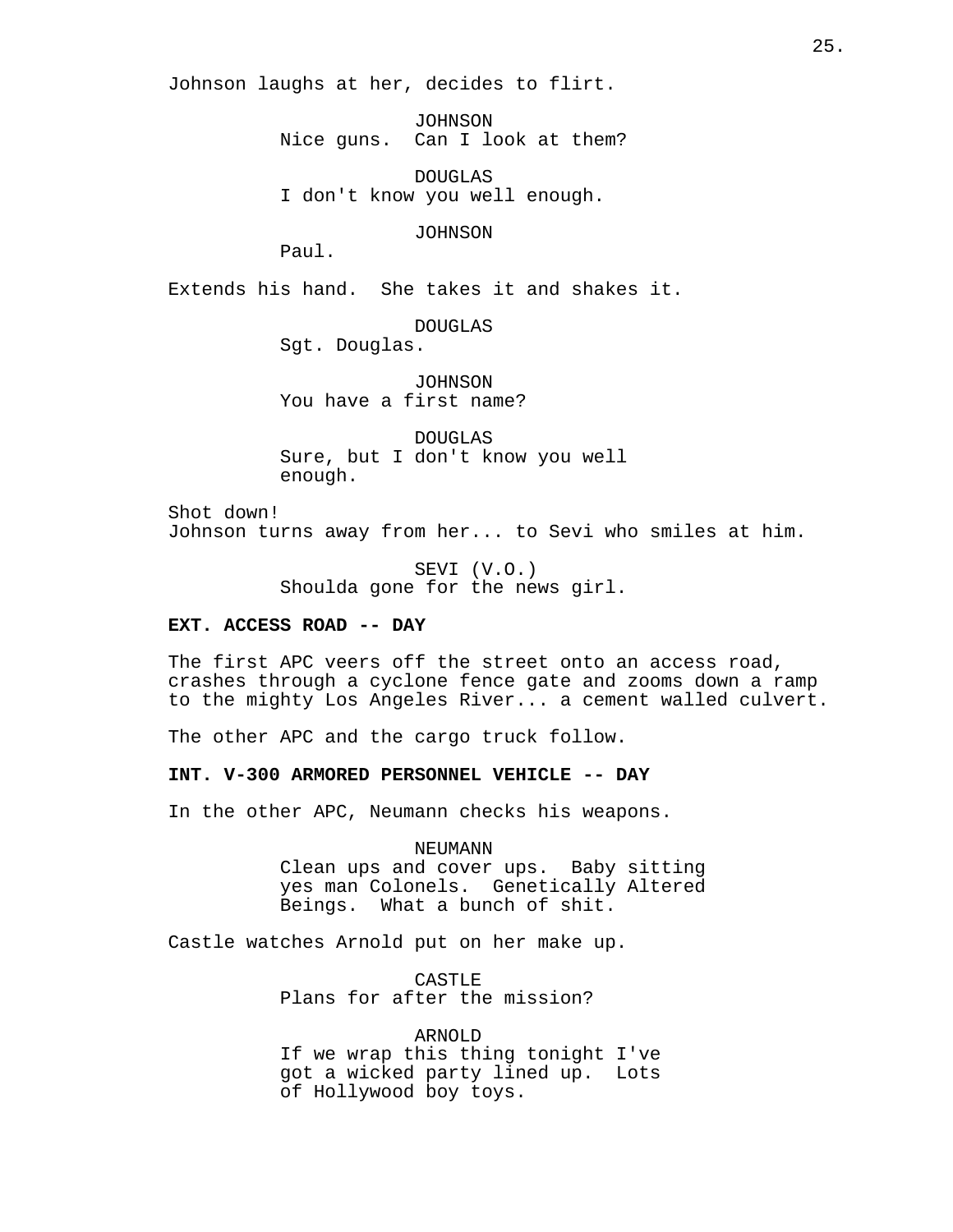CASTLE I've got something you can play with.

ARNOLD Stopped playing army years ago. Too easy to win. I like a challenge.

# **EXT. CULVERT -- DAY**

The three vehicles zoom down the culvert at 60mph.

## **INT. V-300 ARMORED PERSONNEL VEHICLE -- DAY**

In the first APC, Douglas notices Lewton checking his samurai sword - slicing his map with the razor sharp blade.

> DOUGLAS Better not let Neumann catch you with that sword.

LEWTON The sword is my honor, man, I can not part with it.

SEVI (V.O.) Too many fortune cookies as a kid?

DOUGLAS Maybe we'll run into David Carradine while we're here and you guys can compare platitudes.

LEWTON He's a god among mortals. I wouldn't know how to address him.

JOHNSON Your Grasshopperness?

COL. MATHESON Let's try to get our heads in the game, okay? We have a mission.

# **EXT. CULVERT -- DAY**

The APCs and cargo truck skid to a stop in the cement sided culvert outside an underground sewer entrance near the Universal Metro station. Water splashes.

The teams exits the APCs with their weapons. Johnson and Sevi notice the cargo truck door opens and Murnau steps out.

> SEVI (V.O.) What's that rat bastard doing here?

JOHNSON Murnau is coming with us?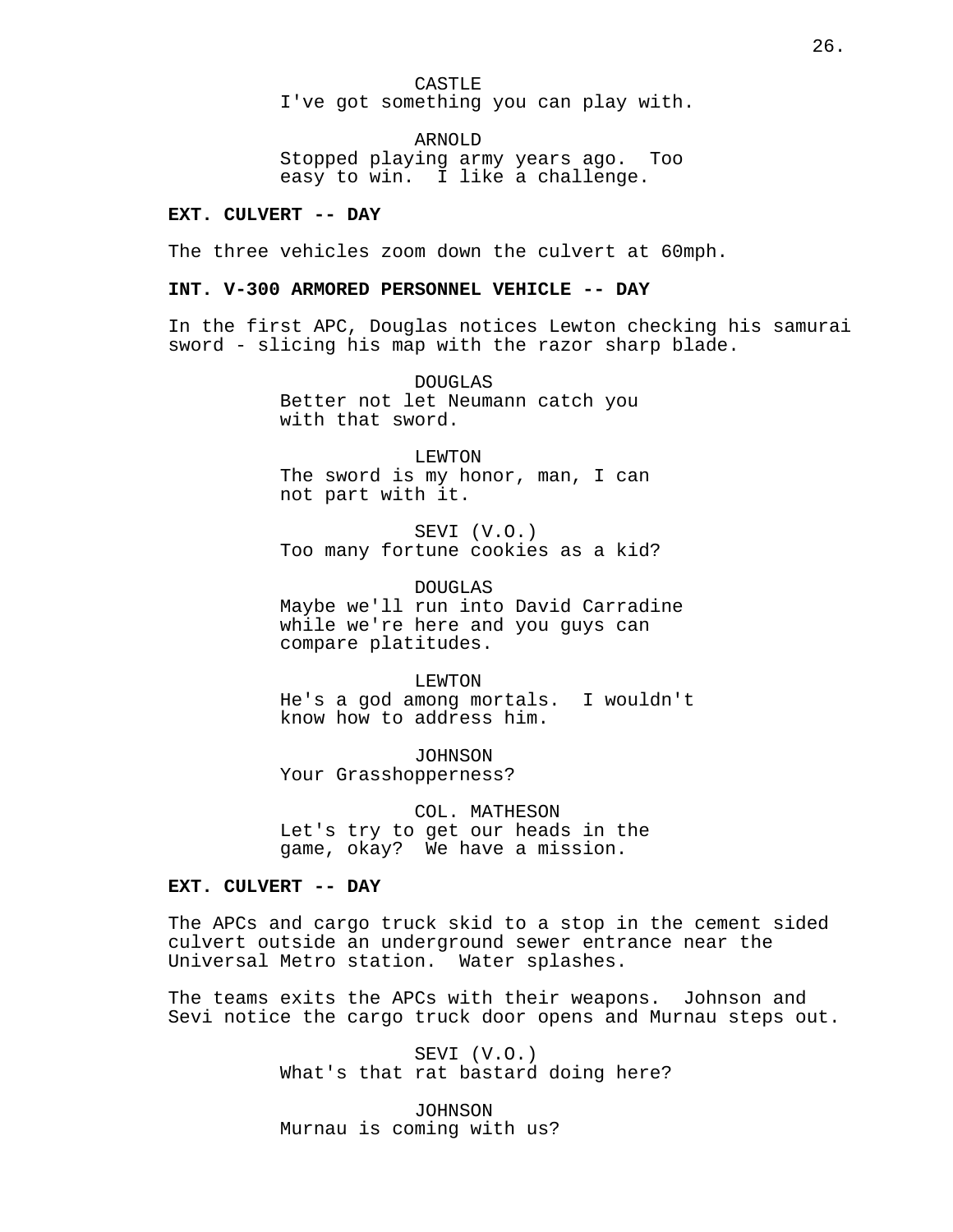COL. MATHESON He's here for our protection. These animals are part of his project.

Murnau approaches Sevi, smiling, ready to pet him. Sevi growls, teeth bared. Snaps at his hand.

> MURNAU Is that any way to greet your creator?

SEVI (V.O.) Keep the fuck away from me, assface.

JOHNSON He's not ready for a reunion.

MURNAU Pity. There's so much more I could share with the Rover-7 experiment.

Matheson sets the mission clock (LED alarm) for 48 hours and attempts to take charge.

# COL. MATHESON Okay soldiers. I'd like you to do a

final weapons check before we proceed.

MURNAU

Colonel? Personal weapons and special ammunition.

# COL. MATHESON

Right. The NSA has been kind enough to supply us with experimental armor piercing ammo for this mission. So make sure you swap out your shells.

Murnau has drafted Bloch to distribute new magazines for the AR-70s. He takes the old magazines before handing over new ones. Arnold and Castle load up with magazines - every zipper pocket is filled. Castle pops out a shell, studies it.

# CASTLE

Weird tips.

# COL. MATHESON

Experimental. Also the NSA asks that you leave behind your personal weapons.

# MURNAU

They may not be effective against these things, and there's risk of a methane explosion. Neumann, please collect everything but the AR-70s.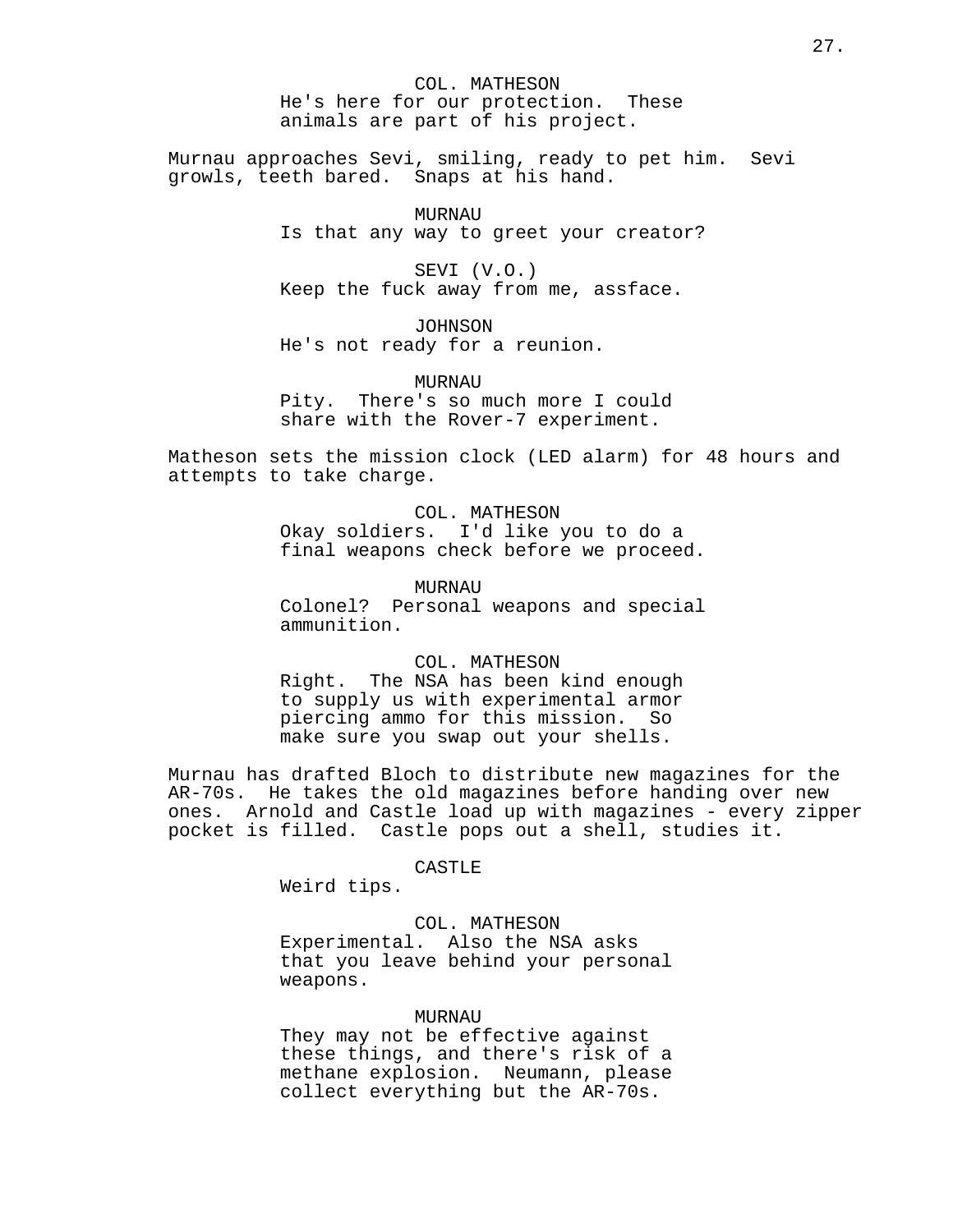Neumann reluctantly goes to collect personal arms. Castle whispers to him.

> CASTLE<sub>L</sub> You're going to take away weapons before the mission?

NEUMANN Just hide the thing, okay?

Castle covers his cross-bow, hides his knives. Neumann comes to Lewton, nods at the samurai sword. Lewton covers it up. Neumann notices his tie-dyed flack jacket.

> NEUMANN That regulation, soldier?

> > LEWTON

Camouflage, sir.

NEUMANN We're invading the 60s?

As Neumann pretends to collect weapons, Matheson continues.

COL. MATHESON You have also been issued gas masks and methane detectors. Be aware that methane is not only dangerous to breathe, it is also highly explosive.

SEVI (V.O.) And smells like shit.

NYBY What about night vision?

COL. MATHESON We can't use night vision goggles with the gas masks... and there are no government suppliers that make night vision gas masks.

CASTLE Welcome to the new pork belly army.

COL. MATHESON Squad One under my command will take the subway tunnels. Squad Two under Lt. Neumann will take the sewers.

# BLOCH

Do you know how unsanitary this is going to be? Shouldn't we be issued haz-mat suits? Special boots?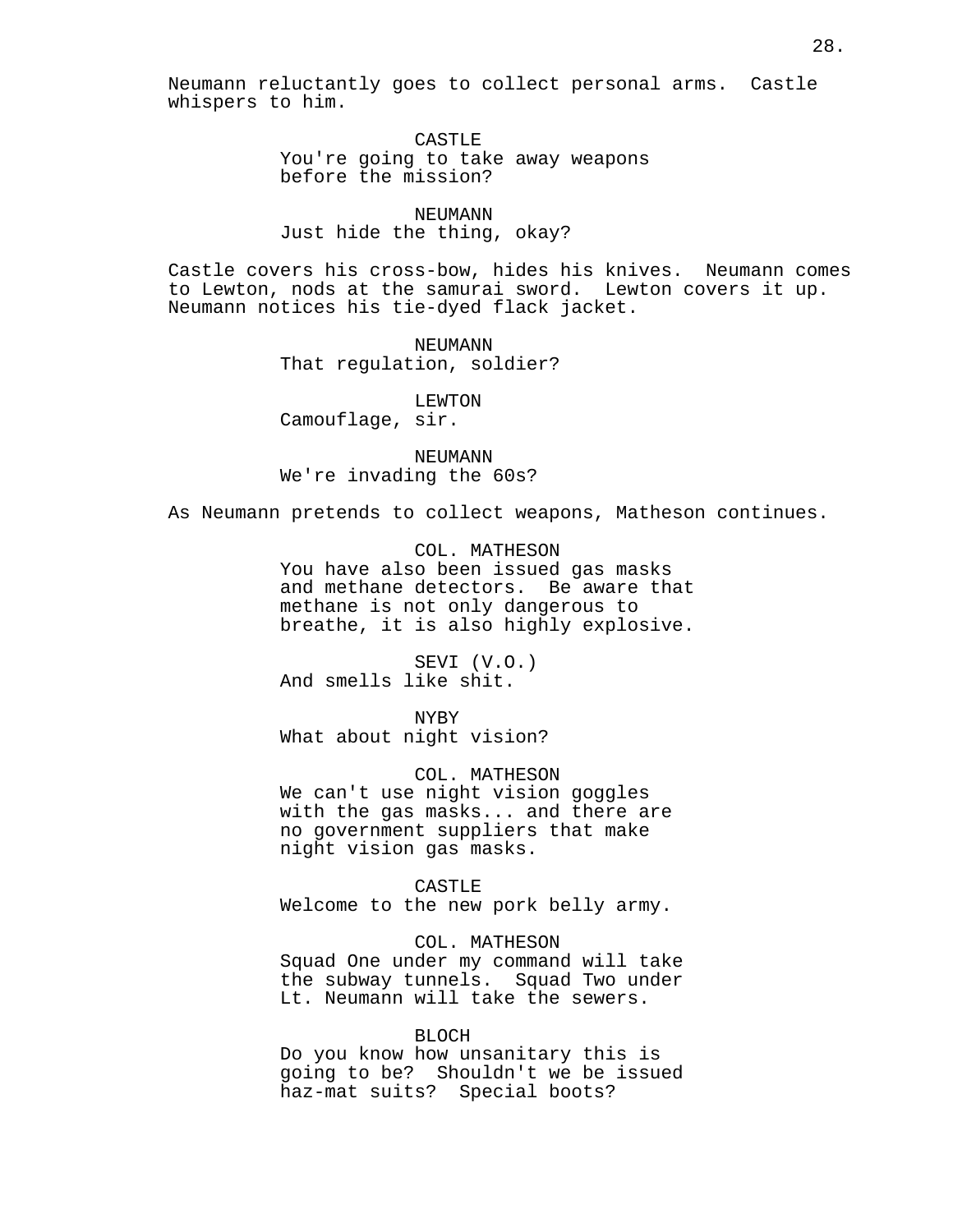NEUMANN Quit your bitching, soldier. Don't forget your flame thrower.

Bloch swears under his breath as he grabs the flame thrower.

NEUMANN Okay, ladies, you heard the man! Let's get to it! We've only got two days to kill these fuckers.

The teams enter the tunnel, Murnau going with Neumann's group.

## **INT. TUNNELS -- DAY**

Daylight behind them, nothing but darkness ahead. One by one they click on the flashlights mounted on their rifles. Thin shafts of light do little to illuminate the tunnel.

They come to the Y at the end of the tunnel, and Matheson holds his map up to his flashlight.

> COL. MATHESON Squad One to the right - the subway tunnel is a hundred feet beyond here. Squad Two to the left - the sewers.

> > **NEUMANN**

Bloch.

Cuts off Bloch before he can complain.

The two squads split up, half as much light in each tunnel.

## **INT. SEWERS -- DAY**

Dark, spooky labyrinths of corrugated steel and concrete, filled with dripping sounds and hoards of rats. Around any corner, the creatures might be waiting to attack.

Bloch covers his nose.

BLOCH Oh, God, that's awful.

ARNOLD Some of it's probably yours.

CASTLE Mine don't stink.

ARNOLD All that after shave.

NEUMANN Keep it focused, ladies.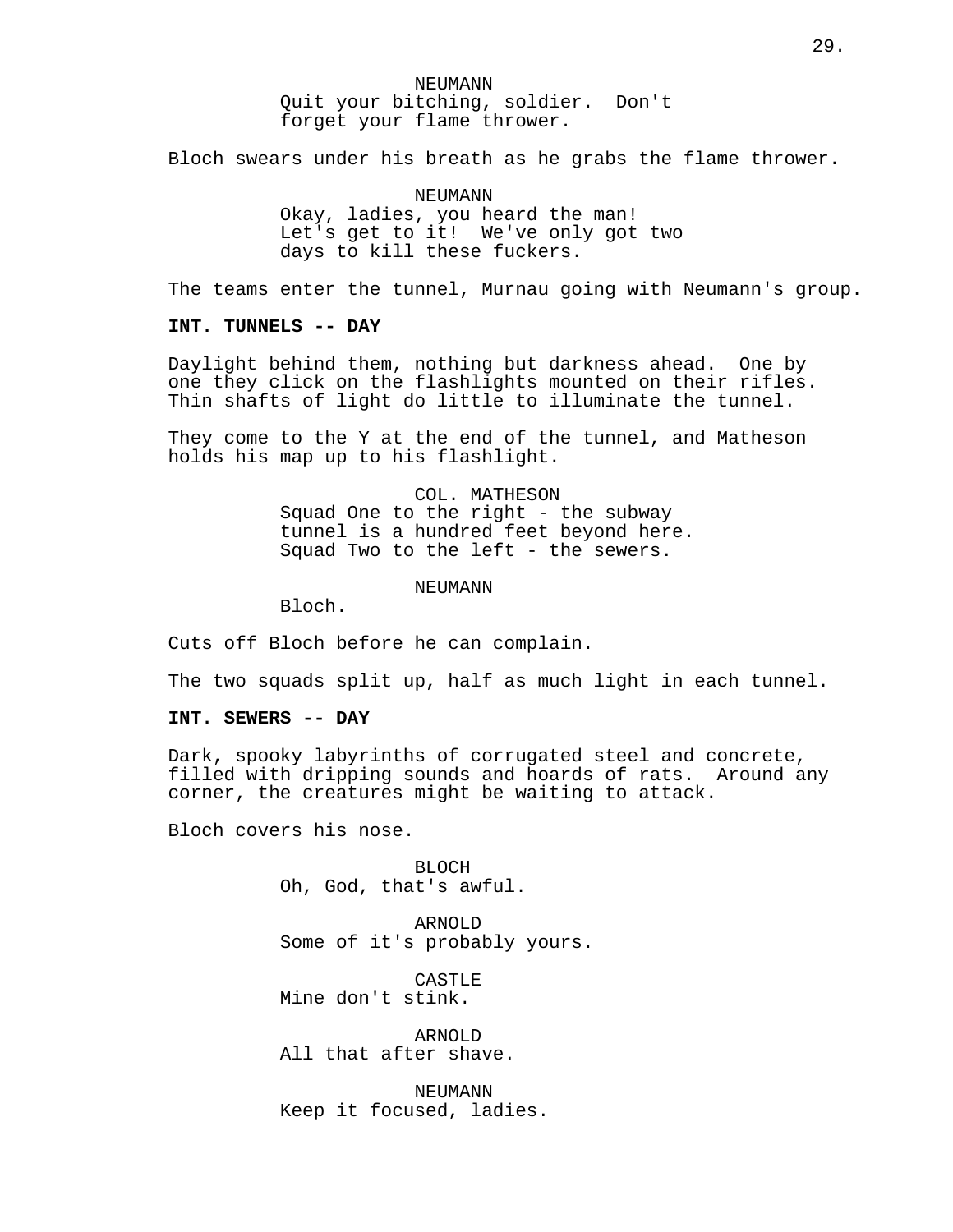They creep through the sewers, five narrow flashlight beams and miles and miles of darkness.

# **INT. SUBWAY STATION -- DAY**

Five flashlights touch the empty subway station. The platform vacant, spooky. Matheson leads them along the rails, third rail giving off an electric hum.

> COL. MATHESON This tunnel is 2.5 miles long: from Universal City to Hollywood Blvd. Let's have the scout dog take point.

SEVI (V.O.) Right, and you'll have our flank?

JOHNSON He says: "yes, sir".

SEVI (V.O.)

Bite me.

The enter the subway tunnel: Sevi and Johnson leading.

# **INT. SUBWAY TUNNEL -- DAY**

Everything is bathed in blue light, and the third rail hums with current. As they creep deeper into the tunnels, leaving the lights of the station behind, claustrophobia kicks in. Footsteps echo.

Sevi and Johnson are a dozen feet ahead of the group.

JOHNSON Picking anything up?

SEVI (V.O.) Something - it's not another dog.

Nyby hears something scurrying to the left of them - shines his flashlight - catches the tail end of something disappear into the shadows. Might have been a rat... might not.

NYBY

You see that?

COL. MATHESON No. Keep moving.

The team moves deeper into the darkness, Nyby keeps his flashlight (and gun) aimed at the shadows where the tail disappeared... soon it is behind them.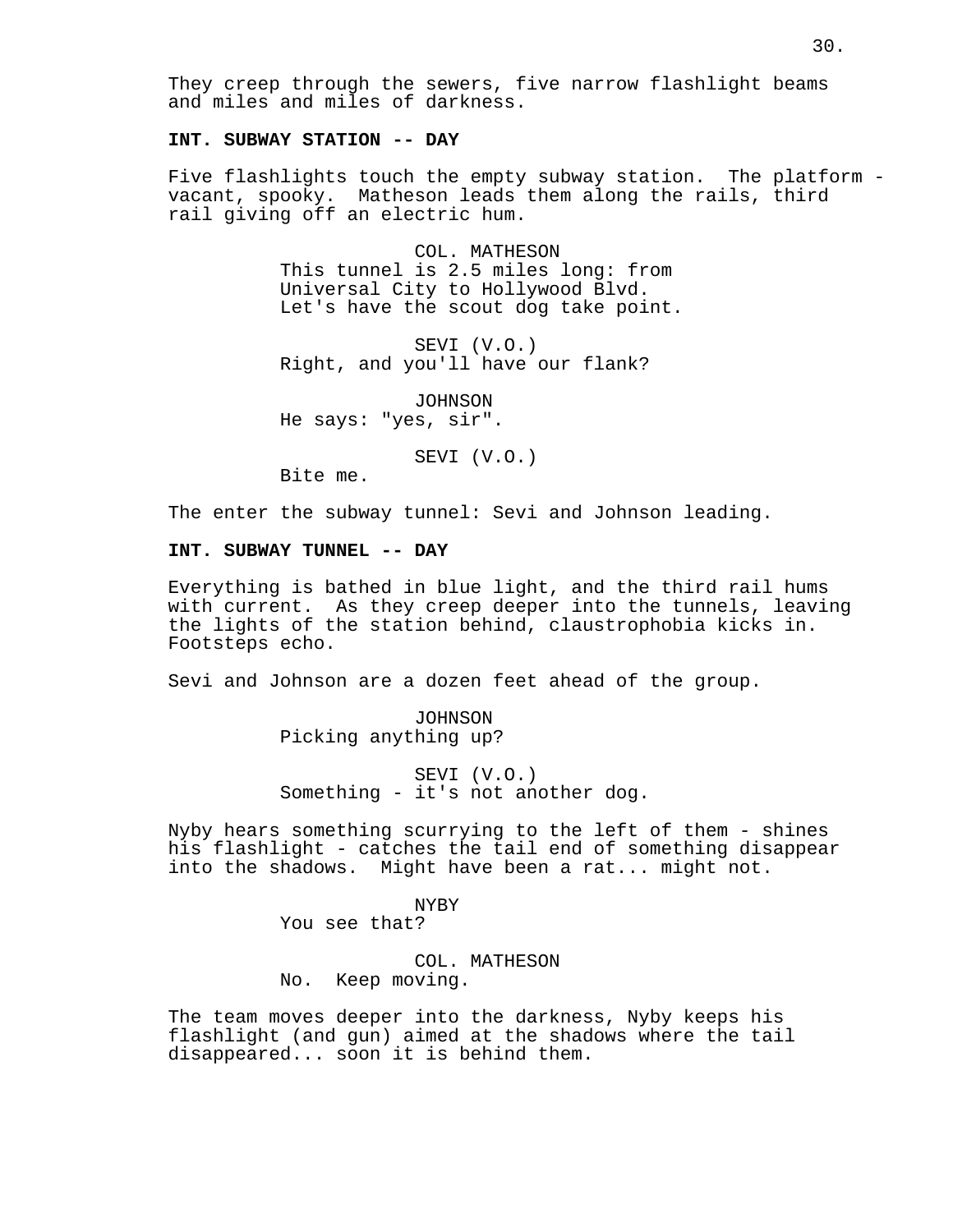## **INT. SEWERS -- DAY**

Arnold has point, flashlight piercing the darkness. Sees a flash of something skittering ahead of them. Stops.

> ARNOLD Something ahead of us. Moving.

Castle pulls out his neuroscanner. Points and clicks.

CASTLE I've got a reading.

Everyone has rifles ready. Neumann uses his lapel walkie.

NEUMANN Colonel, we may have found the gabby.

COL. MATHESON (V.O.) The what?

NEUMANN Genetically Altered Being. Whatever the hell we're looking for.

# **INT. SUBWAY TUNNEL -- DAY**

Matheson talks into his lapel walkie.

COL. MATHESON What's your methane reading?

## **INT. SEWERS -- DAY**

Bloch pulls the mask away from his face.

BLOCH

Shitty.

Neumann ignores him, checks his meter.

NEUMANN

Thirty six.

COL. MATHESON (V.O.) No flame thrower, no grenades. We can't risk a methane gas explosion.

ARNOLD This methane is bullshit.

CASTLE Funny, I thought it was ours.

Something scurrying at them!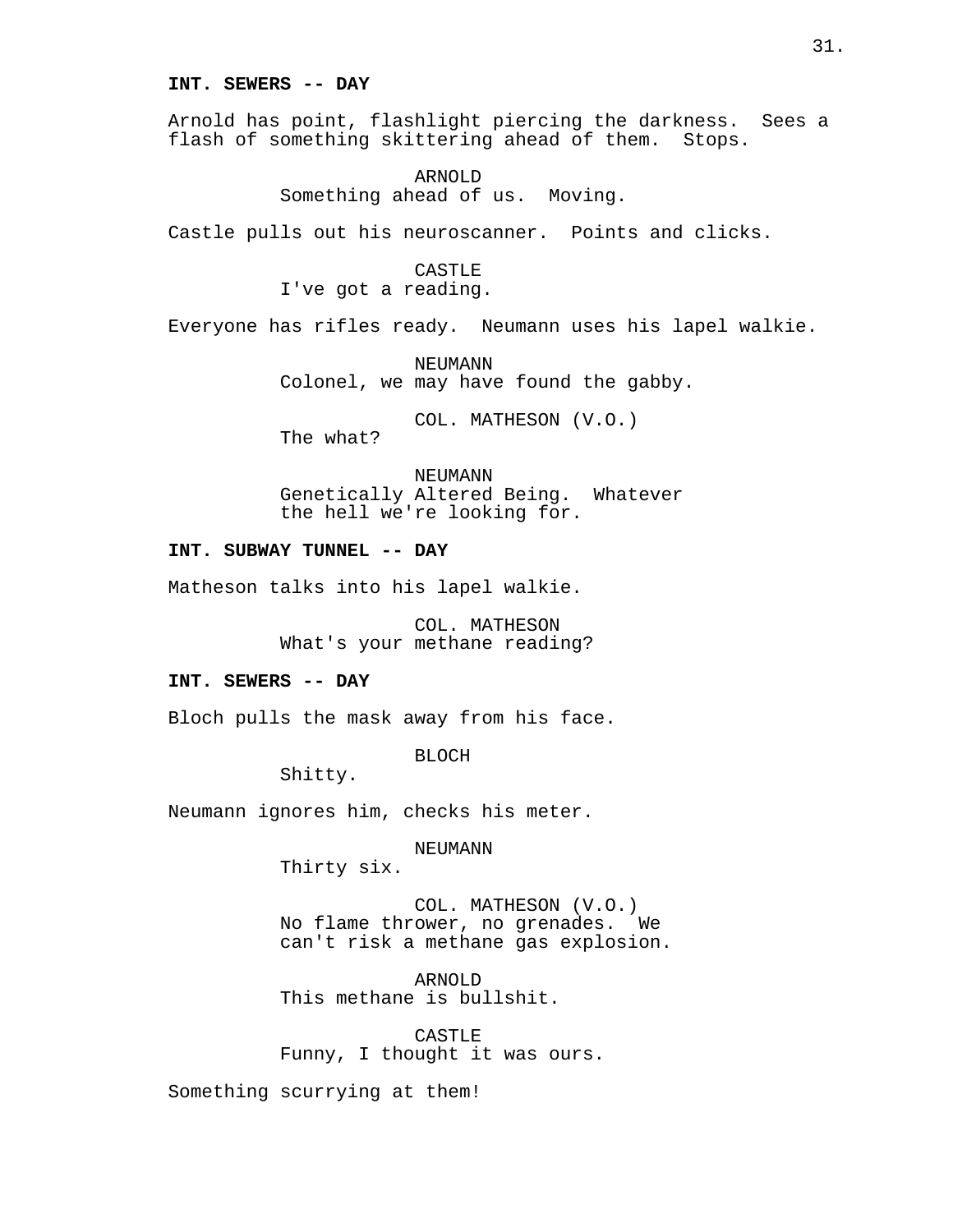#### ARNOLD

Shit! Shit!

Arnold takes aim at the noise... Flashlight illuminating a hundred red eyes... But it's only a swarm of rats skittering toward them.

CASTLE

Rats.

# ARNOLD Friends of yours?

The rats skitter over their shoes, continue down the tunnel. Bloch tries lifting his feet to keep the rats off them. Can't lift both feet at once.

> BLOCH Oh, God, get off me!

Kicks a rat off his shoe, jogs to catch up with the others.

# **INT. SUBWAY TUNNEL -- DAY**

Sevi and Johnson turn a corner into a section filled with rats. They carefully step over the rats... it's creepy.

> SEVI (V.O.) Murnau brought his whole family.

> > JOHNSON

Rat bastard.

Not much light until the rest of the squad turns the corner behind them, adding to the number of flashlights.

Douglas sees something skittering in the shadows. Spins her rifle (and flashlight) quickly... Only picks up a tail (rodent or creature?). Keeps her rifle aimed into the darkness.

Sevi stops suddenly.

JOHNSON

What is it?

SEVI (V.O.) Something. Smells strange. Maybe a hundred feet ahead of us.

JOHNSON We got something.

COL. MATHESON Nyby - take point.

Nyby marches past Sevi and Johnson, weapon ready.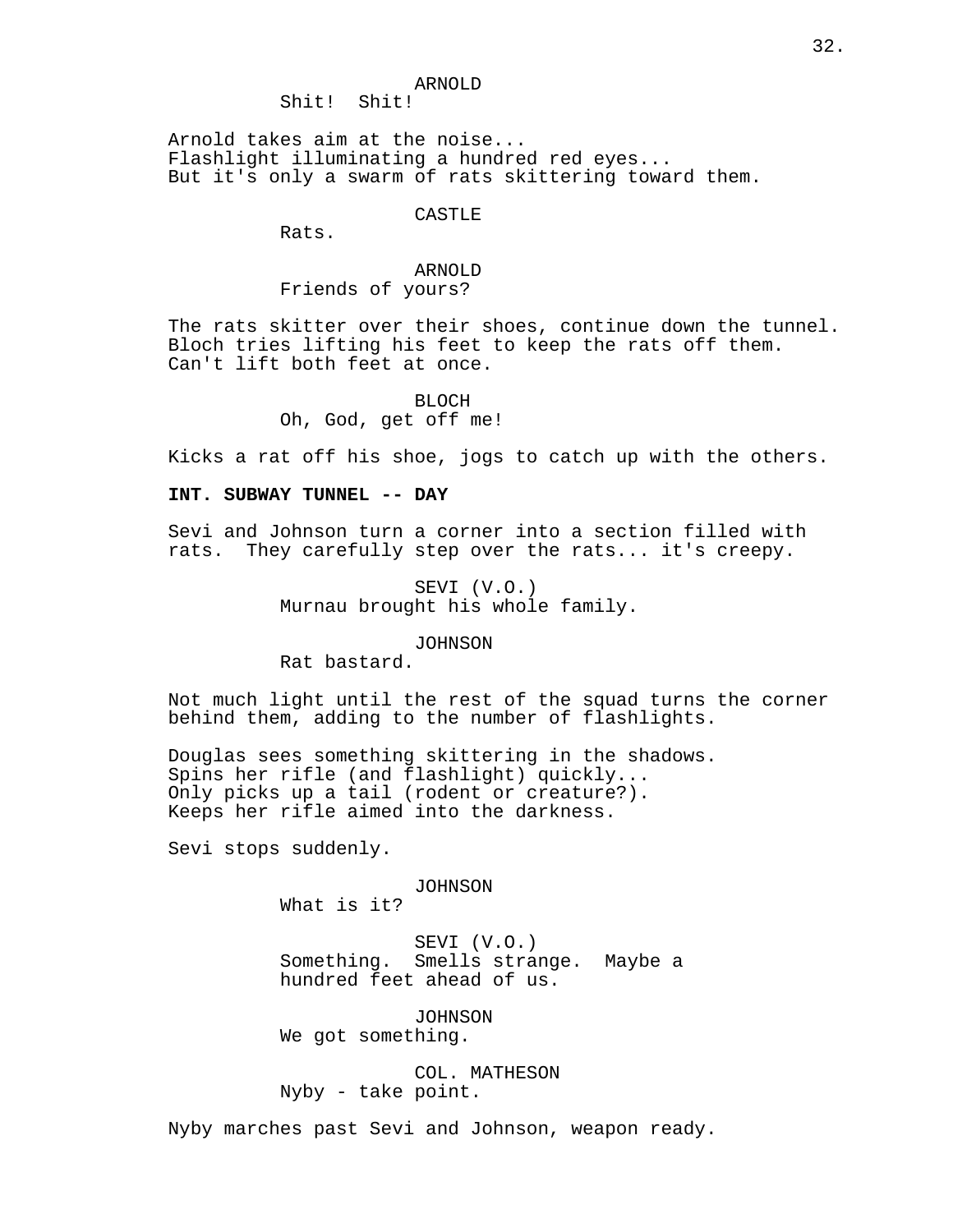How far away?

Before anyone can answer something springs from the darkness. A growling dog, teeth bared.

Nyby raises his rifle... The dog's stinger tail whips at Nyby's face! Nyby jumps to the left, the stinger misses. Whip! The stinger tail lashes out again.

Nyby dives to the side, rolls up and fires at the beast. The stinger tail just misses his left eye. Nyby corrects aim... and the dog yelps and runs away.

# LEWTON Shit! Did you see that thing?

The entire team has weapons ready, aiming into the shadows that surround them. The creatures could be anywhere.

> NEUMANN (V.O.) Team One, do you copy? Matheson? We heard gunfire. Do you copy?

The walkie startles everyone including Matheson, who responds.

COL. MATHESON We spotted one. Be careful.

They creep deeper into the tunnel, deeper into the darkness.

**INT. SEWERS -- DAY**

Team Two turns a corner, Arnold leading with her AR-70.

ARNOLD They kill one?

NEUMANN Stay focused, Arnold.

ARNOLD Give me something to focus on, Leuit, and I'll blast the shit out of it.

CASTLE You've got a real potty mouth, Arnold.

NEUMANN

Castle --

Beeping from the neuroscanner cuts him off. Castle aims the neuroscanner ahead, right, left, behind them.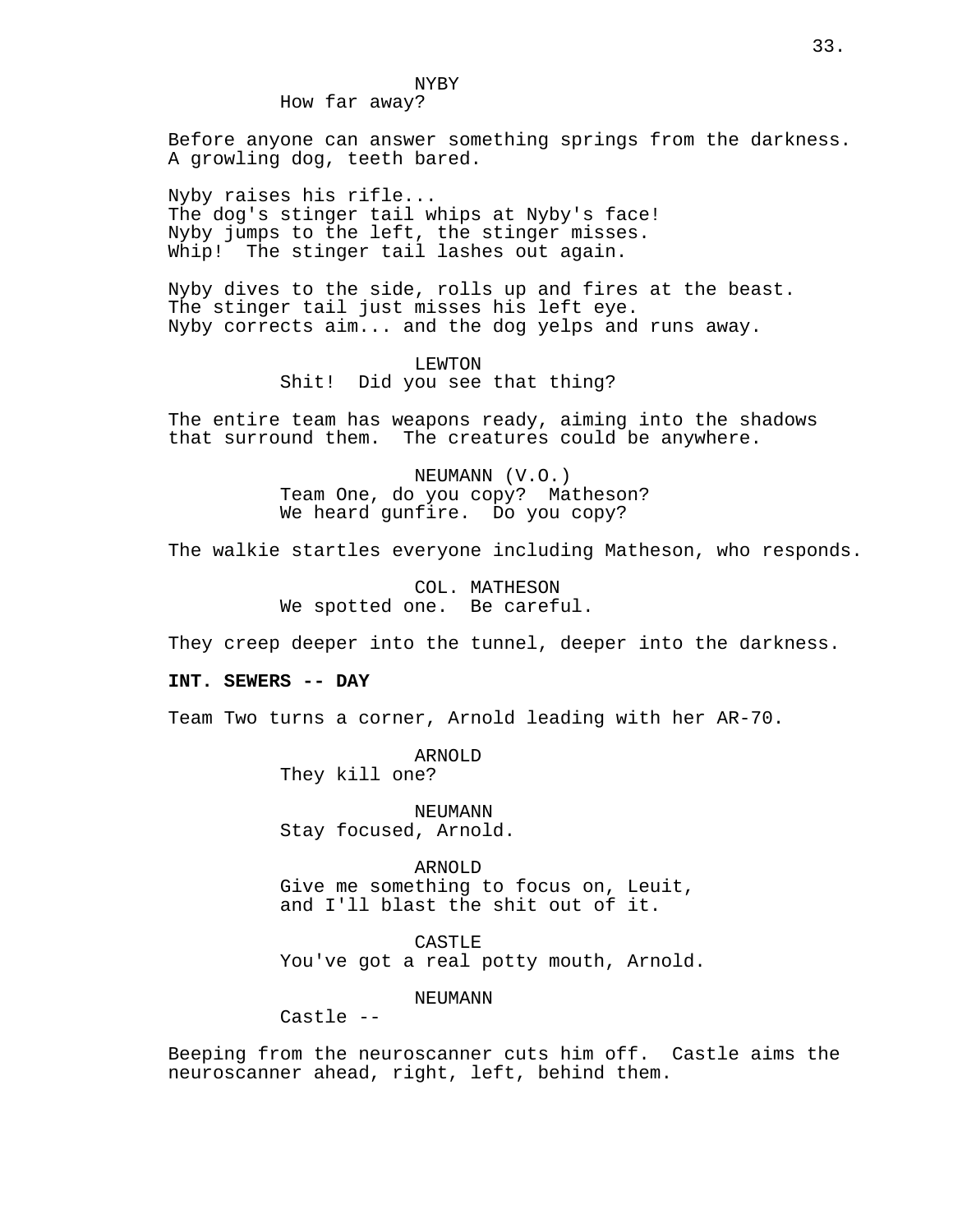CASTLE Five of them. Through that corrugated pipe!

They swing their weapons around. Murnau takes a step back. Echoes from inside the pipe - footsteps? Rustling. Everyone aims into the pipe. Scattered light from the other end of the pipe.

Arnold's finger tightens on her trigger - ready to fire.

JOHNSON (O.S.)

Hold your fire!

Arnold's flashlight picks up Sevi, Johnson, and the rest of Team One on the other end of the corrugated pipe. Team Two lowers their guns.

They wave at each other. Neumann yells through the pipe.

NEUMANN Nothing in the east passage. We're going deeper into the sewers.

BLOCH

Wonderful.

## **NEUMANN**

Bloch.

The team moves deeper into the dripping darkness of the sewer away from the Metro tunnels. Away from Team One. Alone.

## **INT. SUBWAY TUNNEL -- DAY**

Sevi sniffs the air ahead of him, following the trail of the Splicer. Johnson keeps his rifle ready, flashlight piercing the darkness. His hands are shaking.

Douglas looks for traces of blood near the third rail. Dirt, dust, rat droppings... but no sign of blood.

> DOUGLAS Looks like you missed him.

NYBY Incorrect. My proximity to the beast was less than a meter.

LEWTON Did you see how fast that thing was?

COL. MATHESON Please concentrate on the mission.

Sevi sniffs, getting ahead of Johnson... into the darkness.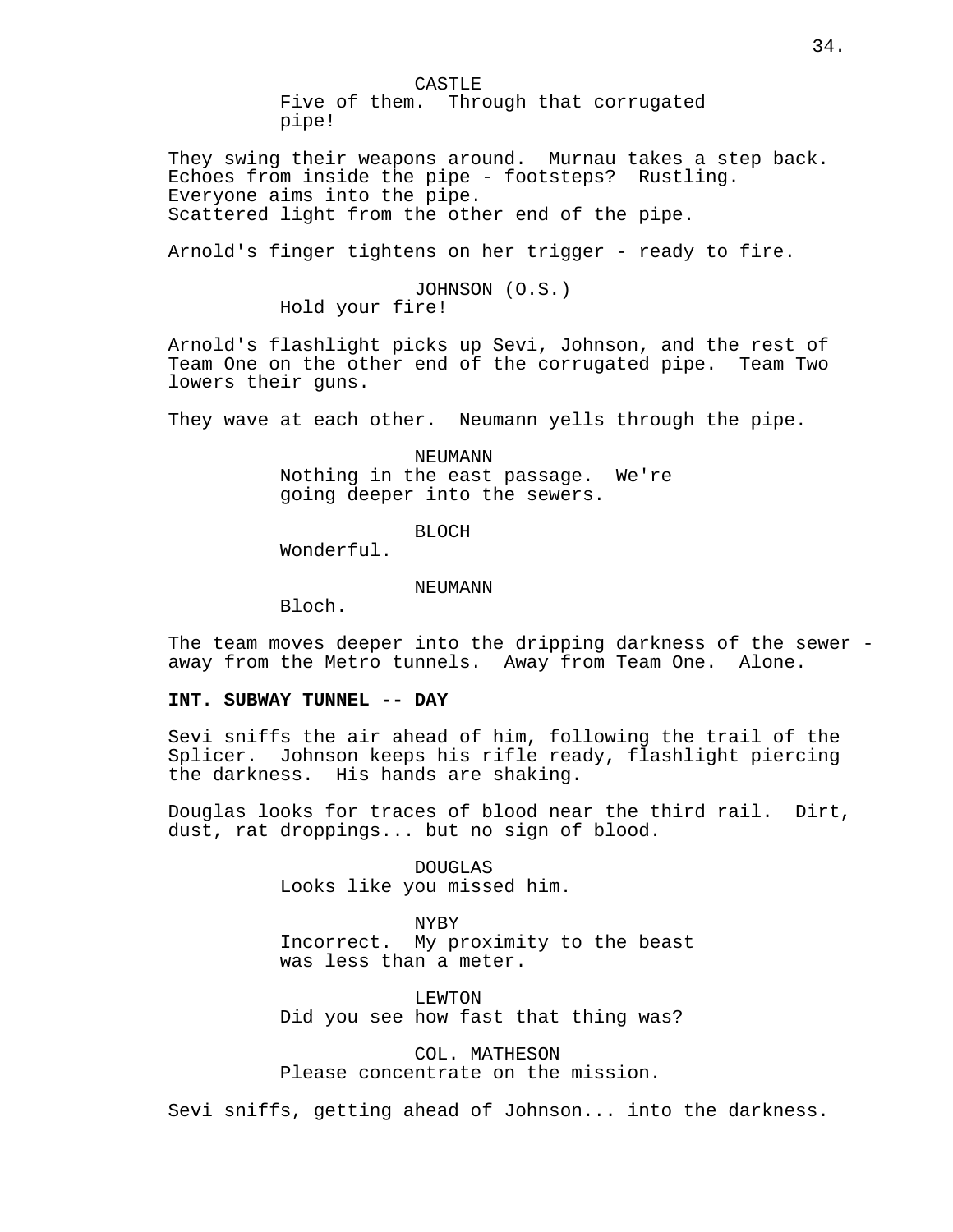Sevi? Sevi?

No answer. Johnson creeps deeper into the darkness, away from the rest of the team.

A scream echoes through the tunnels.

Neumann's voice on the walkie.

NEUMANN (V.O.) Colonel, you better get over here.

Scares the crap out of everybody.

## **INT. CAVERN-LIKE CHAMBER -- DAY**

A high ceilinged hub of sewer tunnels: a brick and rusted steel cavern. Waterfalls of sewage in one corner opposite a pitch black area with a sloped ceiling where...

All of the flashlights are aimed into the dark corner... At a cluster of giant reptilian eggs... Each about four feet tall... All hatched.

> SEVI (V.O.) Not your standard litter.

ARNOLD I count a dozen, sir.

DOUGLAS

Baker's dozen.

She shines her flashlight at one of the eggs - split down the middle by a membrane.

> DOUGLAS This one looks like twins.

Arnold pulls a click-counter out of her pocket.

ARNOLD Bet I can kill all thirteen.

CASTLE Deal. If I kill them all, I get to sleep with you. If you kill them, you get to sleep with me.

ARNOLD In your dreams. I kill all thirteen, you walk through West Hollywood naked.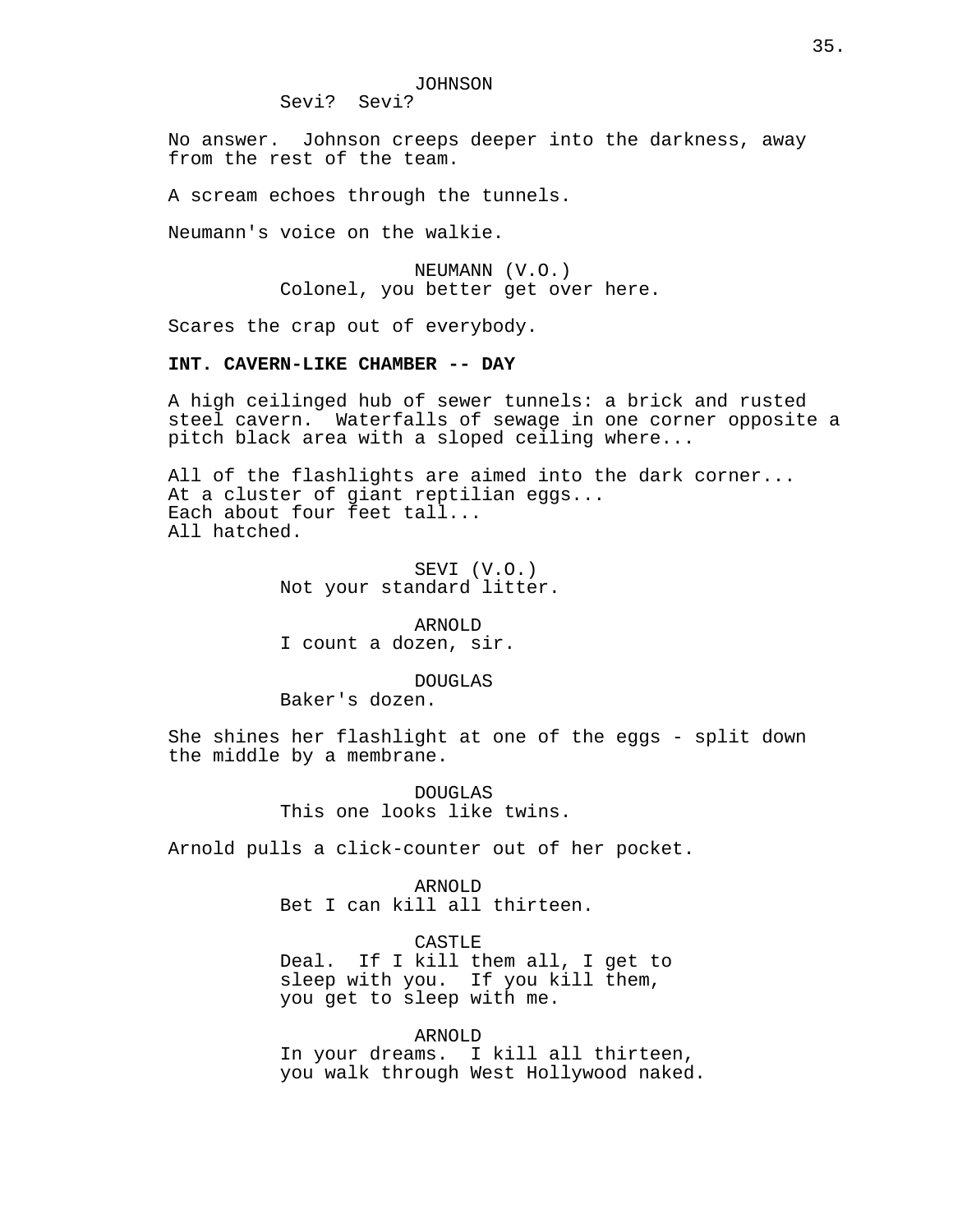CASTLE

Hollywood? They get a look at my equipment, they'll make me a star.

ARNOLD West Hollywood. A hundred guys will hit on you, grope you, treat you like meat.

CASTLE<sub>E</sub> I win, you and me do the nasty. Ten times, any position I want.

ARNOLD We're talking, what? Half an hour? Three minutes per? Sure. You're on.

CASTLE I will be. Then I'll get off.

Matheson looks around, and notices that Bloch is missing.

COL. MATHESON Bloch? Bloch? Anyone seen Bloch?

**NEUMANN** It's been a while since I heard his whining.

LEWTON Probably steam cleaning his boots.

Matheson tries the walkie talkie.

COL. MATHESON Bloch? Block?

No response. Matheson looks at Murnau, frowns.

COL. MATHESON You know where he is?

MURNAU

Of course not.

But maybe he does. Neumann grabs Nyby's shoulder.

**NEUMANN** Find him. He's not far - probably just taking a piss somewhere.

Nyby nods and starts searching the nooks, crannies and tunnels that connect to the Cavern-like Chamber.

Nyby moves away from the group... and the combined light from everyone's flashlights. Into the darkness.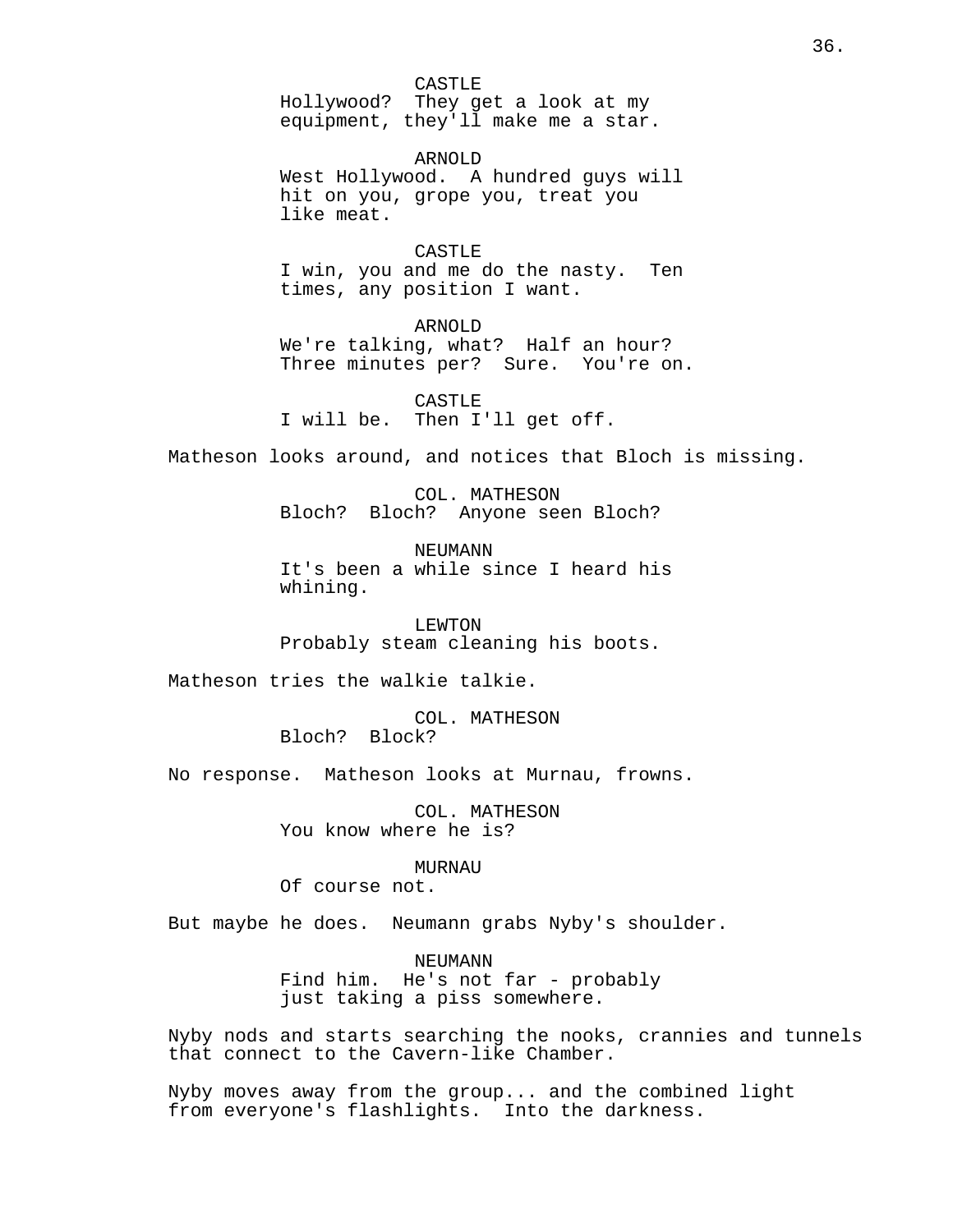Soon he's alone in the dark.

Turning around dark, shadowed corners, through wet cobwebs and under dripping pipes. A lone flashlight.

### **INT. CUL-DE-SAC -- DAY**

Scurrying sounds. Flashlight picks up rats in the darkness.

A mewing sound. Flashlight aims into a dark clu-de-sac. A human face in the shadows! Another face. Another! Another! Three dozen people trapped in a giant spider web.

### NYBY

Oh my God!

Nyby drops the flashlight. It rolls across the floor, light flickering over the dead faces.

Searches for the flashlight - hand reaching into the darkness. Grabs something... Something moving! Drops the squirming rat and tries again.

> COL. MATHESON (V.O.) What is it?

His radio squawks with Matheson's voice, startling him.

NYBY Sir, I found something... terrible.

He finds his flashlight, aims it at the web...

# **INT. CUL-DE-SAC -- LATER**

All of the flashlights aim at the giant spider web, filled with a three dozen MetroRail passengers. Some cocooned in the webs. Others are partially eaten.

NYBY

What is it?

JOHNSON Leftovers. This is their pantry. Whatever they couldn't eat, they sealed up in here for later.

Murnau probes one of the commuters with his flashlight... Jimmy Whale (from the opening scene).

MURNAU

Fascinating.

LEWTON It's fucking weird, man! Creepy.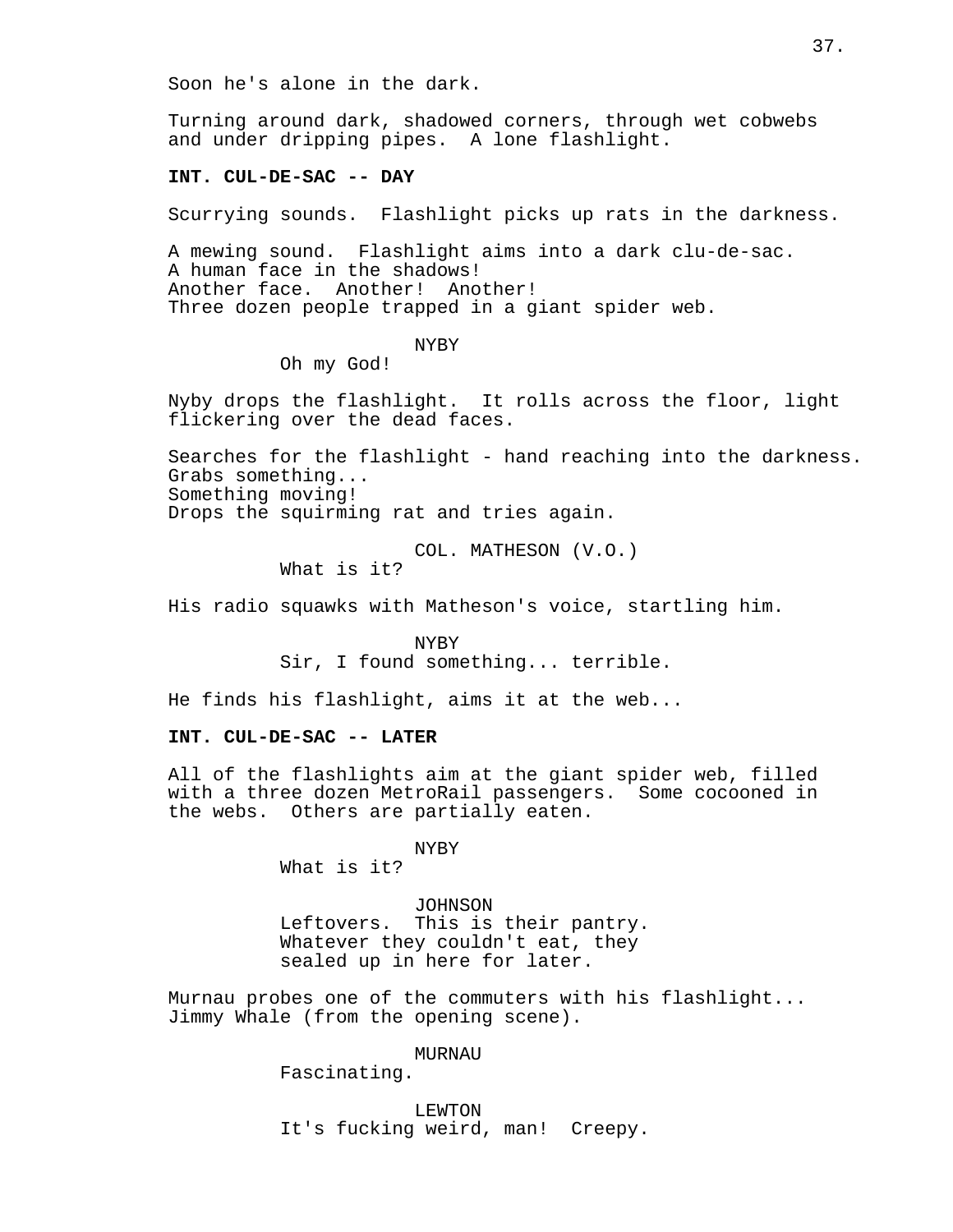Lewton is ranting so loud, it takes them a while to notice the beeps coming from their neuroscanners.

> LEWTON What happens if we lose, man? We end up dinner? Things'll eat us?

CASTLE Shut up! I've got eight of them. Charging right at us!

COL. MATHESON Eight? Um. Neumann, take --

Before Matheson can finish, six snarling German Shepherds with scorpion stinger tails spring from the shadows.

> ARNOLD Rock and roll time!

As the dog-creatures charge, Arnold fires her machine gun.

ARNOLD

Here boy!

A dog-creature springs from the shadows at her. She spins out of the way gracefully, and the dog-creature misses. She fires at its flank as it skids away.

# ARNOLD

Bad doggy.

Another dog-creature springs from the dark, stinger jabbing. She spins out of the way, almost a pirouette, blasts it. Spins and fires, spins and fires - almost dancing. Every time she hits one, she clicks her counter.

Lewton fires in panic, blasting at shadows.

LEWTON Stay back, man! Just fucking stay away from me!

One of the dog-creatures springs from the shadows. Lewton blasts at it, misses, tries to correct aim. The beast whips its stinger tail around, knocks the gun out of his hands. It goes skittering away.

> LEWTON That's not fair, man!

The beast's stinger-tail strikes out at him. Lewton steps to the side, the stinger misses. The stinger strikes again and again, Lewton jumping out of the way as he tries to grab his fallen gun.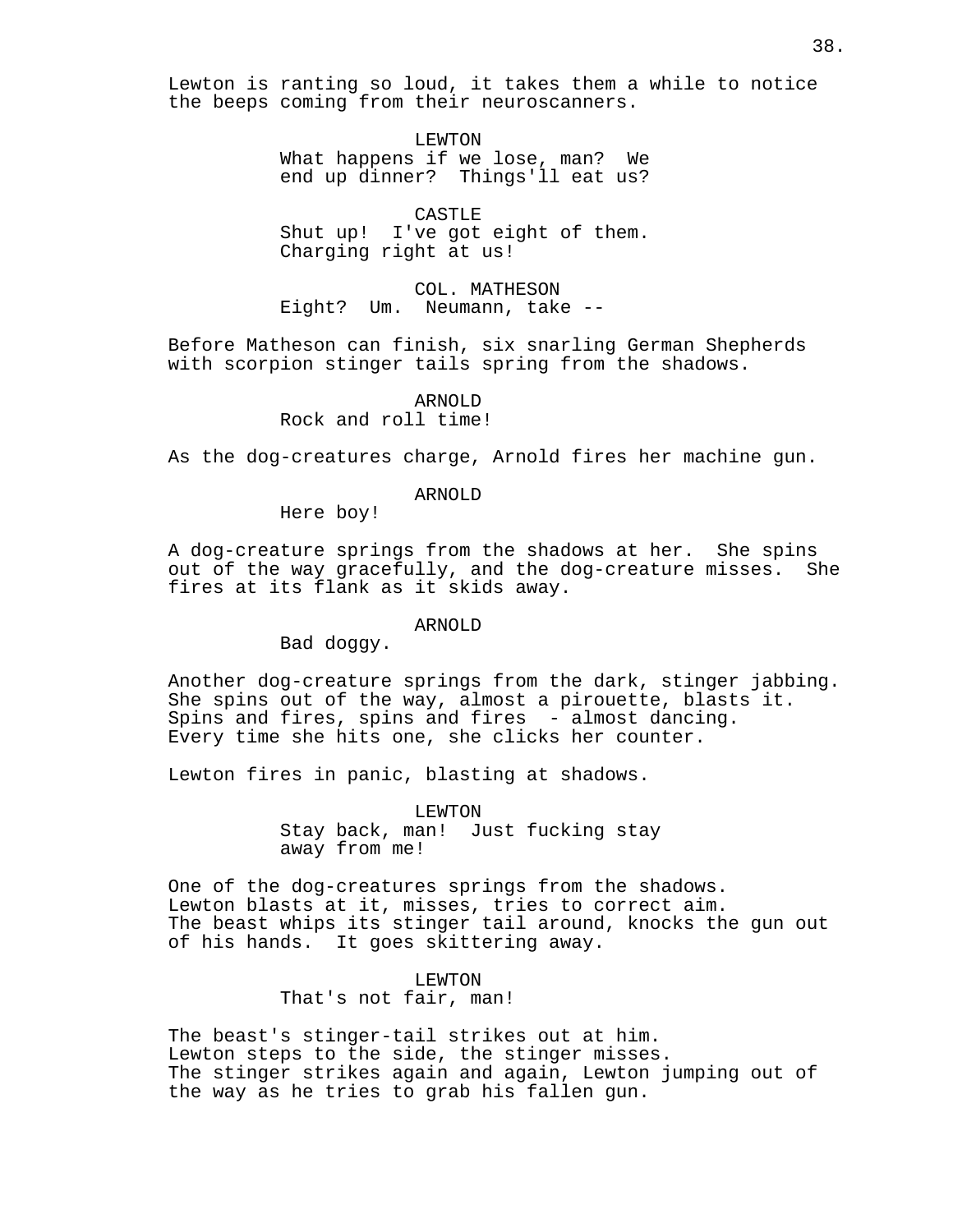## There you are!

Grabs his gun off the floor as the stinger-tail strikes. Blasts the dog-creature as the tail hits his boot.

### LEWTON

## Just stay the fuck away, okay?

Castle uses his laser sight to find movement in the darkness. Fires, as if it's a shooting gallery Nintendo game. Hits one of the dog-creatures.

### CASTLE

Ten points.

When he swivels to the next target, fires, he misses.

## CASTLE

No score.

Swivels to the next target... which is springing at him!

# CASTLE

Shit!

The dog-creature whips its stinger-tail at him. Castle ducks bobbing like a boxer as the tail strikes again and again. Finally he reaches out and GRABS the stinger tail.

Pulls the snarling dog-creature closer by the tail... Fires point blank at the creature's leathery chest.

### CASTLE

Twenty points.

The dog-creature is blasted back into the darkness.

Johnson is frozen in fear. AR-70 aimed into the shadows. Sweat dripping from his face. Fear in his eyes.

Sevi cowers in a corner, watching in horror as each dogcreature springs from the darkness.

Douglas trains her laser sight into the shadows - when she sees something moving she aims... but the dog-creature disappears back into the shadows.

> DOUGLAS Come on - show yourself.

Suddenly a dog-creature charges from the dark. Douglas fires. Hits the dog-creature, flipping it back.

When she aims the rifle back to the darkness, the downed dogcreature gets back onto its feet and charges again.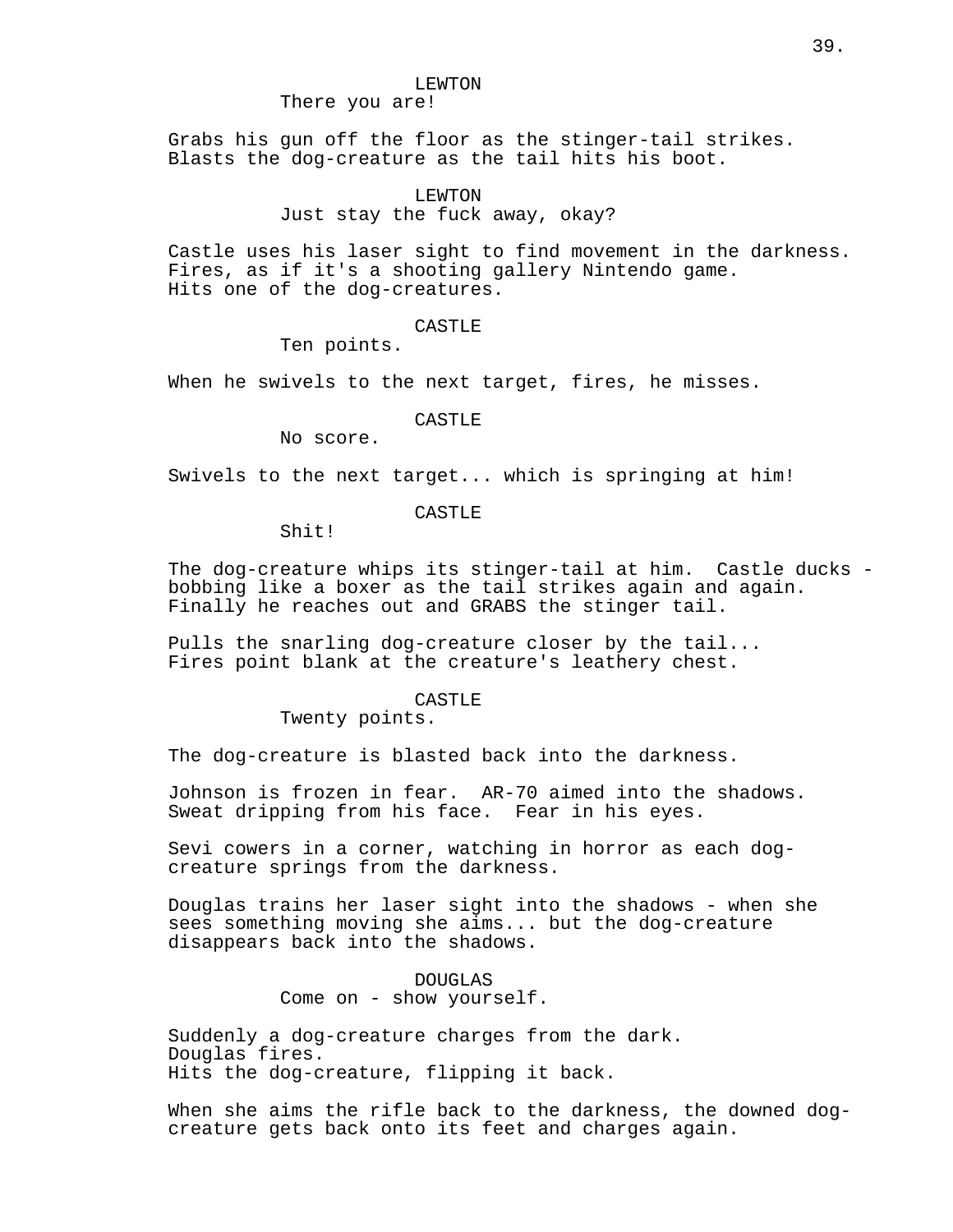Douglas fires. Hits the dog-creature... ...flipping it over... ...back onto its feet! It continues its charge!

Douglas fires again. Blasting the dog-creature seconds before it would have reached her. It lands at her feet - unmoving.

Nyby adjusts his laser-sight.

NYBY Off by two meters! Is no one able to do precision adjustments any more?

He continues adjusting the laser-sight as all hell breaks lose around him.

Neumann spots something in the darkness - maybe a couple of devil-dogs, runs through an entire clip. His AR-70 clicks dry... but he has another one taped to it.

## NEUMANN

Come and get it!

Flips his AR-70s so that the fresh gun is in his hand... but it's too late. A dog-creatures springs from the shadows and slams him to the floor. Growling viciously, mouth right in Neumann's face.

## NEUMANN What the hell you been eating?

Neumann wrestles the AR-70 around to the creature's chest but is it the full gun or empty one?

The stinger-tail slices towards his throat. Click - the empty gun. Neumann flips the gun again. The stinger tail whips at him.

Neumann blows the creature off him with a burst from the machine gun.

Matheson looks dazed. Rifle in his hands, aimed at the darkness, but he's not firing. He's mumbling a prayer.

> COL. MATHESON Jesus, please help me. Grant me safe passage. Help me, Jesus.

Scorpion-dogs keep springing from shadows... And getting blasted by the team. When all eight beasts are down, Neumann holds up a hand to cease fire.

> NEUMANN Cease fire! Okay! Can it.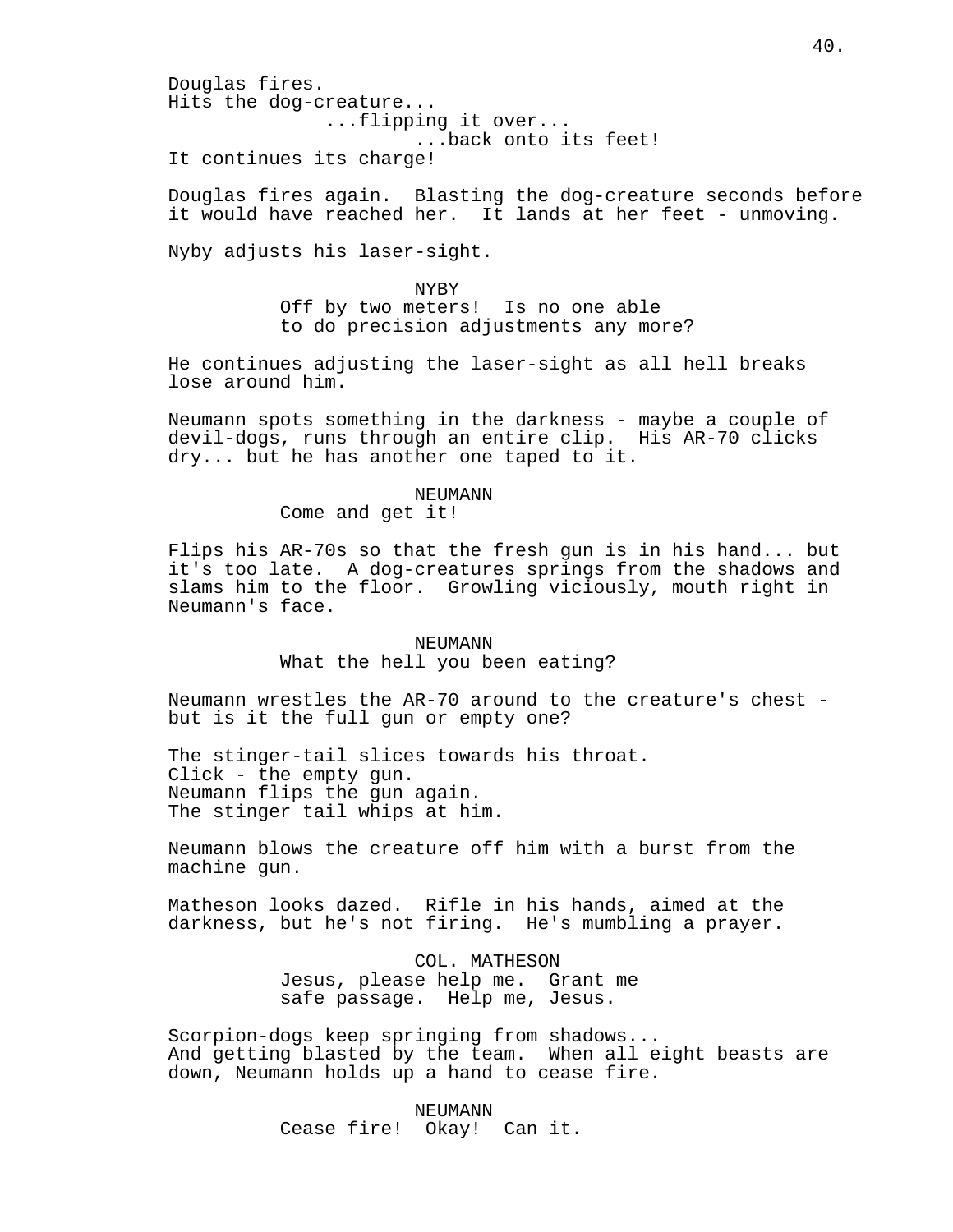The guns stop - and the silence is eerie.

NEUMANN

Casualties?

ARNOLD Never better, sir.

DOUGLAS

No injuries.

CASTLE Ready for seconds, sir.

NYBY Unharmed and uninjured.

NEUMANN

Dogboy?

JOHNSON Sevi and I are okay.

LEWTON This is just wrong, man. Fighting people is one thing, but these are monsters. It's just crazy...

NEUMANN Does tht mean you're okay?

LEWTON Physically, but emotionally...

Douglas notices that Matheson is in a daze, almost catatonic.

DOUGLAS Colonel? Are you injured?

COL. MATHESON Injured? No. I'm fine. I feel good. I'm fine. Okay.

Panic in his voice.

Murnau uses a flashlight to examine one of the beasts.

MURNAU

Fascinating.

Arnold shows her clicker counter to Castle.

ARNOLD Bagged three. Ready for Boys Town?

CASTLE Got two, and the night's still young.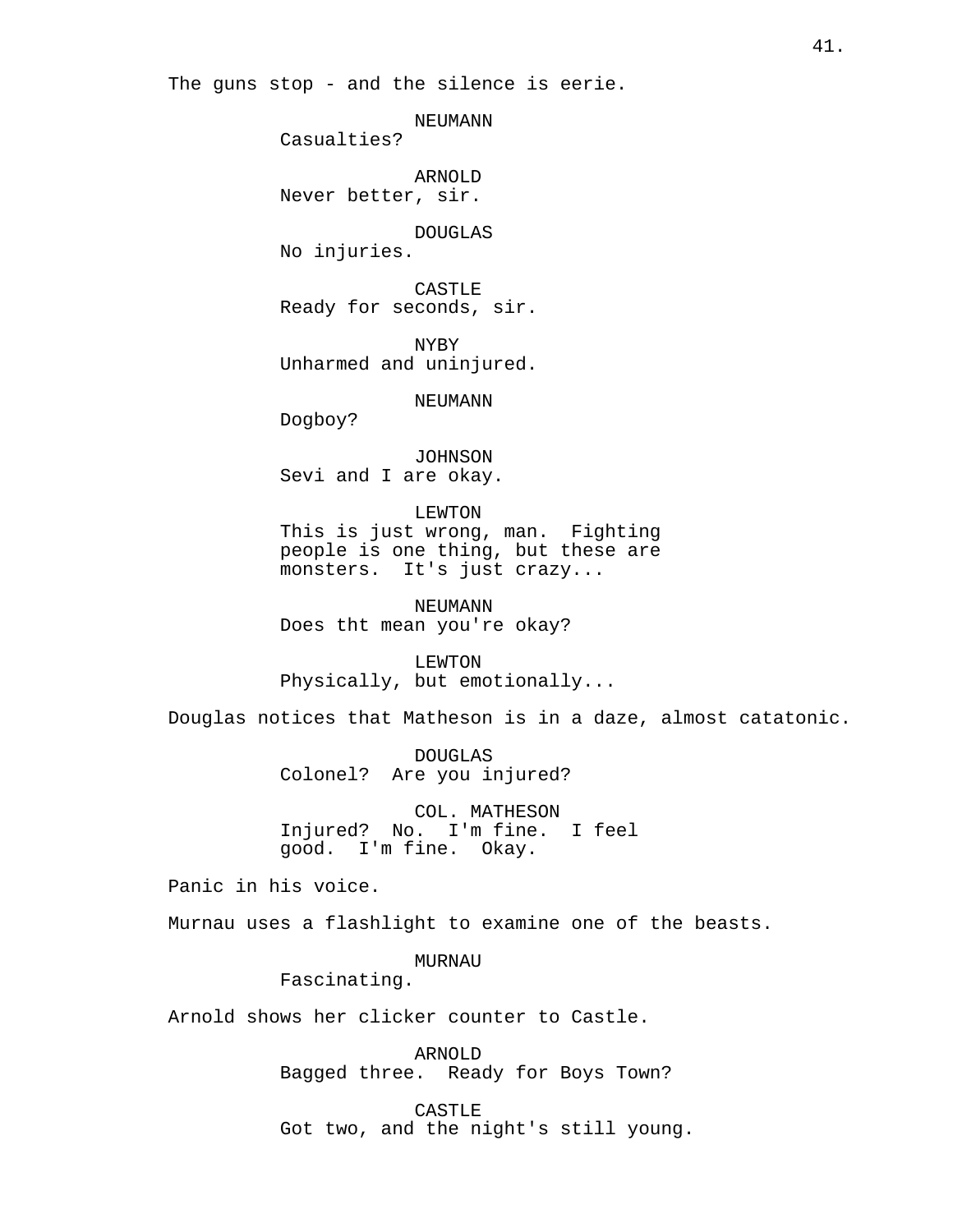NEUMANN I got one, Lewton got one, Douglas got one. Click 'em off, Arnold.

ARNOLD Sir, this is my personal clicker --

### NEUMANN

That wasn't a suggestion, soldier. We need to know how many of these things are left.

CASTLE Five left. All mine. (slaps Arnold's butt) Then you'll be all mine.

# ARNOLD

In your dreams.

Punctuated by beeping from the neuroscanners.

NYBY

Five: coming right at us!

### NEUMANN

Let's go! Find a more defendable location. This is their territory, let's find our own. Go! Go!

Everyone starts running, Castle and Arnold on point. Douglas and Johnson help Matheson, who seems to be frozen in place.

Lewton tries to run, trips, realizes the stinger-tail has gone through the tip of his boot into the floor.

> LEWTON Shit. Wait up!

He can't get the stinger out of his shoe. His neuroscanner is beeping like crazy. He can hear them coming.

> LEWTON No, this can't be happening man.

The sound of charging beasts is almost as loud as the beeping.

Then he remembers his samurai sword. Unsheaths the sword and swings it at the stinger tail, cutting it half. He pops the stinger out of his boot, sheaths his sword, runs.

## LEWTON

Hey, man, wait up! Wait up!

Sounds of approaching creatures in the shadows pops him into warp drive. Lewton races through the sewer after his team.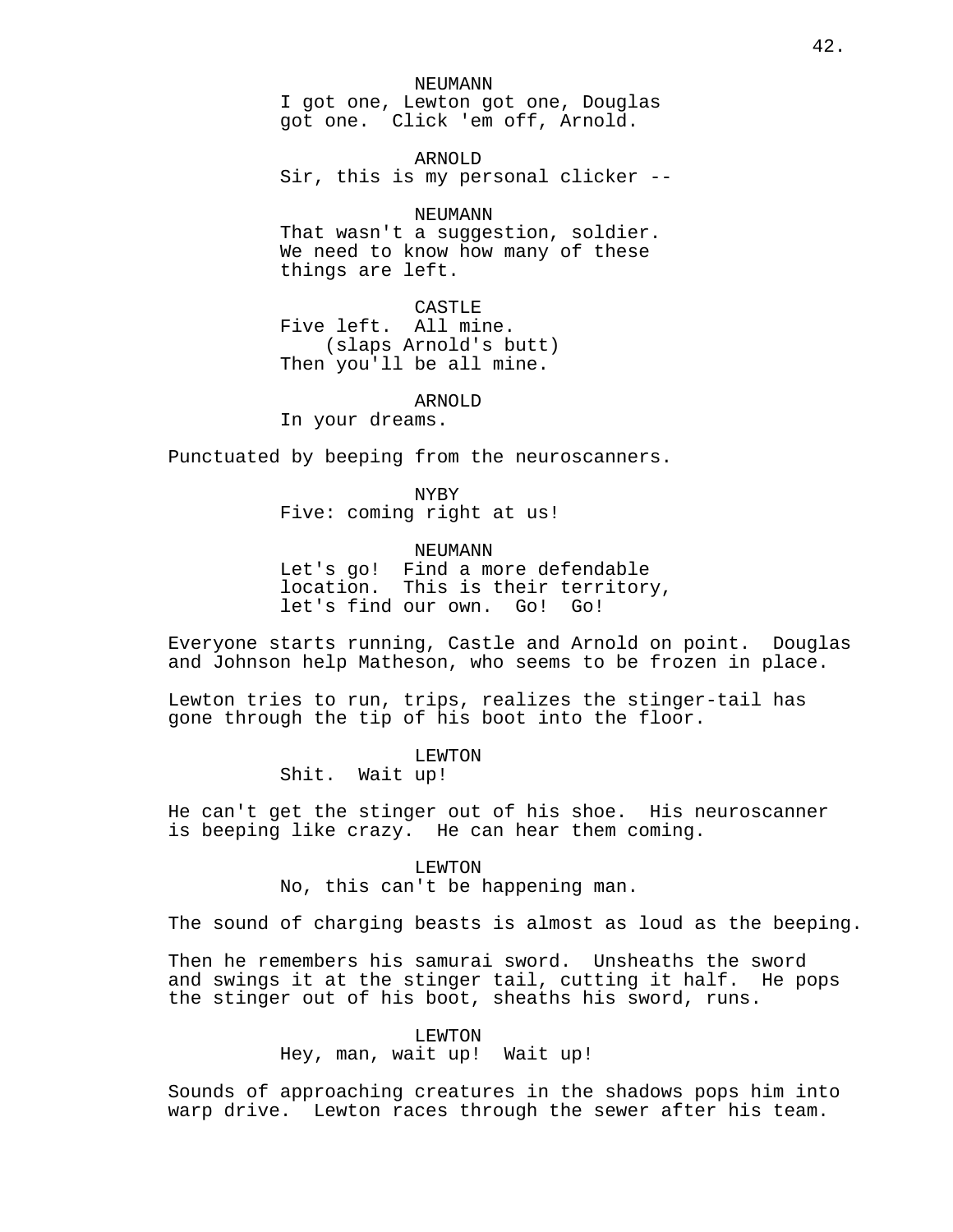### **INT. SEWERS -- NIGHT**

Lewton catches up with the rest of the team in a long, narrow sewer tunnel.

> LEWTON Man, they're right behind us!

NYBY Then I wouldn't advise slowing down.

# **INT. T PASSAGE -- NIGHT**

Arnold and Castle come to a T in the sewer tunnel.

ARNOLD Right or left?

NEUMANN Left. Should take us back to the Metro tunnel.

Arnold and Castle swing left, AR-70s ready. The rest of the team follows them into the left tunnel.

## **INT. LEFT SEWER TUNNEL -- NIGHT**

Sevi runs next to Johnson, Douglas, and Matheson.

JOHNSON You gotta do something about these kids of yours.

SEVI (V.O.) They must take after their mother.

DOUGLAS Something wrong with your weapon?

JOHNSON Too much background. No clear shot.

Douglas looks at him, doesn't believe it.

DOUGLAS Why'd they want the dog but not you?

JOHNSON We don't know each other well enough.

Douglas pulls out a chrome 45 automatic.

DOUGLAS These guns are my personal weapons, none of your damned business. This mission, on the other hand, is my job... and your job.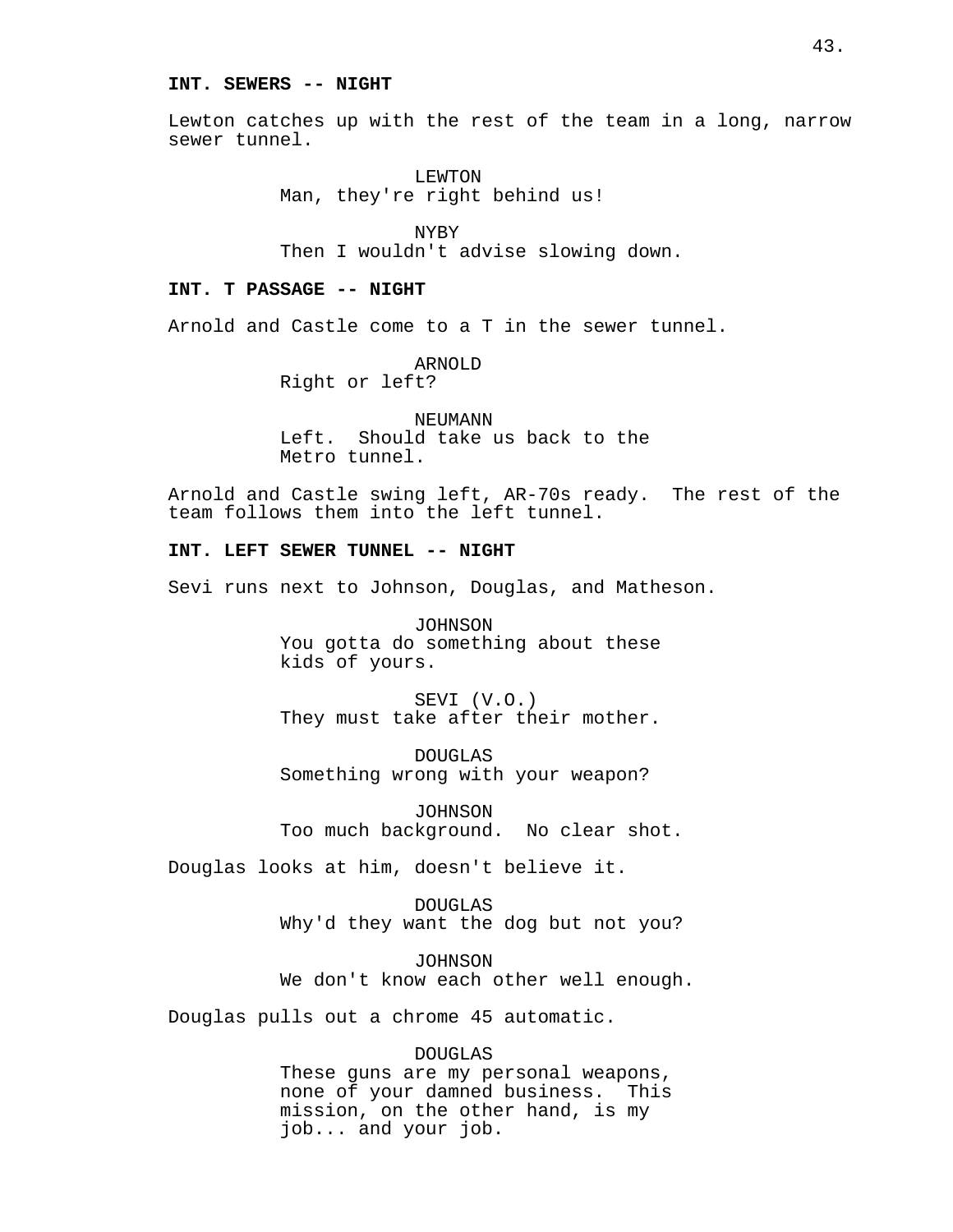JOHNSON

So let's skip the past and get to work.

DOUGLAS You're part of the team, Johnson. I need to know if I can depend on you.

She aims the 45 at him.

#### DOUGLAS

Tell me.

She cocks the gun.

### DOUGLAS

Right now.

#### JOHNSON

I lost it in Iraq. Completely shut down in the middle of a fire fight. People were dying all around me, and I didn't know what to do.

# DOUGLAS

First time you saw action?

## JOHNSON

No. We'd breezed through a dozen battles by then. But this was the first one that went to hell.

DOUGLAS

You made it through.

## JOHNSON

They'd trained me to bury my emotions. Think like a soldier. But that night I was just some scared kid from Vacaville, California looking for a place to hide. The pressures of battle overwhelmed me.

### DOUGLAS

Sometimes pressure can create a diamond, other times it just crushes the coal into worthless dirt.

She looks at Matheson, stumbling along.

### JOHNSON

They shipped me back to Fort Benning, to work with dogs. They won't let me be responsible for humans. This is the only thing I know how to do, and I fucked it up.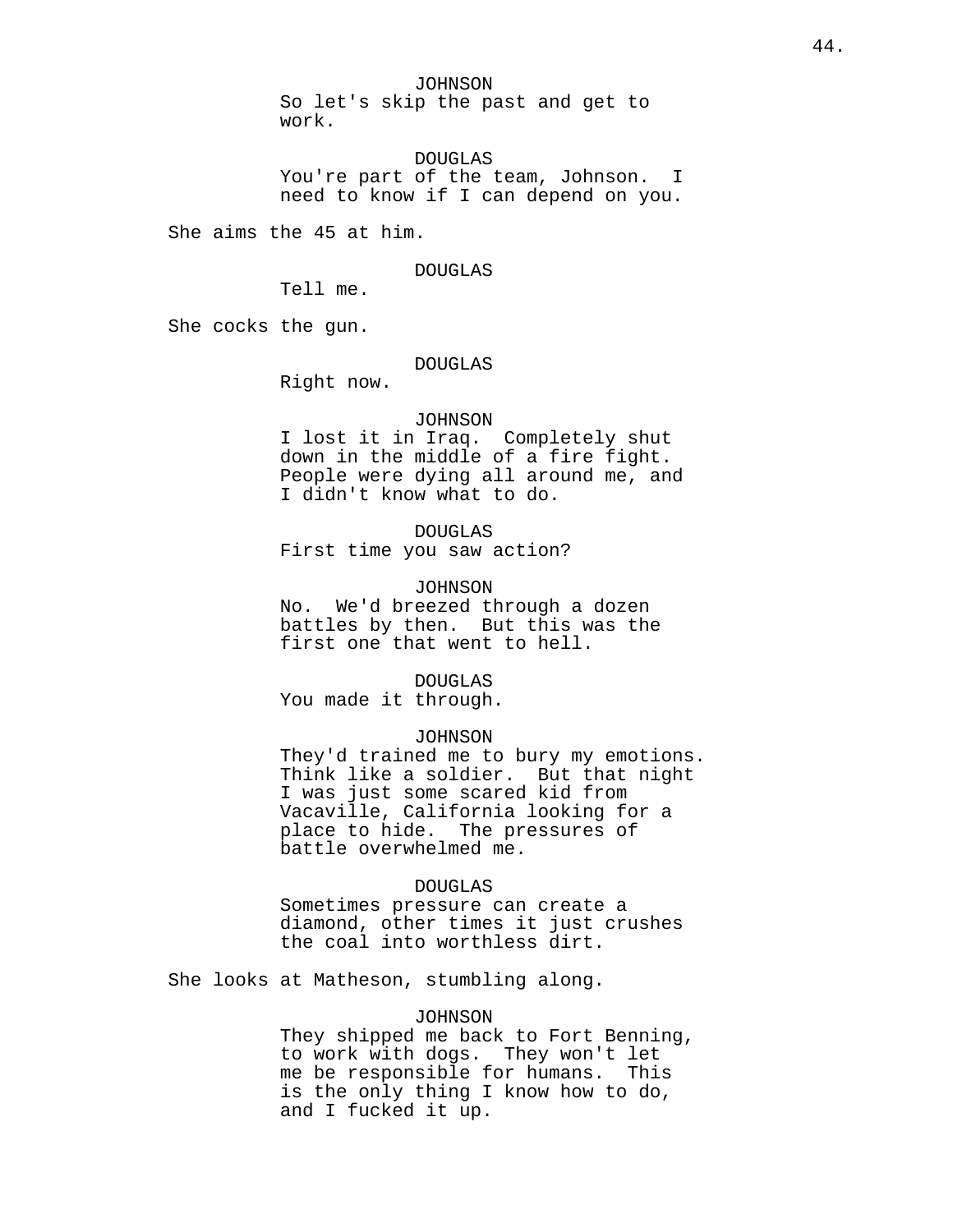Douglas holsters her 45.

DOUGLAS You become a liability, I won't hesitate to leave you behind.

Johnson nods, and Douglas drops back.

SEVI (V.O.) You should have gone for the reporter.

JOHNSON Shut up, Sevi.

COL. MATHESON I feel fine, really.

Arnold and Castle see light in front of them.

ARNOLD

Metro?

Castle gets there first...

CASTLE

Dead end!

### **INT. SEWER DEAD END -- NIGHT**

But there's a ladder going up to a stripe of light.

Neumann and the rest of the team get to the dead end.

LEWTON Shit, man, they're still behind us!

Neumann looks up to the stripe of light.

NYBY Castle, get your ass up there.

Castle slings his AR-70 and starts climbing the slimy ladder.

Nyby, Douglas, and Arnold train their weapons down the tunnel.

Castle scrambles up the ladder. Fifty feet to the slice of light. Stops cold.

> NEUMANN Castle, what you got?

The stripe of light is coming from a grated street runoff no more than ten inches tall. Castle looks through the grate: On the street, people are shopping.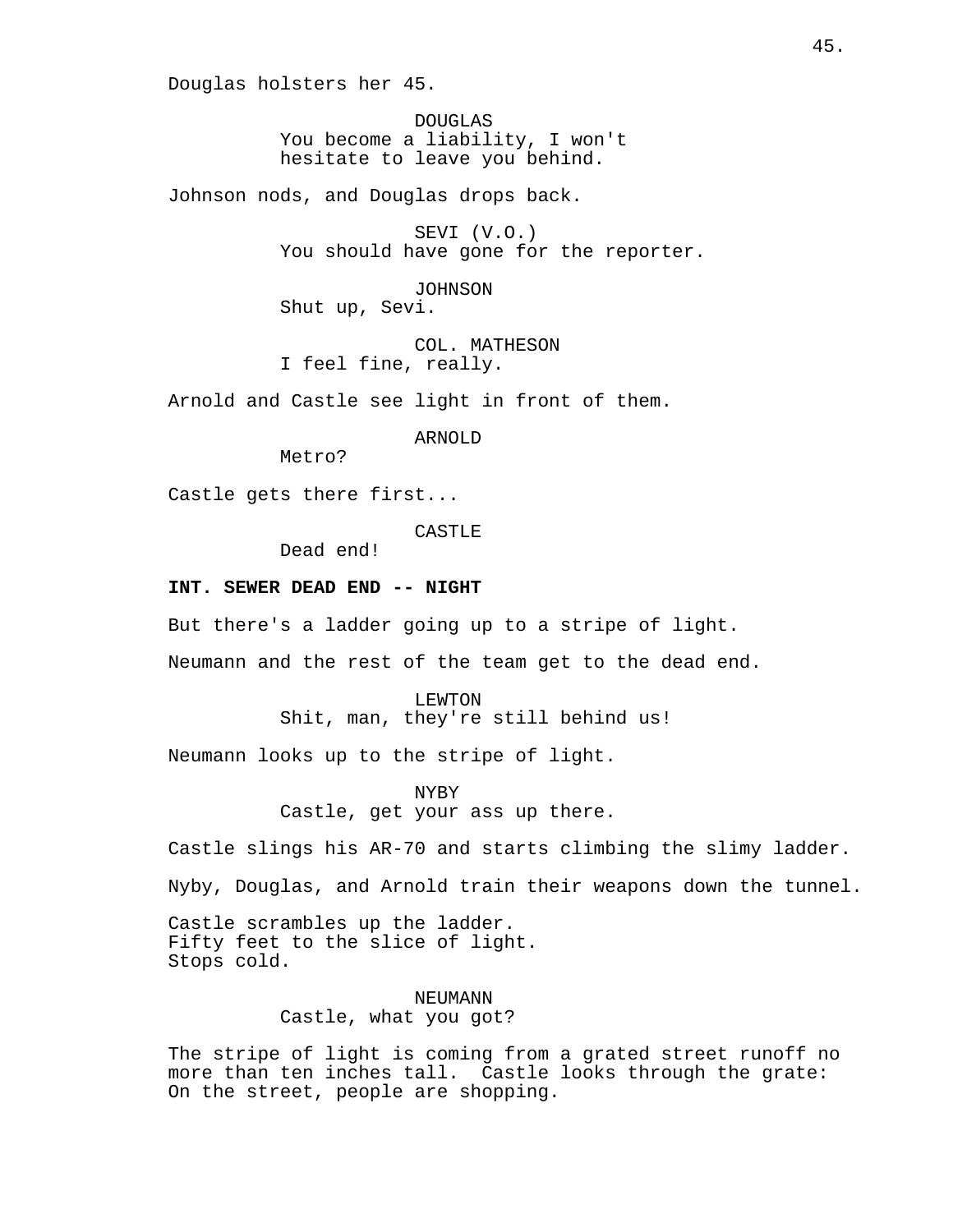CASTLE No exit. Ten inch street runoff. People shopping.

#### NEUMANN

Back down here.

Castle zips down the ladder like a firepole.

LEWTON Man, why didn't you call for help?

CASTLE By the time they got somebody to believe they heard a voice from the sewer, we'd be dead anyway.

NYBY

Optimist.

ARNOLD He's just trying to avoid his Gay Day parade.

NEUMANN We're going back. Try the right tunnel, see where that takes us.

LEWTON Those things are coming right at us.

NEUMANN How far, Nyby?

NYBY Twenty meters, maybe twenty five.

ARNOLD We can make it to the T before them.

CASTLE You want to stop for tea?

NEUMANN Let's go, ladies!

They run back down the tunnel.

# **INT. LEFT SEWER TUNNEL -- NIGHT**

The race back to the T intersection, Nyby keeps them informed on the beasts' progress.

> NYBY Twenty meters. Eighteen. Sixteen. Fourteen. Twelve.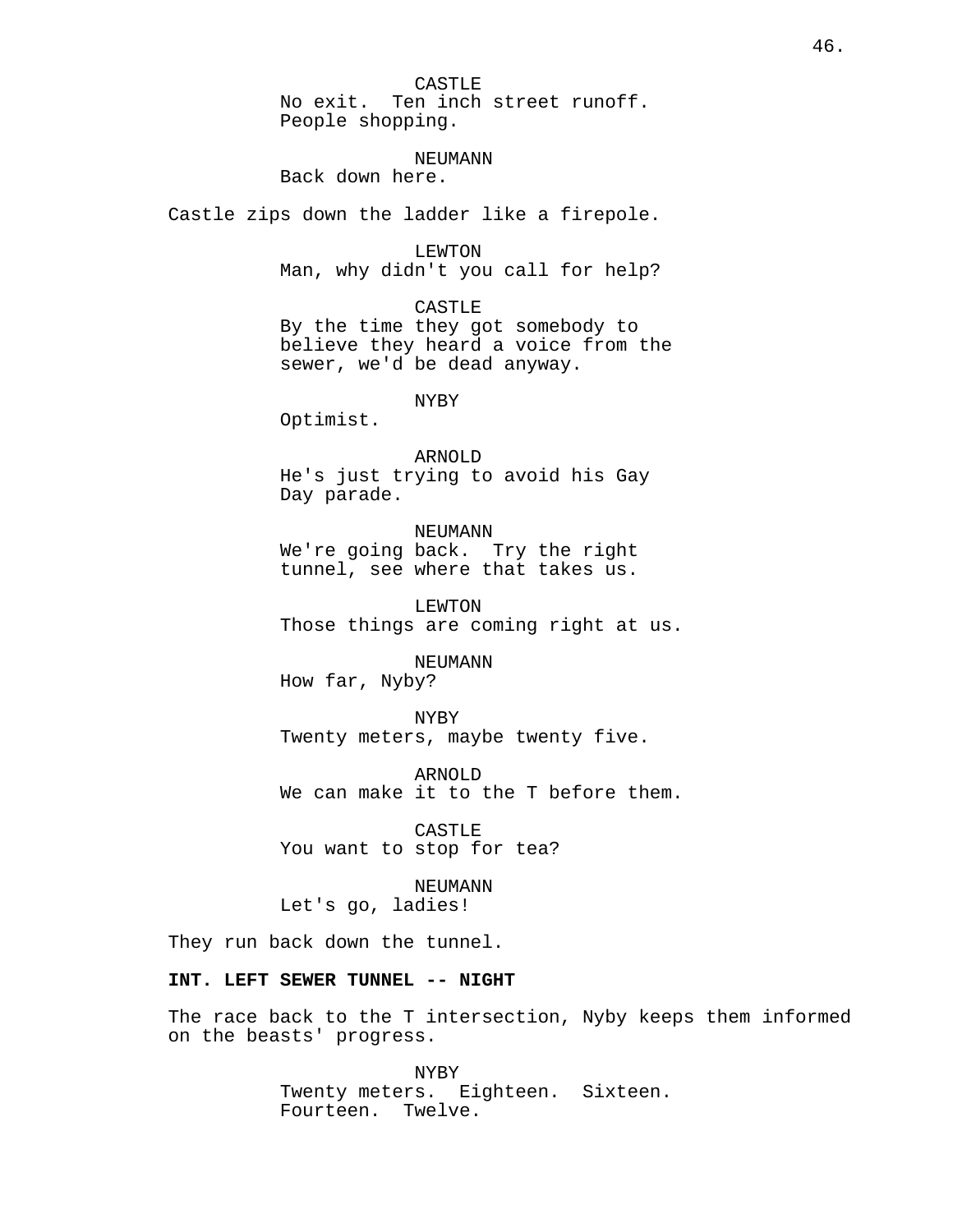CASTLE Come on - we can beat them!

**NEUMANN** Arnold, you're with me - cover fire. Castle, you're point. Get them across and keep them safe.

NYBY Ten meters. Eight. Six. Four...

They come to the T intersection, and...

# **INT. T PASSAGE -- NIGHT**

Neumann and Arnold swing around, AR-70s ready... Come face-to-face with a pack of snarling beasts!

NEUMANN

Blast them back! Blast them back!

Neumann and Arnold open fire - point blank range.

The beasts roar and whimper, scrambling back to the shadows.

Arnold and Neumann blast a whole magazine a piece at them.

Half the beasts go down, the others retreat... for now.

#### NEUMANN

Okay. Go people! Go!

Castle runs across the intersection into the Right Sewer Tunnel, AR-70 ready. It's all shadows on this side. Anything might be hiding in the darkness.

### CASTLE<sub>R</sub>

Lewton.

When Lewton starts to race across, another pack of beasts spring from the shadows.

Arnold and Neumann blast away at them. Arnold clicking off the dead ones.

Lewton, scared, manages to zip across to Castle's side.

CASTLE<sub>R</sub> Douglas and the Colonel.

Arnold's magazine runs dry, she ejects and slams in a fresh one... the beasts just keep coming!

Douglas guides Matheson across... But Matheson stops halfway, next to Neumann... Just as Neumann's magazine runs dry.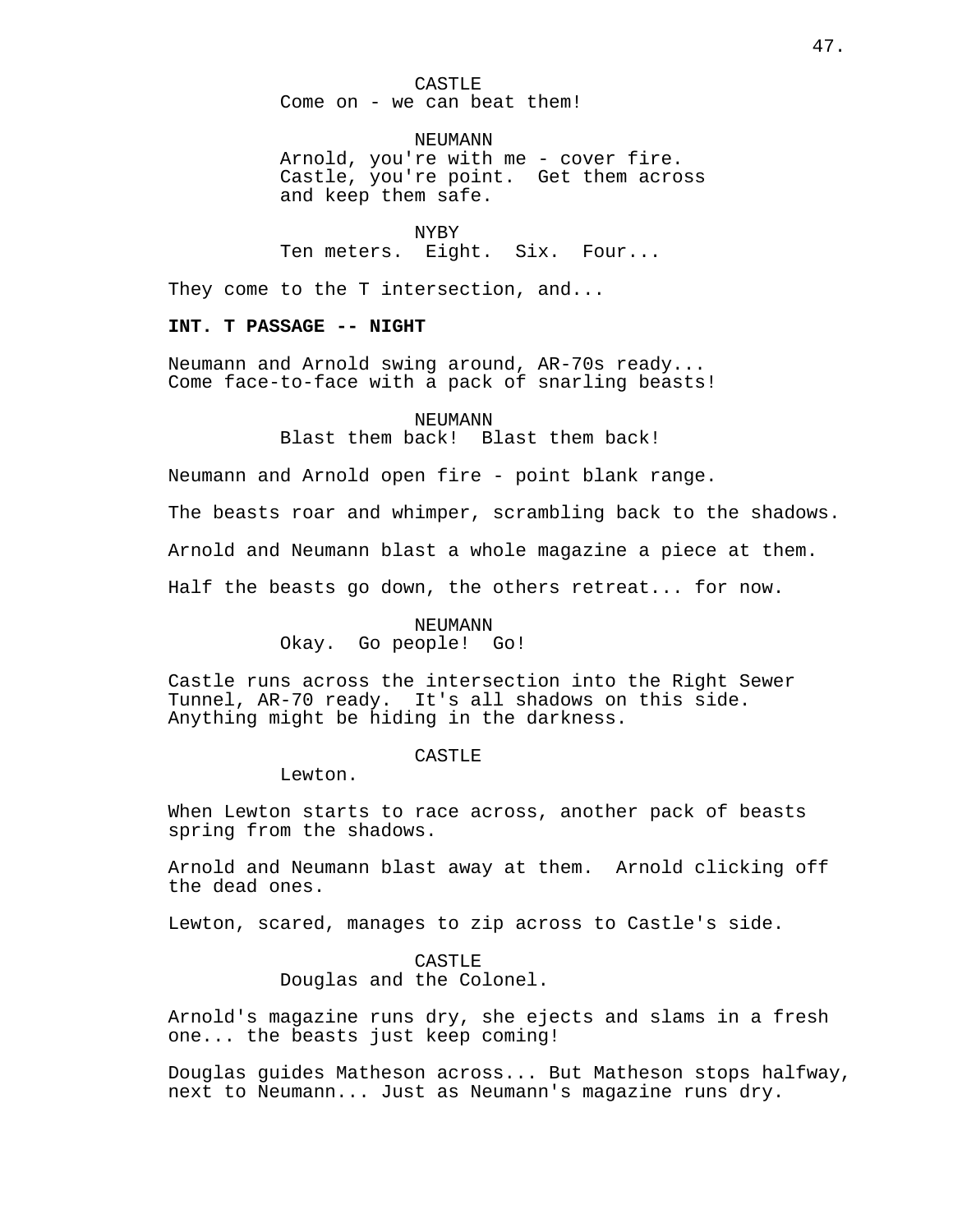COL. MATHESON I feel fine. I'm okay.

Matheson grabs Neumann's arm... the one with the fresh magazine... preventing him from reloading.

# DOUGLAS Colonel, we need to get across.

Douglas pulls Matheson away from Neumann so that he can reload. Just in time - Neumann slams in his magazine just as Arnold's runs dry... and the beasts just keep coming!

# CASTLE

Dogboy and his pet!

Johnson and Sevi cross the intersection. Johnson has his AR-70 ready for action. Sevi looks past Arnold and Neumann down the tunnel - can't believe how many beasts are charging.

> SEVI (V.O.) How many kids did that bitch pop?

Neumann and Arnold continue blasting, and the beasts keep coming! Arnold is clicking away as they kill them.

Johnson ands Sevi make it across.

## CASTLE

Nyby and the Doc.

Nyby and Murnau race across to the rest of the group.

NEUMANN Arnold and I will hold them here. Castle: find us a defensible position.

CASTLE

Right. Let's go!

Castle leads the team into the Right Sewer Tunnel.

# **INT. RIGHT SEWER TUNNEL -- NIGHT**

Castle takes them into the darkness, away from Arnold and Neumann. Nyby looks down at his neuroscanner, slows down.

> NYBY That is completely impossible.

The neuroscanner shows ELEVEN moving beasts behind them.

JOHNSON

What is?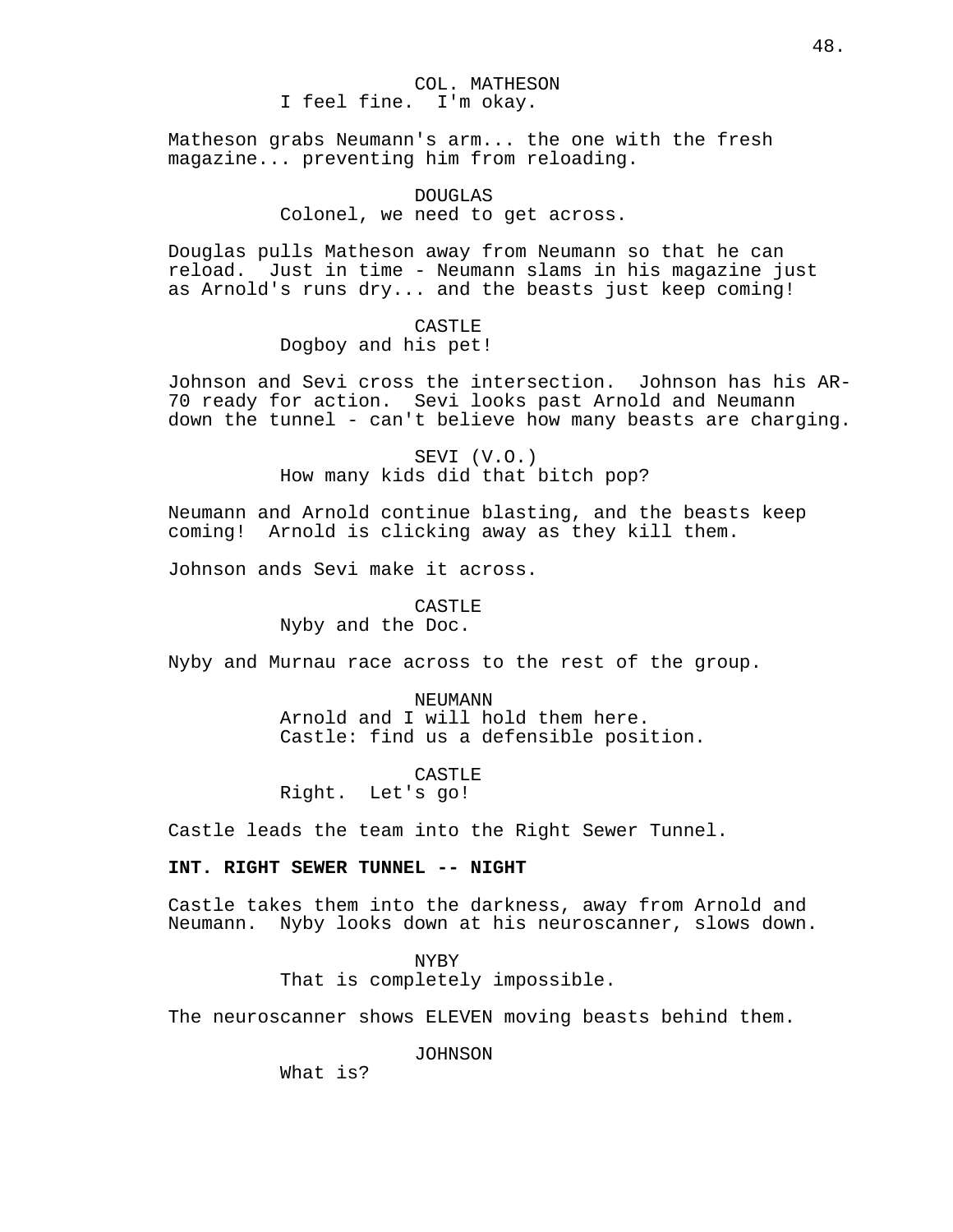NYBY There are eleven of those things back there. We killed eight. There were thirteen eggs. You do the math.

DOUGLAS Something wrong with the neuroscanner?

JOHNSON Must have been a second litter...

NYBY Or accelerated reproduction cycles.

SEVI (V.O.) How do they have time to attack?

NYBY I have to inform Neumann...

Nyby runs back down the tunnel.

CASTLE Nyby! Get your ass back here!

Nyby keeps running, focusing on the neuroscanner. Eleven beeps turns to twelve beeps. They're multiplying.

## **INT. T PASSAGE -- NIGHT**

Arnold and Neumann keep slapping in new clips... And the beasts keep charging from the shadows.

### NEUMANN

Fall back.

Arnold nods, steps back into the Right Sewer Tunnel.

That's when Nyby bursts out of the tunnel at warp drive. Tries to stop. Slips on the mucky floor.

> NYBY Shit! Slippery shit!

NEUMANN Nyby, what the fuck?

NYBY There are more than thirteen...

Nyby says as he slides past Neumann... Into the tunnel of beasts!

### NYBY

Oh shit!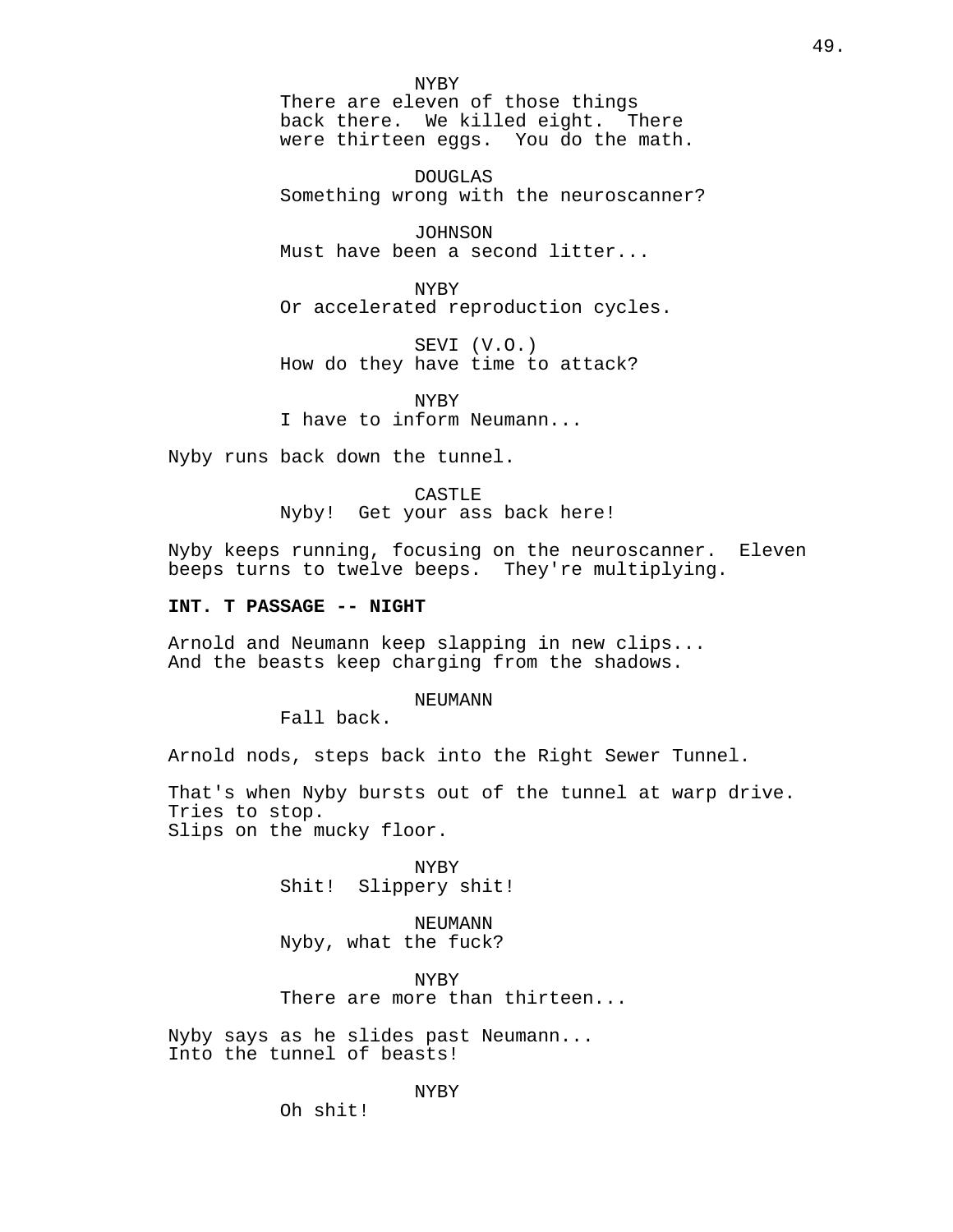It's too late. Nyby slides right into the charging creatures. Bouncing off the walls of the tunnel like a pinball.

## **NEUMANN**

Arnold!

Arnold spins back to Neumann's side. She sends cover fire down the tunnel as Neumann tries to get to Nyby before the beasts do... but the dog-scorpions get there first.

> ARNOLD Duck Nyby! Get down!

#### NEUMANN

# No clear line of fire!

No way to shoot at the creatures without hitting Nyby.

Nyby fires his knife shooters. Two direct hits. The beast yelps and staggers back into the darkness.

NYBY

Better killing through technology.

Nyby pulls a grapnel device from his tool belt, aims it past Arnold and fires. The grapnel zips past Arnold and sinks into the sewer wall.

#### NYBY

Here I come.

Nyby presses a button and the high tension line begins to coil... pulling Nyby toward Arnold and Neumann.

But a pair of beasts spring from the shadows! One bites his leg. Nyby stops moving. Tension wire whirs. Smoke rising from the motor.

### NYBY

Let go!

The other dog-scorpion uses its stinger to play a game of human mumbley-peg. Nyby contorts right and left, avoiding the stinger. Grabs a tazer from his belt and zaps the tail.

The beast yelps, withdraws the stinger-tail.

Nyby grabs a mini-hydraulic jack from his belt, jambs it between the teeth of the dog-scorpion biting his leg.

NYBY

Open wide.

Hits the button and the jack pries open the beast's mouth. Nyby extracts his leg. Hits the grapnel winch motor.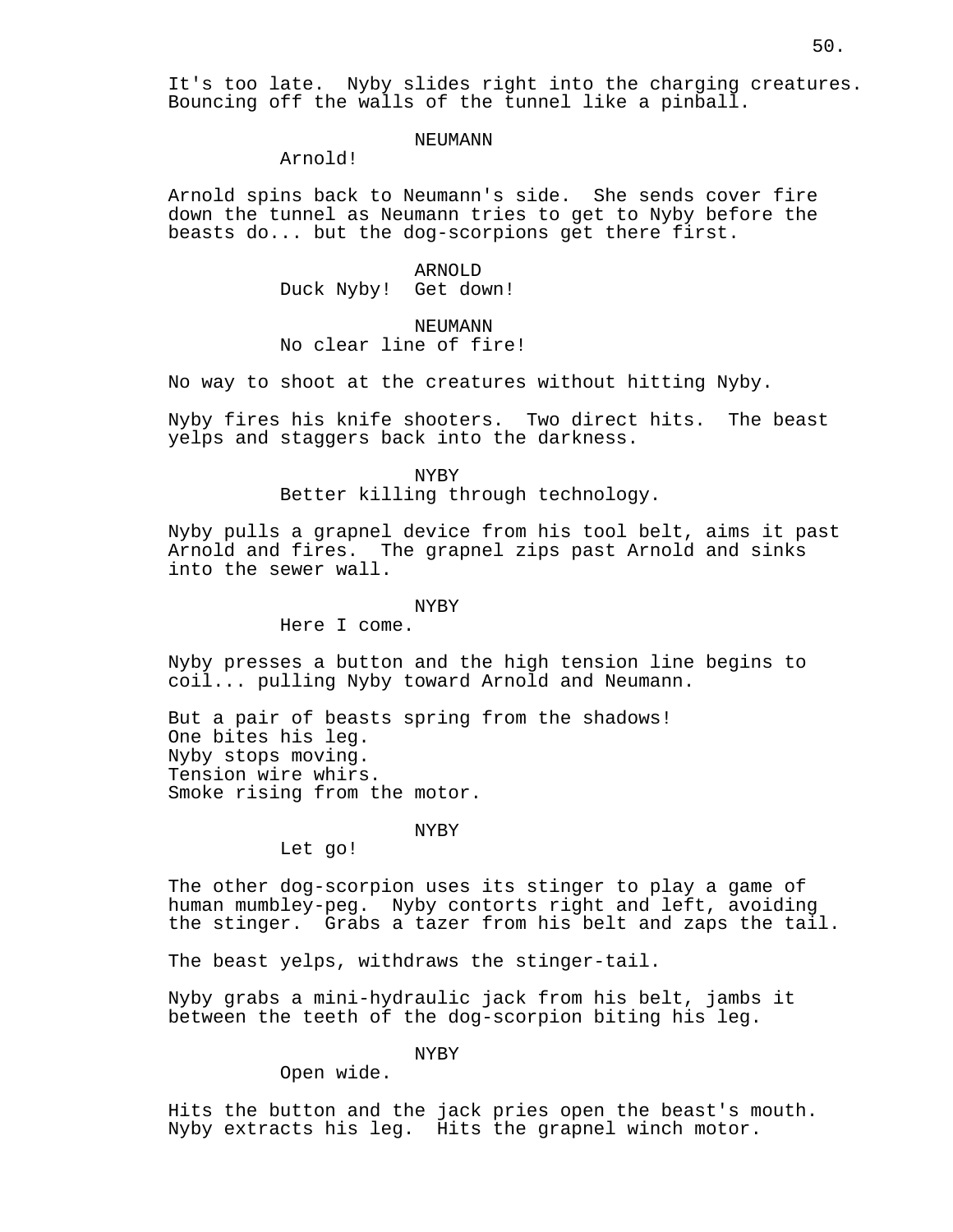### NYBY

Much better.

Starts to zoom down the tunnel to safety...

When two beasts attack simultaneously. One bites his leg off, the other takes a chunk out of his arm. Nyby screams.

ARNOLD

No! No!

The beasts tear Nyby apart, eating him alive.

## NEUMANN

Go! Go!

Neumann drags Arnold down the Right Sewer Tunnel as a half dozen beasts pounce on Nyby and begin feeding.

## **INT. RIGHT SEWER TUNNEL -- NIGHT**

Castle leads the way, sweeping the darkness with his flashlight... and machine gun.

CASTLE

Clear... but a little foggy.

Wisps of fog in the tunnel. Johnson and Sevi follow.

JOHNSON

Anything?

SEVI (V.O.) Hard to tell. Everything smells like shit down here.

Lewton and Douglas guide Matheson through the tunnel.

Murnau brings up the rear, poking his flashlight into the shadows, studying the environment.

A noise from behind them...

## LEWTON Something's coming!

Douglas swings into action, aiming her Ar-70.

Two creatures spring from the shadows. Douglas almost fires. Sees that it's Neumann and Arnold.

NEUMANN

Hold your fire.

# DOUGLAS

Nyby?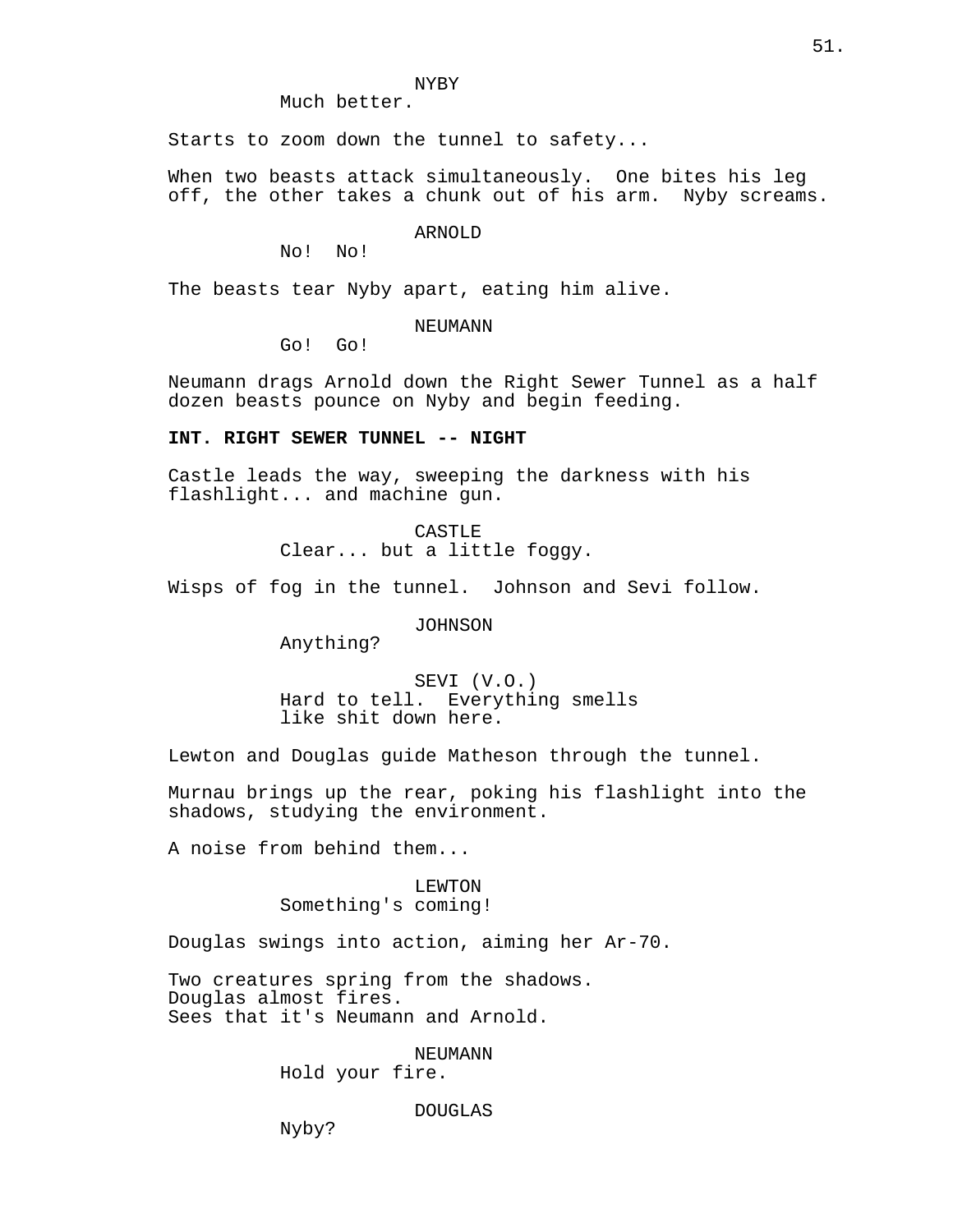NEUMANN

Gone.

# ARNOLD

They ate him alive! He was screaming.

Douglas looks at Neumann, then to Johnson. Even the strongest are beginning to crack under the pressure.

#### NEUMANN

We better keep moving.

Castle leads the team deeper into the maze of sewers. A thick fog in front of them limits visibility. Flash beams bounce back off the fog.

> CASTLE Fog's pretty thick up here. Severely limited visibility.

Castle starts coughing. Deep rasping coughs.

CASTLE

Shit.

NEUMANN What's the methane reading? Bloch?

LEWTON Bloch's gone, man. One of those things is belching him right now.

Johnson flips up his methane detector.

JOHNSON

Eighty seven.

NEUMANN Gas masks on! Now!

The team puts on their gas masks. Johnson puts a special mask on Sevi's snout.

> SEVI (V.O.) I must look silly in this thing.

Sevi looks up at Johnson.

SEVI (V.O.) Probably not as silly as you do.

Neumann joins Castle at point. They carefully move through the thick fog. Can't see anything in front of them. Can't even see their feet.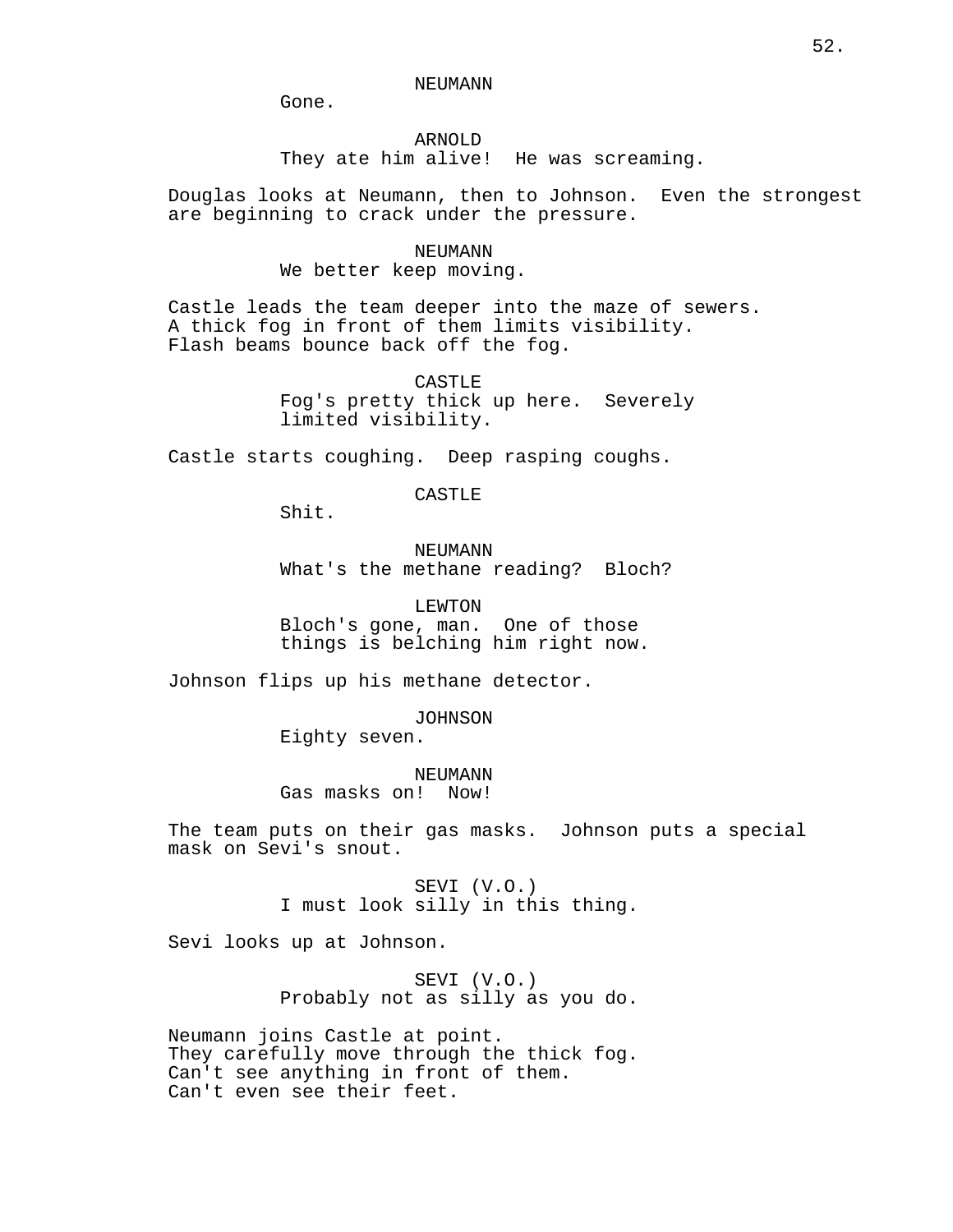CASTLE Man this stuff's thick.

**NEUMANN** Keep your eyes open - they're out there, somewhere.

Johnson looks down, can't see Sevi... just fog.

JOHNSON

Sevi?

SEVI (V.O.) I'm down here. You see anything up there?

JOHNSON

Just fog.

SEVI (V.O.) Same thing at ground level. Why can't you people use the lawn like everyone else? No gassy build up.

Lewton keeps his eyes on his neuroscanner. When he looks up, all he can see is fog.

> LEWTON Douglas? Murnau? Where are you, man?

DOUGLAS (O.S.) Right here.

From out of the dense fog... but only a couple feet away.

Neumann and Castle keep creeping through the thick fog. Zero visibility. The fog absorbs the sounds.

Suddenly, something breaks out of the fog in front of them.

Castle hits the trigger on his AR-70, muzzle flare exposing the target...

> DOUGLAS (O.S.) What is it?

A swinging drain pipe comes out of the fog for a second, then disappears back into the fog.

> CASTLE Nothing. Drain pipe.

NEUMANN Keep 'em open, ladies.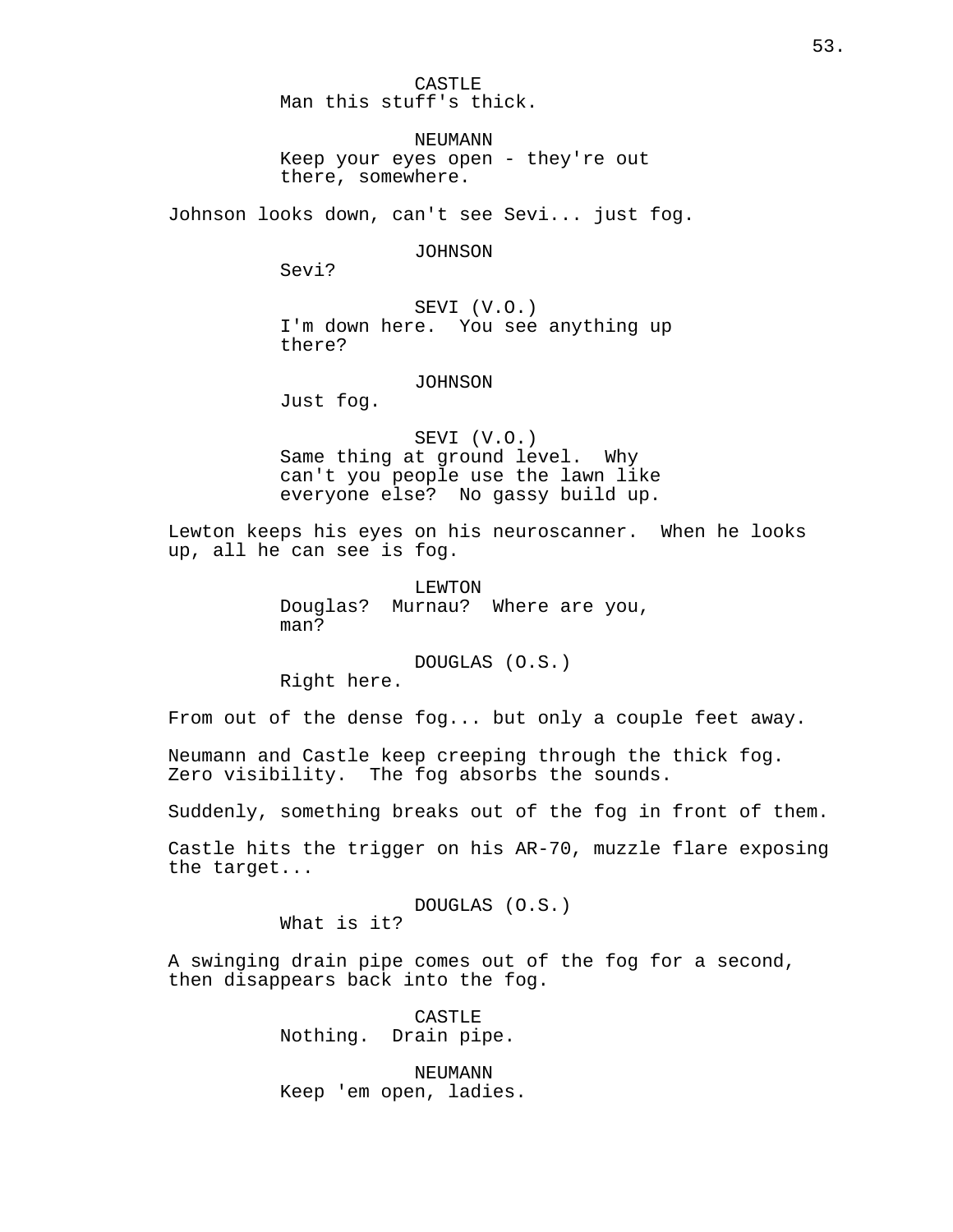They creep through a narrow part of the tunnel, and the fog isn't as bad on the other side.

Arnold looks at her clicker counter, jogs up to Neumann.

ARNOLD Sir, take a look at this.

Neumann looks at the clicker - it reads "63".

NEUMANN

Murnau. We've killed sixty three of these things so far. How can there be so many? Thought we had thirteen.

MURNAU I'm afraid that's classified.

JOHNSON What the hell do you mean classified?

Before Murnau can continue his evasion or someone else can chime in with an objection, the neuroscanners beep.

> DOUGLAS I've got a dozen of them, five meters.

> > LEWTON

Five meters?

NEUMANN They're in the fog.

Neumann, Castle and Arnold shift to the rear of the group, aiming their AR-70s into the foggy narrow section.

All they can see is fog, fog and more fog.

ARNOLD I can't see anything.

A growl from the fog. Another growl. An army of growls.

CASTLE Come on! Show yourself!

Just growls in the fog.

MURNAU They're teasing us.

SEVI (V.O.) Playing with their food.

Suddenly, a beast springs from the shadows onto Neumann. Arnold and Castle scramble back, trying to get a clear shot.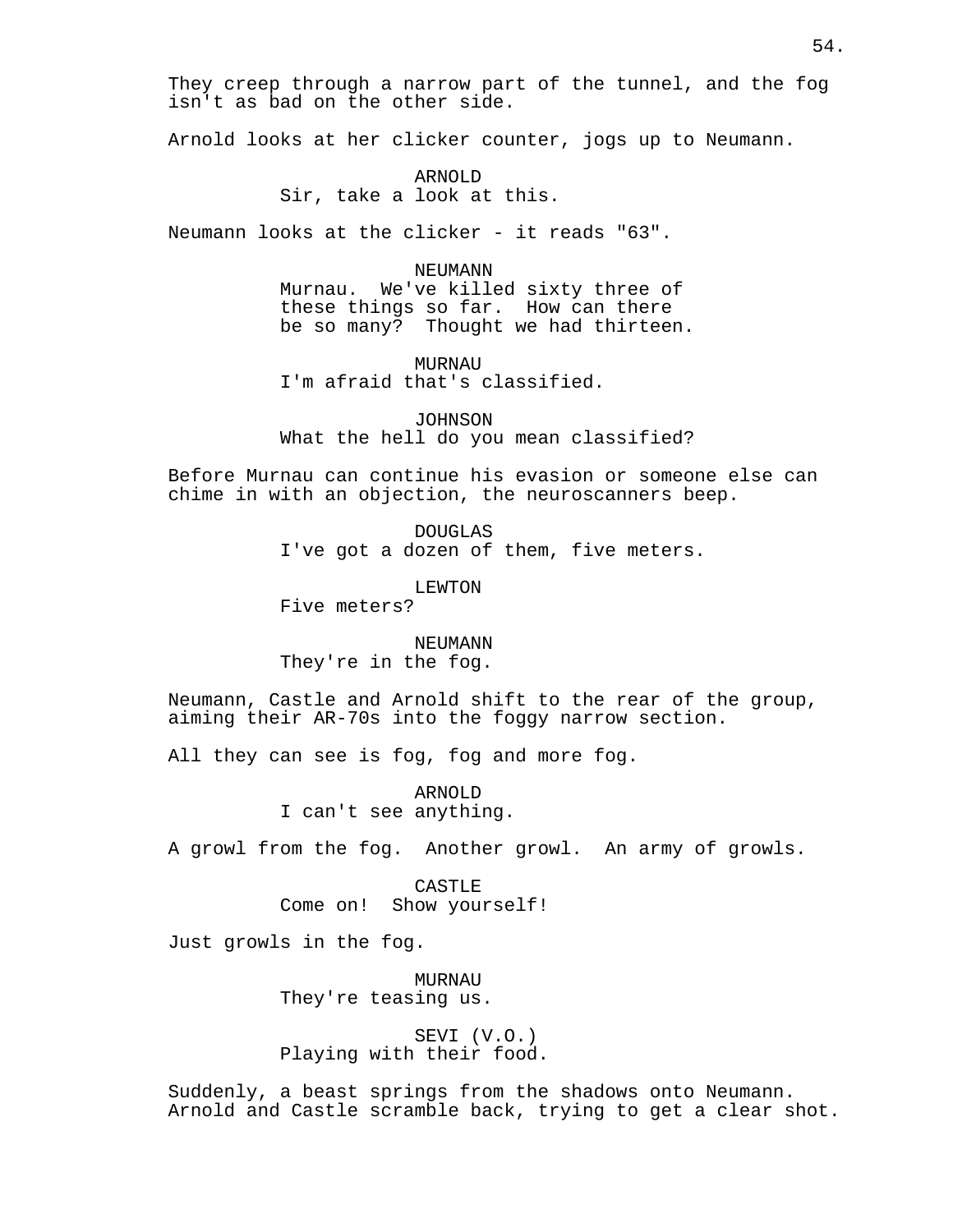Neumann tries to aim his rifle at the snarling beast. It's too close, he can't get the AR-70 around. The beast's teeth go for his throat. Neumann jambs the rifle sideways, keeps the jaws from closing.

# ARNOLD

Duck! To the left!

Arnold can't get a clear shot, Neumann is in the way.

Neumann wrestles with the beast. Thwack! The stinger tail lashes out at him! Neumann lets go of the rifle and knocks the tail away.

The stinger tail strikes again and again. Neumann keeps knocking it away.

Neumann reaches for his sidearm, pulls it out, aims it right at the beast's left eye.

Thwack! Before he can fire the stinger tail pegs Neumann right through the forehead... killing him.

# ARNOLD

Sarge! Sarge!

Castle has to hold her back as the beast begins feeding.

Then other beasts leap out of the fog at them!

## CASTLE Out of here! Run! Run!

Castle pushes Arnold to run with the others. She bolts with the rest of the group, Douglas dragging Matheson.

Johnson and Sevi are at point, running through the wisps of fog as fast as they can. AR-70 ready of action.

Castle runs. Hears creatures galloping behind him, pours on the speed. Arnold just ahead of him.

### CASTLE

Don't slow down, Cathy.

Arnold turns in time to see a dog-scorpion pounce onto Castle's back, knocking him down.

### ARNOLD

No! Bobby!

She aims her AR-70 and fires - click! Out of shells!

Castle gets knocked to the floor, his rifle skittering in the muck in front of him. The beast tears at his leg. He kicks it, scrambles for his gun. The beast pounces again.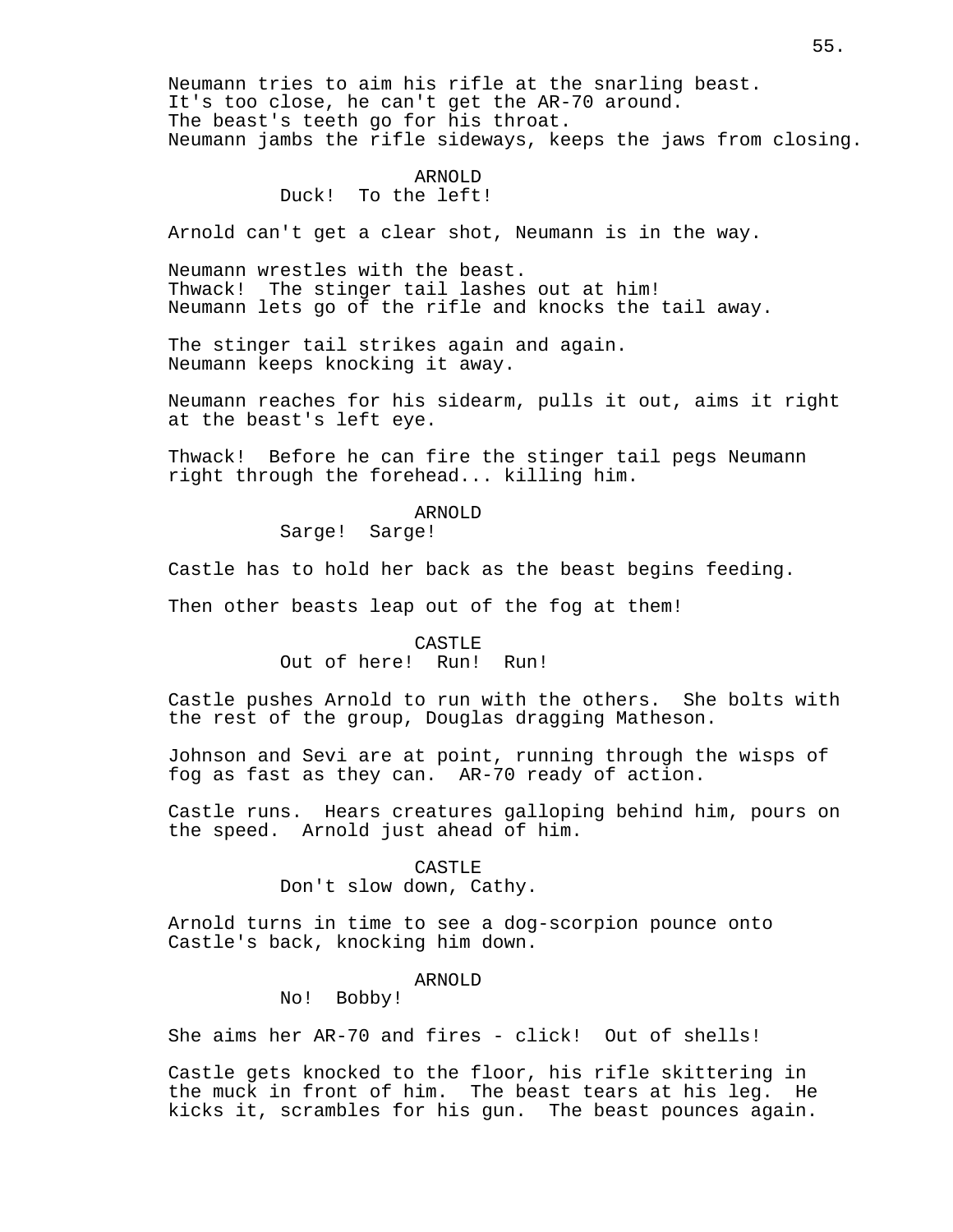Arnold searches her pocket for another magazine. Finally finds one. Slams it home.

Castle sees the rifle moving away from his fingers as the dog-scorpion pulls him backwards, teeth chomping at his leg.

> ARNOLD Move your head! Left! Left!

Castle blocks her shot of the beast. The dog-scorpion TEARS at his leg, ripping it off his body. Castle screams.

> CASTLE Shoot me! Arnold, kill me! It's eating me alive!

Arnold raises her gun. Locks eyes with Castle.

CASTLE

Do it! Do it!

Before the creature can pull Castle into the fog, Arnold takes a deep breath, shoots him in the chest.

As the beast drags Castle into the fog, he looks down at his chest and sees a close grouping of hypo darts. A copper jacket still clings to one dart - the experimental rounds.

## CASTLE

No! No!

Then a pair of dog-scorpions join the first, and all three eat Castle alive, tearing off his arm, his legs, his head. That's when he stops screaming.

Arnold stops, looking through the foggy narrow tunnel.

MURNAU Fascinating. They eat their prey alive.

LEWTON What the fuck do you mean fascinating? Those things are eating Castle. Eating him!

A scream from the fog punctuates this.

MURNAU Truly a remarkable species.

Johnson decks him.

JOHNSON Look, assface. (MORE)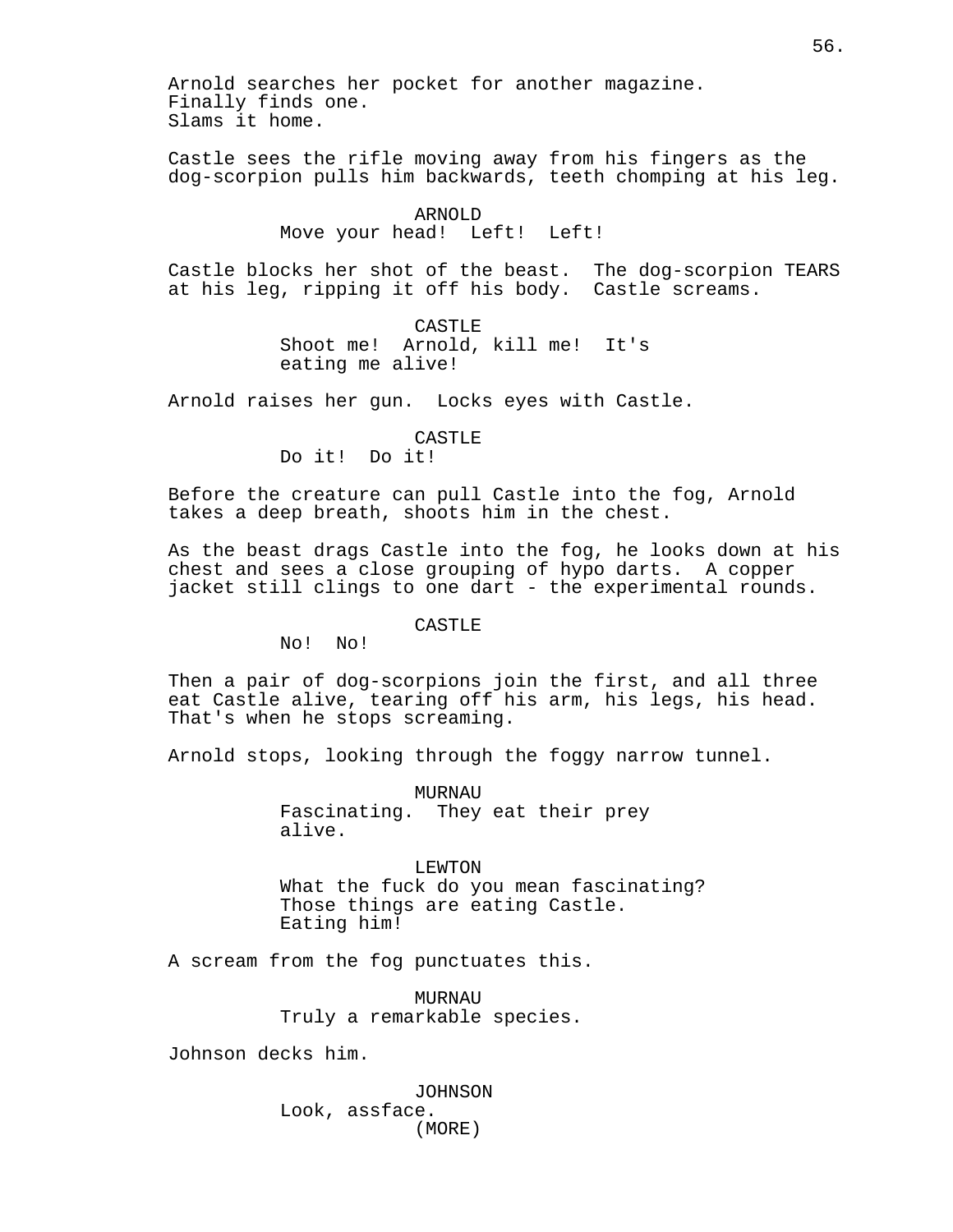JOHNSON You made that thing, you're responsible. You killed them. You fucking murdered them.

Johnson goes in for another punch, Douglas grabs his arm.

DOUGLAS Don't let this thing boil over. I need you, Johnson.

Johnson takes a deep breath, cools off.

SEVI (V.O.) I can bite his nuts when nobody's looking. Take 'em clean off.

JOHNSON That's too good for him.

DOUGLAS

What is?

JOHNSON I was talking to my dog.

Lewton looks down at his neuroscanner.

LEWTON

They stopped.

MURNAU They're feeding.

## DOUGLAS

Johnson.

Johnson lowers his raised fist... Grabs his cell phone and the reporter's business card. Starts dialing.

> JOHNSON The reporter will help us.

Murnau snatches the cell phone from his hands and dashes it against the wall. It splinters into a dozen pieces.

> **MURNAU** Do I have to remind you this is a top secret mission?

> > LEWTON

Mission? You think this is still a mission? This is a damned bummer trip from hell. Those things are going to eat us one by one.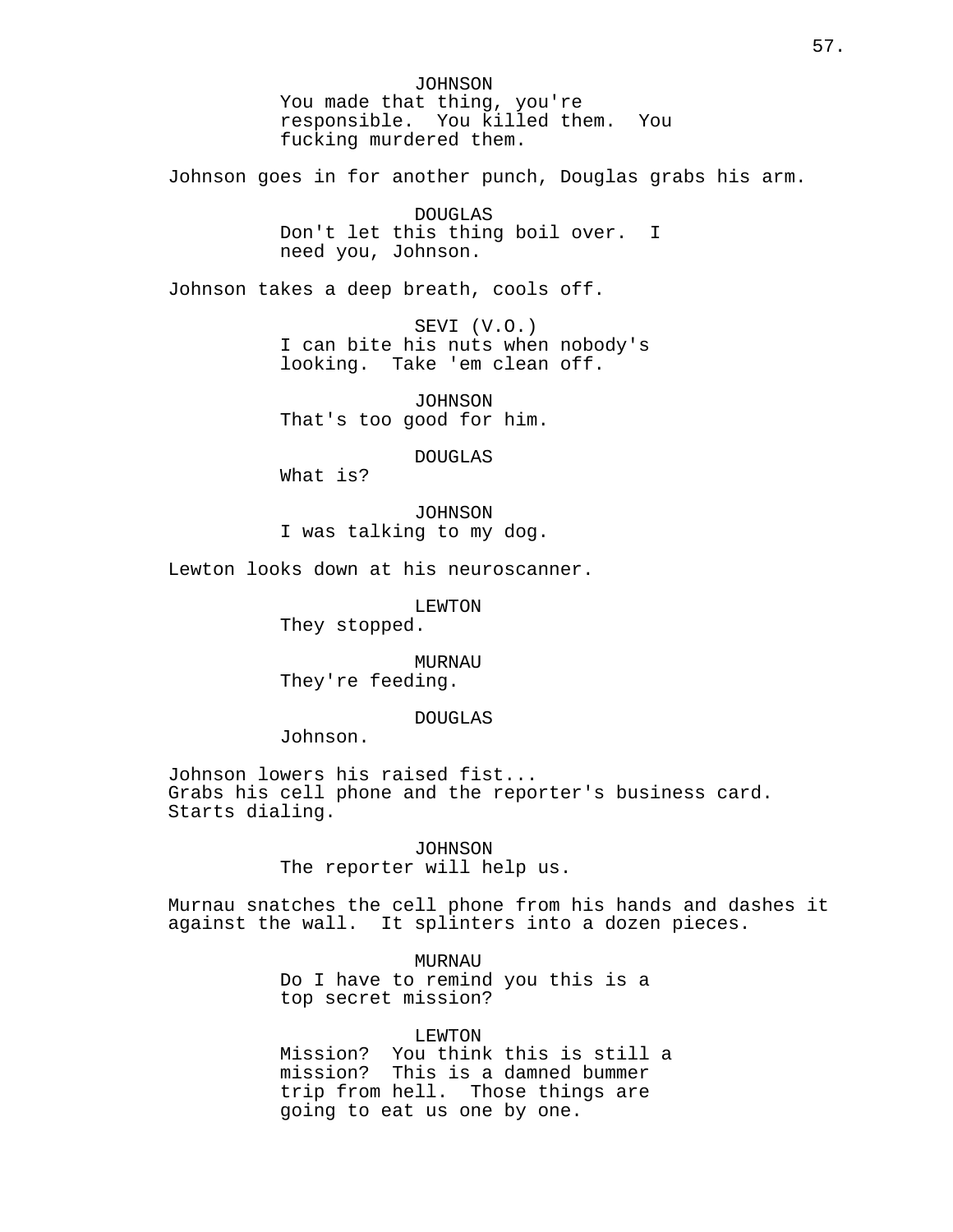COL. MATHESON You know, I feel great. I've never felt better than this.

Douglas takes charge.

DOUGLAS We'll keep going, try to gain some distance. Find a way out of here.

MURNAU But our mission is to --

DOUGLAS Fuck the mission, Murnau.

The team continues forward, Douglas taking point, Arnold at the flank - her AR-70 aimed into the fog behind them.

### **INT. SEWERS -- NIGHT**

Methane forms ground fog. Johnson can see in front of him, he just can't see his own feet or anything other that Sevi's head and tail.

> **JOHNSON** You still down there?

SEVI (V.O.) You know, you could carry me.

JOHNSON I've been carrying you since we started this mission.

DOUGLAS

Excuse me?

JOHNSON Talking to my dog.

Gas masks come off. Arnold pulls out her terrain map.

ARNOLD Where the hell are we?

DOUGLAS Somewhere under the mountain. Parallel to the subway tunnel.

JOHNSON How we doing on ammo?

LEWTON Two magazines.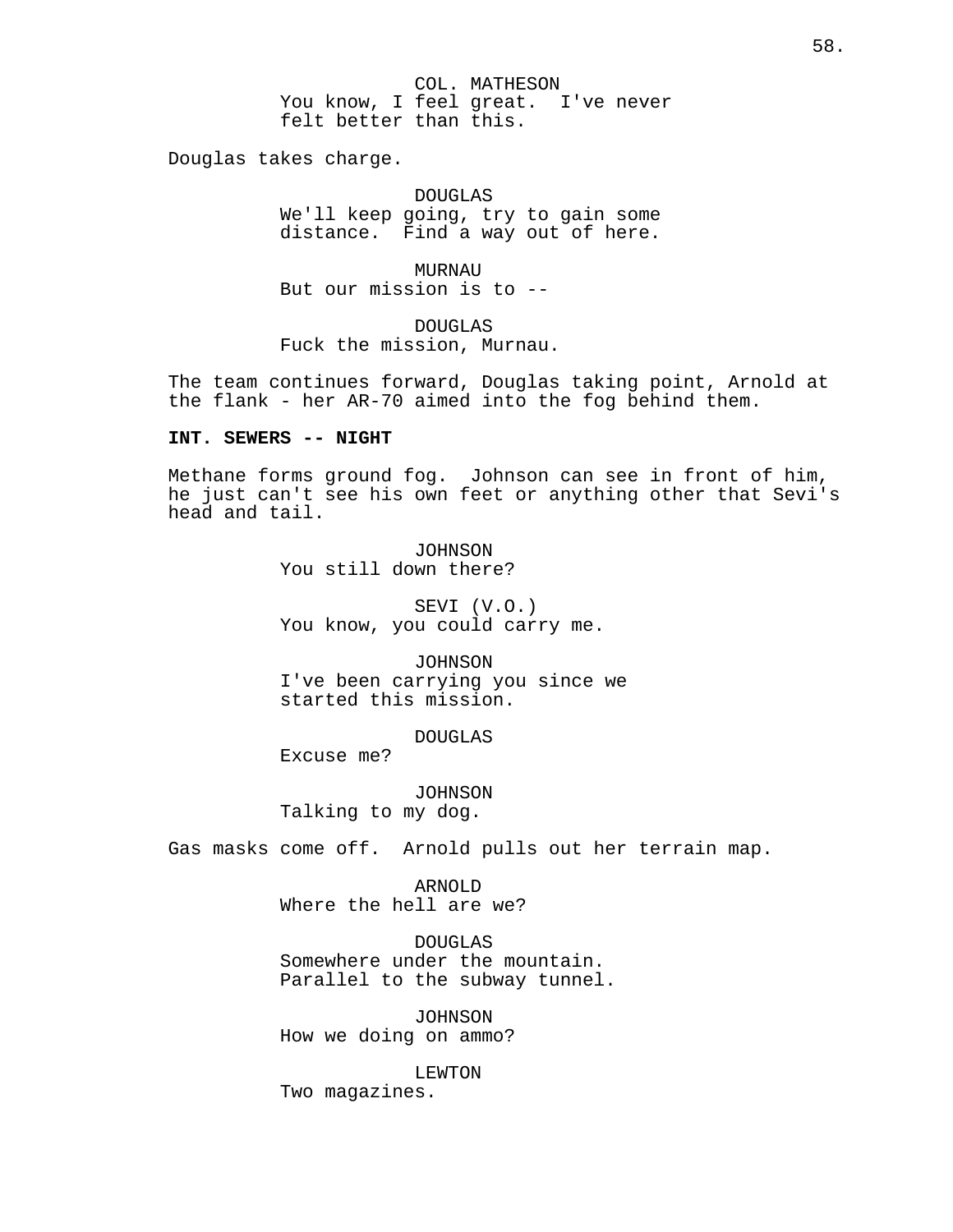ARNOLD One. These armor piercing rounds are shit. Gimme back my copper-jacks.

Lewton does the back up singing...

LEWTON Gimme back. My copper-jacks.

COL. MATHESON I feel fine.

JOHNSON He's got six, I've got five.

DOUGLAS Give Arnold and Lewton some of the Colonel's... I'll take some of yours.

Magazines are swapped.

ARNOLD Still not much.

JOHNSON Sevi and I can take point.

DOUGLAS Sure you're up to it?

JOHNSON No, but it's what we're here for.

DOUGLAS

Take it.

SEVI (V.O.) Thanks for volunteering me.

JOHNSON Just keep your nose open. Don't let the shit get in the way of the job.

DOUGLAS Talking to your dog?

JOHNSON

Yeah.

Johnson and Sevi lead through the foggy sewer tunnels. Lewton keeps an eye on the neuroscanner. Arnold brings up the rear - AR-70 ready for action. Johnson and Sevi cautiously move forward.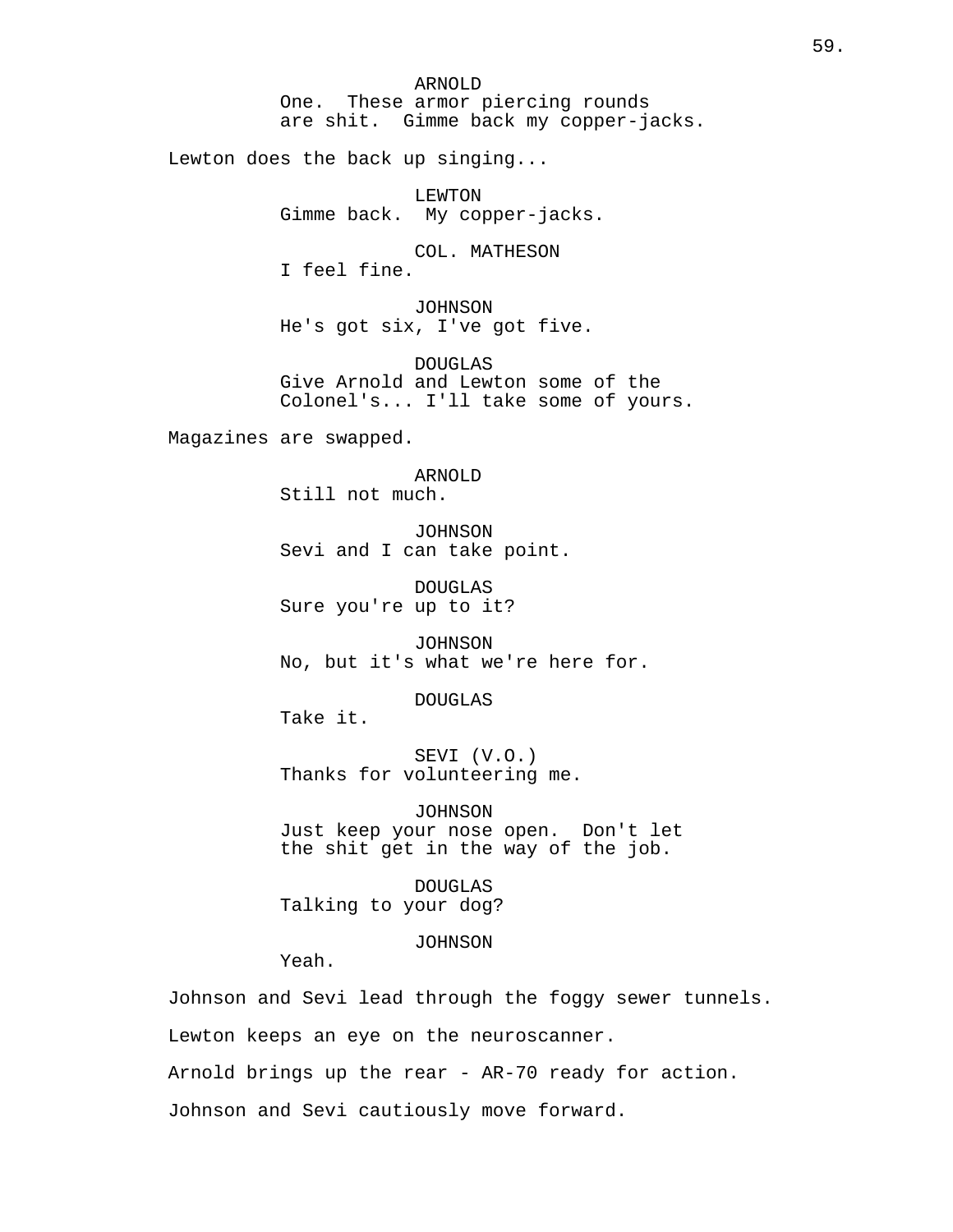SEVI (V.O.) You're breathing through your mouth, aren't you?

JOHNSON

Hey,  $I$  --

Suddenly the floor isn't there. A 6'x 6' metal floor grate has been removed. They begin falling. Johnson grabs hold with his hands. Cuts his fingers on the rough edge.

JOHNSON

Sevi?

Sevi isn't so lucky. The dog falls. Johnson hears the splash a hundred feet down.

> JOHNSON Could use a hand, here. And watch your step - there's a grate missing.

Douglas and the others scramble to help Johnson up. He stands on the edge of the foggy opening, flashlight aimed down.

JOHNSON

Sevi? Sevi!

No answer.

JOHNSON

Sevi!

Sevi answers by radio - even though he's a hundred feet below.

SEVI (V.O.) Jeeze, gimme a break! I just fell a hundred feet into a river of crap and had to swim ashore. Can you let me catch my breath before answering?

JOHNSON You're alright?

SEVI (V.O.) Didn't I just tell you I fell into a river of crap? Does that SOUND like I'm alright?

JOHNSON I'm coming down after you.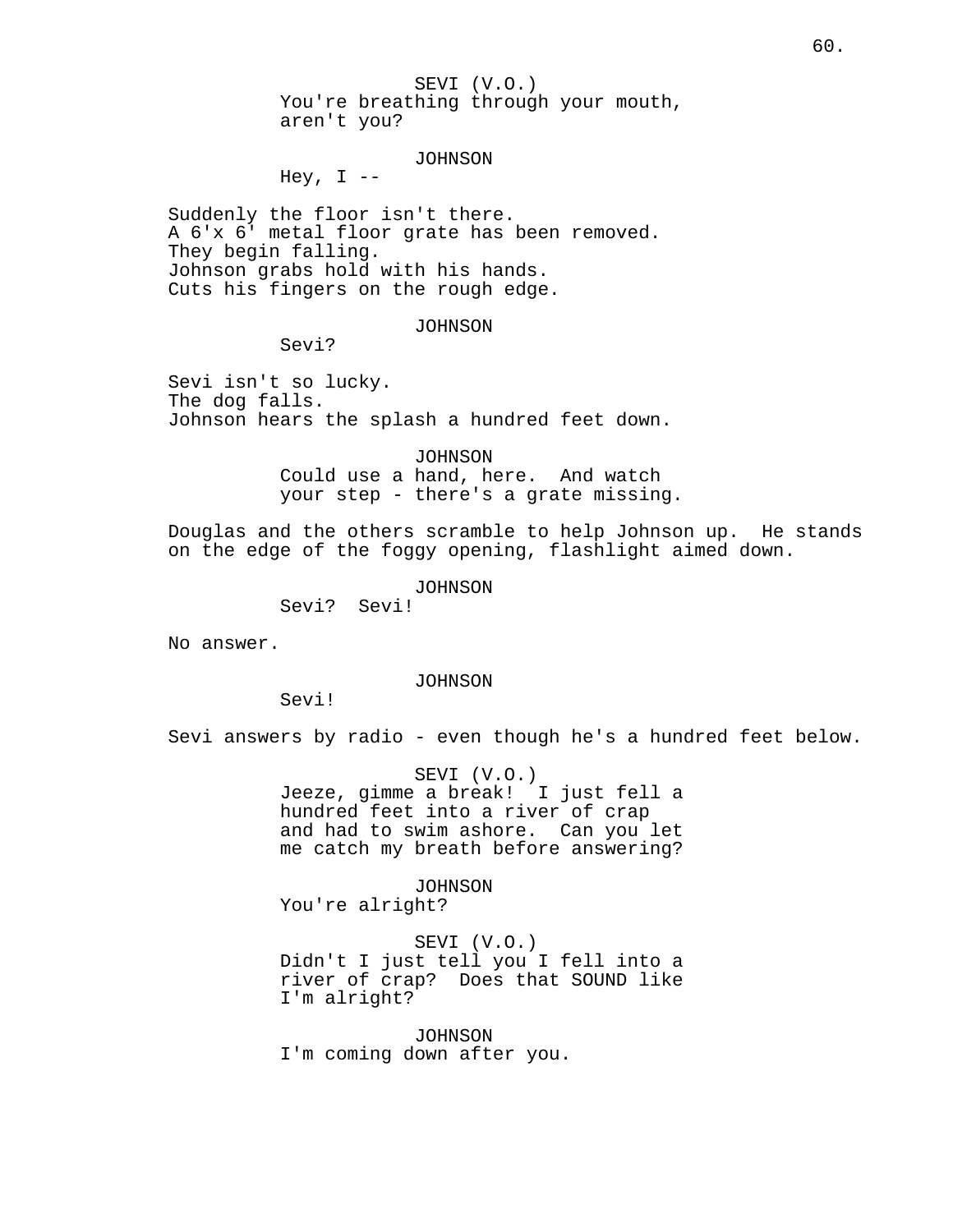SEVI (V.O.) There's only one way down here, and it's no bed of roses. We'll meet down the road, okay?

JOHNSON We're heading south.

SEVI (V.O.) Like the army gave me a compass?

JOHNSON Keep in touch, and watch out.

SEVI (V.O.) Now you tell me.

Lewton fans away the methane fog, so they can see the open section on the floor of the tunnel.

They carefully walk along the edge to the other side. Matheson and Murnau both need help - balance issues.

> DOUGLAS I'll take point. You still good, Arnold?

ARNOLD I've never been good, but I'm always ready. Maybe that trick floor will slow them down.

As they weave through a maze of narrow pipelines, they leave the ground fog of methane behind them.

> MURNAU Methane reading: only twenty three.

ARNOLD Still smells shitty to me.

Sevi talks to Johnson by radio.

SEVI (V.O.) Army doesn't even give us uniforms. You know how hard it is to go into battle with your dick hanging out?

JOHNSON Never had that problem, Sevi.

SEVI (V.O.) Not to mention all the problems with impressing the female cadets - they know exactly what you've got.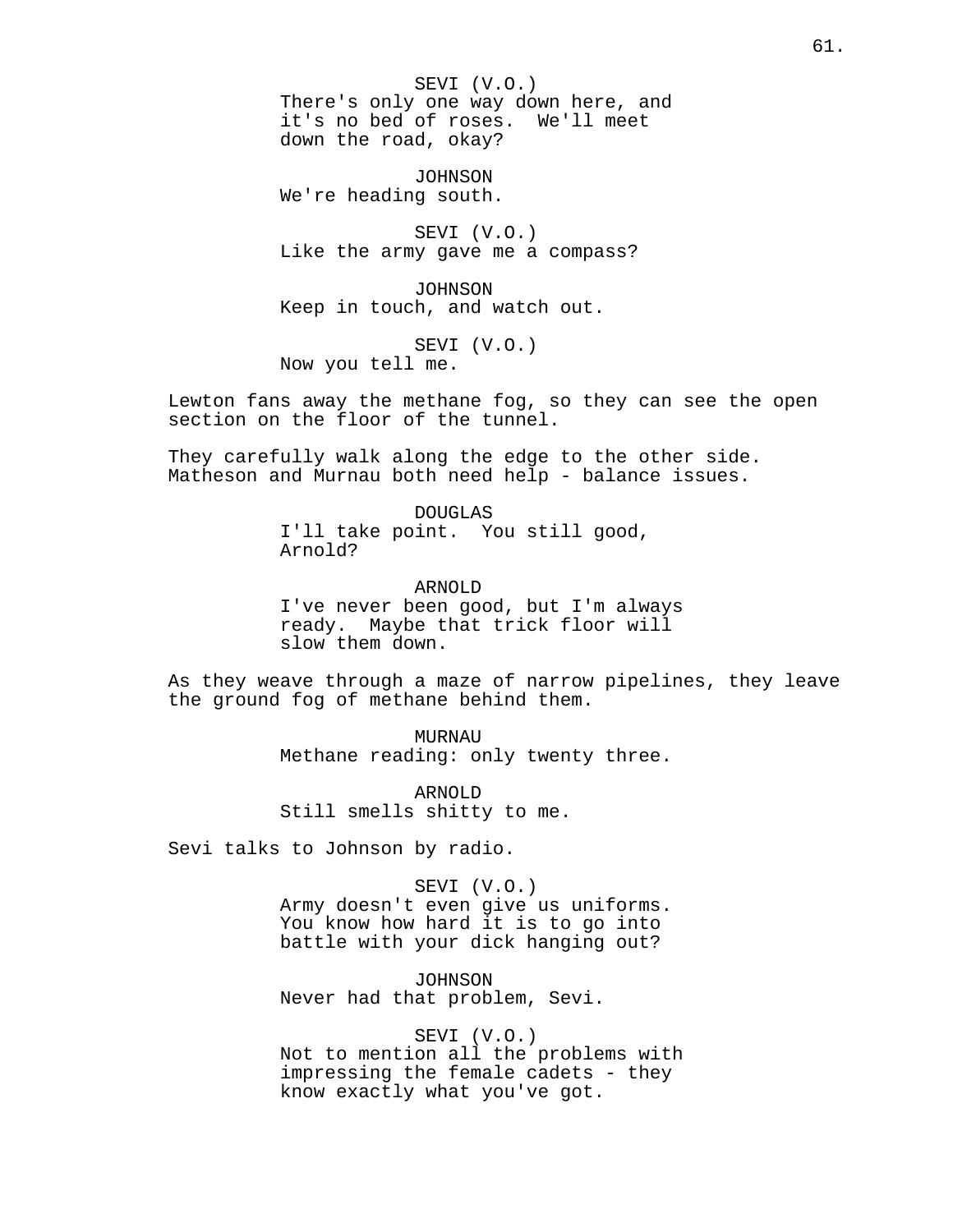JOHNSON You want me to buy you a pair of doggie pants when we get out of this?

SEVI (V.O.) They'd make me look Gay.

JOHNSON And having your dick hanging out --

DOUGLAS Let's keep the chatter to a minimum.

The maze of pipes is complex and dangerous. No one knows what will be around the next corner. Lewton keeps his eyes on the neuroscanner.

> LEWTON Nothing, man, we're free and clear.

Douglas turns a corner, and there's a door to a subway tunnel.

## **INT. SUBWAY TUNNEL -- NIGHT**

In the middle of the Cahuenga Pass - in the mountain. Dark. Scattered bluish lights - they seem close together when you're going 70mph in the train, but they're hundreds of feet apart.

## DOUGLAS We're in the mountain.

Arnold closes the metal door behind them, locks it.

ARNOLD Maybe that'll slow 'em down.

Douglas keeps moving forward. The team behind her.

Douglas spots something in a service alcove. Bloch, the medic, just standing in the shadows.

> DOUGLAS Bloch? What the hell are you doing down here?

She focuses her flashlight on Bloch... And almost screams.

It's not Bloch - just his head! On a heap of bones and dung.

DOUGLAS

Oh, God.

MURNAU

Fascinating.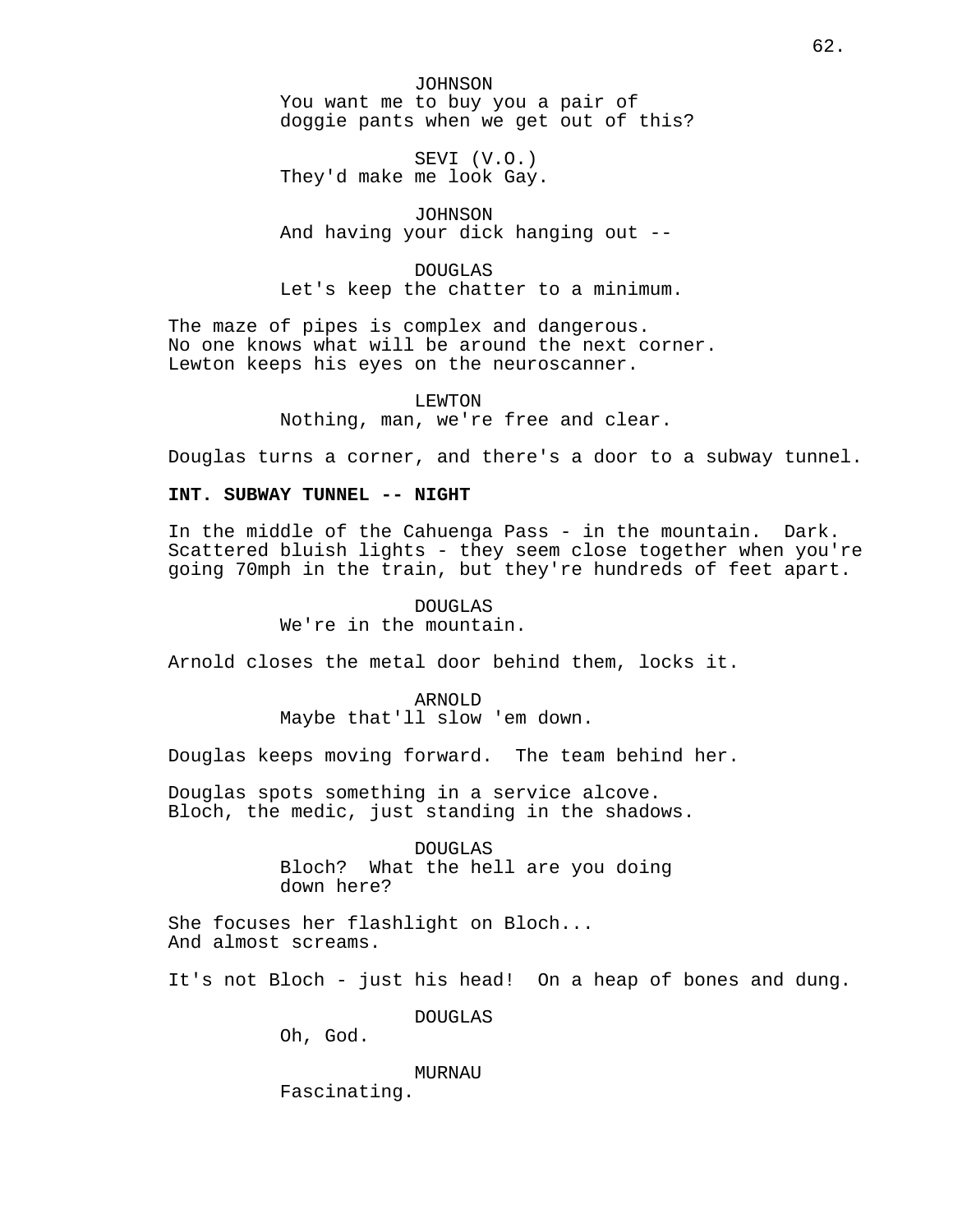DOUGLAS Means they can get this far. That missing floor section isn't going to stop them. Keep your eyes open.

LEWTON Least they don't shit where they eat.

Matheson comes out of his funk and looks from Bloch to Murnau.

COL. MATHESON You're all alone, now.

Arnold spots the flame thrower near the scrap/crap heap.

ARNOLD The flame thrower.

DOUGLAS

Take it.

MURNAU We can't use it because of the methane, and it's heavy, it may slow us down.

LEWTON

We can't use the flame thrower, we can't use our personal weapons, we can't use copper jacks, all we can use are these fucking experimentals.

ARNOLD And they ain't worth shit.

DOUGLAS

Take it.

Arnold takes the flame thrower, purposely knocking Murnau with it as she straps it on.

> MURNAU I think you're forgetting, this is an NSA mission, I am --

Suddenly rapid beeping from the neuroscanners.

LEWTON They're coming! They're coming!

Douglas starts moving forward, Lewton grabs her.

LEWTON

From the south. From Hollywood.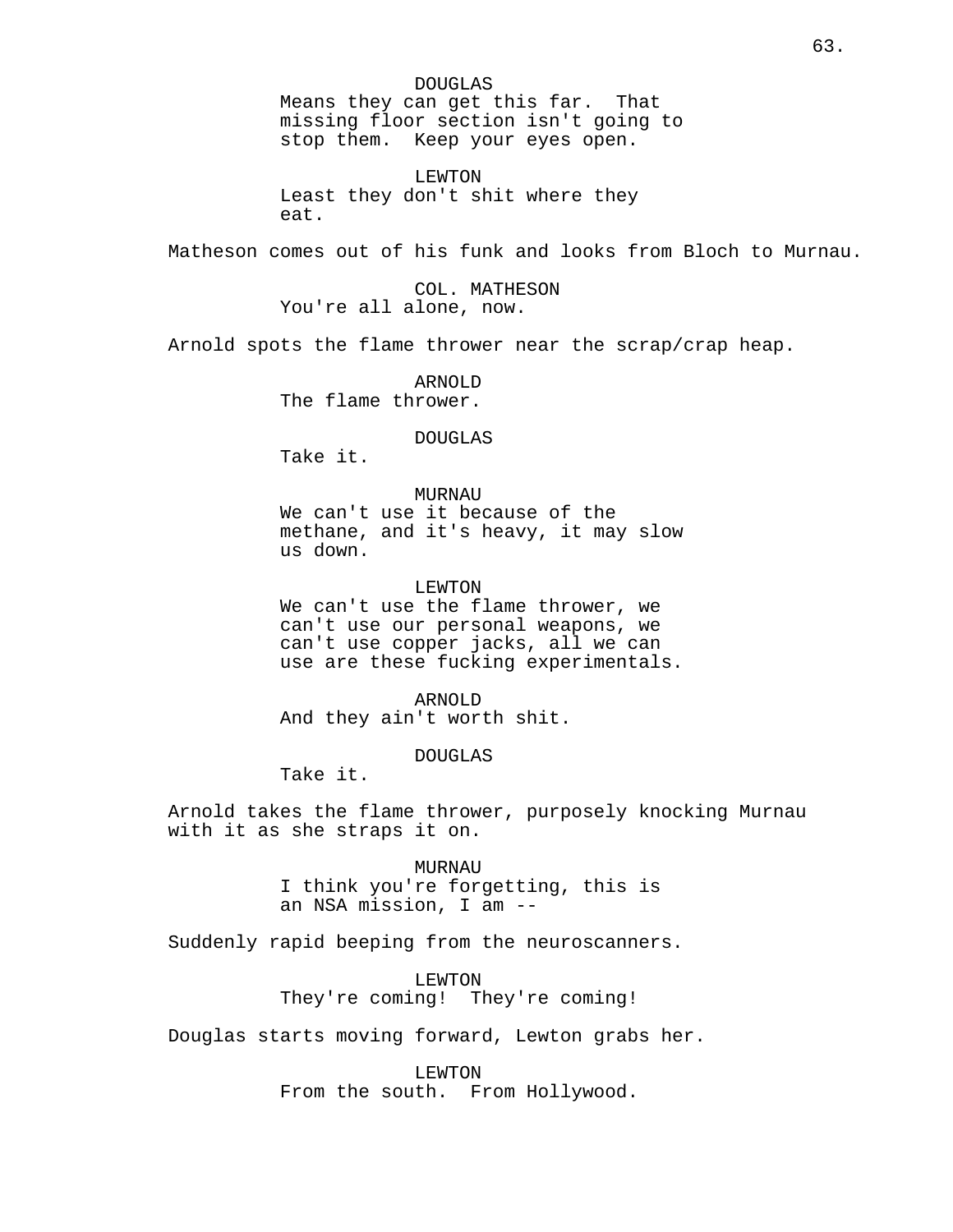ARNOLD What would they be doing in Hollywood?

DOUGLAS There's got to be another connection to the sewers further south.

LEWTON So we go back? They're back there, man, they'll get us.

MURNAU Fascinating. They're herding us.

DOUGLAS One more word and I'll deck you. (makes decision) We go back. Stick to the subway.

The beeping is louder, beeps closer together.

DOUGLAS

Go! Go!

Everybody runs down the subway tunnel. Johnson has to grab Matheson and drag him along behind them.

They pass the locked door to the sewers - still closed. Deeper into the subway tunnel, blue light behind them.

A hundred feet of darkness. Their flashlights are dim. Some flicker out - dead. They can see nothing ahead of them.

> ARNOLD Shit. Batteries.

DOUGLAS Bloch had them in his pack. Wanna go back and get them?

Faint blue light almost a hundred feet ahead. They run in the darkness - can't see each other, can't see what's ahead of them, can't see if there's a dog-scorpion hiding.

> DOUGLAS Watch out for the third rail - it's electric.

LEWTON I can't even see my feet, man.

The beeping slows, gets fainter for a moment.

LEWTON We're losing them.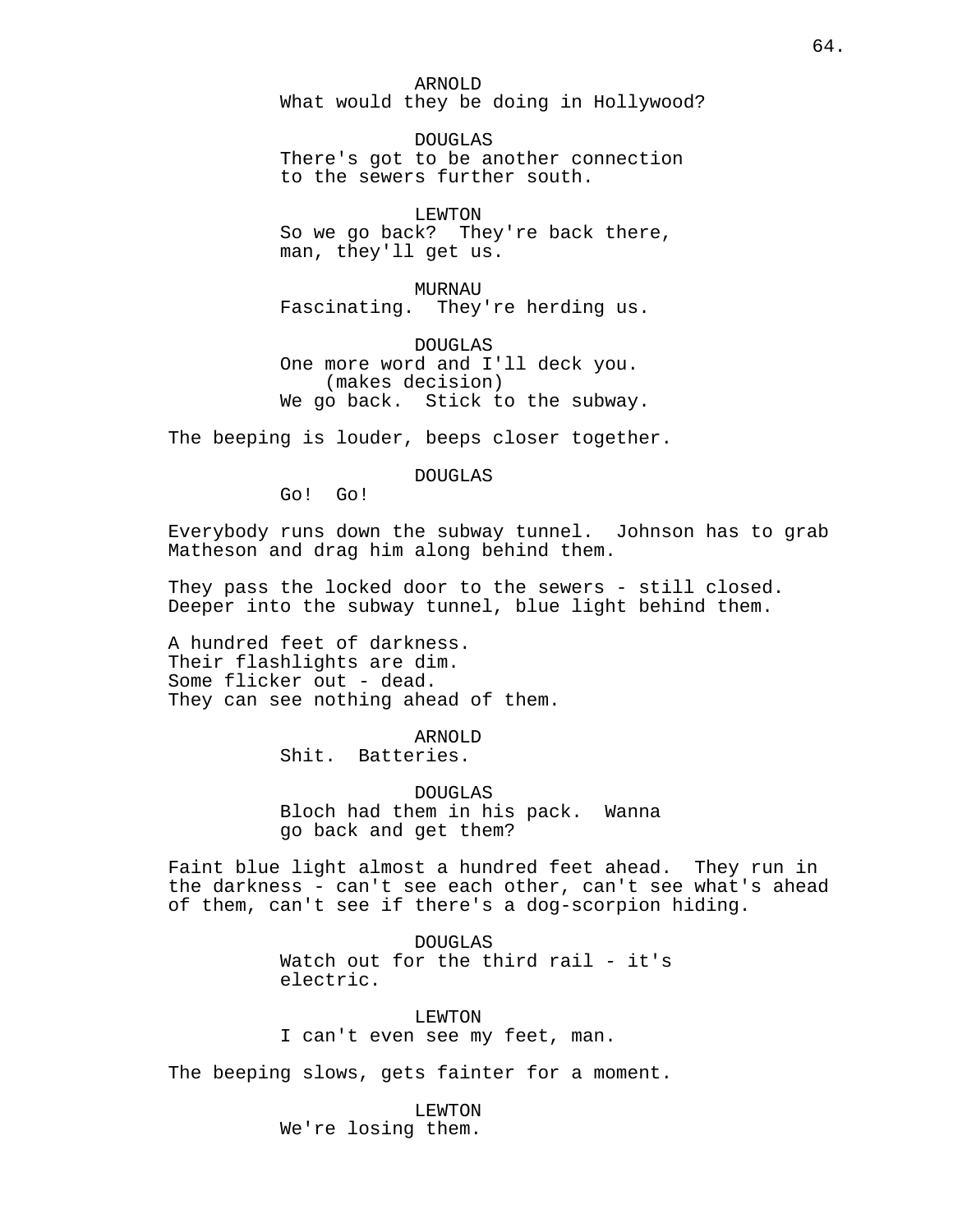They continue running in the darkness. Blue light getting closer.

When they get to the light, the beeping resumes with vigor.

DOUGLAS

Faster!

LEWTON No, man, that's in front of us. We're trapped, man.

A trio of dog-scorpions springs into the light ahead of them.

Lewton is point, sprays the beasts with machine gun fire. One of the dog-scorpions bats the AR-70 out of his hands with its tail, then springs for the kill. Tail striking.

The tail hits Lewton in the center of the forehead!

Bop! It knocks him down. No stinger - the tail is a stump.

> LEWTON No! I killed you! You're dead!

The beast pounces at him, teeth bared.

ARNOLD

Catch!

Arnold throws her AR-70 to Lewton, who catches it in one hand, spins it around on his finger so that it's aimed at stumpy, and fires point blank into the beast's face.

> LEWTON Die, doggy, die!

The dog-scorpion flips off of him, yelping.

The other two advance... A burst of flames shoots past Lewton at the dog-scorpions. Arnold with the flame thrower, keeping the dogs at bay.

ARNOLD

Hot dog!

Rapid beeping. Lewton checks the neuroscanner as he scrambles behind Arnold.

> LEWTON Six more on their way!

ARNOLD How many of these things are there?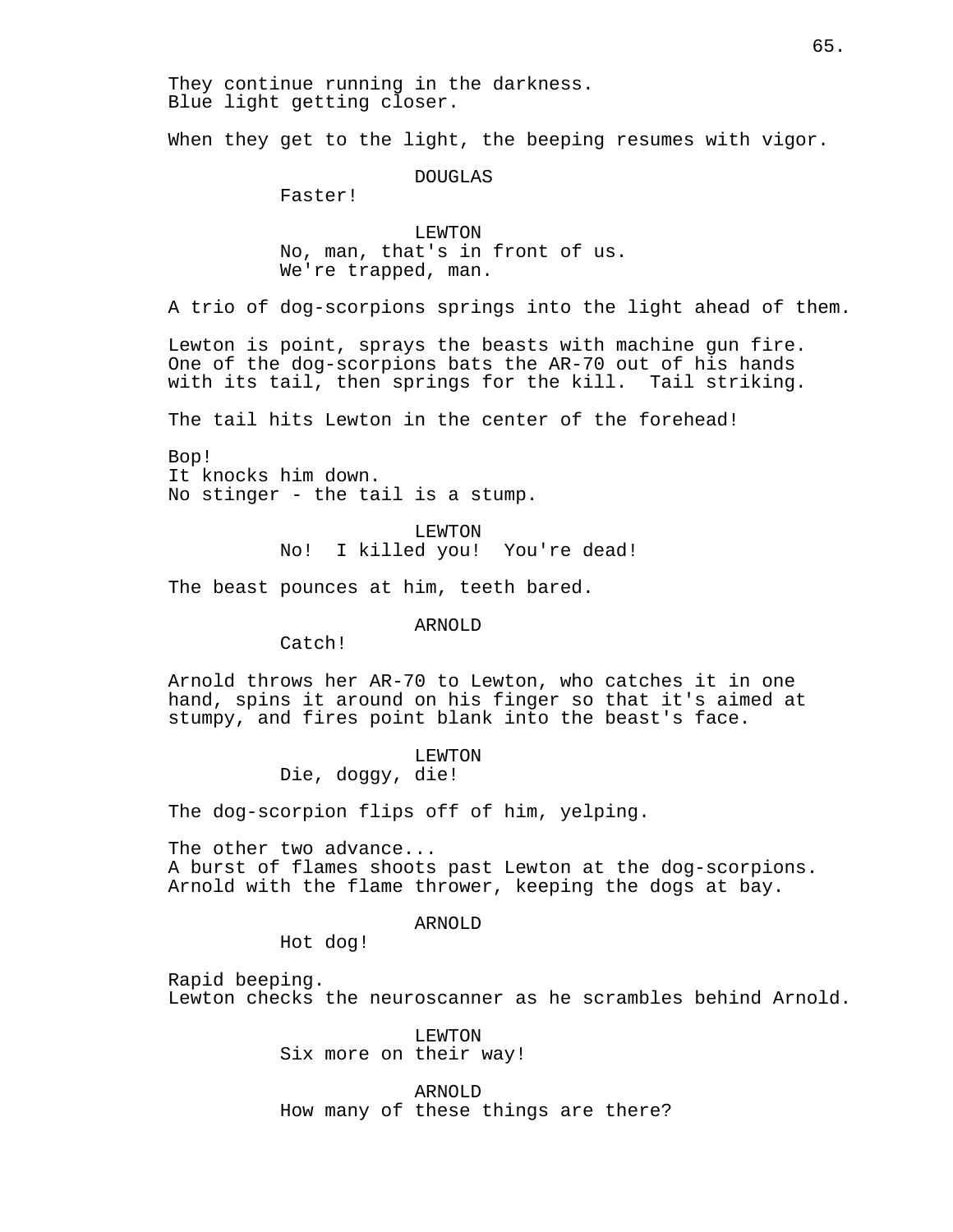LEWTON We've got to get out of here, man.

JOHNSON The sewer door.

LEWTON Those things are behind us, man.

JOHNSON One of them. Eight or nine in front. You do the math.

LEWTON Okay, man, let's go.

DOUGLAS

Fall back.

Johnson leads the team through the hundred feet of darkness to the sewer door. All are running.

DOUGLAS

Go! Go!

Arnold runs, stops, turns, blasts with the flame thrower. Keeping the nine dog-scorpions a dozen feet away.

Every time she uses the flame thrower, the subway tunnel is bathed in flickering light. Between blasts: absolute darkness. Sometimes the beasts are really close.

Lewton checks the neuroscanner.

LEWTON Nine. I can't tell if they're behind us or ahead of us.

Johnson runs through the tunnel, rifle ready. Too dark to see anything. He could run into one of the dog-scorpions without knowing.

Blasts of flickering light from the flame thrower give him a flash of terrain...

# **EXT. DESERT -- NIGHT**

Iraq War. An explosion gives us an instant of light - overturned Humvee, wreckage, a half dozen wounded soldiers.

> SOLDIER I can't stop bleeding!

Johnson is paralyzed with fear. Heart pounding.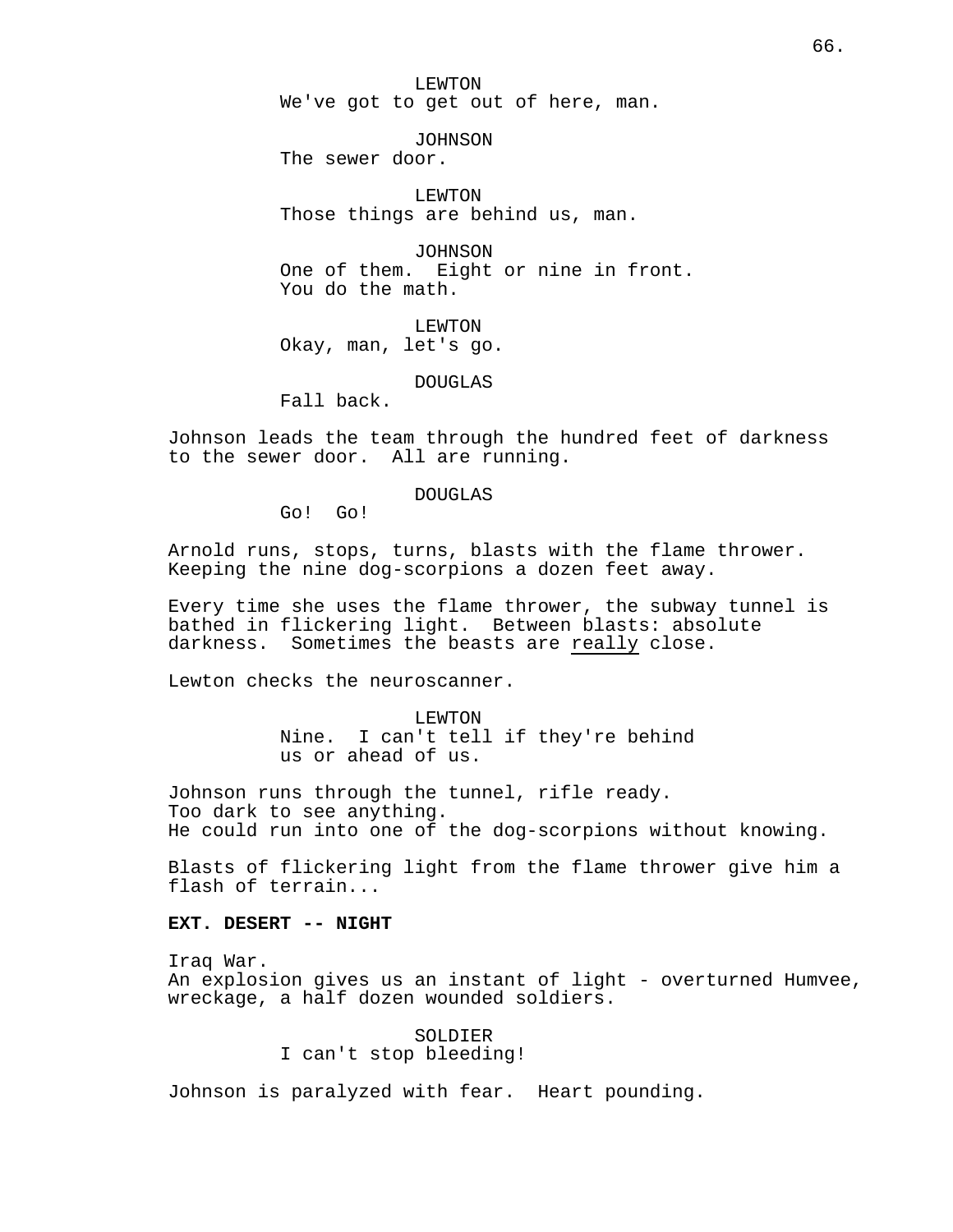### **INT. SUBWAY TUNNEL -- NIGHT**

A beast yelps, the flames flicker out. Darkness. Johnson runs, heart pounding out of control. Blue light ahead - the door to the sewer.

> JOHNSON We're there! We made it!

Johnson overshoots the door a little - he's point. Instantly regrets it.

## JOHNSON You've got to be kidding.

Out of the dark subway tunnel skitters a twelve foot scorpion.

## JOHNSON

Get the door!

Lewton slings Arnold's AR-70 over his shoulder and tries to open the door. Can't figure out the lock mechanism. Takes off the rapidly beeping neuroscanner so he can concentrate.

## LEWTON It's locked. How do you open it?

The giant scorpion skitters forward. Stinger strikes!

Johnson jumps aside, loses balance, falls... Onto the electric third rail... Avoids the rail, but the stinger strikes again.

Johnson rolls away from the rail, fires his AR-70 at the giant scorpion. It skitters back a few feet.

Arnold sends a blast of fire at the nine dog-scorpions. They retreat a few feet.

### DOUGLAS

The door Lewton!

Lewton figures out the door, opens it, they squeeze through.

### **INT. SEWERS -- NIGHT**

Douglas is the first through the door. Her AR-70 ready for anything. Nothing. Just low ground fog.

### DOUGLAS

Clear.

The team begins squeezing through the door one-by-one.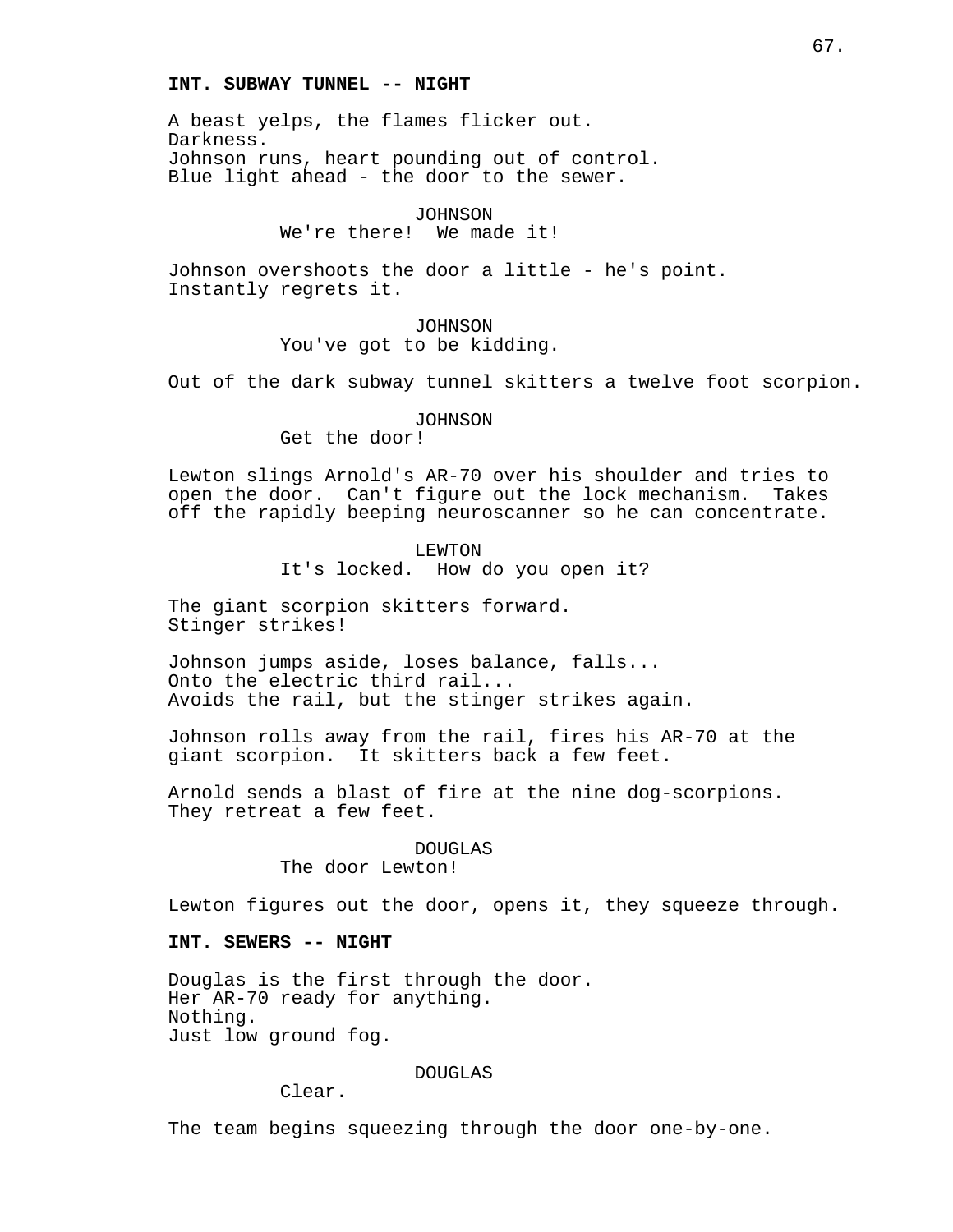### **INT. SUBWAY TUNNEL -- NIGHT**

Johnson sends a burst of gunfire at the giant scorpion, takes a step back toward the door...

A voice from only inches away startles him.

MURNAU Must be one of the twins, carrying the characteristics of it's mother. A perfect genetic split.

Johnson almost spins and fires at him.

JOHNSON Get the hell through that door.

MURNAU

Fascinating.

Murnau squeezes through the door.

Johnson's back touches Arnold's in front of the door. They are the last two in the subway tunnel.

ARNOLD

I'll hold them.

JOHNSON The door will hold them.

ARNOLD What? For two minutes? I'll get you at least a ten minute head start.

JOHNSON You don't have to do this.

ARNOLD Baby, I live for this.

She gives him a quick kiss, then blasts her flame thrower.

ARNOLD See you on the other side.

Johnson squeezes through the door.

# **INT. SEWERS -- NIGHT**

Johnson locks the door behind him.

DOUGLAS Where's Arnold?

JOHNSON Giving us a head start.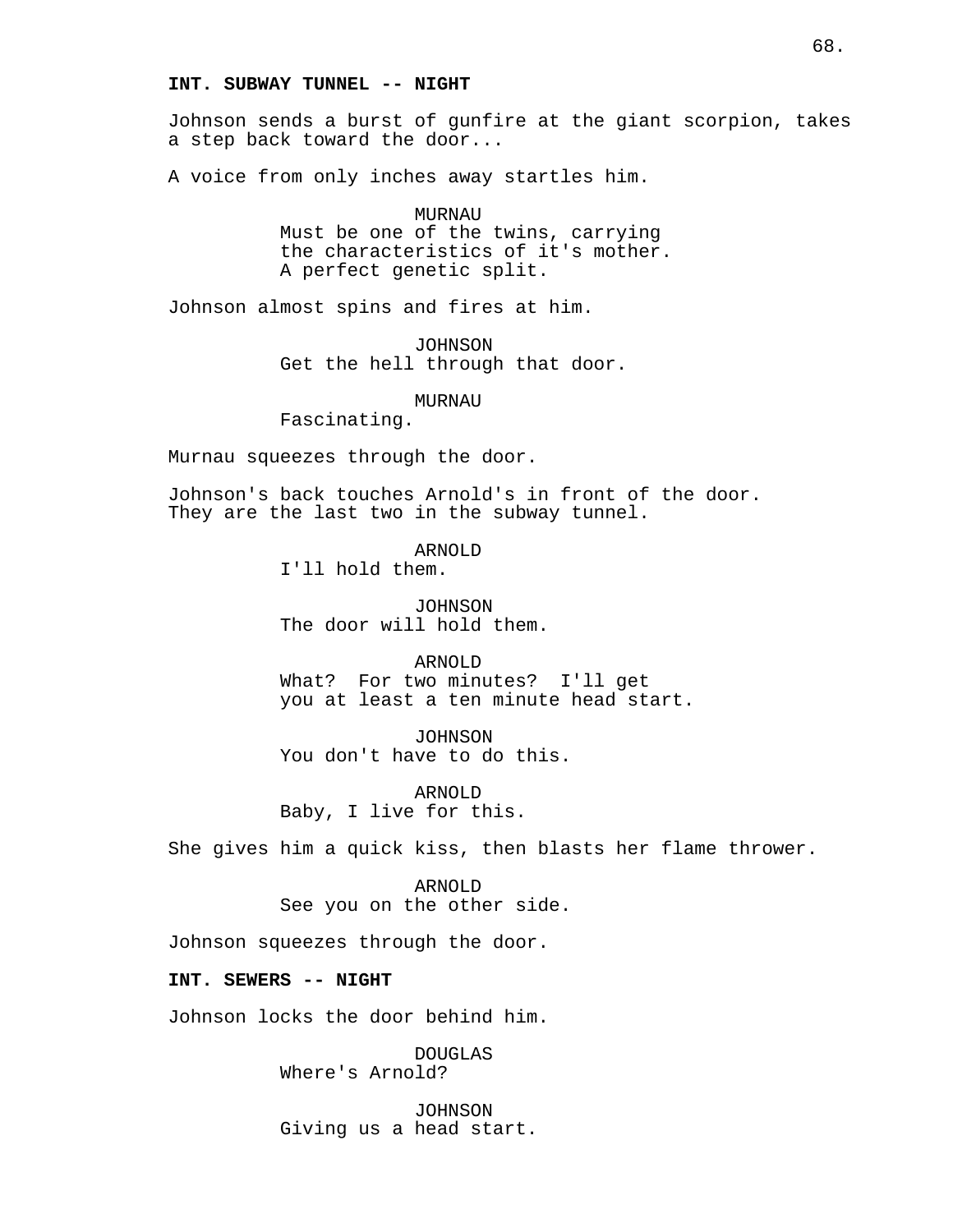Douglas starts to reply, ends up just nodding.

Lewton leads through the maze of pipes, his AR-70 ready.

The maze of pipes is complex and dangerous. No one knows what will be around the next corner.

> LEWTON I killed that thing, man, and it came back. How can that be?

JOHNSON Maybe these bullets won't kill them.

DOUGLAS What do you mean? We've got to use silver bullets or something?

JOHNSON We have an expert, here, why don't we ask him?

Johnson stops, turns his gun on Murnau.

JOHNSON

This was never a seek and destroy mission, was it?

MURNAU What are you talking about?

JOHNSON You were going to bring them back alive. Bloch was your inside man.

MURNAU You've lost your mind. The pressure of this mission has been too much for you to handle.

JOHNSON That's why we can't kill these things?

MURNAU I've read your file, Johnson. I know you cracked up in Iraq. Couldn't take it. That's why they demoted you to dog duty.

Johnson presses his AR-70 into Murnau's chest, forcing him back against a slimy wall.

> JOHNSON This whole thing was an NSA operation. You spent millions creating these things - you don't want them dead. Hell, they WORK.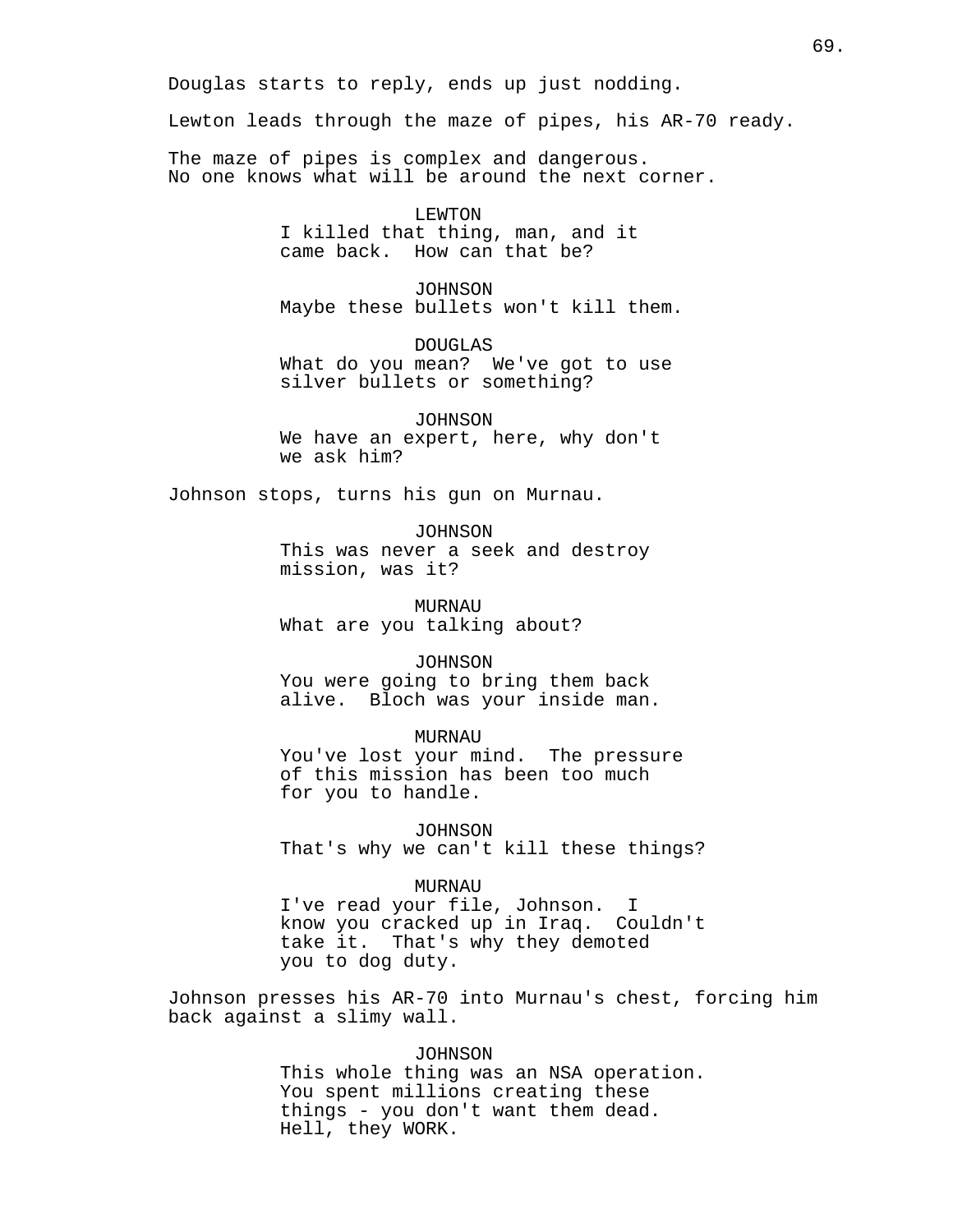### MURNAU

Of course they work, I created them. Someday we'll deploy them in combat. Syria, Afghanistan, South America, Mexico, China - wherever the next war is. There's always another war. Imagine a pack of them attacking --

#### JOHNSON

I'd rather not.

Johnson pulls the trigger on the AR-70 - shooting Murnau!

Murnau drops to the floor - hypo bullet in his chest.

JOHNSON That's why there seemed to be a million of these things. Murnau's

armor piercing rounds are hypo darts.

### DOUGLAS

Must have got the dosage screwed up... or these things are stronger than Murnau thought.

JOHNSON Good news is: there are probably only thirteen of these things.

Murnau starts snoring.

JOHNSON Bad news is: best we can do is knock them out for a few minutes.

LEWTON

Worse news: I lost my neuroscanner. Got one I could borrow, Douglas?

DOUGLAS Guess we're flying blind.

LEWTON What do we do with the doc?

DOUGLAS Leave him. He created those things, let him deal with them.

Lewton searches Murnau, comes away with a cell phone. Flips it open.

> LEWTON No signal, man. Too much concrete.

Douglas looks at Johnson.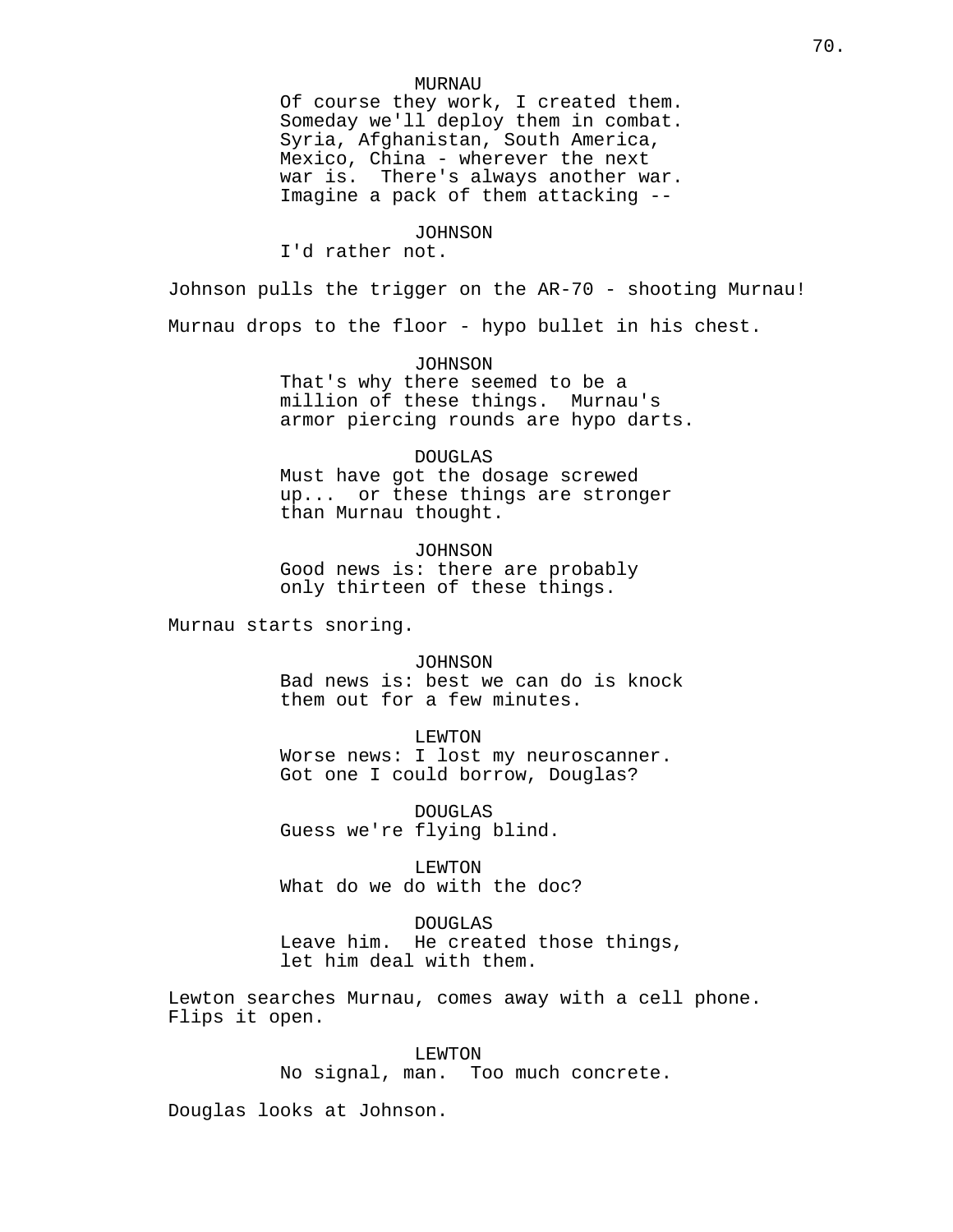### JOHNSON

I'll take point.

Johnson moves to the front of the team.

COL. MATHESON I can help if you want. I feel fine.

JOHNSON I'll keep that in mind, Colonel.

Johnson leads through the maze of sewer tunnels. His AR-70 ready - even though the best it can do is stun.

Johnson rounds a corner, they're back to the missing grate where they lost Sevi.

### JOHNSON

Watch your step.

Lewton helps Matheson across.

LEWTON There's something up there, man.

There's a dog in the fog. Johnson almost shoots it... Then it barks. No stinger tail, no claws, just a normal German Shepherd.

JOHNSON

Sevi?

The dog bounds up to Johnson and rubs against his leg. Johnson pets him.

> JOHNSON Lost your headset? You don't know how happy I am to see you.

The radio squawks.

ARNOLD (V.O.) How you guys doing?

DOUGLAS Johnson shot the doc.

# **INT. SUBWAY TUNNEL -- NIGHT**

Arnold sends a blast of flames at the pack of dog-scorpions.

ARNOLD Damn! I wanted to do that!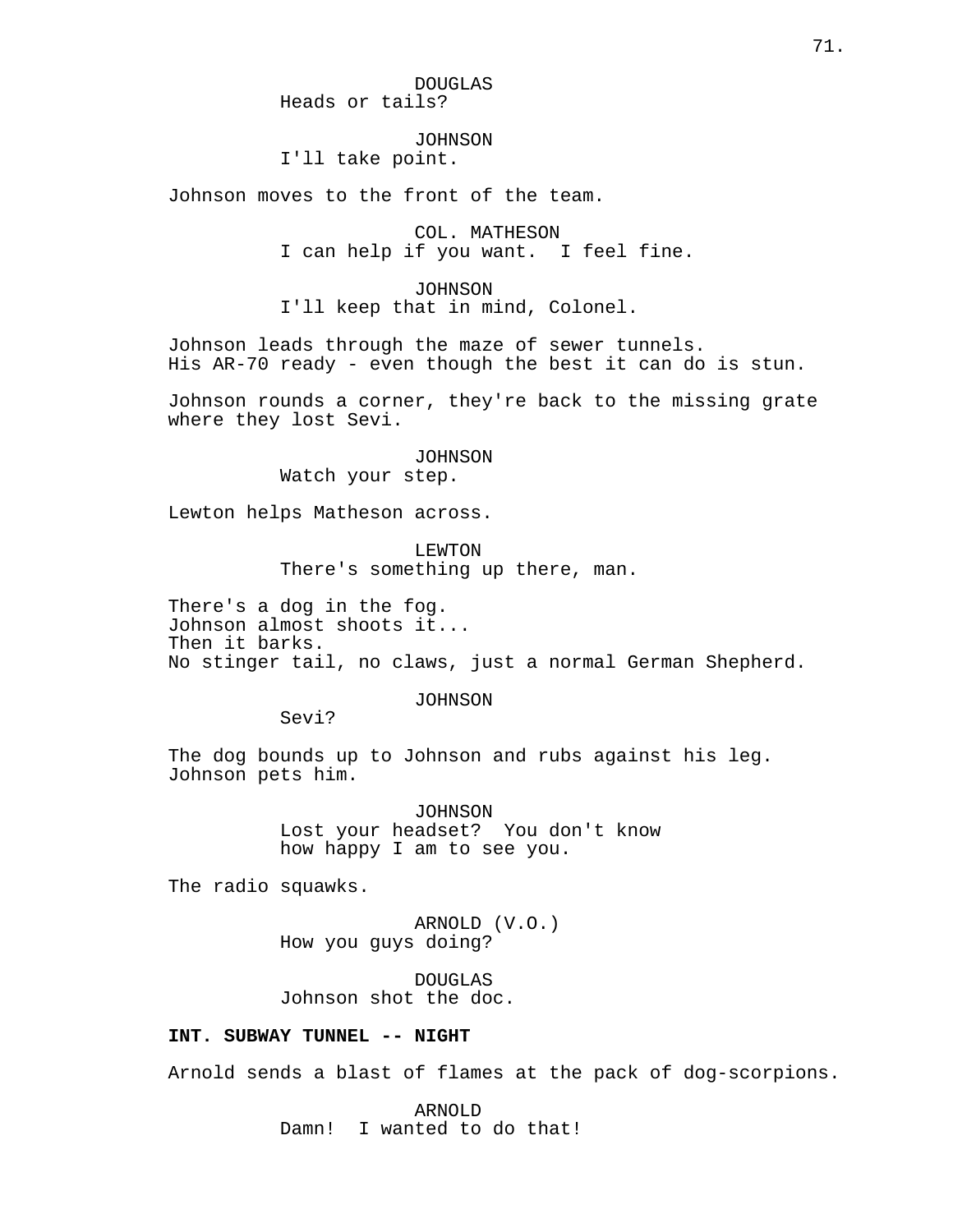DOUGLAS (V.O.) Hanging in there?

ARNOLD Almost out of gas.

DOUGLAS (V.O.) Get out of there.

ARNOLD Having too much fun. Looks like I'm gonna miss my date tonight.

DOUGLAS (V.O.) Use the door. It's not too late.

The flame thrower sputters.

ARNOLD Gotta go. Kiss the boys for me --

The flame thrower dies. The beasts start to advance. Arnold scoops up Lewton's fallen AR-70, aims it.

> ARNOLD You want some of this? Come and fucking get it!

Sprays the beasts with gun fire, but they just keep coming.

### **INT. RIGHT SEWER TUNNEL -- NIGHT**

As they put their gas masks on, they hear the gunfire turn to screams... echoing in the sewer.

Sevi and Johnson lead the team into the heavy fog of the right sewer tunnel. They can't see more than a foot ahead.

> JOHNSON Keep us safe, Sevi.

The pressure is all on Sevi, now. Without the neuroscanner, his nose is the only thing they have to detect the beasts.

They carefully move through the thick fog. Can't see anything in front of them. Can't even see their feet. The beasts could be only inches away, hidden in the fog.

Douglas moves next to him... he can barely see her.

JOHNSON Is this the way we came?

DOUGLAS Hard to tell with this fog.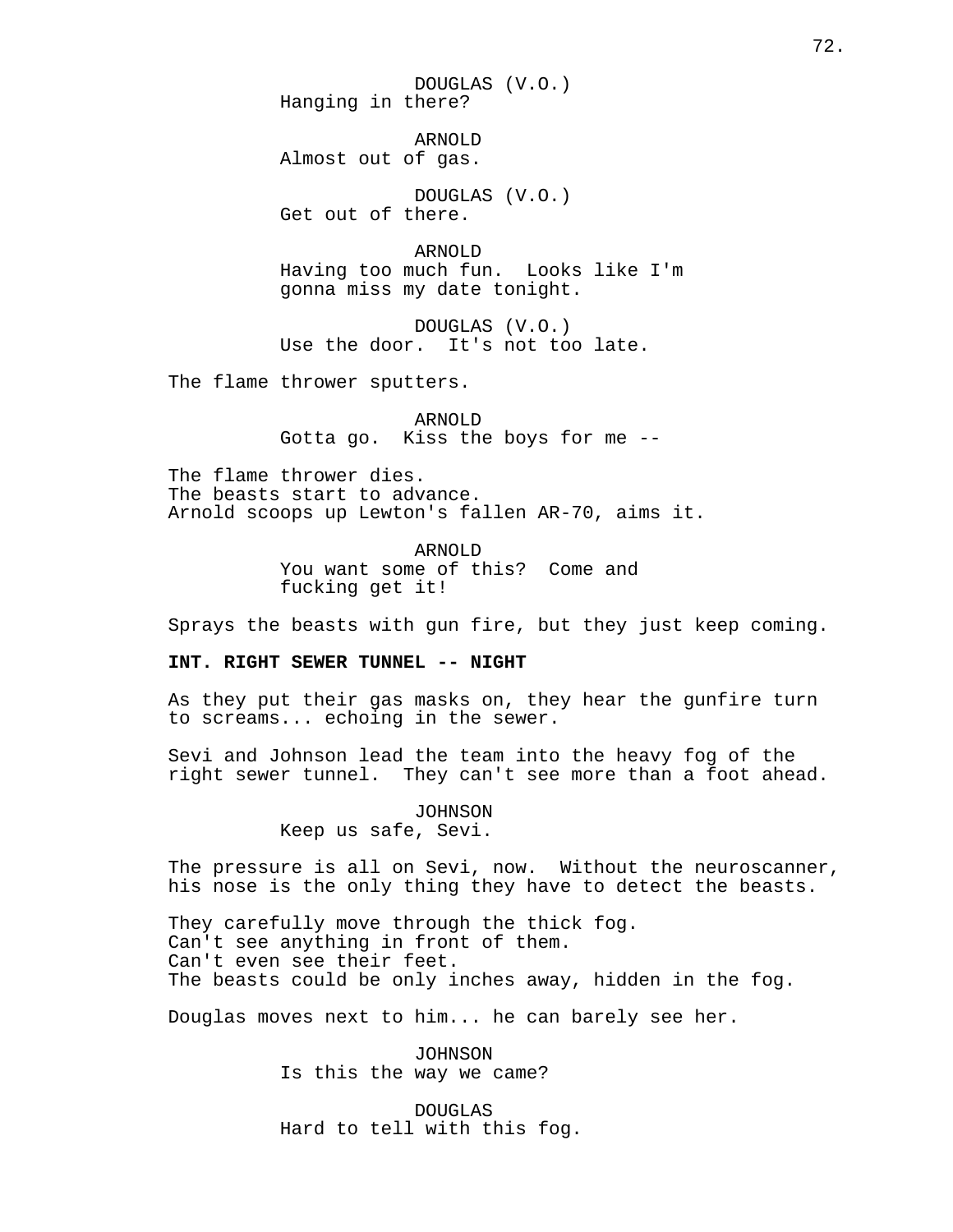JOHNSON I don't want to get the team lost.

DOUGLAS You're doing okay, Paul.

She touches his shoulder, smiles at him... sparks of attraction between them. He feels his confidence return.

Douglas drops back to help Matheson, Johnson and Sevi continue leading the team through the dense fog.

Sevi leads them to the right - into a section where the fog is so thick Johnson can't even see a foot in front of him.

> JOHNSON This doesn't look right, Sevi. You taking us on a short cut?

He can barely see Sevi in the fog... Then the dog jumps right at him... But it's not Sevi, it's a dog-scorpion!

> JOHNSON Attack! We're under attack!

The dog-scorpion knocks him down, teeth going for his throat.

Douglas swings her rifle around, looking for Johnson. He's just disappeared in the fog.

Lewton thinks he sees something moving in the fog... A scorpion tail swings at his face!

He fires at the tail, moves aside, fires into the fog where the dog-scorpion's body should be. Hears a yelp.

Something else moving in the fog. Lewton fires. A yelp. Lewton keeps firing into the fog.

Johnson grabs the dog-scorpion by the neck, keeping the deadly teeth away from his throat. Wrestling with the beast. His AR-70 is on the ground somewhere - lost in the fog.

> JOHNSON The worst dog breath...

The scorpion tail whips at his face. He moves his head aside. Misses by inches. Strikes again!

Johnson sees the stinger tail coming right at his eye. Moves his head quickly. Misses again.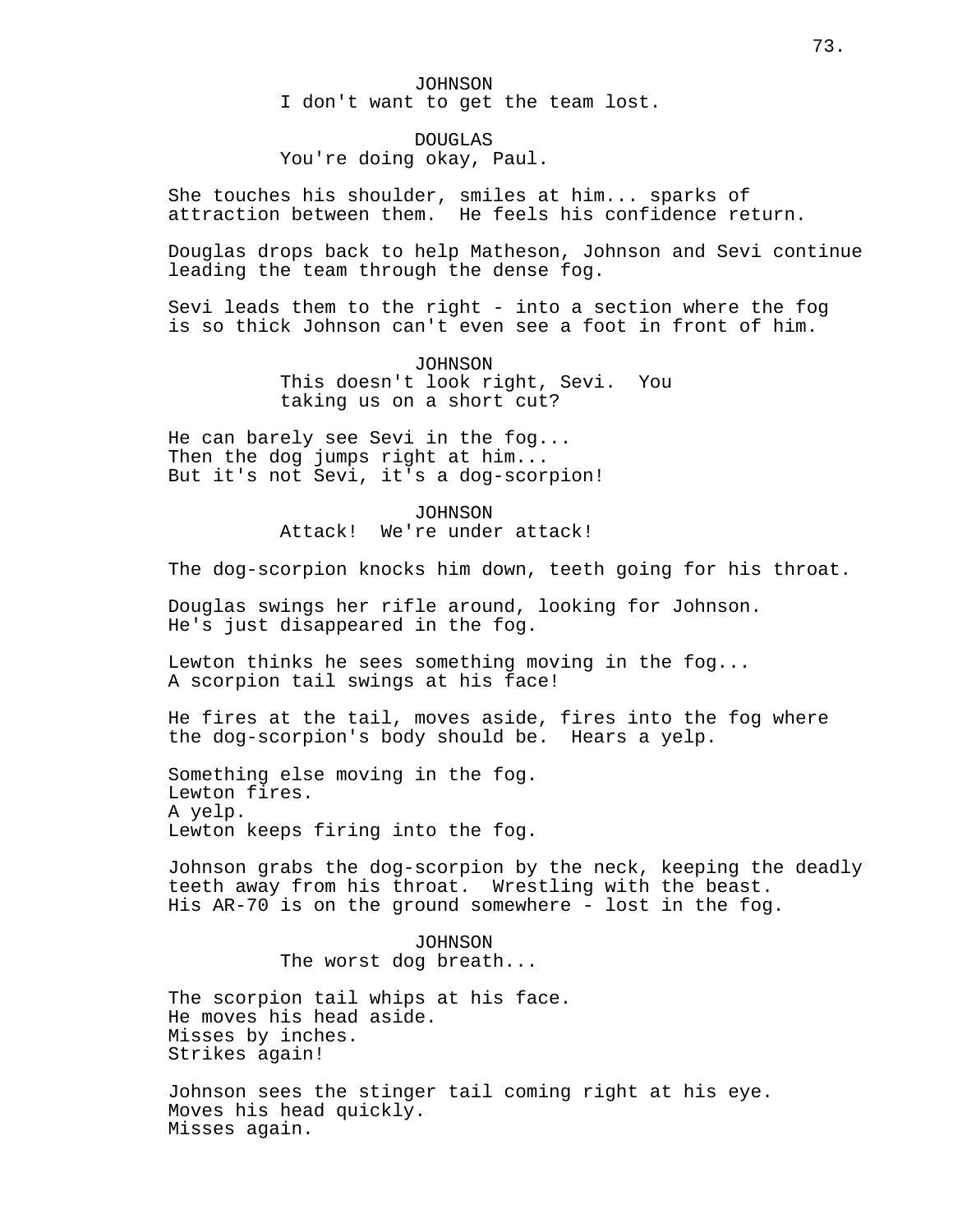The dog-scorpion's teeth snap in his face.

Johnson tosses the dog-scorpion off him, scrambles away. Spots his fallen AR-70 in the fog. Reaches for it. Lewton's gunfire blasts near his hand.

JOHNSON

Watch it!

LEWTON (O.S.)

Sorry, man.

The dog-scorpion pounces on Johnson again. Gun still out of reach... but not his knife. He pulls out the knife and stabs the beast in the side. It yelps and scampers into the fog.

Johnson grabs his AR-70 and pops to his feet...

Facing Douglas' AR-70 - aimed right at him.

JOHNSON We're on the same side.

Douglas lowers her rifle... then is sucked into the fog! A dog-scorpion yanks her legs out from under her. She presses her rifle barrel into the dog's head, fires. The dog-scorpion is blasted into the fog.

Douglas rolls to her feet... Into the path of a charging dog-scorpion, coming at Matheson. She blasts it back into the fog.

Matheson is hiding against the wall, eyes wide with terror.

COL. MATHESON Please stay away.

Another dog-scorpion pounces at him, Douglas blasts it.

Lewton sees a dog in the fog, gets ready to fire... Notices it's wearing a gas mask. Lowers his rifle.

> LEWTON Sorry, man, all you guys look alike in the fog.

Sevi nips his leg.

LEWTON Hey, man, your dog bit me!

JOHNSON Pissed off at something you said.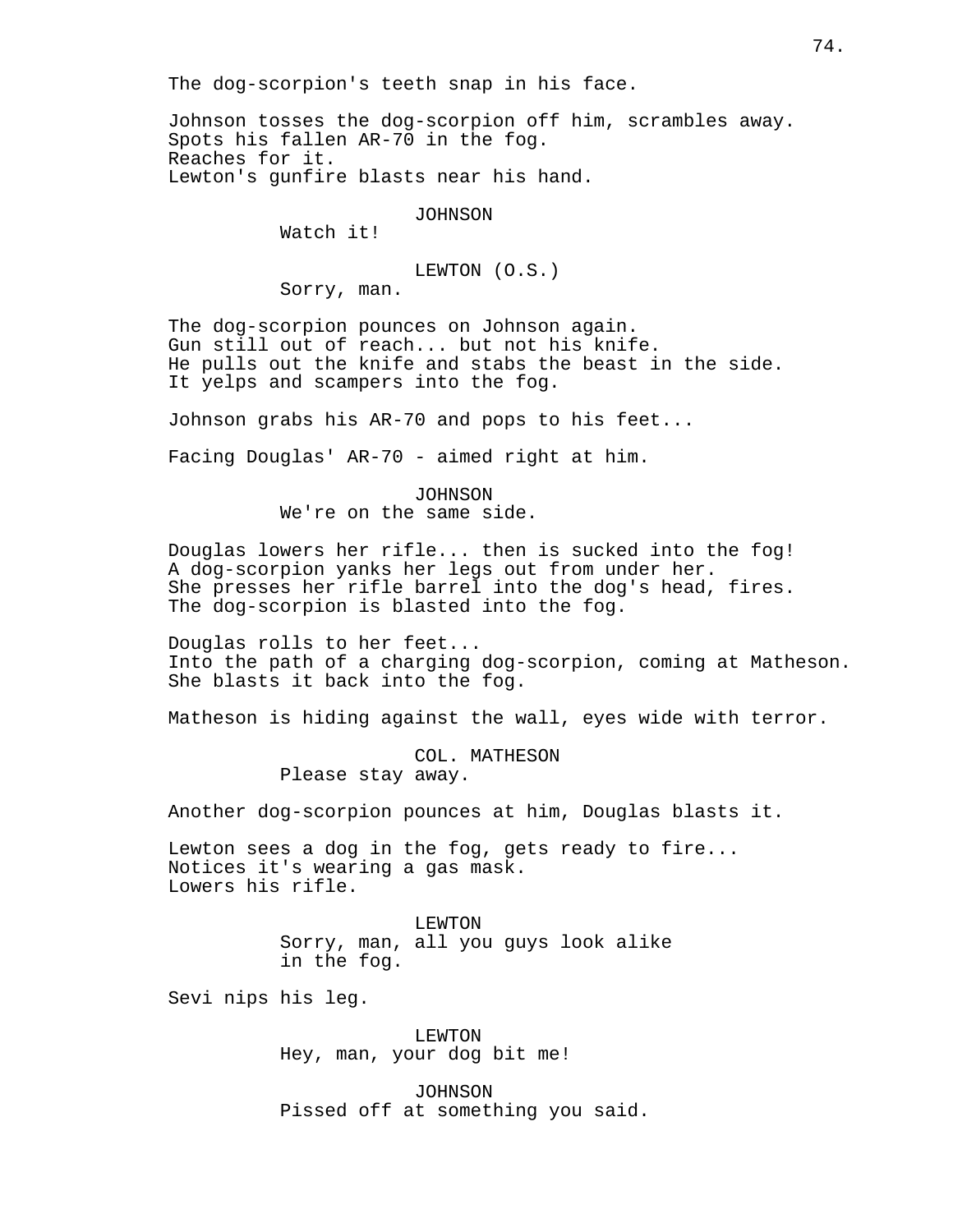Sevi takes a place next to Colonel Matheson.

Lewton, Douglas and Johnson aim their rifles into the fog, but the attacks have stopped.

Are the dog-scorpions still there? Out of sight? Waiting?

LEWTON

Come on, man, show yourselves!

Silence. Just dense fog surrounding them.

DOUGLAS

Injuries?

LEWTON His dog fucking bit me. Which side is that thing on?

JOHNSON I'm okay and the Colonel feels fine.

COL. MATHESON I do feel fine.

Sevi moves next to Johnson.

JOHNSON Wish I knew what you're thinking, Sevi. Having trouble sensing them in this gas?

Sevi barks a few times, but what is he saying?

Lewton spots something in the fog. Carefully picks it up.

LEWTON Castle's cross bow.

DOUGLAS Give it to Johnson.

JOHNSON (holds up AR-70) What about this?

DOUGLAS Useless. We need to kill these things, not give them a nap.

LEWTON So what do we do with our 70s?

DOUGLAS Throw them away. Let's break out the unconventional weapons.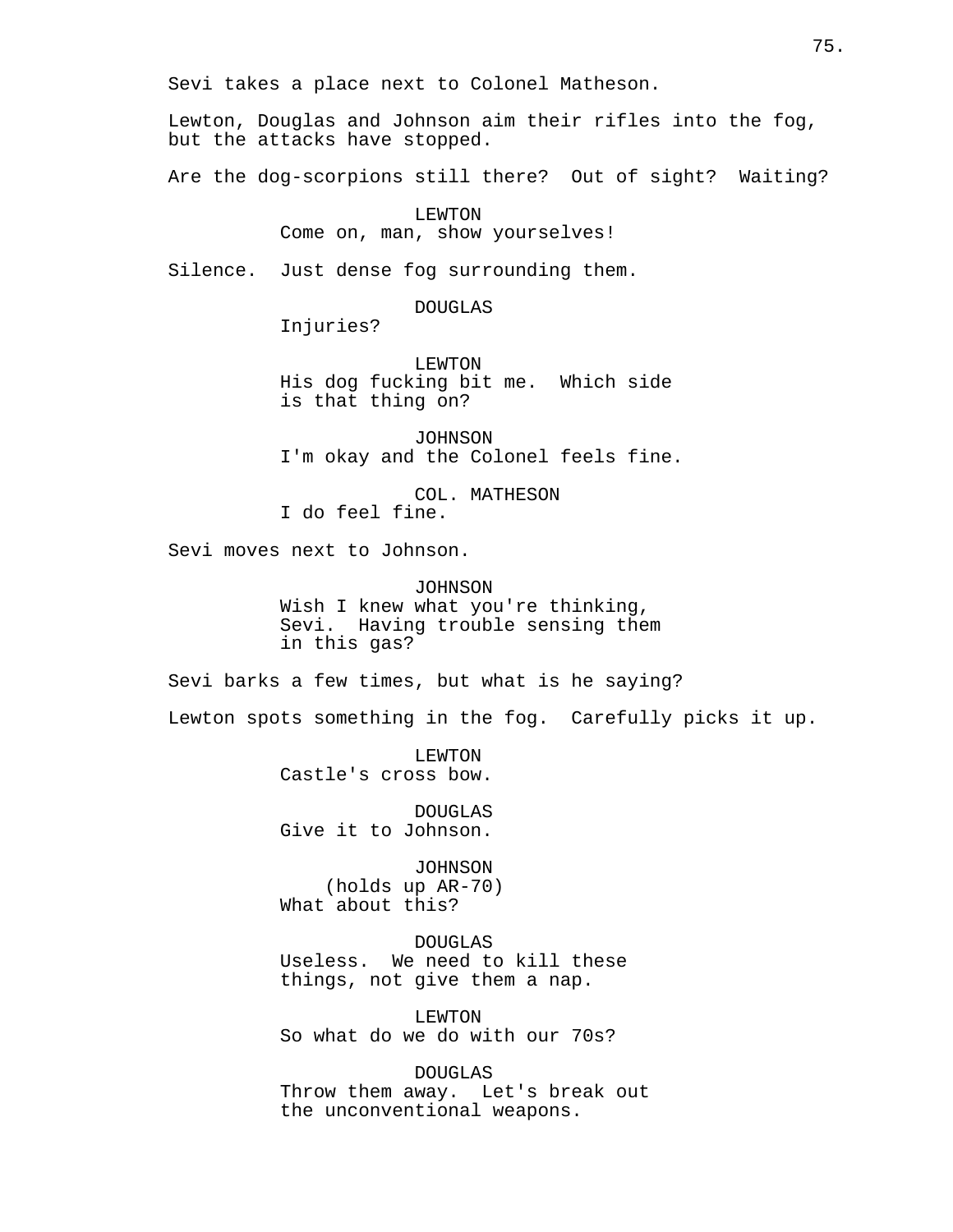LEWTON You're ordering me to use my sword?

DOUGLAS You'd better be as good as Jet Li with that thing.

Lewton hands Matheson his AR-70 (with grenade launcher) and unsheaths his samurai sword.

Johnson drops the AR-70, hefts the cross-bow.

Douglas tosses hers aside and double draws her chrome 45s. Notices Johnson admiring them again.

> DOUGLAS They belonged to my father.

> > JOHNSON

Military man?

#### DOUGLAS

Lifer in the Army. Cavalry. My mom hated it - we moved from base to base, no stability.

JOHNSON Can be rough on a kid.

#### DOUGLAS

I loved it. Wanted to join when I grew up. My dad hated the idea.

JOHNSON A better life for his kid?

DOUGLAS Not a suitable job for a woman. After I joined, we stopped talking.

JOHNSON

How long?

DOUGLAS Until I got the call. Prostate cancer. The strongest man I ever knew, laying there, helpless, dying.

JOHNSON

I'm sorry.

# DOUGLAS

Before he passed, he gave me the guns, his guns. Finally accepted my career choice. Finally.

Johnson puts his arm around her, she doesn't pull away.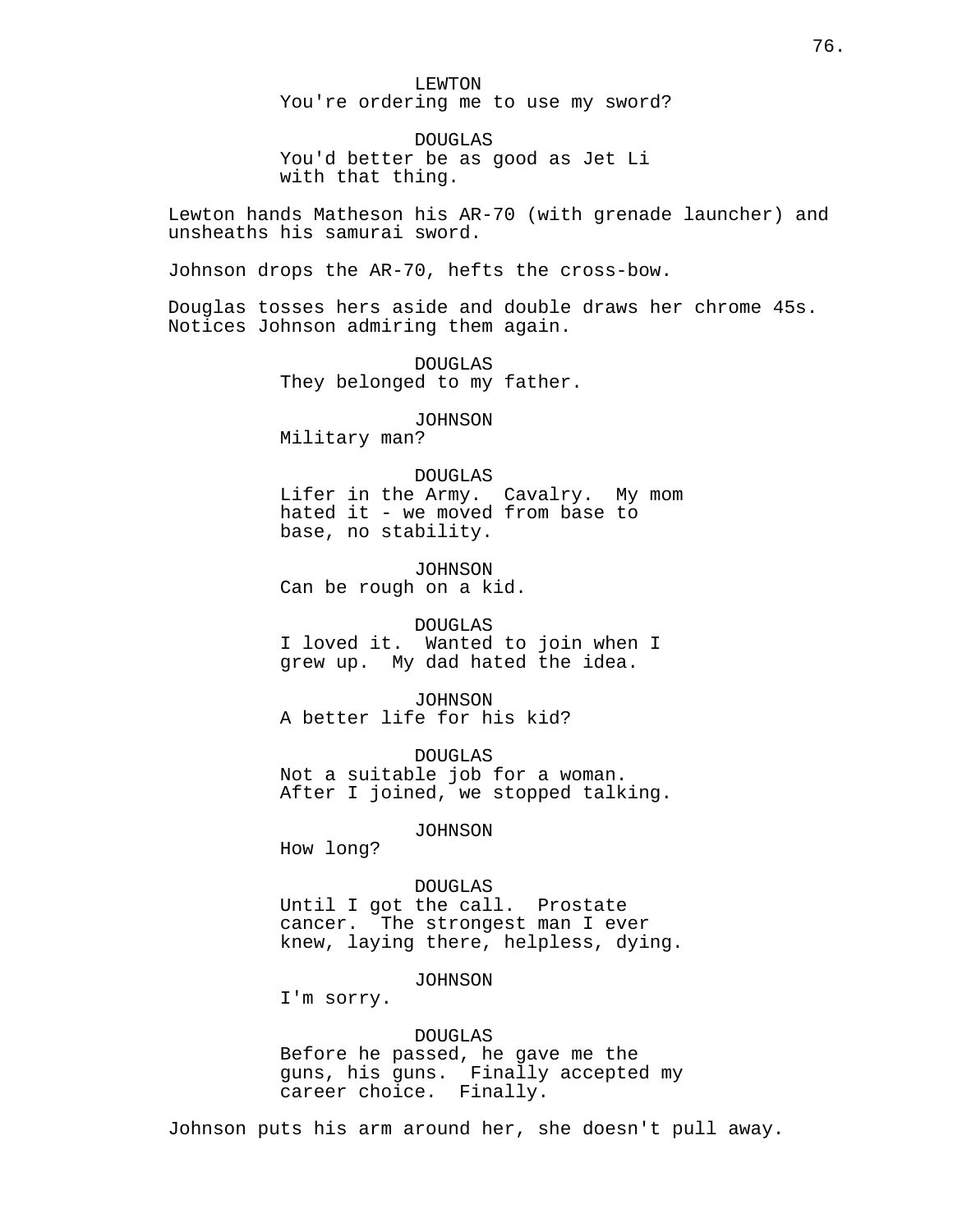DOUGLAS Anne. My name is Anne.

JOHNSON

Nice to meet you.

She wipes away tears, cocks her guns.

DOUGLAS

Let's get moving.

Johnson and Sevi take point again, Lewton takes flank. They move through the thick fog toward the T passage.

Anything might be hiding in the dense fog. They move cautiously through the darkness.

# **INT. T PASSAGE -- NIGHT**

The fog of methane has dissipated to wisps. They stop for a moment at the T passage to remove their gas masks.

> LEWTON Let's go down to that ladder, see if we can get any cell phone reception.

Douglas nods. Johnson moves toward the Left Tunnel, but Sevi doesn't budge - pointing toward the main tunnel.

> JOHNSON Come on, Sevi. We're going to check the phone. Sevi? Come on!

Sevi doesn't move.

JOHNSON Is there something down there?

No response. Not even a bark.

JOHNSON I wish to hell I knew what you're thinking, boy. Come on.

Johnson starts down the Left Sewer Tunnel, the team follows, and eventually Sevi catches up, taking his place at his side.

### **INT. LEFT SEWER TUNNEL -- NIGHT**

Douglas moves next to him.

JOHNSON Must be tough for Sevi. These things are a part of him. His dark half.

DOUGLAS Murnau made these things, Sevi didn't.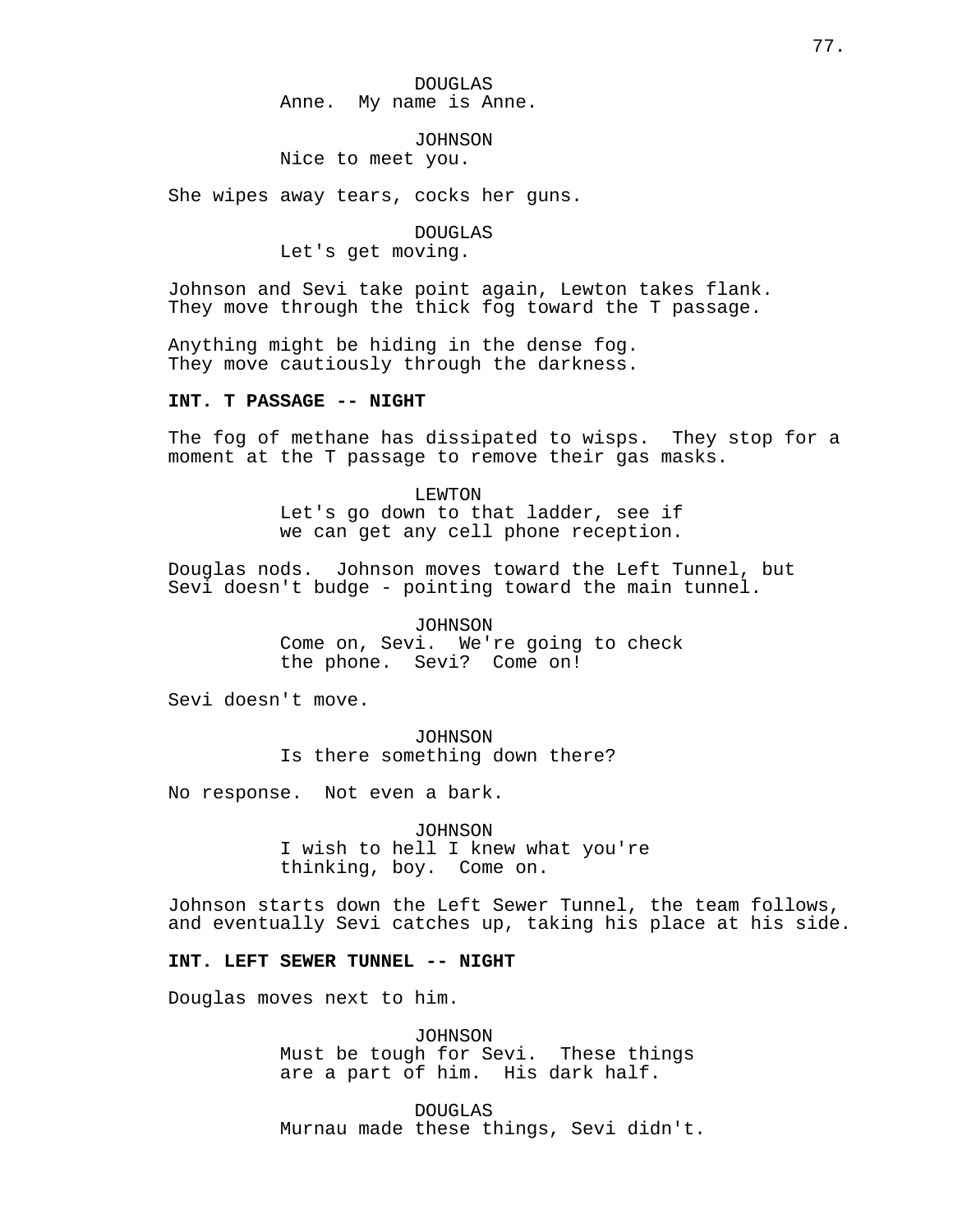JOHNSON They're half him. Sevi's genetic material. How much of this is him?

DOUGLAS They're more scorpion than dog.

JOHNSON He knows that's not true.

DOUGLAS You guys can't communicate. How do you know?

JOHNSON He's my best friend. I know.

DOUGLAS It's good to have a friend who cares about you. He's a lucky dog.

JOHNSON Now he's expected to track them down... help destroy them. That's a lot of pressure on one dog.

They reach the end of the left tunnel.

# **INT. SEWER DEAD END -- NIGHT**

Clear. No beasts waiting in the darkness.

Lewton pulls out the cell phone and stands near the base of the ladder, under the stripe of light.

> LEWTON Can you hear me now?

No bars on the phone.

#### LEWTON

No reception, man. Murnau's plan probably doesn't have rollover either.

Johnson hands Lewton the cross-bow.

# JOHNSON

Hold this.

Takes the cell phone and starts climbing the ladder.

Gets to the top of the ladder and looks through the grated street runoff at the world outside.

It's dark. Streets are empty. Desolate.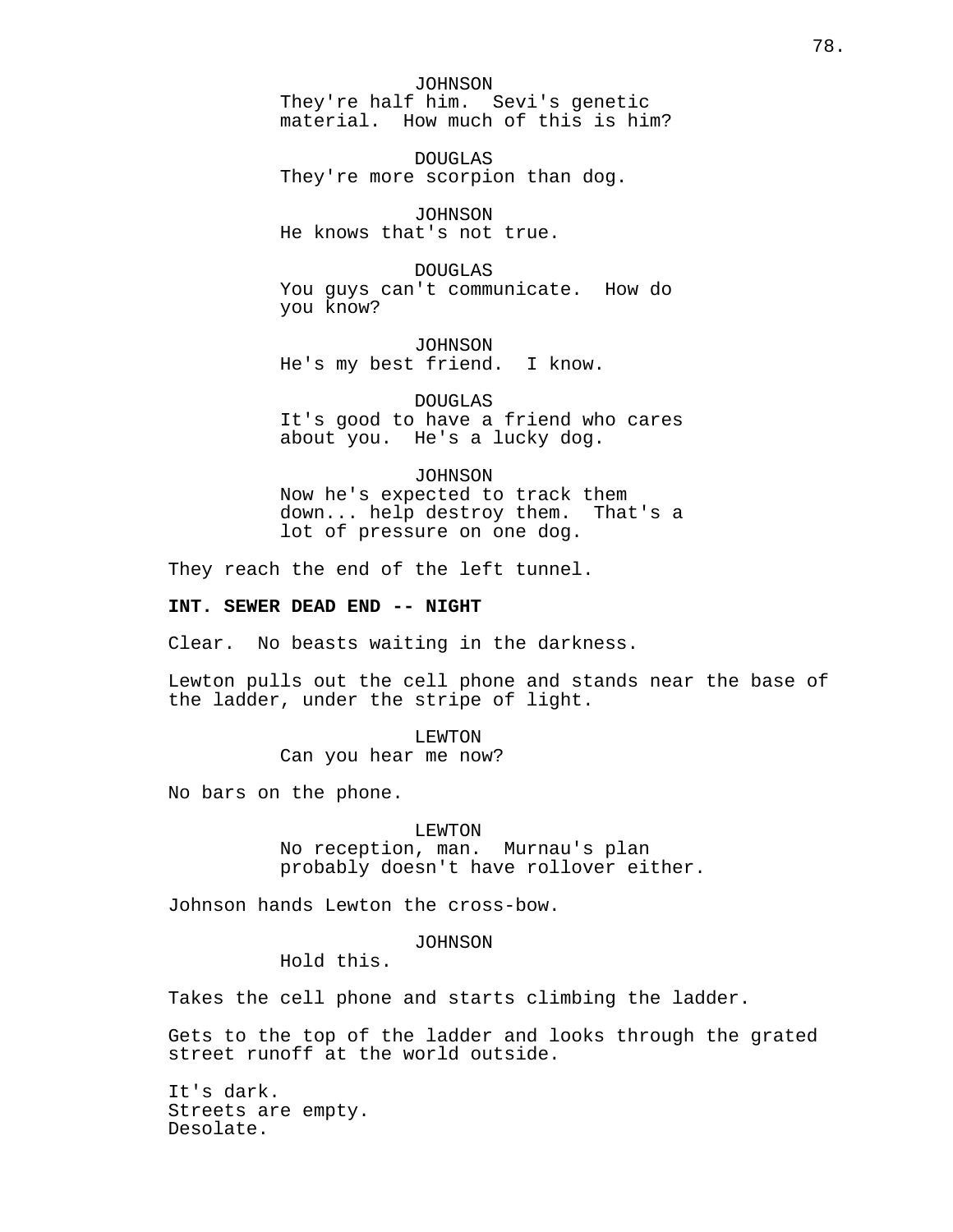Traffic lights change, even though no cars are around.

DOUGLAS What you got up there?

JOHNSON Empty street. Night.

He flips open the cell phone. Five bars. It's 4:38am.

JOHNSON Reception's good.

He's about to grab the reporter's card, when he sees the redial button... presses it.

Gets an answer on the very first ring.

NSA MAN (V.O.) Murnau? Are the beasts sedated? Ready for extraction?

JOHNSON Murnau's dead.

NSA MAN (V.O.) Who is this?

JOHNSON The mission has gone to hell. We need help.

NSA MAN (V.O.) There is no help.

Click - the NSA Man hangs up on Johnson.

He pulls the reporter's business card from his pocket. Dials. It rings. And rings. And rings. And rings.

JOHNSON

Shit.

GRACE (V.O.) What the hell do you want?

# **INT. GRACE'S BEDROOM -- NIGHT**

An amazing view of the city at night from the window behind her bed. She's still half asleep. Alone in her bed.

> **GRACE** Yeah, I remember you.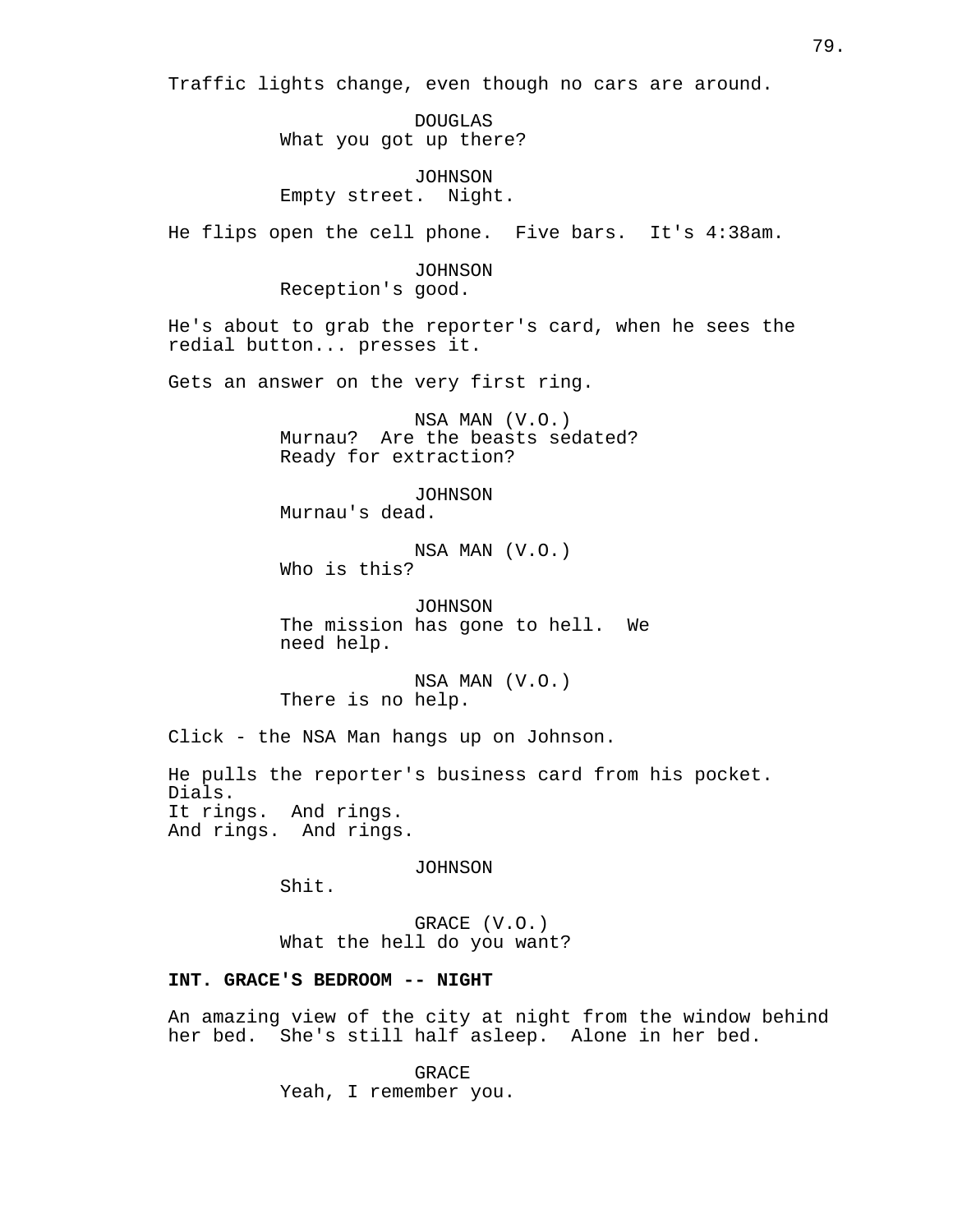JOHNSON (V.O.) It's not mountain lions. That's just the cover story.

GRACE I knew it was the oil companies.

JOHNSON (V.O.) Think weirder. The NSA has this gene splicing program called Eighth Day. They created these things. Half dog, half scorpion.

### GRACE

You're shitting me.

JOHNSON (V.O.) Originally gonna send them after Bin Laden in the caves of Afghanistan.

GRACE But now we have ISIS...

JOHNSON (V.O.) Right. And these things got loose.

GRACE Ended up in the subway tunnels.

JOHNSON (V.O.) They were black bag, they couldn't tell anyone. They sent us in...

GRACE Why are you telling me this?

JOHNSON (V.O.) We need help. The whole thing's gone to hell. They've eaten half the Special Forces Team.

GRACE

Shit.

JOHNSON (V.O.) We might be able to make it out if we had some reinforcements. Will you help us?

GRACE You think I'd miss my chance at prime time anchor?

# **INT. SEWER DEAD END -- NIGHT**

Johnson smiles.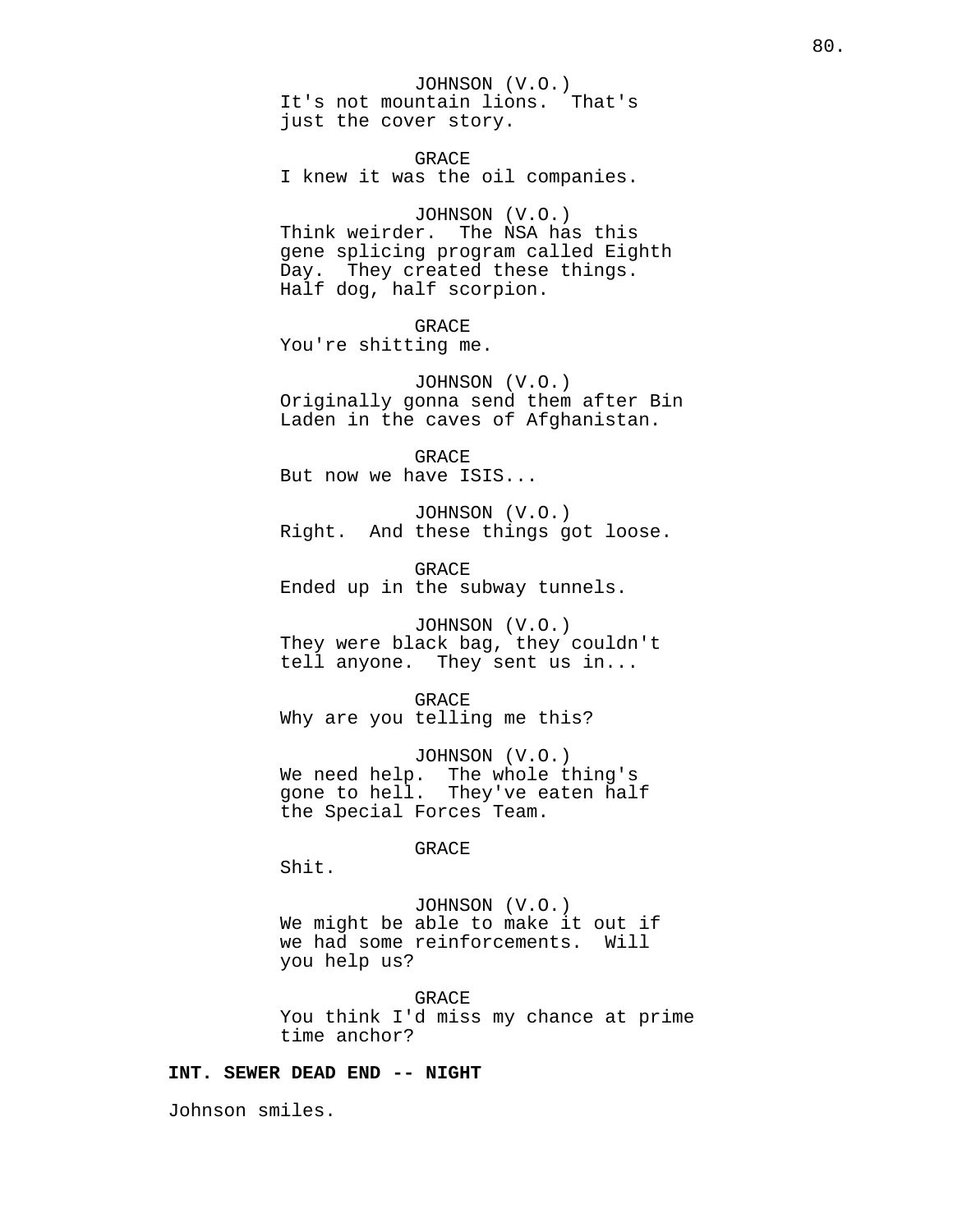JOHNSON

Thanks.

Flips the phone closed, takes a final look at the world outside, climbs down the ladder, gives the phone to Lewton.

> JOHNSON The TV reporter said she'd help.

COL. MATHESON She can't help. Nobody can. Who's she gonna call?

JOHNSON The Mayor. The Army.

Matheson just starts laughing hysterically.

DOUGLAS What if he's right? What if we're really on our own?

JOHNSON Do we wait for help, or just get out of here?

LEWTON I vote for the just get out of here.

Sevi moves to the tunnel.

JOHNSON Sevi votes for leaving. Colonel?

COL. MATHESON You think we're getting out of here?

Matheson just laughs louder.

DOUGLAS We know the way back. Let's go.

Sevi and Johnson lead the team back down the Left Tunnel.

**INT. LEFT SEWER TUNNEL -- NIGHT**

The last of their flashlights flicker out. Now they are five in darkness. Complete darkness.

> DOUGLAS Keep in contact, don't get lost.

Johnson puts his hand out to Sevi's tail.

Douglas puts a hand on Johnson's back.

Matheson puts a hand on Douglas' back.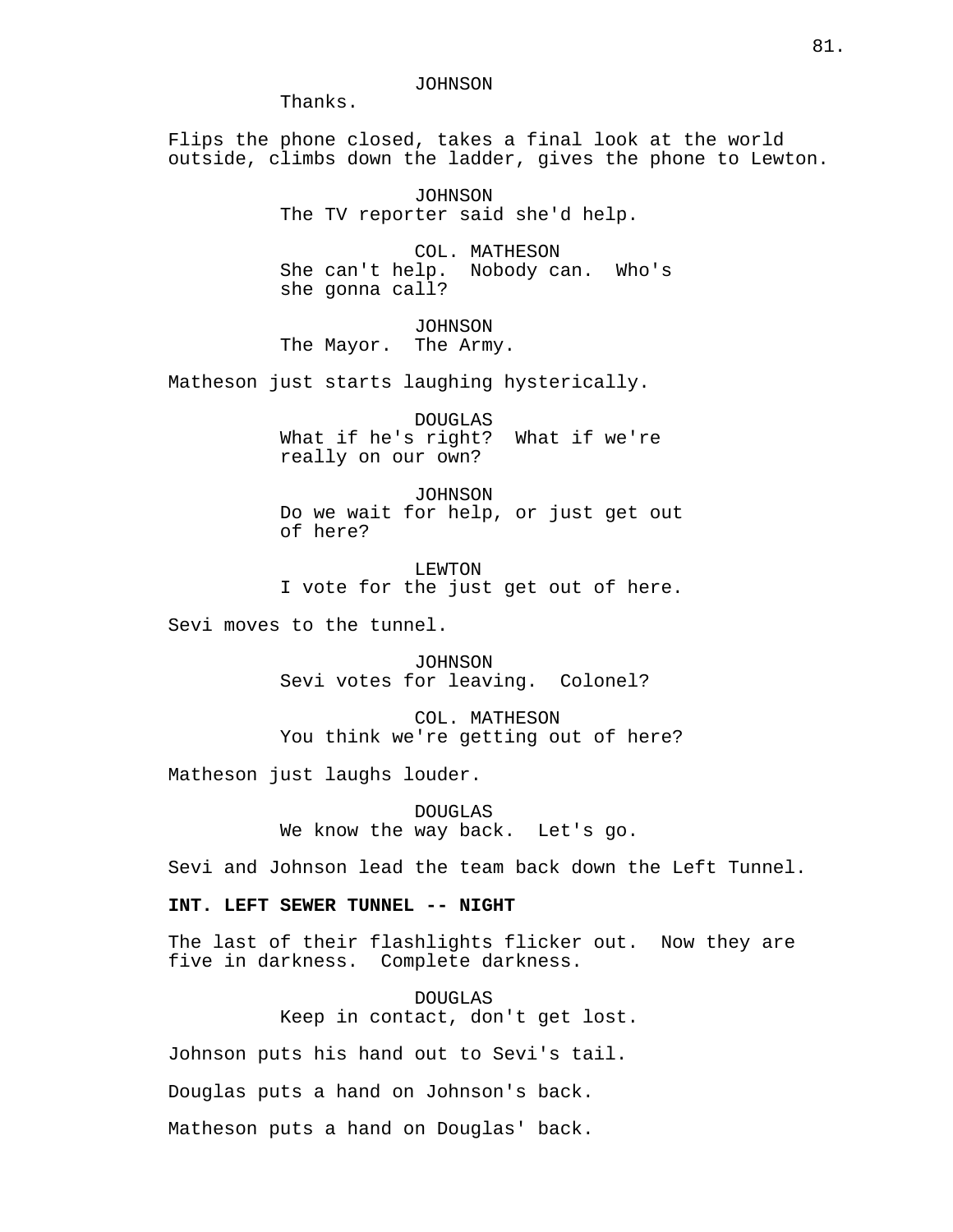Lewton keeps his back against Matheson's back - walking backwards, samurai sword in hand.

They move slowly down through the tunnel in complete darkness.

A noise from the darkness.

### LEWTON What was that?

# DOUGLAS Quiet, Lewton.

More noises. Some seem close by. Rustling.

Johnson aims the cross-bow at the sounds. Can't see anything. Noise from the other side, he swings the cross-bow.

> LEWTON They're all around us, man!

# DOUGLAS

Shut up, Lewton.

More noises from the darkness. Lewton swings his sword at the dark, hits nothing.

Noises from the left... echoing on the right. Johnson aims the cross-bow left, then right. Nothing but darkness.

Then he loses Sevi's tail in the darkness.

JOHNSON

Sevi? Sevi?

He searches with his hand... Grabbing something moving. Sevi's tail? Too small... It's a rat.

JOHNSON

Shit! Shit!

DOUGLAS

What? What?

Finds Sevi's tail to the right.

JOHNSON Nothing. Lost Sevi for a minute. This is the T passage. We're turning right.

Johnson follows Sevi's tail into the main tunnel.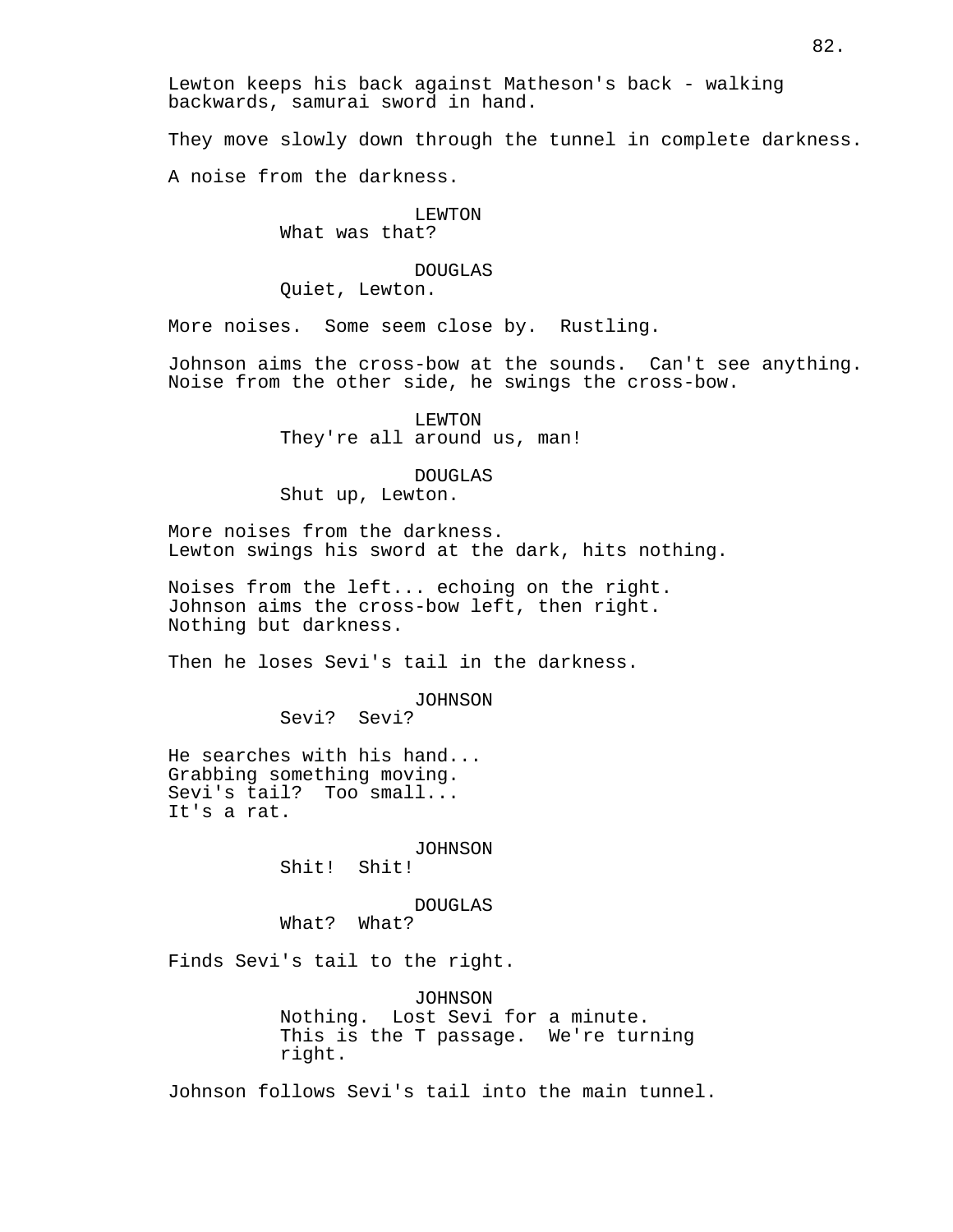### **INT. SEWERS -- NIGHT**

They continue in darkness. Johnson following Sevi's tail, everyone maintaining physical contact with each other.

More noises in the dark.

LEWTON Something's following us, man.

DOUGLAS Shut up, Lewton.

Noises from the right side of the tunnel... Echoing off the left side of the tunnel... Or is it the other way around?

Johnson aims his cross-bow right, then left.

Sevi's tail moves to the left. Johnson follows.

JOHNSON We're moving to the left.

All darkness looks alike... Did they turn down this tunnel before? The tunnel begins to narrow. When Johnson swings the cross-bow, it touches the walls.

> JOHNSON Sevi, where are we going?

Then Sevi's tail is gone. He searches frantically for it. Finds a dead end in front of him.

> JOHNSON Dead end. Turn around.

Everybody turns: Now Johnson's hand is on Douglas' shoulder, Douglas' hand on Matheson's shoulder, Matheson's hand on Lewton's shoulder.

> DOUGLAS Sevi behind you?

JOHNSON I don't know where he is. Lost him.

Lewton swings the samurai sword ahead of him.

Rustling in the darkness.

Lewton cautiously moves forward. Inch-by-inch. Then something springs at him from the darkness.

LEWTON

Argh!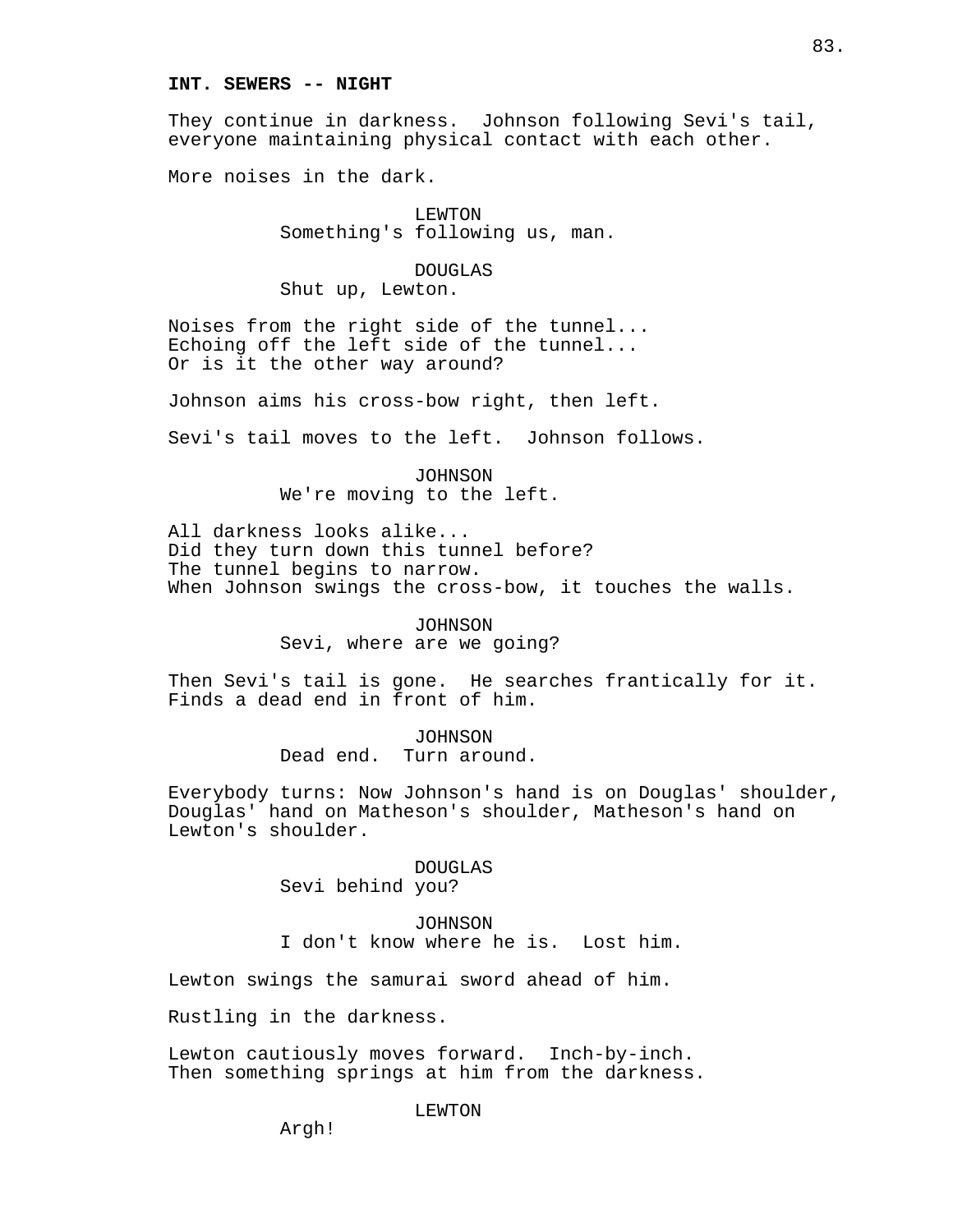Knocks him back into Matheson... and it's human dominoes.

### DOUGLAS

Get off me.

Douglas reaches her arm over Matheson's shoulder, over Lewton, until she feels fur... the she fires her 45.

A flare of illumination as the beast is blasted off Lewton.

They scramble to their feet, weapons ready.

# DOUGLAS Move! Out of this pipe!

Lewton swings the sword in front of him, hitting something that yelps.

# LEWTON Back off you fucking mutts!

They move out of the narrow passage into the main tunnel.

Matheson reaches into his pocket, pulls out a flare. In the rippling red light, the tunnel is filled with dog-scorpions.

> DOUGLAS You had flares?

# COL. MATHESON Two. For emergency use only.

Before they can argue what constitutes an emergency, the beasts attack.

A dog-scorpion jumps at Johnson. He fires the cross-bow. It hits the beast's side... deflects from the leathery shell.

Before he can reload, the beast is on his throat. Johnson takes the arrow in his hand, and instead of reloading the cross-bow, thrusts the arrow into the beast's left eye. Killing it.

# JOHNSON Sometimes you gotta do it by hand.

Douglas jumps out of the way of a springing beast, rolls to her feet, pops up, double draws her chrome 45s and fires. The beast yelps and disappears into the darkness.

# DOUGLAS

Eat lead, puppy!

Lewton swings his samurai sword at a stinger tail headed for his right eye. He knocks the tail aside, so that it misses. The tail whips around to knock the sword from his hands.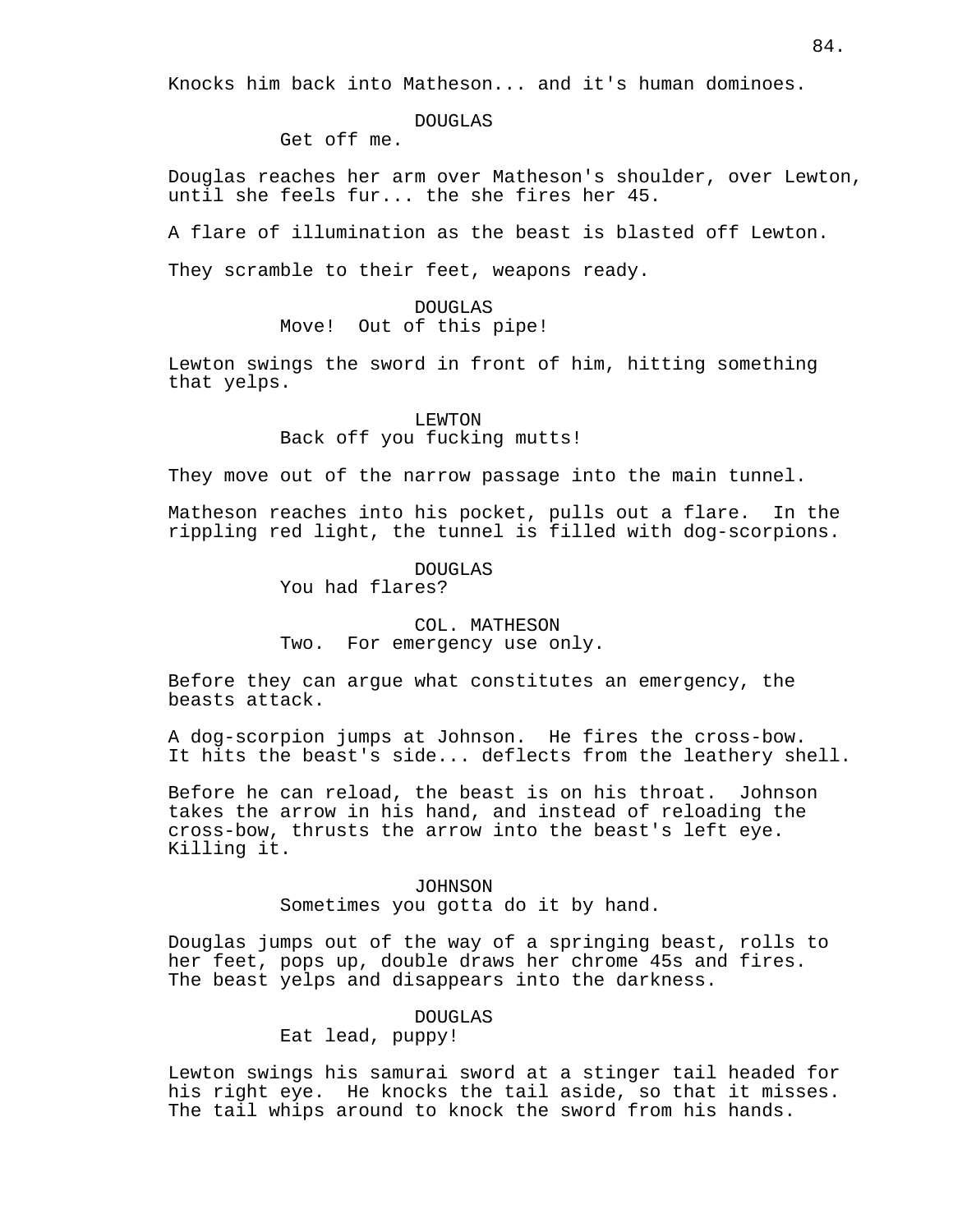LEWTON Get that thing outta my face, man.

Lewton slaps it away with his sword. The stinger tail parries with his sword. A strange version of the Flynn / Rathbone sword fight. Stinger tail against sword.

Matheson stands against the wall, watching the battle. Sevi moves next to him, and Matheson pets him.

Johnson gets the cross-bow loaded just as a beast pounces. He fires at the dog-scorpion's soft white underbelly. It yelps, rolls away. Rubs against the wall to remove the arrow and attacks again.

Johnson scrambles to reload the cross-bow in time. Gets it loaded just in time to fire again.

> JOHNSON It takes three arrows to kill a man, how many to kill a splicer?

The second arrow hits the dog-scorpion. It yelps in pain and disappears into the darkness.

Douglas has one beast springing at her from the front, another springing at her from the back. Like ballet, she aims one gun in front of her and one over her shoulder. Fires both. Both beasts flip away into the darkness.

> DOUGLAS We've got to get out of here.

JOHNSON The leftover room should be at the end of this hallway.

### DOUGLAS

Go! Go!

Douglas, Johnson, Matheson and Sevi run down the tunnel.

Lewton is still engaged in his sword fight. He swings the samurai sword with both hands, slicing the tail off the beast.

> LEWTON Wait up! Wait up!

Then three beasts pounce on him.

One of the beasts bats the sword from his hands. Slams Lewton across the tunnel. Lewton moves to his feet, a long piece of pipe in his hands.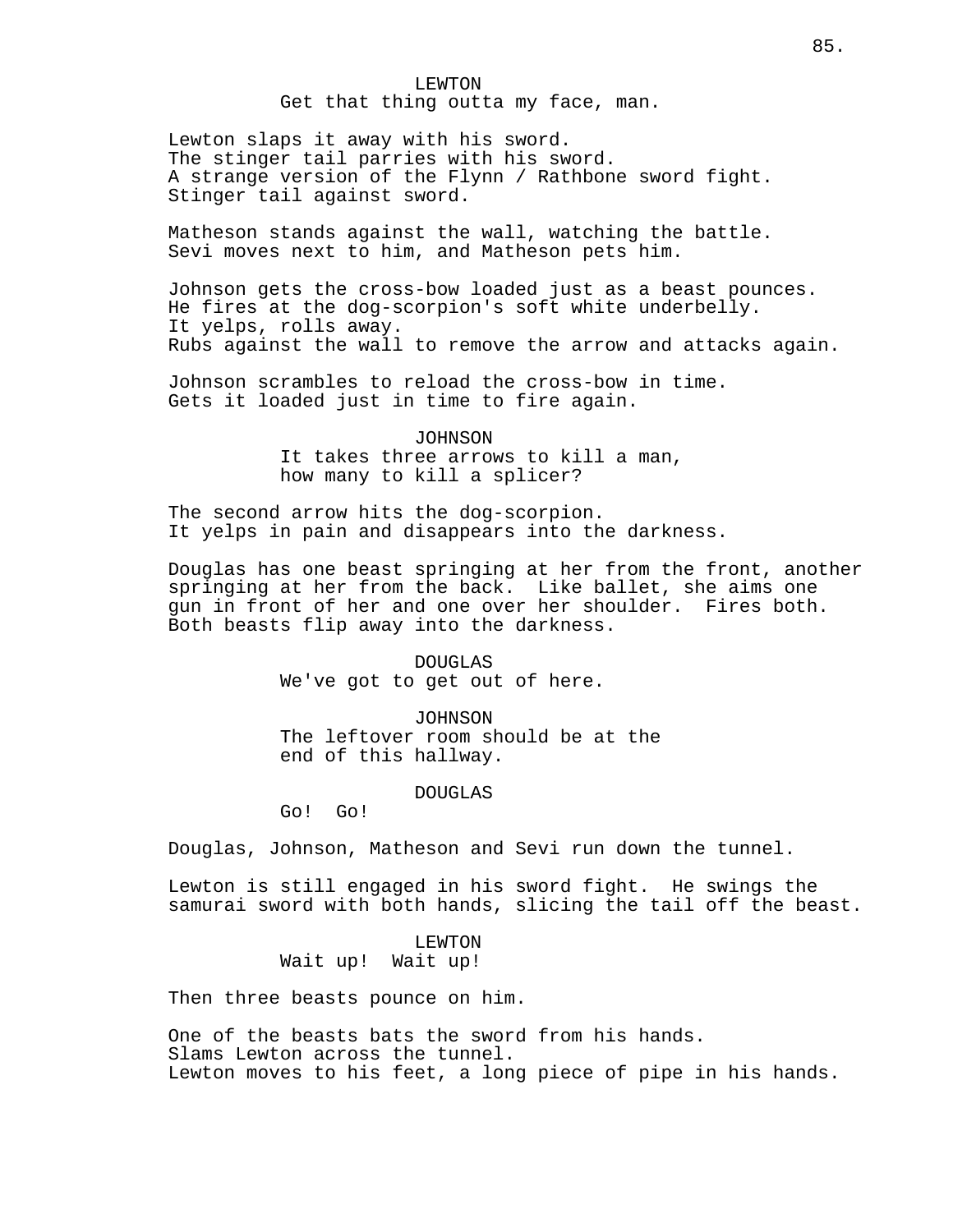# LEWTON You think you're a badass? I studied under Master Poe on "Kung Fu".

Using the pipe as a bo, he attacks the creatures. Batting them left and right. Using every martial arts bo trick, he keeps all three at bay, pummeling them with the pipe.

#### LEWTON

# Had enough, grasshoppers?

Behind Lewton, one of the creatures charges. Lewton shoves the pipe backwards with all of his strength. Impales the creature against the tunnel wall.... But now he has no weapon.

The other two beasts pounce on him, taking him to the ground, ripping into his flesh.

Lewton's scream echoes through the tunnel.

### **INT. SEWERS -- NIGHT**

They run through the tunnel, flare sputtering.

### DOUGLAS

Lewton.

They keep running, sounds and screams echoing behind them.

Johnson leads them into the leftover room, Matheson and Sevi in the middle, Douglas bringing up the rear - guns ready.

### **INT. CUL-DE-SAC -- NIGHT**

They slow down, tired.

DOUGLAS What happened back there?

JOHNSON Sevi lead us into a dead end.

DOUGLAS Is the pressure too much for him?

JOHNSON He's been acting strange.

COL. MATHESON He feels fine to me.

Matheson pets him.

Johnson loads his cross-bow, turns to Sevi.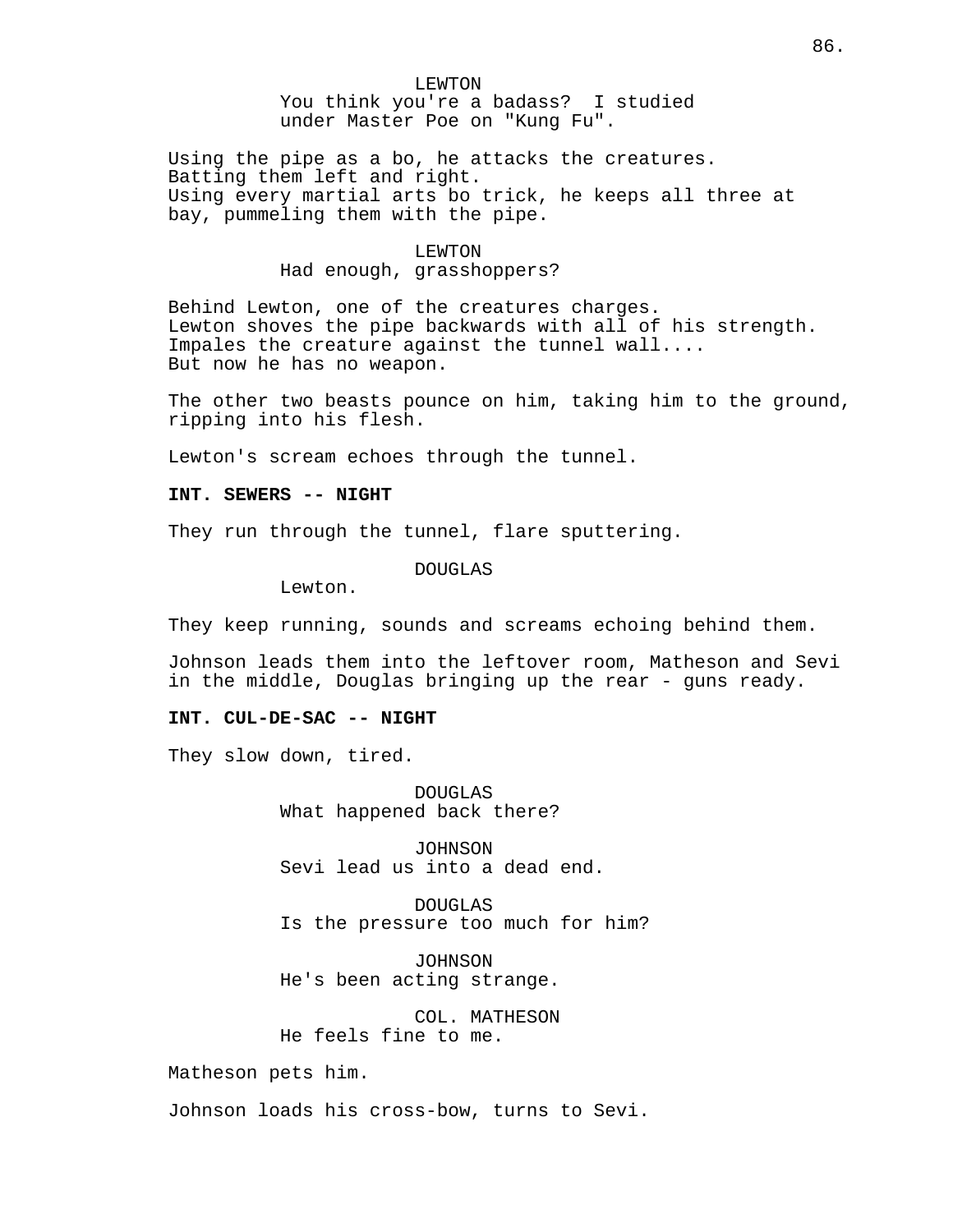JOHNSON Lately, you just haven't been acting like yourself, Sevi.

Sevi barks, wags his tail, moves up to Johnson.

JOHNSON Part of it might be the pressure. I mean, it's gotta be rough to have that many bad kids in one litter.

Sevi barks, rubs against Johnson.

JOHNSON

But if one half of those twins looks just like mommy, the scorpion; doesn't it stand to reason that the other one looks just like daddy? A German Shepherd with extraordinary intelligence?

He presses the cross-bow against the dog's head.

JOHNSON Time for the truth. Are you Sevi? Bark once for yes, die for no.

The dog's answer is a ferocious growl. When it opens it's mouth, an insect tongue with stingers on it shoots out.

Johnson pulls away from the tongue. The false dog pounces on him, knocking the cross-bow from his hands.

Mouth opens. Jaws spread wide. Go for Johnson's throat.

Johnson watches as a twin to his best friend prepares to rip his throat out and kill him.

JOHNSON

No. No.

Blam! Blood sprays over Johnson's face.

Douglas blows the false dog off of him with both chrome 45s.

JOHNSON

Thanks.

DOUGLAS Sometimes it's hard to tell your friends from your enemies.

COL. MATHESON He should have been in uniform.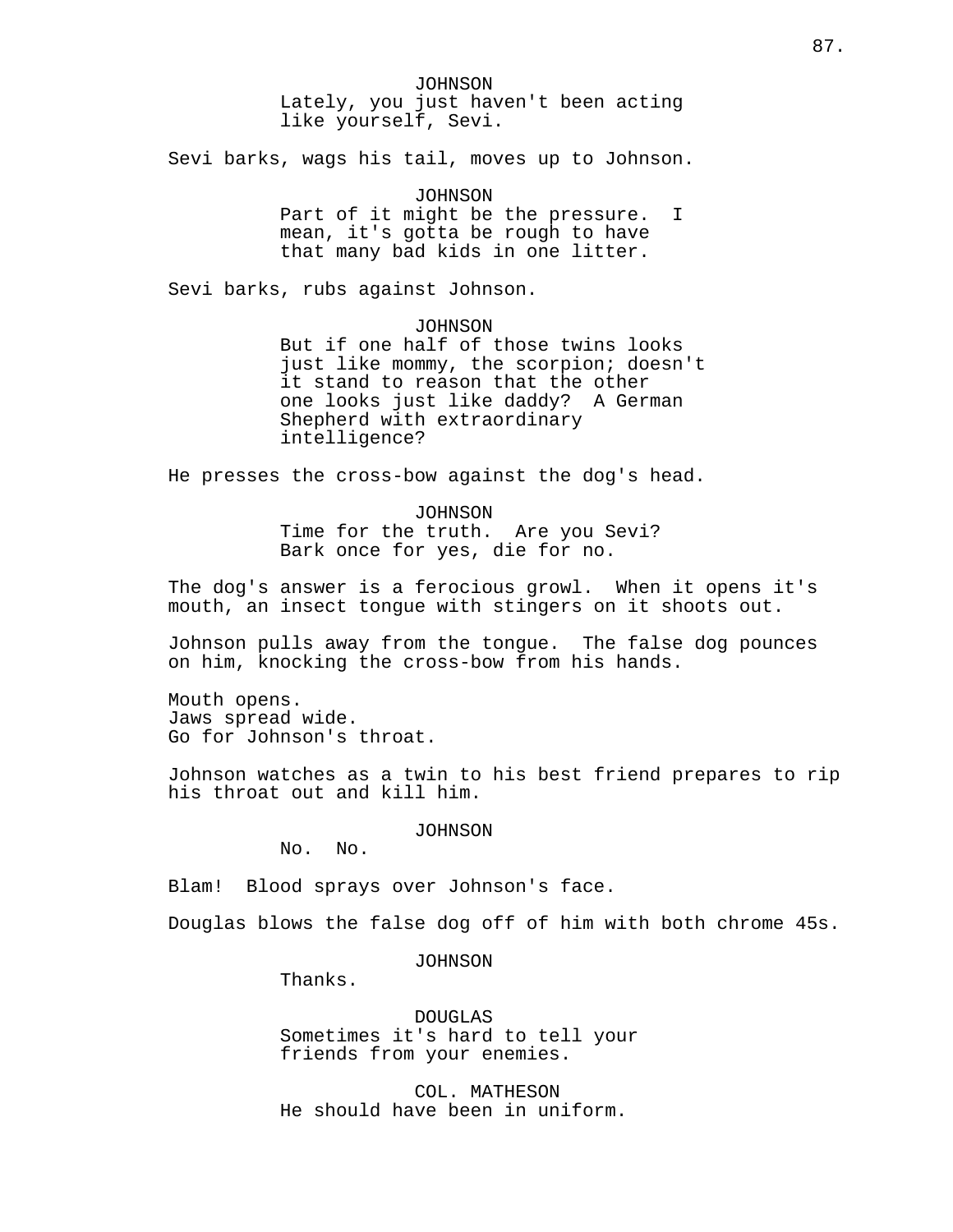Johnson wipes the blood from his face.

JOHNSON If that wasn't Sevi, maybe he's still out there somewhere.

He grabs the headset, puts it on.

JOHNSON Sevi? Sevi, can you hear me?

A voice comes over the headset:

SEVI (V.O.) I know, you've been meaning to call, but you just didn't have the time.

JOHNSON

You're alive!

SEVI (V.O.) No, I'm speaking from the spirit world... Of course I'm alive. I'm smarter than you, remember?

Douglas leads Johnson and Matheson toward the cavern.

JOHNSON Where are you?

SEVI (V.O.) Hiding. I thought you guys were going to kill those things.

JOHNSON We're working on it.

SEVI (V.O.) You aren't doing a very good job.

JOHNSON We're only human. Murnau gave us bad ammo.

SEVI (V.O.) Should have bitten his balls off when I had the chance.

JOHNSON I shot him... those things got him.

SEVI (V.O.) At least there's a happy ending.

JOHNSON We're at the leftovers, headed to the egg cavern. On our way out.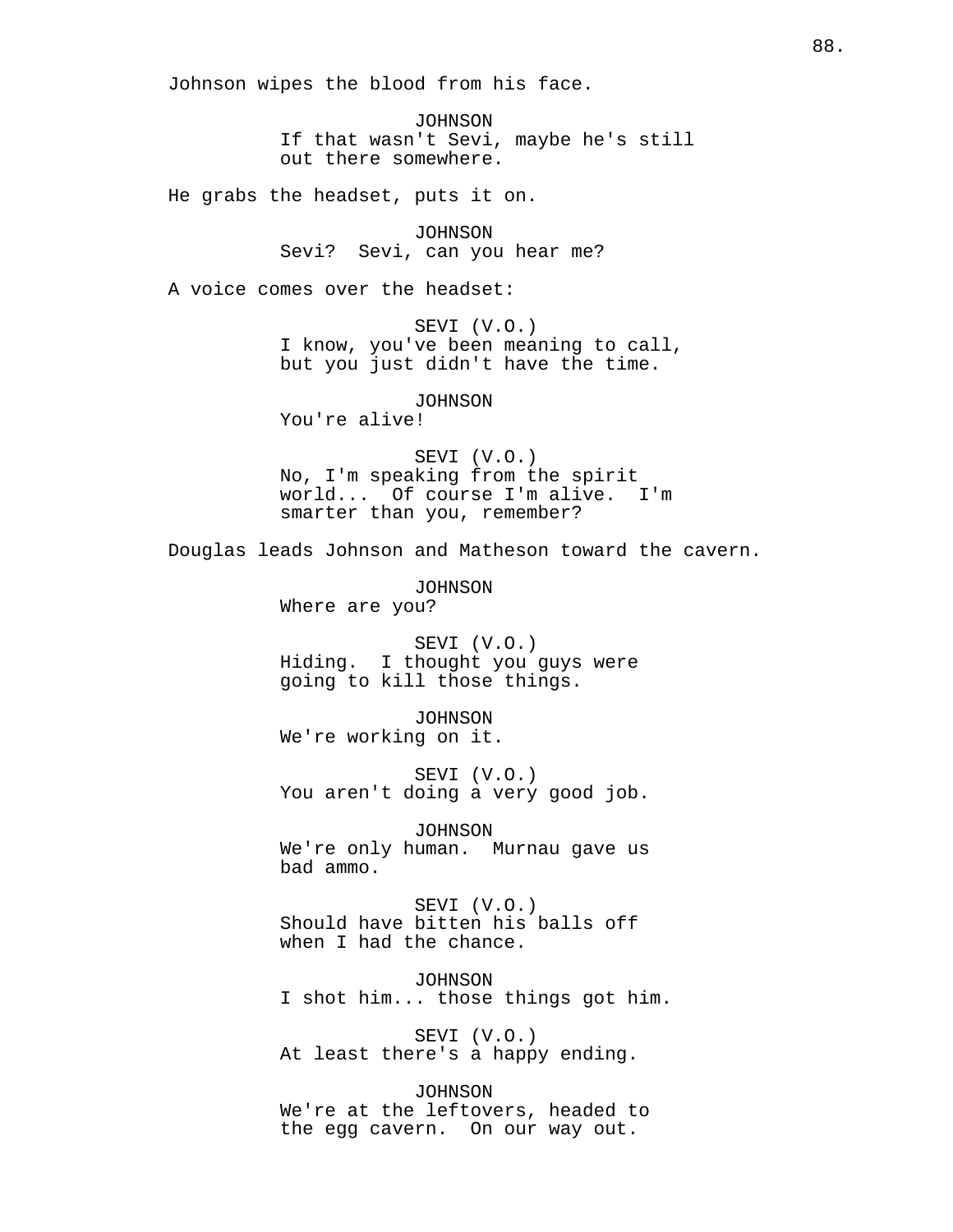They leave the leftovers behind and enter the high ceilinged hub of sewer tunnels... just as the flare sputters out.

# **INT. CAVERN-LIKE CHAMBER -- NIGHT**

Dappled light from the waterfall tunnel creates more shadows than illumination. The three cross to the subway tunnel.

JOHNSON

Where are you?

SEVI (V.O.) In a pipe near that dead end section.

JOHNSON Can you make it out?

SEVI (V.O.) Sure. Piece of kibble.

Douglas stops suddenly, near the dark section of the cavern.

DOUGLAS Paul. We've got a problem.

Johnson moves next to her...

Near the hatched eggs are a dozen more eggs... freshly laid. Johnson points deeper into the shadows.

JOHNSON

More.

Another dozen fresh eggs.

DOUGLAS

Over here, too.

A third litter of fresh eggs.

JOHNSON

Sevi, you're gonna be a grandpa again! Looks like about three dozen eggs.

DOUGLAS What's that over there?

JOHNSON Make that four dozen.

SEVI (V.O.) Don't these bitches know when to quit? I'll go broke buying birthday gifts for all of those pups.

DOUGLAS What are we going to do?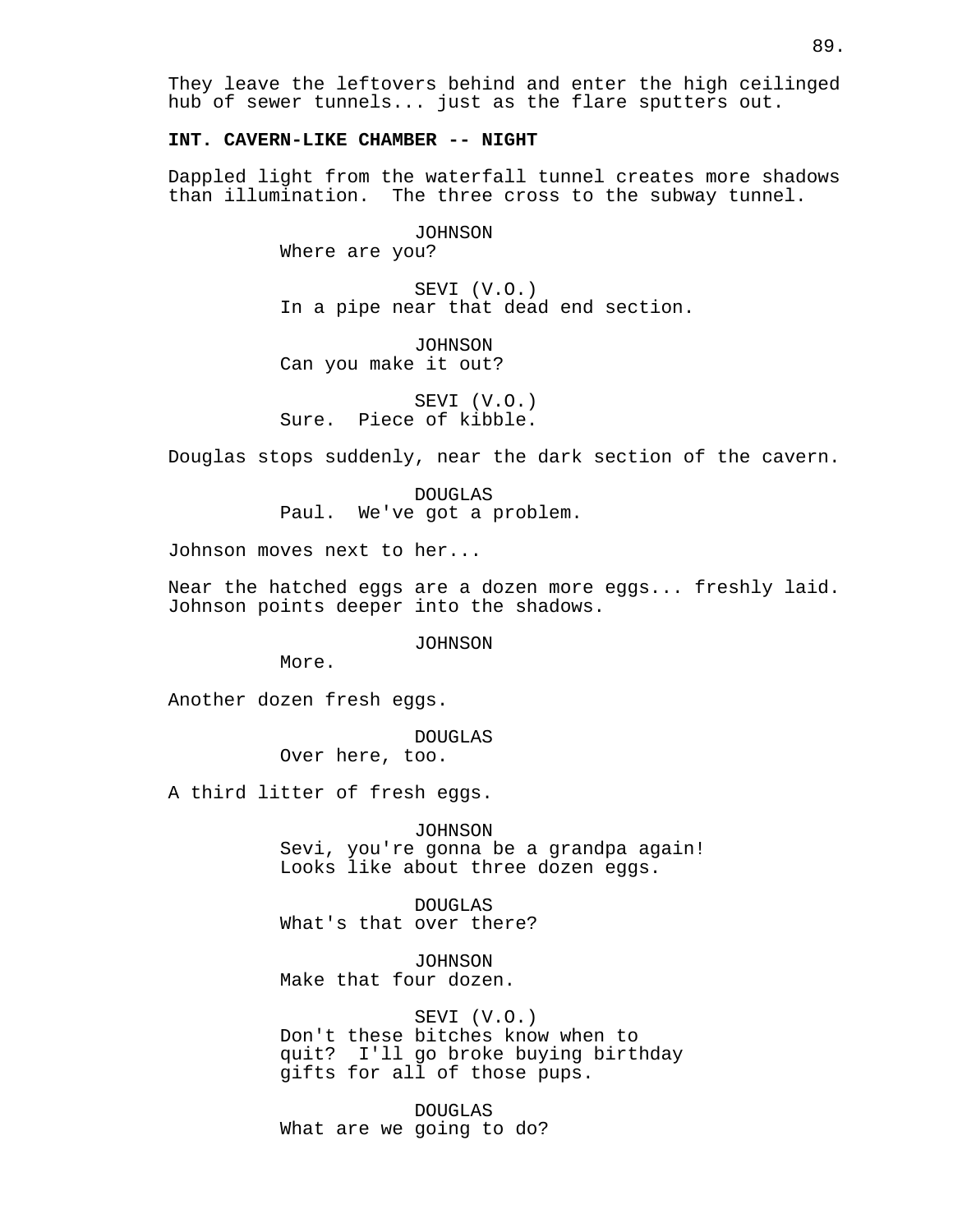JOHNSON

We came here to kill them. That's what we're going to do.

DOUGLAS A dozen of them just kicked our ass. This is four times as many.

# JOHNSON

I'm not going to let these things get away. Can you imagine what they would do in downtown Los Angeles?

DOUGLAS

They breed fast. There'd be hundreds of them, thousands of them.

JOHNSON And on the eighth day, Murnau wiped out the entire human race.

DOUGLAS

Playing God.

JOHNSON

Look, Sevi, get the hell out of the sewers. Do it right now.

SEVI (V.O.)

I'm on my way.

DOUGLAS What are you going to do?

JOHNSON Build a bomb, blow them back to hell.

DOUGLAS

With what?

JOHNSON Colonel, I'm going to need your 70.

COL. MATHESON How will I defend myself?

JOHNSON Your side arm.

Matheson nods, hands over his AR-70 and pulls his 45.

Johnson ignores the rifle portion and focuses on the grenade launcher (this was Arnold's weapon originally). He ejects all of the grenades.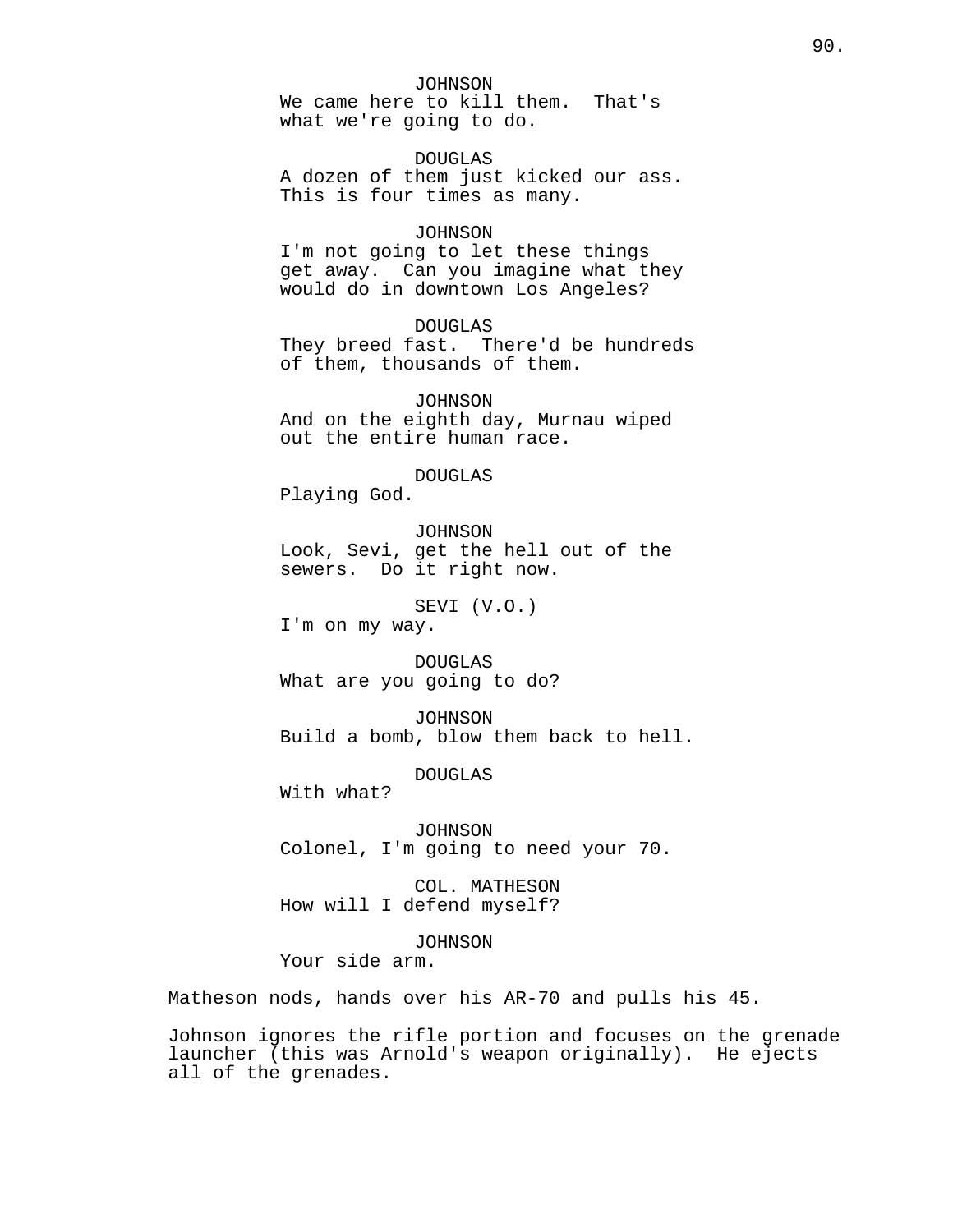DOUGLAS We blow up the eggs, those things are just going to make more.

COL. MATHESON Can't use the grenades, soldier. Too much methane.

JOHNSON That's what I'm counting on.

COL. MATHESON You'll blow us all up.

JOHNSON Not if we use a timer. The mission clock.

Colonel Matheson hands him the mission clock.

Johnson uses the clock, the grenades, the last flare, and some other stuff to create a Rube-Goldberg bomb.

Douglas keeps watch, guns ready.

Colonel Matheson poses with his side arm.

A noise from the darkness... More noise... Echoes rumbling...

> DOUGLAS They're coming!

Johnson finishes the bomb, sets the timer for ten minutes.

DOUGLAS You're just going to leave that here?

JOHNSON We should take it with us?

DOUGLAS If those things are as smart as Sevi, maybe they can disarm it. Destroy it.

COL. MATHESON We could hide it?

Douglas pulls Johnson aside.

DOUGLAS What if they come after us?

Johnson looks at Matheson.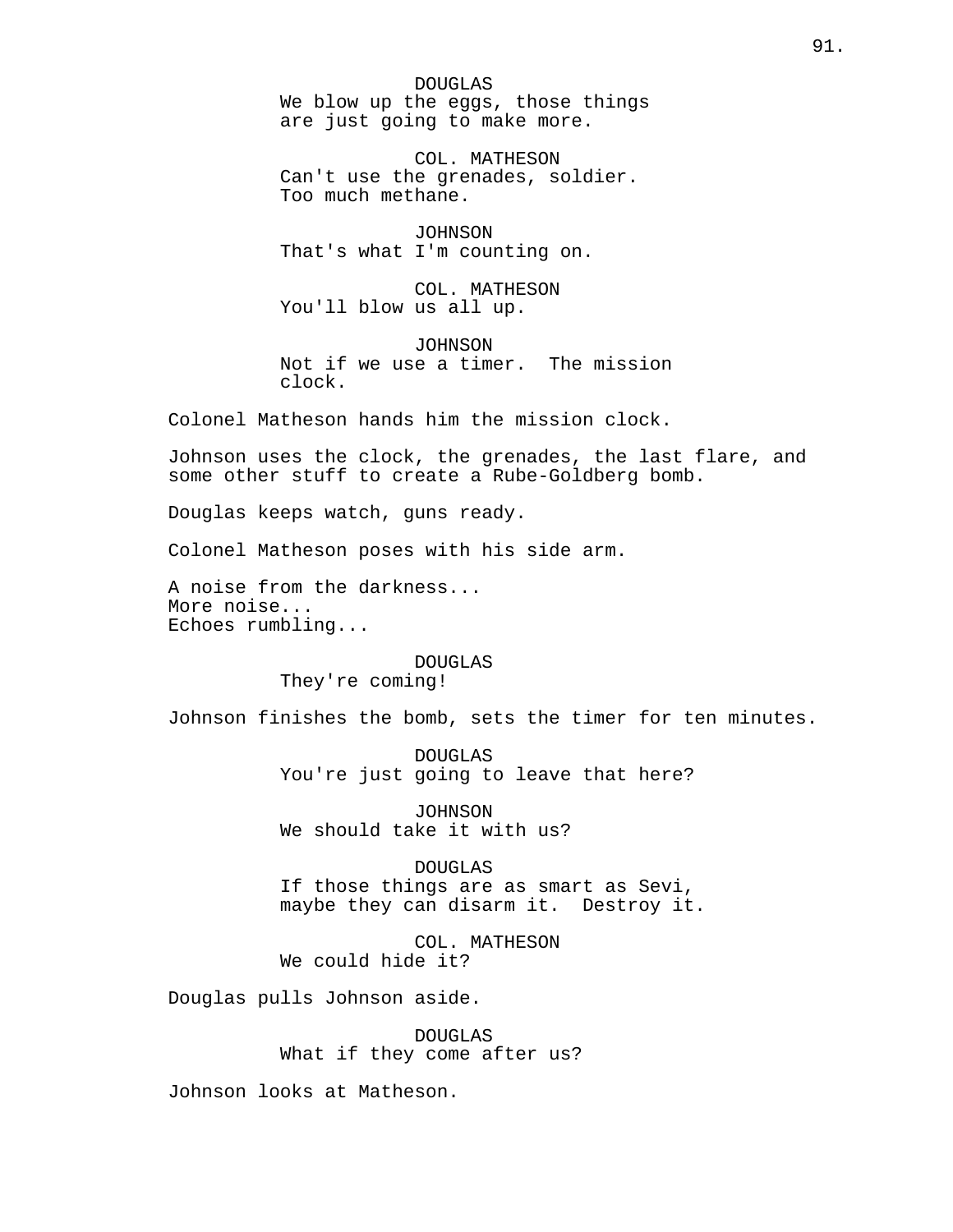JOHNSON We need someone to stay behind. Guard the bomb.

COL. MATHESON You mean bait.

JOHNSON No, Colonel...

COL. MATHESON Someone to attract them to the bomb.

JOHNSON Just to guard it.

COL. MATHESON Get out of here. Both of you. Now.

JOHNSON

Colonel...

COL. MATHESON That's an order, damn it!

DOUGLAS

Sir...

COL. MATHESON

You hear me? I gave a fucking order. I may have screwed up my life, but I'm sure as hell not going to screw up my death. I'm ranking officer. In charge of this mission. Go. Now.

Johnson turns on the time bomb, sets his watch for 10 minutes.

DOUGLAS

Colonel.

Both salute Matheson before they bolt out of the cavern into the subway tunnel.

Just as a trio of beasts burst into the cavern room. Matheson lifts the AR-70, preparing for battle.

# **INT. SUBWAY TUNNEL -- NIGHT**

They race through the tunnel, heading towards the light.

Suddenly, the sound of machine gun fire.

JOHNSON Matheson found the AR-70.

Then the sounds of screaming echoes through the subway.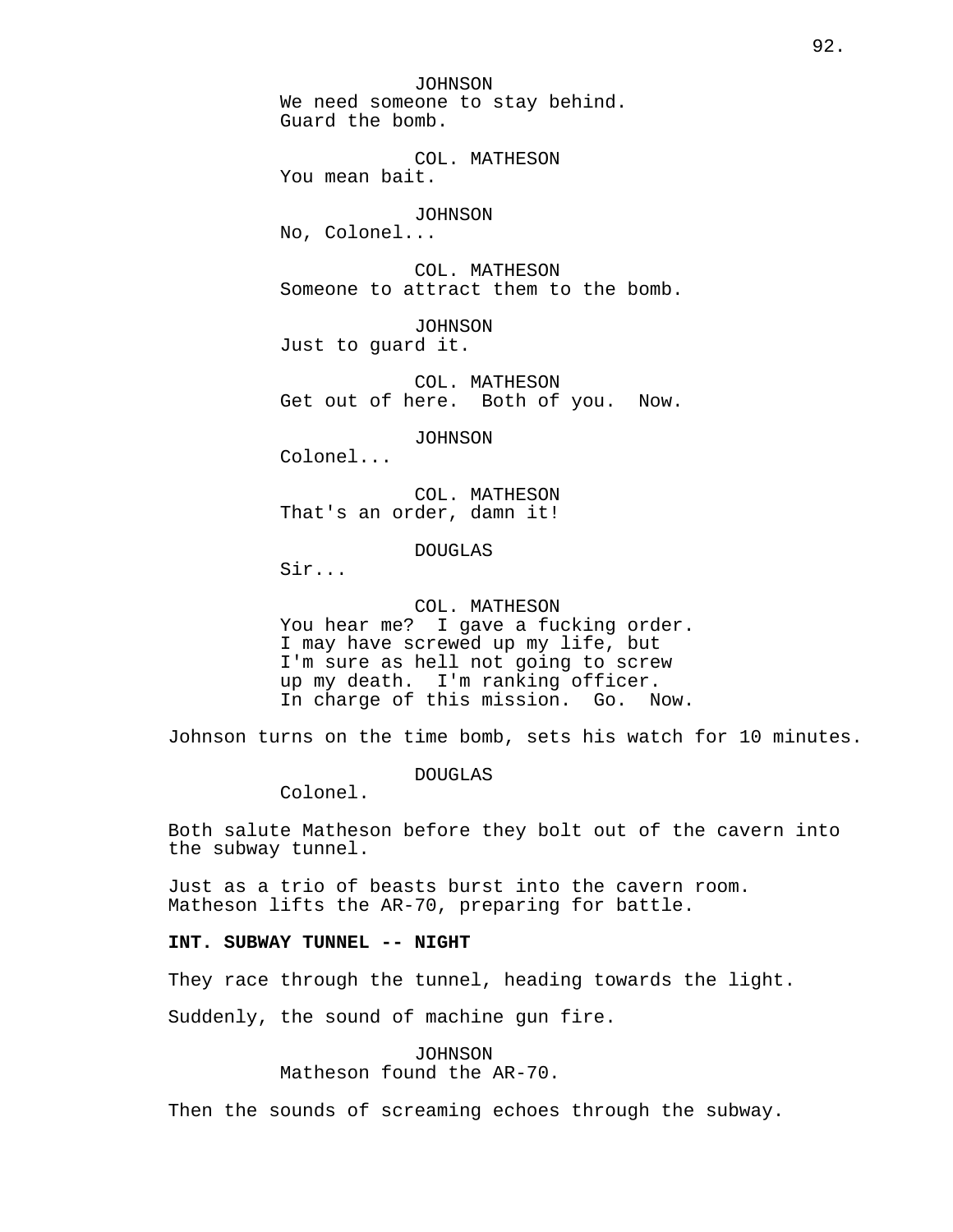DOUGLAS How many were left?

JOHNSON Eight. Nine. Plus the scorpion.

More gun fire. More screaming.

Douglas and Johnson continue running toward the light.

The light comes from a Metro Subway Station.

# **INT. SUBWAY STATION -- NIGHT**

An empty subway station. They run along the tracks.

DOUGLAS How the hell do we get out of here?

JOHNSON

There.

Johnson points to an EXIT sign. They climb onto the platform and run to the exit...

A cyclone fence covers the exit.

JOHNSON Shit. They've closed it off.

DOUGLAS Emergency exit.

She points to a door. They run to the door. Try to open it.

#### JOHNSON

Locked.

Johnson looks at his watch: 7 minutes, 12 seconds.

JOHNSON We're running out of time.

Johnson and Douglas go from door to door at the station. All are LOCKED! They are trapped in the station. Panic sets in.

> JOHNSON How do we get out of here?

DOUGLAS Our team searched here. If we got in, we can get out.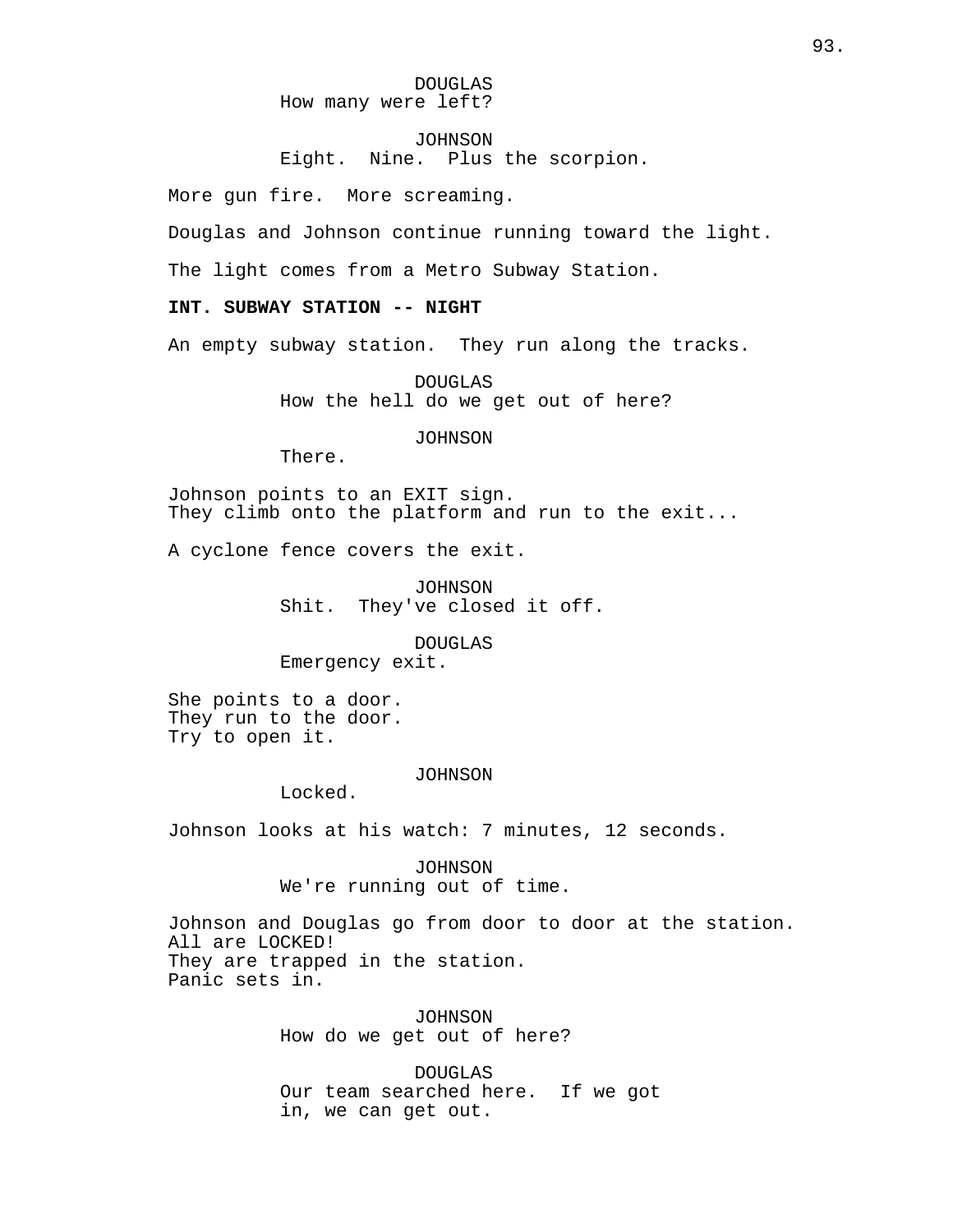They search for another entrance to the sewer.

Johnson checks his watch: 6 minutes, 4 seconds.

### DOUGLAS

Here!

Douglas finds a corrugated pipe leading back to the sewer.

Johnson and Douglas enter the pipe... Crawling on their bellies as quickly as they can.

### **INT. CORRUGATED PIPE -- NIGHT**

They crawl through the pipe.

Johnson checks his watch: 5 minutes, 23 seconds.

The pipe empties into...

# **INT. TUNNELS -- MORNING**

The sewer tunnel they first entered, light spilling in from the world outside.

# DOUGLAS We made it. We made it!

She gives Johnson a big kiss. A pretty good one.

JOHNSON Never kissed a soldier before.

They walk toward the light at the end of the tunnel.

Echoes of gunfire... and screams from the tunnel behind them. The screams are cut short. Leaving silence.

### **EXT. CULVERT -- DAY**

They step into the light.

The two APCs and the M-35 Cargo Truck... But in front of the sewer entrance are thirteen steel cages. And the shadowy NSA Man.

> NSA MAN Are they ready?

JOHNSON Sure. Go in and get them.

NSA MAN Where's Doctor Murnau?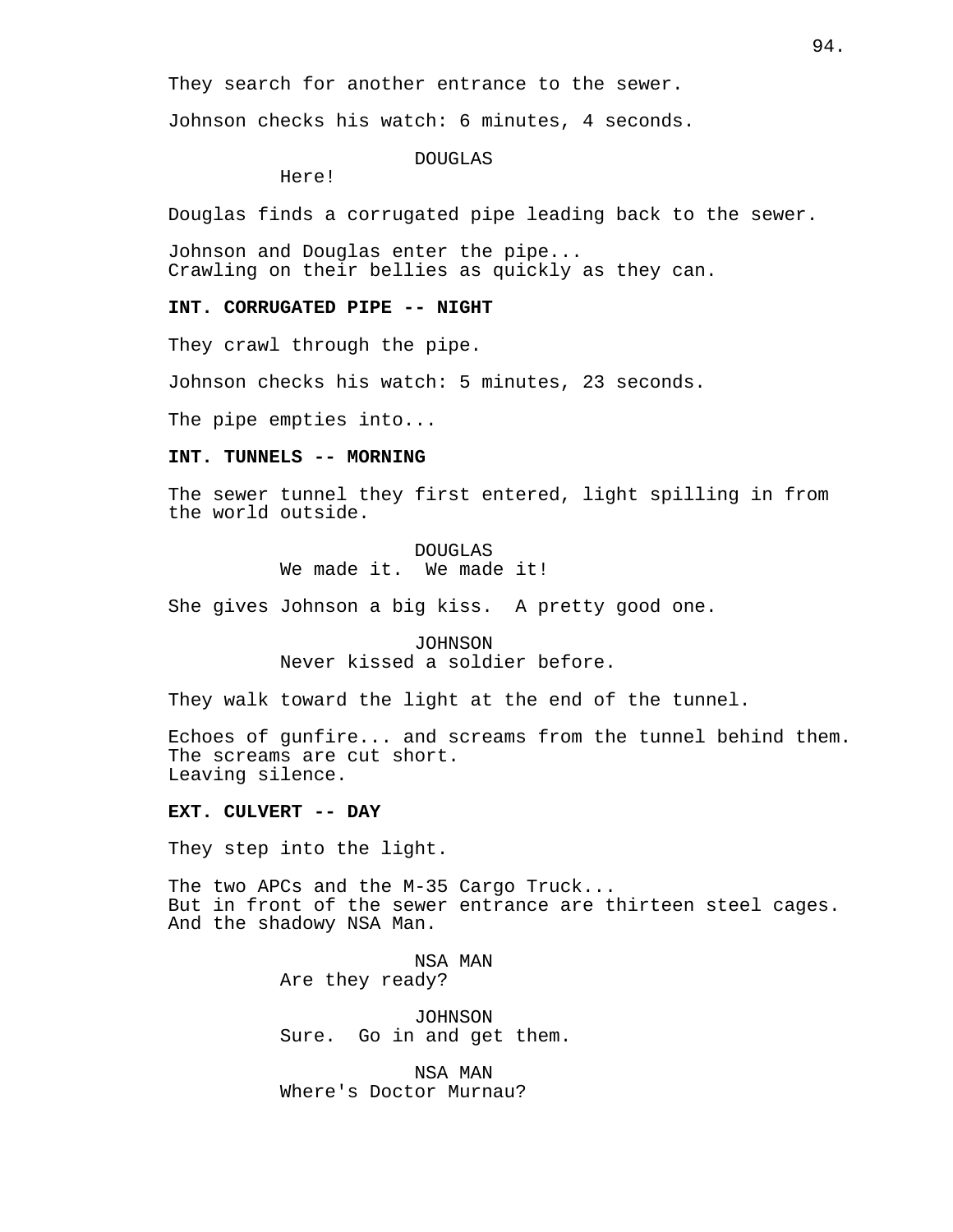# DOUGLAS In there waiting for you.

Johnson looks at his watch: 4 minutes, 18 seconds. He touches the earpiece of his headset.

> JOHNSON Sevi. Where are you?

SEVI (V.O.) Near the leftovers.

JOHNSON

Why are you moving so slow? You've only got four minutes to get out of there.

SEVI (V.O.) I forgot to tell you. I broke one of my legs. I figured I'd do okay. I've got three others.

JOHNSON I'm coming in after you.

SEVI (V.O.) I'm a gimpy old dog. Forget me. Just get the hell out of there.

JOHNSON I could live without my job, without my home. But I sure as hell couldn't live without my best friend.

NSA MAN Soldier, I --

JOHNSON Fuck off and get out of my way.

He pushes the NSA Man away from him, grabs a rope from the APC and ties one end around his shoulders and waist in a make-shift harness. Hands the other end to Douglas.

JOHNSON

Here.

DOUGLAS What do I do with it?

JOHNSON Tie it tightly to that Cargo Truck.

Hands her his watch.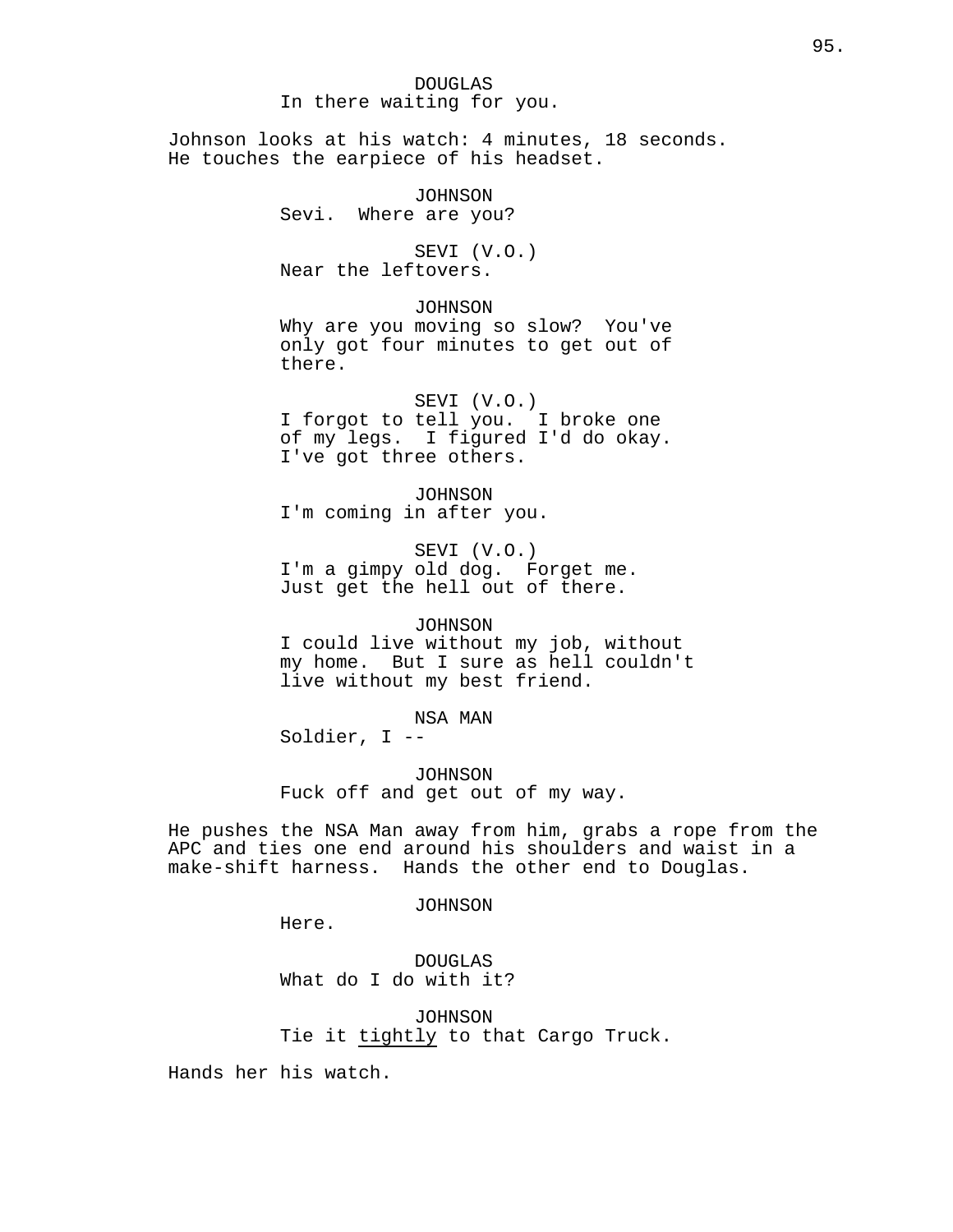JOHNSON If I'm not back by the time this hits thirty seconds, jamb on the gas and get out of here.

DOUGLAS I can go in with you...

JOHNSON He's my dog. Or maybe I'm his human.

She kisses him again, hands him her guns.

DOUGLAS

Come back, okay.

Johnson takes the 45s and starts running.

# **INT. TUNNEL -- DAY**

Johnson runs into the tunnel, retracing his earlier footsteps.

JOHNSON Hold tight, Sevi. Here I come.

SEVI (V.O.) I take back all of the bad things I told other dogs about you.

# **INT. SEWERS -- DAY**

The light from the outside world turns to shadows. Johnson runs through the muck, guns ready.

> SEVI (V.O.) Paul! Go back! They're here!

> > JOHNSON

Sevi?

No answer.

JOHNSON

Sevi?

No answer.

Johnson pours on the speed.

# **INT. M-35 CARGO TRUCK -- DAY**

Douglas sits behind the wheel, keys in the ignition, looking at the watch as time keeps on ticking into the future.

Time: 2 minutes, 32 seconds. 31 seconds. 30 seconds.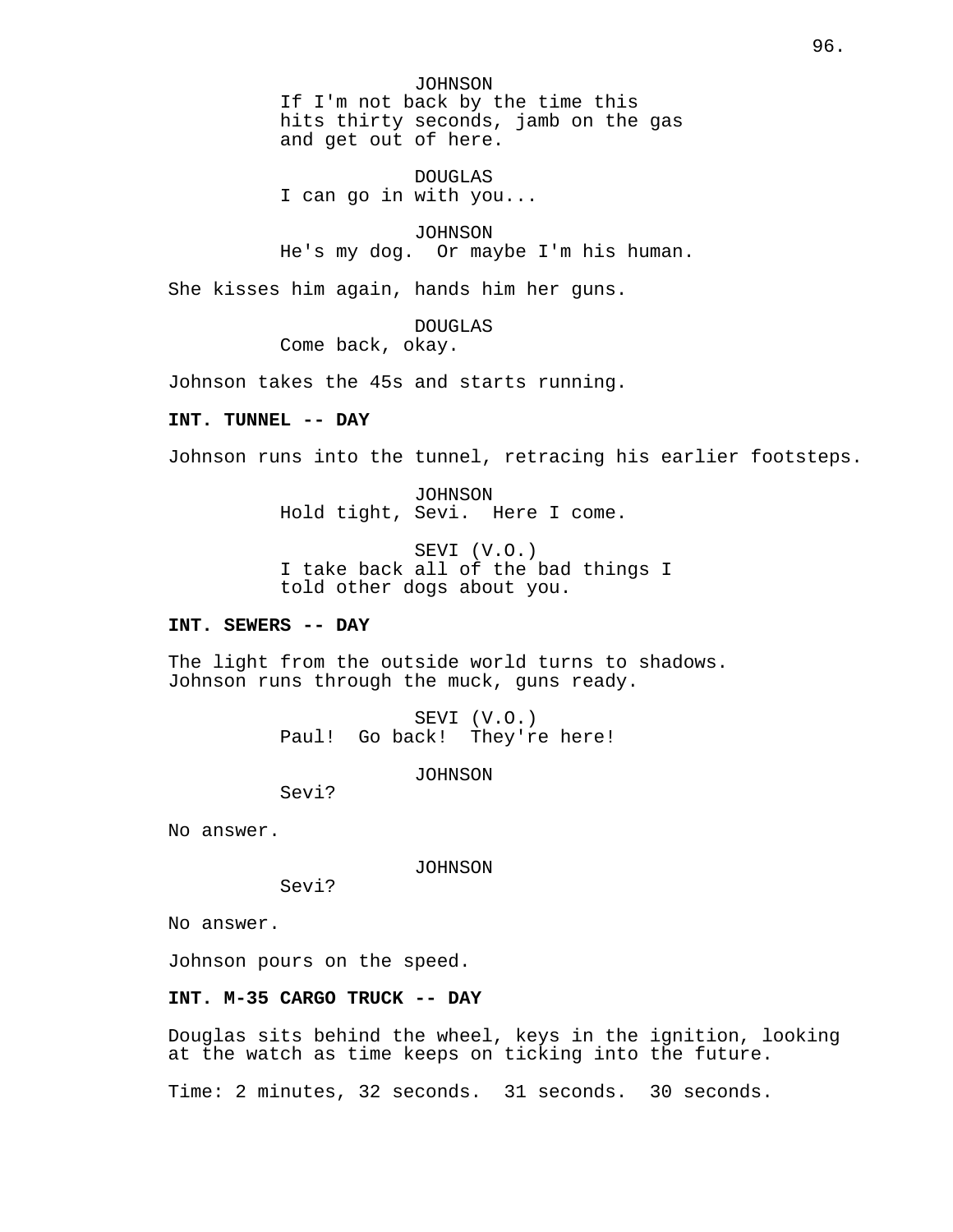Johnson enters the sewer hub, light filtering from the waterfall of sludge. This is where the beasts are.

Feeding off Matheson's corpse in the dark corner.

JOHNSON

Sevi?

From out of the darkness, the beasts slowly approach. Nine of them, plus the giant scorpion. Riding on the back of the giant scorpion... Murnau! Holding Sevi in his arms.

He's king of the beasts.

Murnau dismounts from the giant scorpion, holding Sevi by the neck with one hand, petting him with the other.

> **MURNAU** You came back here for this?

JOHNSON Give me my dog.

MURNAU He's an experiment. A lab animal.

SEVI (V.O.) Tell him I'm not a lab, I'm a German Shepherd.

JOHNSON Sevi says he's going to bite your balls off, then rip out your throat.

MURNAU The Rover-7 has always has discipline problems.

Murnau snaps his fingers twice, and a dog-scorpion steps forward. Growling at Johnson.

> MURNAU Say goodbye to Sgt. Johnson.

Murnau snaps his fingers again, and the dog-scorpion attacks.

Johnson fires the 45s at the beast, blowing it away.

JOHNSON Anything else you want to get rid of?

Murnau snaps his fingers several times, another dog-scorpion pounces on Johnson.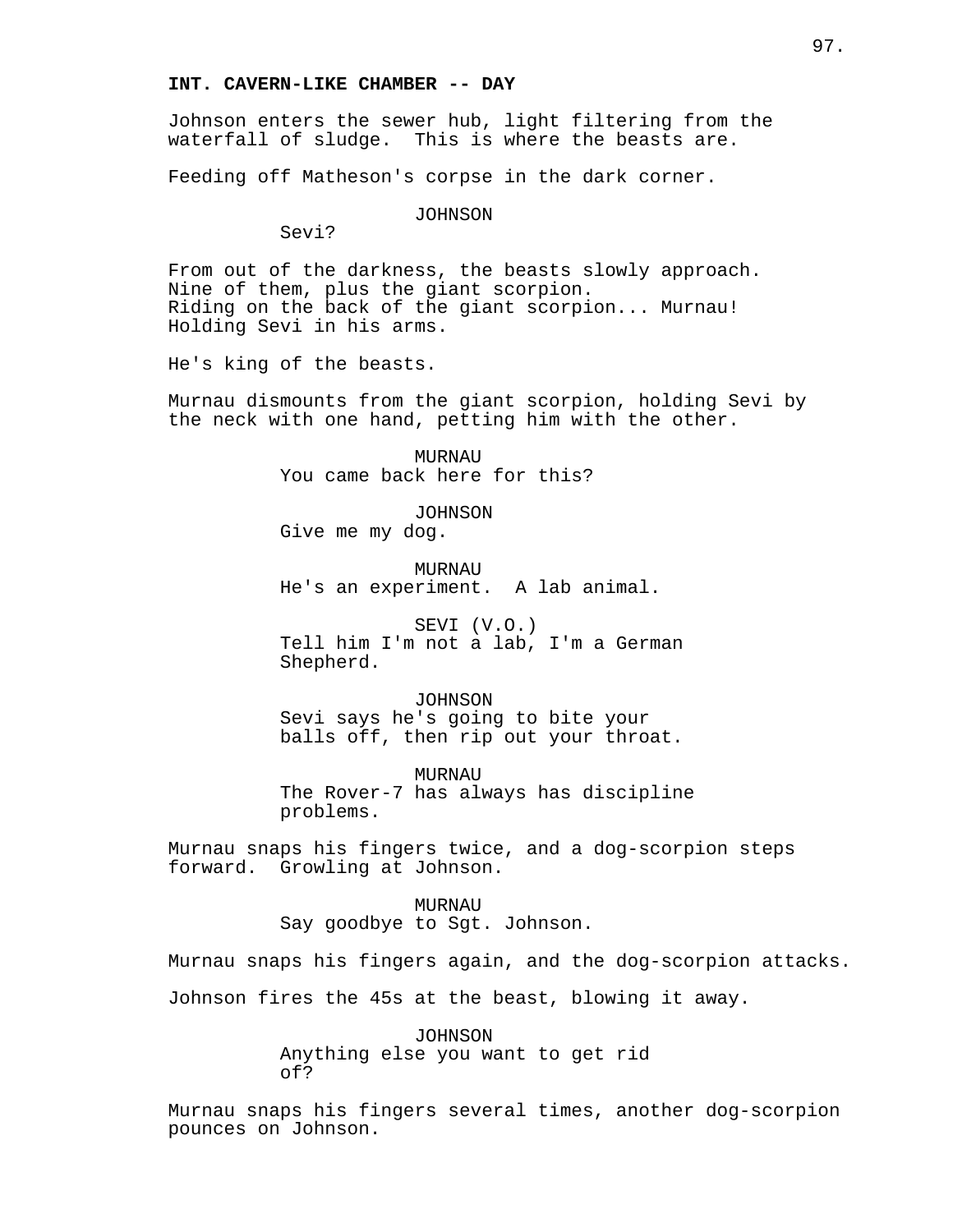He tries shooting at it, but it uses its stinger-tail to knock the guns out of his hands.

### MURNAU

Good boy.

The stinger whips at Johnson's face. He catches it in his hand. The stinger tries to zero in on his forehead. It takes all of Johnson's strength to keep it away.

The creature's teeth snap at Johnson's throat. Johnson lets go of the stinger to push the muzzle away. The beast tosses Johnson across the cavern.

He lands with a thud near what's left of Matheson.

# **INT. M-35 CARGO TRUCK -- DAY**

Douglas sits behind the wheel looking at the watch.

Time: 1 minute, 13 seconds. Twelve. Eleven. Ten. Nine.

# **INT. CAVERN-LIKE CHAMBER -- DAY**

Johnson staggers to his feet, just as the dog-scorpion pounces... knocking him back down.

Johnson scrambles away as the beast tries to bite him. He finds himself near one of the new litters... And Matheson's fallen AR-70!

> MURNAU You really think you can survive?

Near the fallen AR-70, Johnson sees the bomb. Still intact. Still ticking down to doomsday.

Time: 53 seconds. 52 seconds. 51 seconds. 50 seconds.

JOHNSON It's a dead dog.

He reaches for the AR-70... Sees the rifle zoom away from his hand... As the dog-scorpion BITES his leg and drags him back.

Johnson screams...

But the dog-scorpion drags him past one of the chrome 45s. He scoops it up. Sits up. Presses the barrel into the dog's eye. Fires.

BLAM! The dog-scorpion is blown off him.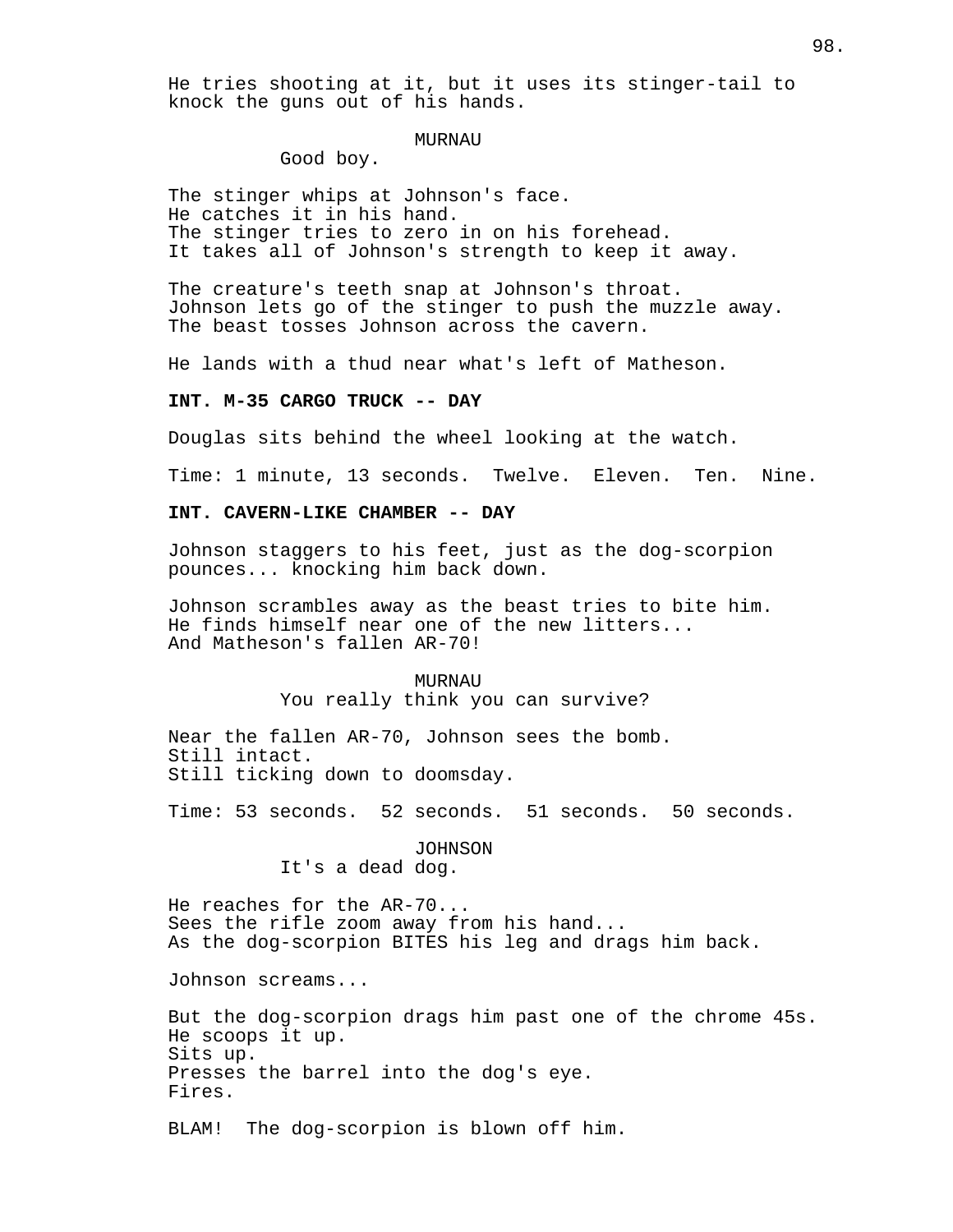Johnson staggers to his feet, leg bleeding. Aims the gun at Murnau.

> JOHNSON Now give me my dog before I add your brains to the rest of the shit down here.

Murnau lets go of Sevi, who limps to Johnson's side.

SEVI (V.O.) Glad you could make it.

JOHNSON Couldn't leave without you.

MURNAU You aren't leaving.

Murnau snaps his fingers again, and ALL of the dog-scorpions advance. Growling. Teeth bared. Stinger-tails whipping.

Sevi steps in front of Johnson, guarding him.

The dog-scorpions advance.

# **INT. M-35 CARGO TRUCK -- DAY**

Douglas looks at the sewer entrance... nobody's coming.

DOUGLAS Come on, Paul. Come on.

She looks down at the watch. Time is ticking away.

Time: 37 seconds.

She looks back at the sewer entrance. No sign of Johnson and Sevi. A tear in her eyes.

# DOUGLAS They're not coming.

She turns the ignition key. The engine growls, but doesn't turn over.

Time: 24 seconds.

She turns the ignition key again. The engine growls, still doesn't turn over.

Time: 16 seconds.

She turns the ignition key again.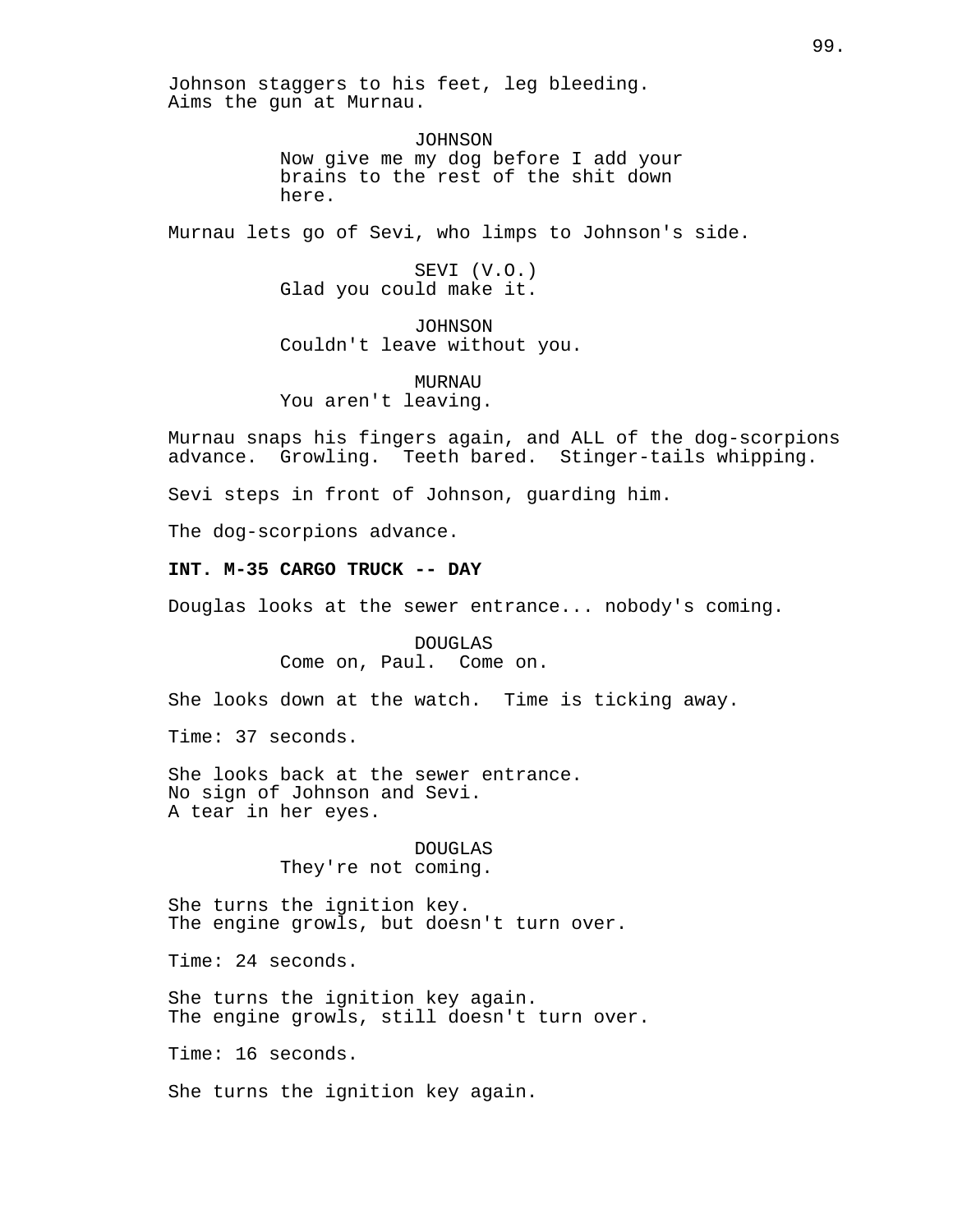### **INT. CAVERN-LIKE CHAMBER -- DAY**

The dog-scorpions approach Johnson and Sevi, preparing for a two course meal.

Sevi moves to protect Johnson - growling.

JOHNSON This dog's my best friend. Look what you've got, Murnau.

All of the dog-scorpions pounce at once...

Johnson feels the rope around him tighten. Quickly grabs Sevi. THWACK! Johnson and Sevi are jerked out of their grasp by the rope.

There one minute, gone the next!

### **INT. SEWERS -- DAY**

Johnson and Sevi are pulled through the wet sewer at forty miles an hour by the rope. Johnson's back slides along the wet floors, banking corners like a bobsled.

# **INT. M-35 CARGO TRUCK -- DAY**

Douglas floors it.

#### **EXT. CULVERT -- DAY**

The M-35 Cargo Truck races along the cement culvert, picking up speed, rope stretched out behind it.

It zooms past the NSA Man.

#### **INT. M-35 CARGO TRUCK -- DAY**

Douglas keeps her foot on the gas...

Johnson's watch begins beeping...

Time: 0 minutes, 0 seconds.

### **INT. CAVERN-LIKE CHAMBER -- DAY**

Blammmmm!!!!!

As the bomb explodes, a raging fireball of burning methane shoots through the sewers.

All of the creatures are FRIED.

Murnau and the giant scorpion turn to look at the sound only moments before the fireball engulfs them. They're crispy critters before they know it.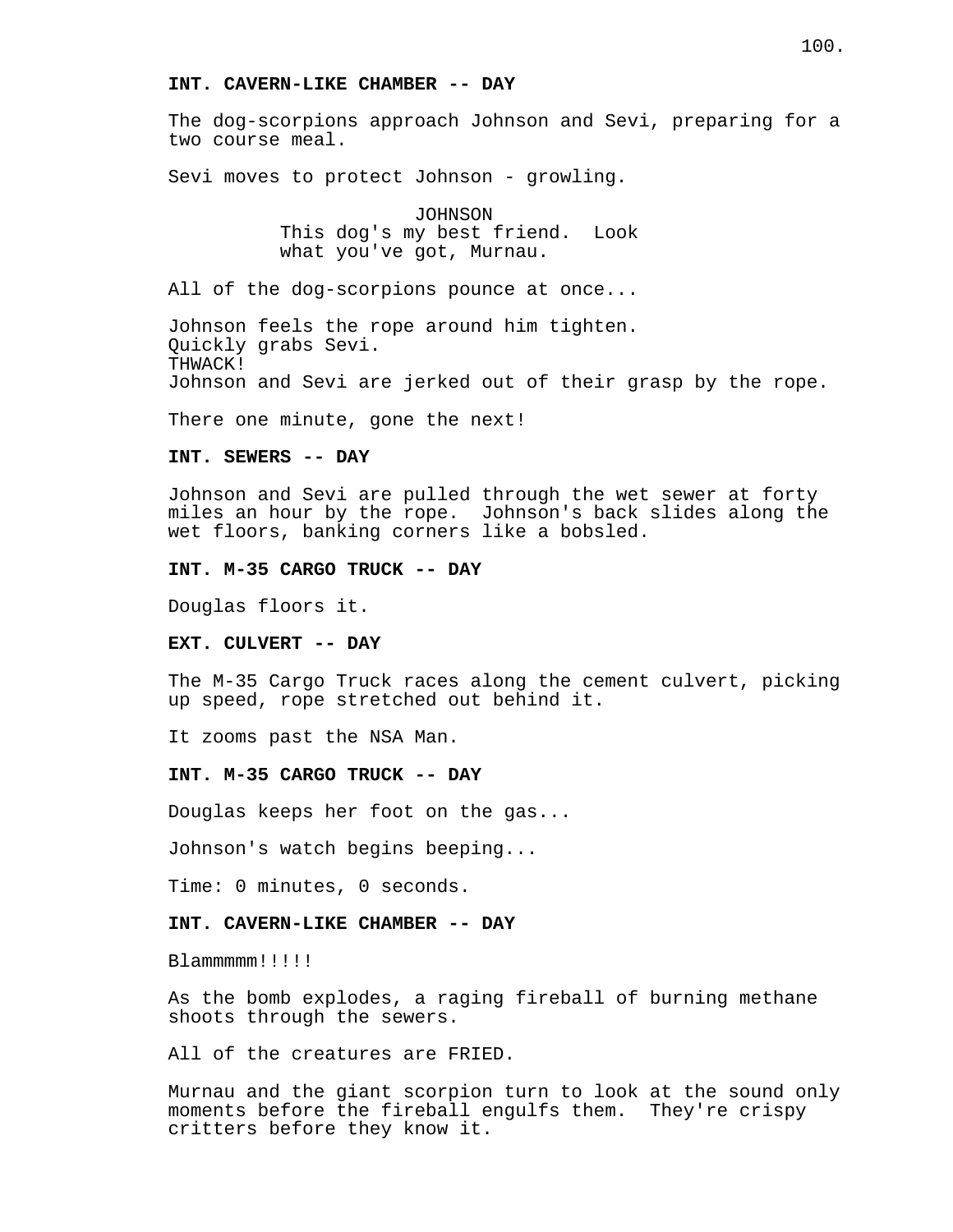### **INT. SEWERS -- DAY**

Johnson sees the fireball heading through the sewer tunnel toward them and closes his eyes.

The flames chase them as they bobsled through the sewer tunnels, around corners, through narrows, into the light.

### **EXT. CULVERT -- DAY**

They are pulled out of the mouth of the sewer just in time.

Flames shoot out of the sewer as Johnson and Sevi are drug down the Los Angeles River behind the truck. Survivors.

#### **INT. M-35 CARGO TRUCK -- DAY**

Douglas looks back at the flames and explosion, sees... Johnson and Sevi dragging behind the truck!

She hits the brakes, turns off the engine, jumps out.

### **EXT. CULVERT -- DAY**

Douglas runs down the culvert to Johnson and Sevi.

Takes him in her arms. They hold each other close. Kiss.

When they part, the NSA Man is standing nearby, watching the flames pour out of the sewer tunnel.

### NSA MAN

Doctor Murnau?

JOHNSON With his creatures. Extra crispy, by now.

# NSA MAN

Seems like we were wrong about you, Johnson.

JOHNSON You're wrong about everything.

NSA MAN We have a situation in New Mexico. We've lost contact with one of our facilities. They were researching a shape shifting life form we discovered

DOUGLAS

Roswell?

in 1947.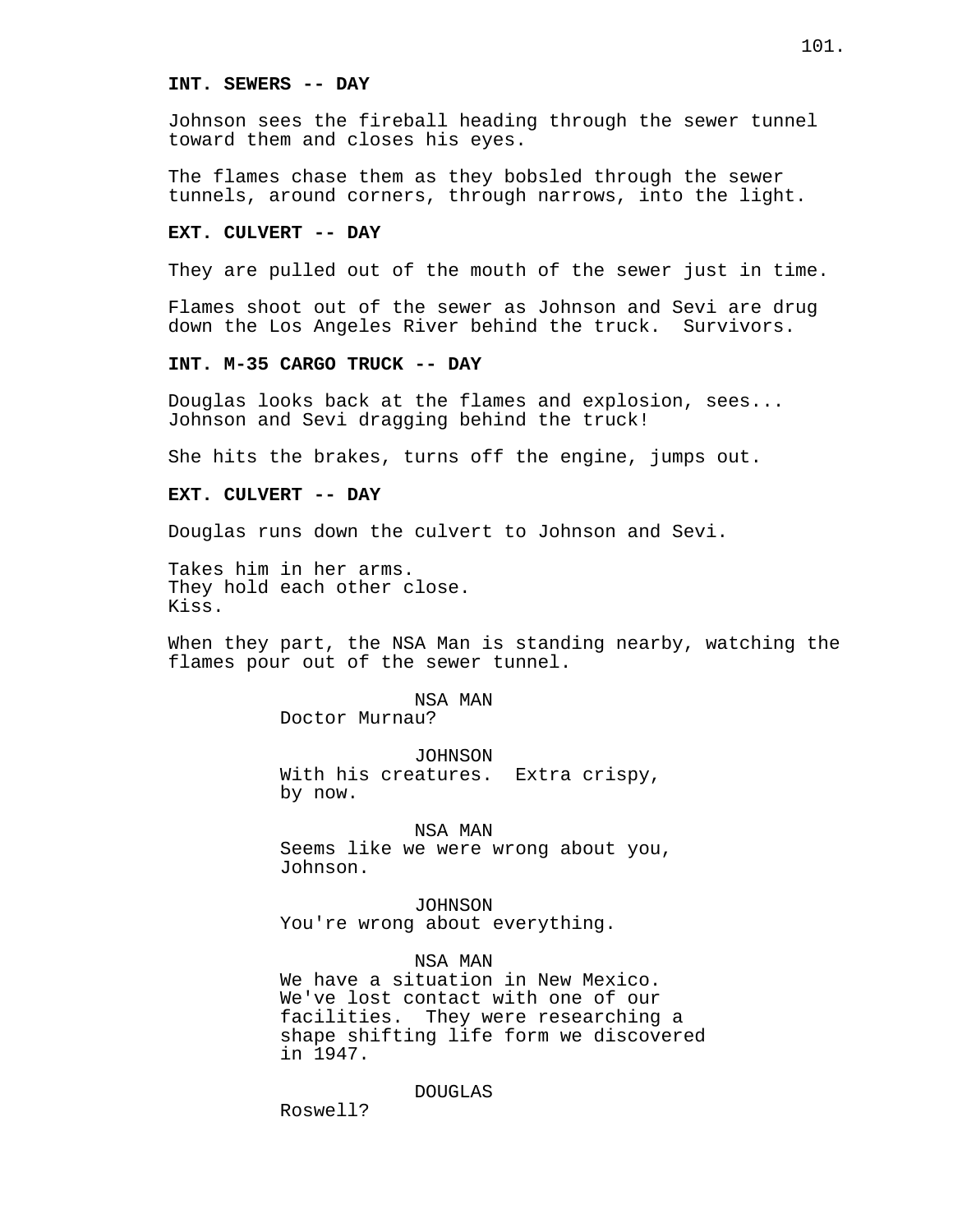NSA MAN We could use your help. All three of you. Lead the recovery team.

Johnson looks at Douglas.

JOHNSON

Do you want to?

DOUGLAS No. You do it.

Johnson decks the NSA Man. Sevi ambles over, raises his leg on the NSA Man, pees.

Johnson, Douglas, and Sevi walk down the culvert, beside the mighty Los Angeles River, headed home.

Sunlight glitters off the trickle of water.

# **INT. TV NEWS SET -- DAY**

When the light subsides, Grace Pabst is smiling at the camera from the prime time anchor desk.

> **GRACE** The valley will be off limits to subway commuters for the next few weeks, due to an electrical fire. (smiles) The two point five miles of tunnel between the Universal City Station and the Hollywood and Highland station, as well as the North Hollywood station will be closed for two to three months for repairs.

Someone has gotten to her! Maybe threatened her into telling the cover-up version. The NSA? Grace smiles and continues.

> GRACE The fire seems to have been caused during routine maintenance on the tunnel over the weekend. (smiles) No workers were injured in the blaze, but methane gasses in a nearby main sewer line created some isolated fires in the Studio City area. (smiles) Now to Lance with today's accu-weather report... Lance?

We cut to the mega-haired LANCE in front of a weather map.